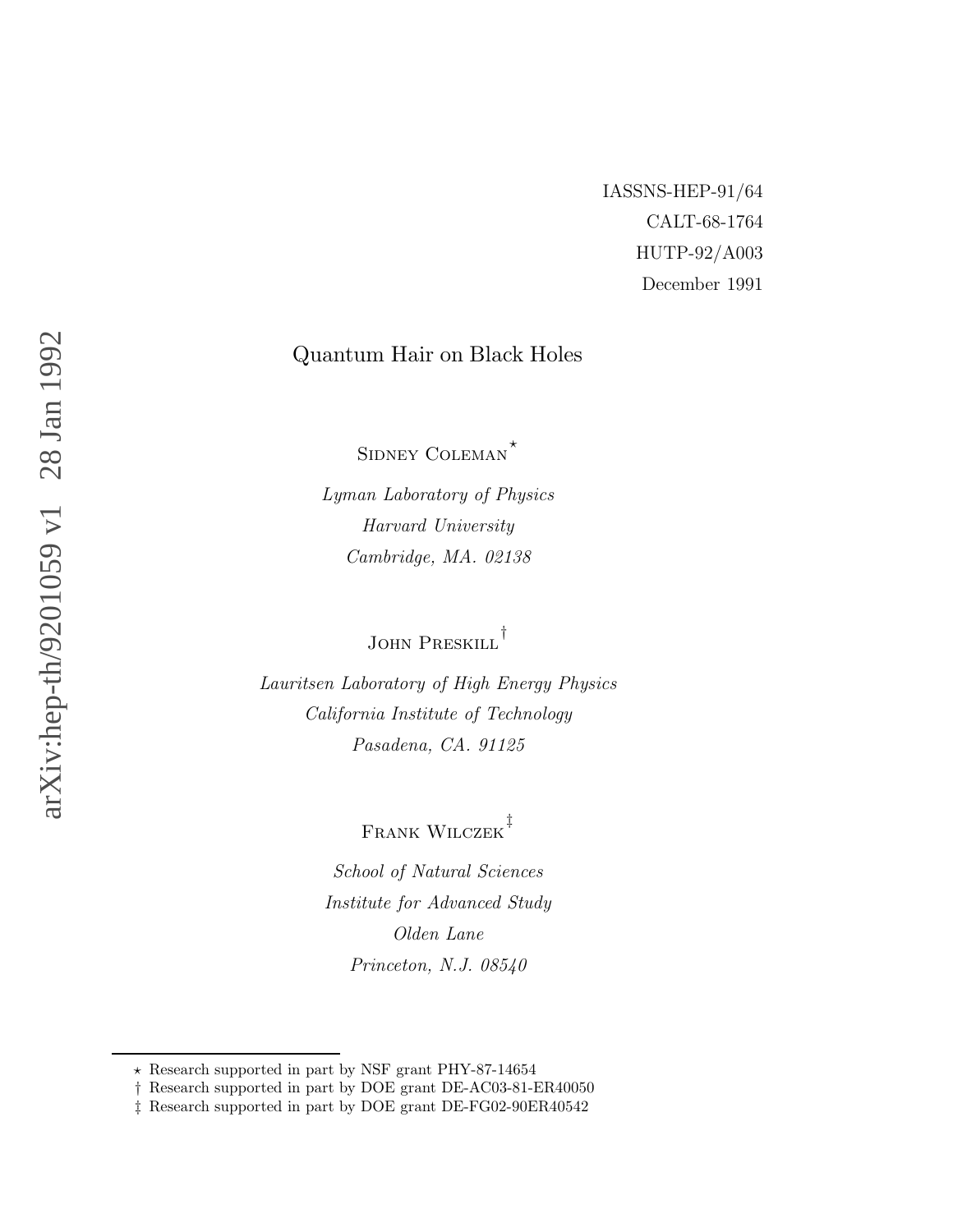## ABSTRACT

A black hole may carry quantum numbers that are not associated with massless gauge fields, contrary to the spirit of the "no-hair" theorems. We describe in detail two different types of black hole hair that decay exponentially at long range. The first type is associated with discrete gauge charge and the screening is due to the Higgs mechanism. The second type is associated with color magnetic charge, and the screening is due to color confinement. In both cases, we perform semi-classical calculations of the effect of the hair on local observables outside the horizon, and on black hole thermodynamics. These effects are generated by virtual cosmic strings, or virtual electric flux tubes, that sweep around the event horizon. The effects of discrete gauge charge are non-perturbative in  $\hbar$ , but the effects of color magnetic charge become  $\hbar$ -independent in a suitable limit. We present an alternative treatment of discrete gauge charge using dual variables, and examine the possibility of black hole hair associated with discrete global symmetry. We draw the distinction between *primary* hair, which endows a black hole with new quantum numbers, and secondary hair, which does not, and we point out some varieties of secondary hair that occur in the standard model of particle physics.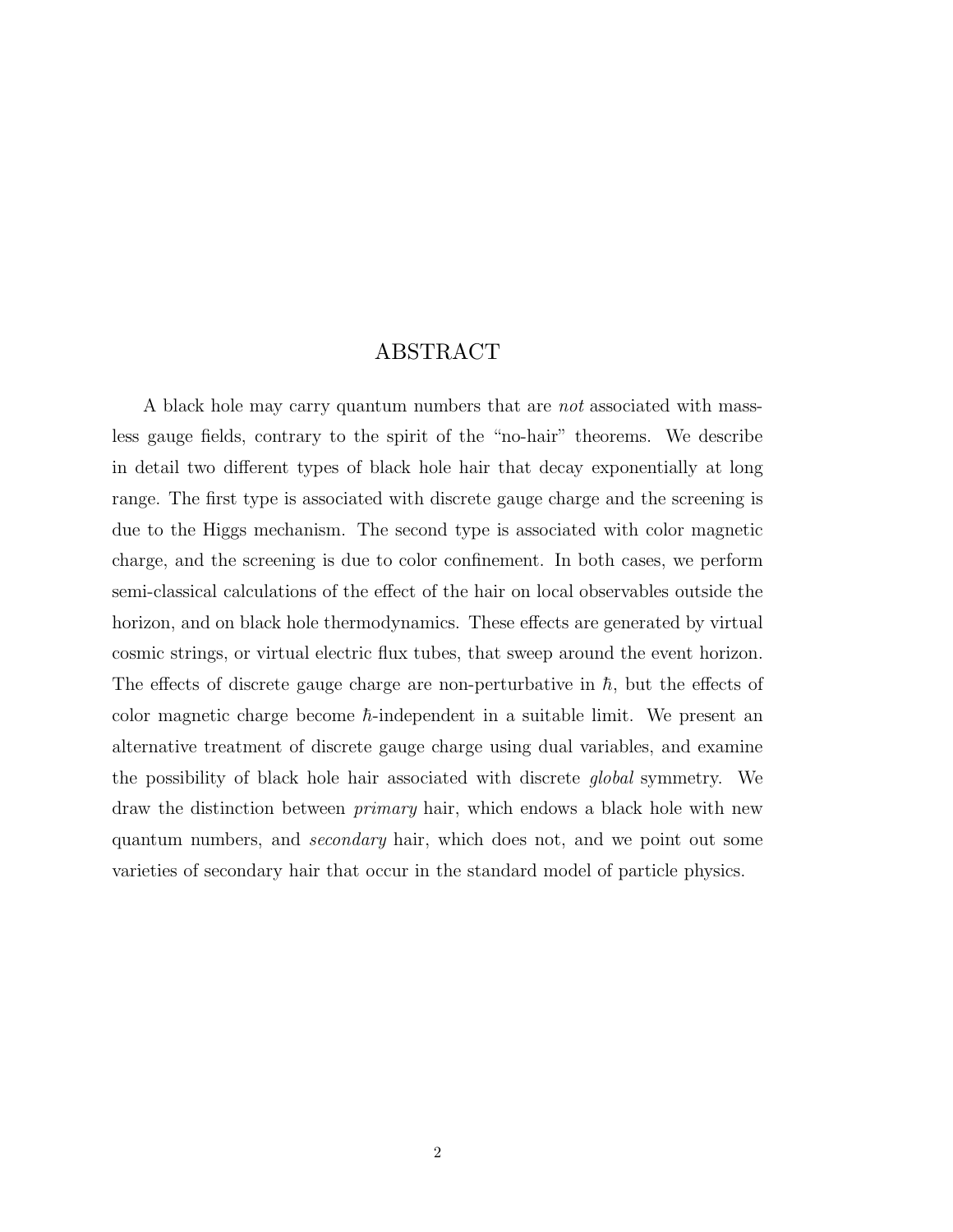# 1. Introduction

### 1.1. Challenges for the quantum theory of black holes

It has been claimed that existing results on the quantum mechanics of black holes require a modification of the fundamental laws of quantum mechanics.<sup>[1]</sup> As we shall soon explain, we do not think this claim is well founded. Nevertheless, it is undeniable that the behavior of black holes in quantum mechanics presents conceptual challenges and opportunities that have not been adequately met. Before we describe the concrete new results in this paper, it seems appropriate to describe our view of the bigger picture to which they belong.

In fact the quantum mechanics of black holes presents two sets of problems, with different characters. They might be called the microscopic and the macroscopic problems. The microscopic problems concern the structure of very small black holes, with mass of order the Planck mass. It is difficult, for several reasons, to imagine that the description of such holes (if they exist) could fail to require a fully developed theory of quantum gravity.

The first and simplest reason is that as the mass of a black hole approaches the Planck mass, its Schwarzschild radius  $2GM$  approaches its Compton radius  $\hbar/M$ . Thus irreducible quantum fluctuations in position, which are of order the Compton radius, render the classical concept of the horizon – or indeed the classical concept of the gravitational field near the nominal location of the hole – problematic. In this regard it is instructive to consider briefly the behavior of ordinary elementary point particles on the other side of the dividing line, *i.e.* with mass much less than the Planck mass. The gravitational field of the point particle at the most naive level would be described by a Schwarzschild solution, with horizon at  $R = 2GM = 2\hbar M/M_{\rm Pl}^2$ . However when this R is comparable to or less than the Compton radius  $R_{\text{Compt.}} = \hbar/M$  the naive description is quite inappropriate – and we quite properly do not regard such elementary particles as black holes. Rather, to calculate the influence of the gravitational interaction between such a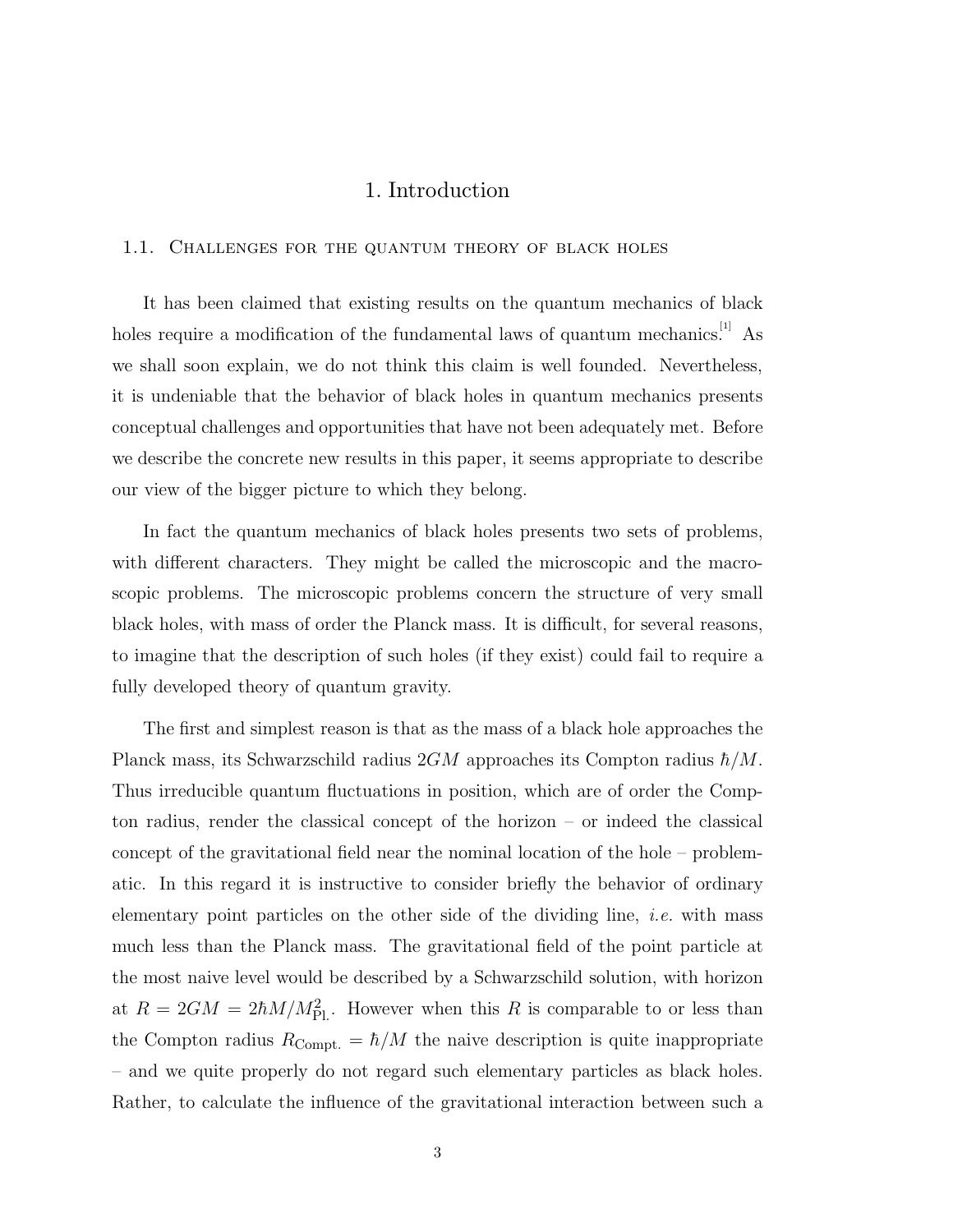particle and another particle, we simply calculate Feynman graphs for graviton exchange. (Thought)-experimental attempts to "see" the nominal gravitational field at distance  $R$ , by considering scattering at very small impact parameter (and therefore large momentum and energy, of order  $\hbar/R$ , are doomed to failure. In such scattering, the amplitude for production of many pairs becomes large, and this situation simply cannot be described in terms of scattering from an external field. This behavior is of course drastically different from what one would have for a classical black hole, which simply absorbs particles incident at impact parameter less than the Schwarzschild radius. It is not at all clear how to interpolate between them.

Another difficulty is that as the mass of the hole decreases toward the Planck mass, the loop expansion parameter for the gravitational corrections to the effective Lagrangian approaches unity near the horizon, even if we imagine the ultraviolet divergences of this expansion are cut off. (See the discussion immediately below.) Thus the problem of understanding the non-perturbative behavior of quantum gravity, which includes its ultraviolet behavior as a sub-problem, cannot be avoided. At that point one must either throw up one's hands or (what in the current state of the art amounts to the same thing) appeal to string theory.

Neither of these difficulties arise for black holes whose mass is much greater than the Planck mass. For such holes, the Schwarzschild radius is much larger than the Compton radius, so that quantum uncertainty in position does not seriously interfere with the determination of the space-time geometry. Also, the curvature is small (relative to the inverse Planck length) near, and therefore of course external to, the horizon. In this case, a semiclassical treatment of gravity is quite plausible. To be more precise, if we assume that higher-order corrections to the effective action for gravity have an effective ultraviolet cut-off of order the Planck mass, then these corrections will be small near and external to the horizon. For example the contribution to the action from a potential correction term of the form  $R_{\alpha\beta\gamma\delta}R^{\alpha\beta\gamma\delta}$ to the Lagrangian density, where  $R^{\alpha\beta\gamma\delta}$  is the Riemann curvature tensor, will on dimensional grounds occur with a coefficient  $M_{\text{Pl}}^{-2}$ . Therefore, since the only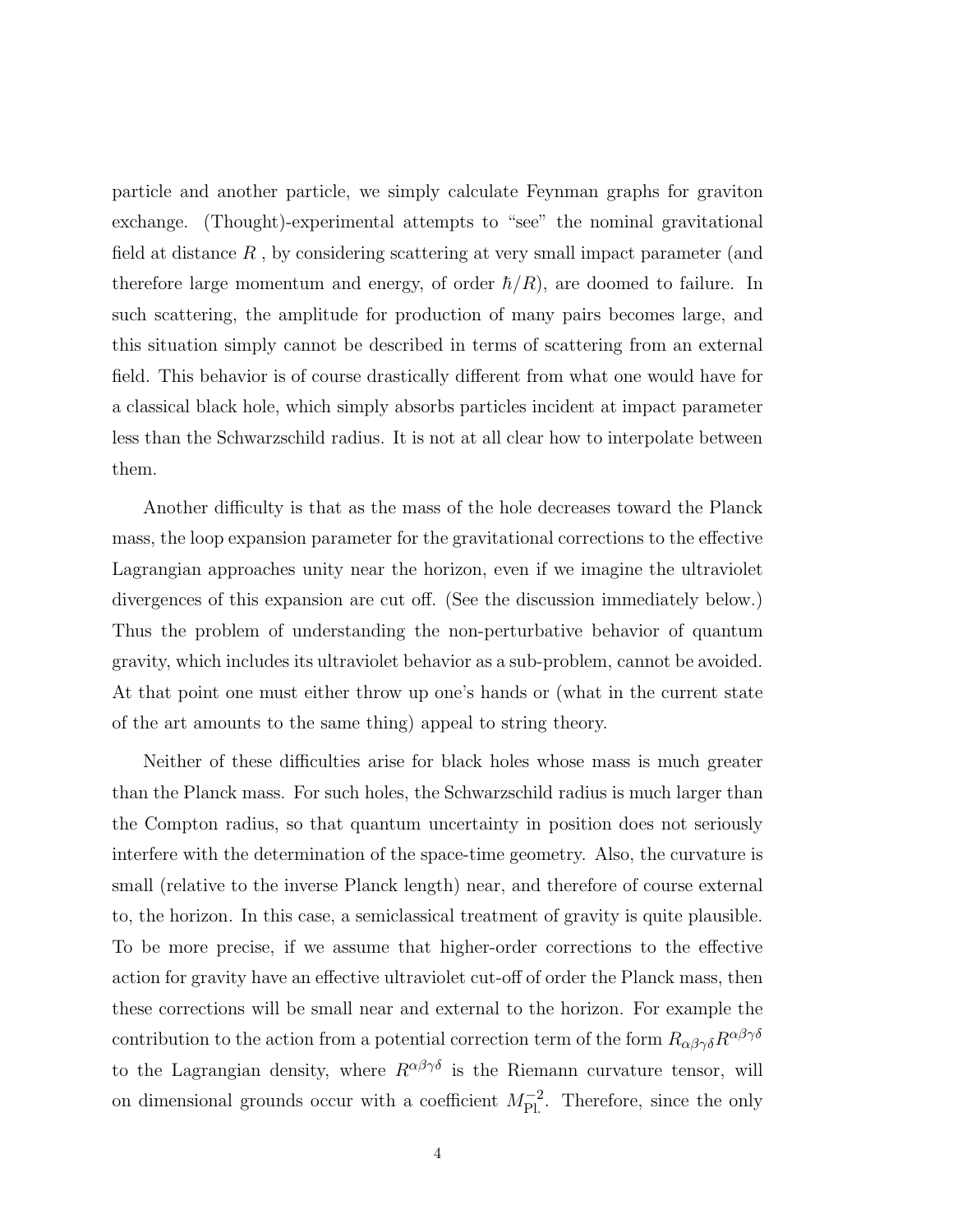relevant scale at the horizon is set by the Schwarzschild radius, the contribution of this term to the equations of motion will be of order  $\hbar^2/(R_{\text{Schwarzschild}}^2 M_{\text{Pl.}}^2)$  =  $(M_{\rm Pl}/M)^2$  << 1 relative to the contribution from the ordinary Einstein term near the horizon, and even smaller outside. Since the region inside the horizon is causally disconnected from the exterior of the black hole, the occurrence of truly large curvature near the singularity inside the horizon is not directly relevant to the physics seen by external observers, and the higher order corrections to the effective Lagrangian may be neglected everywhere in the physically relevant region. (Of course, this discussion, since it appeals to the classical description of the metric, is valid only semi-classically – regarding the geometry as approximately fixed – and  $\,$ to all orders in  $\hbar$ , but not necessarily beyond.)

In the macroscopic regime of large black holes, interesting effects can still arise from cumulative effect of small curvature over large volumes. In this regime, even in the absence of a workable complete theory of quantum gravity, one may hope to do semiclassical and perturbative calculations that have a high degree of plausibility and yet present interesting global features.

Indeed, striking phenomena have been found in this regime, notably the Hawking evaporation<sup>[2]</sup> and the Bekenstein-Hawking entropy<sup>[2,3]</sup> of black holes. The radiation, because of its approximately thermal nature, suggests that a stochastic element enters essentially into the description of macroscopic black holes. The most radical suggestion is that black hole evaporation allows in principle the evolution of pure into mixed states, which of course would violate the normal laws of quantum mechanics. For it seems clear that a black hole could be formed from the collapse of diffuse matter initially in a pure quantum-mechanical state, and if the subsequent radiation from the evaporating black hole were accurately thermal the evolved state would be mixed at later times.<sup>[1]</sup> Strictly speaking it is not true that the radiation is accurately thermal, if for no other reason then because the mass, and therefore the nominal temperature, of the black hole changes with time. This is the simplest and most basic of all back-reaction effects, which correlate earlier with later radiation, but not the only one. Further correlations could in principle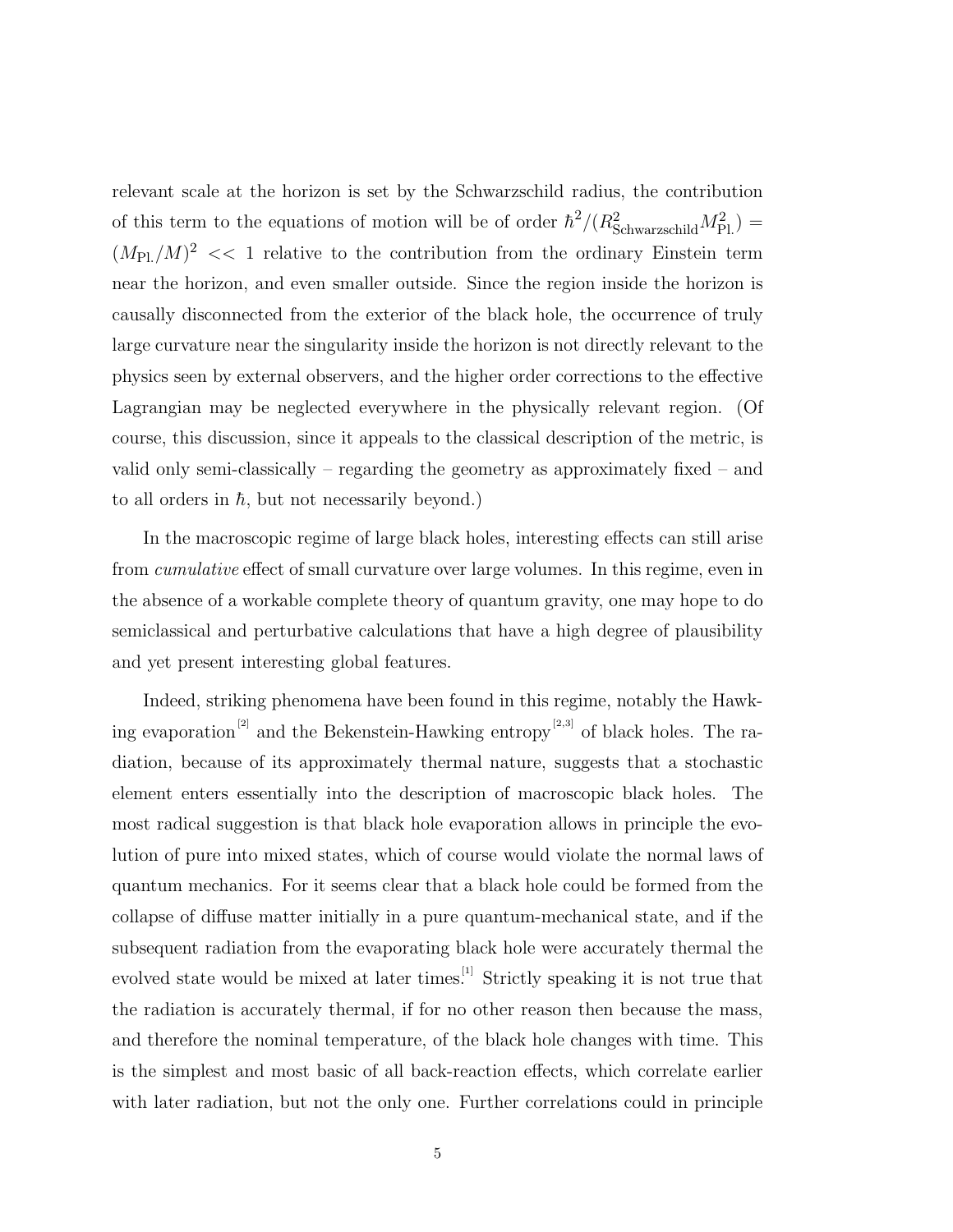be calculated order-by-order in  $\hbar$ , but it is most unlikely that they are adequate to avoid the core of the problem – the apparent threat to normal quantum mechanics – posed by the stochastic radiation. The core of the problem is qualitative: for the causal structure characteristic of a classical black hole, the region at spatial infinity outside the black hole is not a complete (backwards) Cauchy surface; it does not allow one to uniquely connect the past and the future (See Figure 1 and its caption).

To pose the core problem in the clearest and most dramatic way, suppose the hole evaporates completely. Then the information about the wave function that flowed through the horizon seems to have disappeared permanently, and thus it appears that a pure state has evolved into a mixed one.

There are several possibilities to avoid this affront to quantum physics, which is perhaps the most challenging conceptual problem posed by macroscopic black hole quantum mechanics. We shall now briefly discuss four of them.

One possibility is that the radiation is sufficiently correlated to be a pure state all by itself, despite the fact that it appears almost totally uncorrelated (that is, the result of a slow thermal leak) in the standard semi-classical calculation. Now because the evaporation of large black holes is slow, the putative influence of earlier on later radiation must be reflected in some quasi-static property of the hole. That is, the hypothesis that the radiation all by itself contains a enough information to determine the state – that none is truly lost through the horizon – requires that the black hole should be capable of storing some accurate, stable record of how it was formed and what it has radiated. Until recently the conventional wisdom has been that this could not be true: that black holes have no hair, that is no (or very few) internal states. Indeed, it has been demonstrated fairly rigorously that at the classical level there are very limited possibilities for hair,<sup>[4]</sup> and that each possibility requires the existence of suitable massless gauge fields.<sup>[5,6]</sup> However, the major point of this paper will be to demonstrate that there are additional possibilities for hair, when the quantum nature of the black hole is taken into account. We certainly do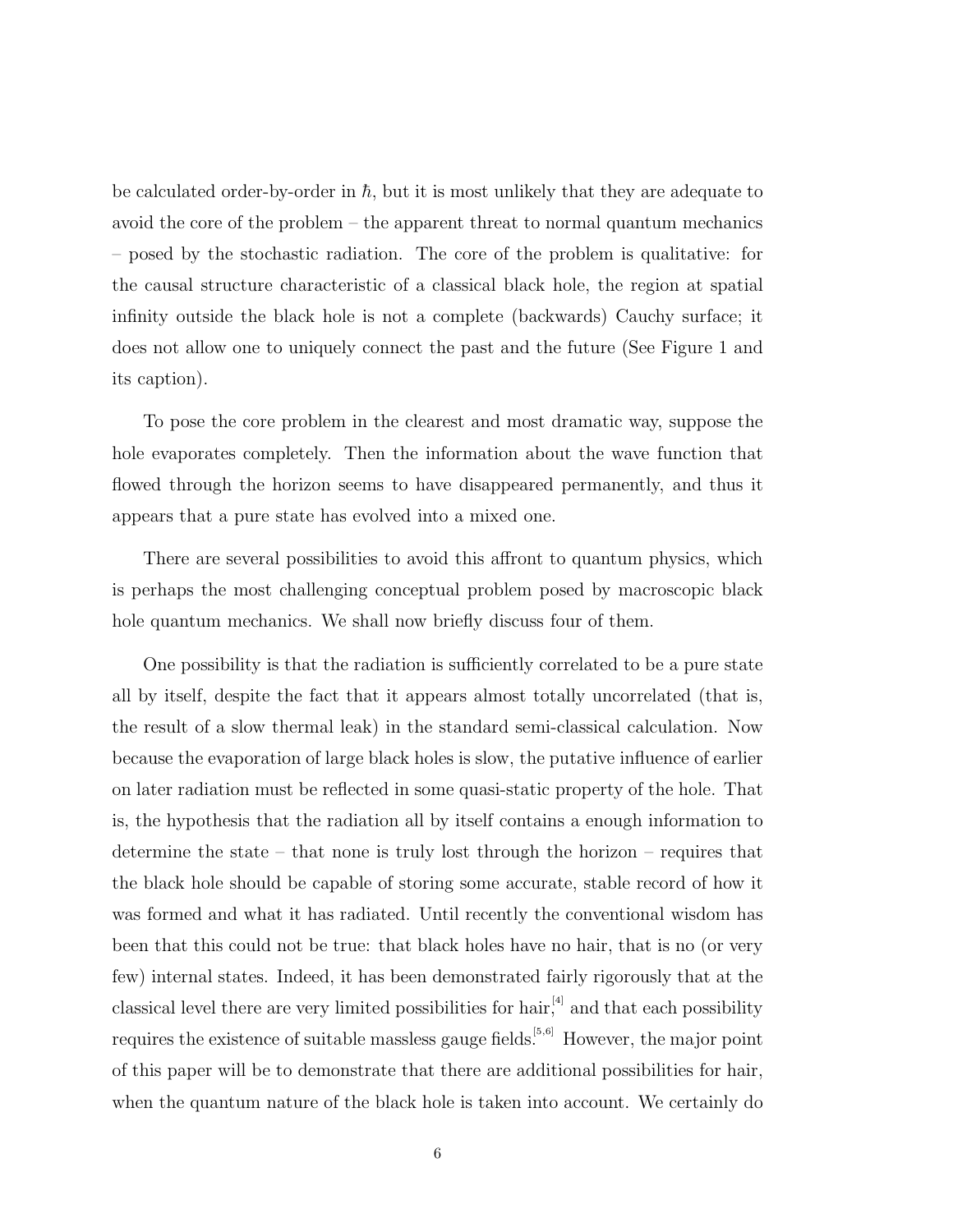not claim to have found enough hair to solve the main conceptual problem under discussion, but it is entirely possible that further analysis along these lines will uncover more.

A variant on this possibility arises if the black hole does not evaporate completely. Then it may leave a stable remnant whose internal state could be correlated with the state of the emitted radiation. This again requires that the stable remnant should be capable of supporting lots of hair. In this regard it is appropriate to recall that the classic stable black holes (extreme Kerr-Newmann holes) are calculated to have a very large entropy, proportional to the area of the event horizon.<sup>[7]</sup> These calculations do not identify the quantum states which the entropy presumably is averaging over. These internal states represent another form of hair. Because the entropy is calculated to be proportional to the area of the event horizon, it is tempting to speculate that the internal states are associated with the state of the horizon, regarded as a quantum-mechanical object.<sup>[8]</sup> However the exact nature of this hair, and its relation to the quantum hair we shall discuss in the bulk of this paper, is unclear to us at present.

A third possibility is that in some real sense there is no physical singularity. Physical behavior at arbitrarily large space-time curvature, such as formally appears near the black hole singularities, very plausibly brings in new degrees of freedom in addition to the ones familiar from our low-energy, low-curvature experience, which may drastically affect the nature of the singularity. This, in turn, can significantly change the nature of the conceptual problems in the quantum theory of black holes. Suppose, for example, that the singularity becomes timelike and naked – a possibility realized for a recently discovered class of black holes (extreme dilaton black holes with  $a > 1$ ).<sup>[9,10]</sup> In the dilaton black holes there is a timelike singularity visible from infinity, and to define the quantum theory of fields in such a geometry appropriate boundary conditions must be imposed at the singularity. These boundary conditions are not uniquely fixed by the macroscopic theory, but would be determined by the underlying microscopic theory  $(e.g.$  superstring theory) needed to describe regions of truly large curvature. If the boundary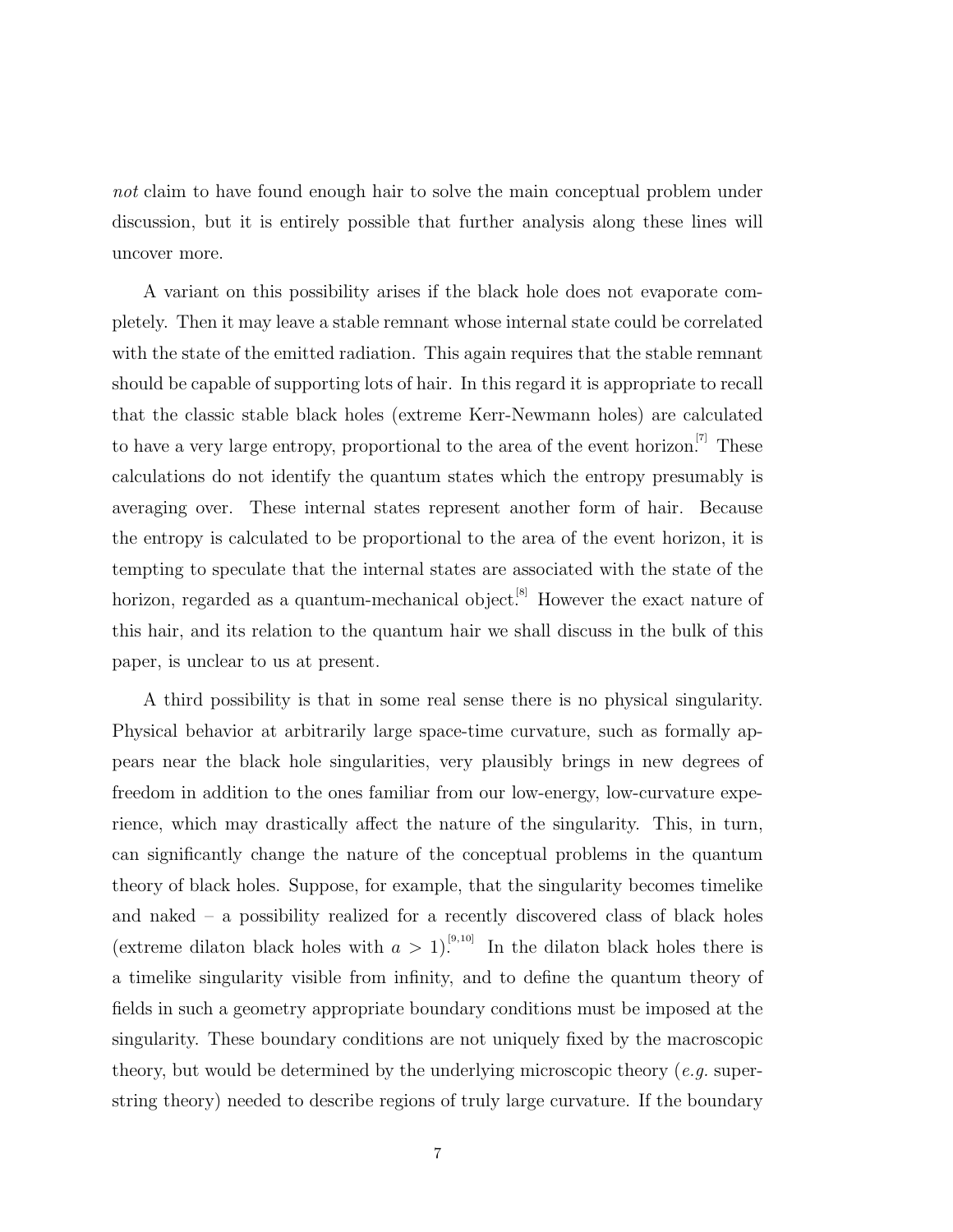conditions are correctly chosen, it is entirely reasonable to suppose that unitarity may be maintained. There is a well-known precedent for this situation, in the behavior of gauge theory magnetic monopoles (Callan-Rubakov effect).<sup>[11]</sup> In that case, at the level of the effective field theory of electromagnetism, the monopole has a singularity at the origin. Spin- $\frac{1}{2}$  fermions with the minimal charge consistent with the Dirac quantization condition, *viz.*  $eg = \frac{1}{2}$  $\frac{1}{2}$ , feel no centrifugal barrier and in s-wave scattering reach the center with finite probability. Suitable boundary conditions can be supplied, so that the S-matrix describing this problem is unitary. One can also describe non-singular monopoles in a non-abelian extension of the low-energy model. Then the scattering problem is entirely well defined. Nevertheless, the description of low energy scattering in the extended theory can be accurately described by the effective low energy theory; the rich additional physics of the full theory, in this limited context merely serves to fix the boundary conditions. For space-like singularities such as those which occur for conventional black holes, however, boundary conditions would amount to *constraints* on the form of the wave function, which are presumably not physically sensible. (How does the initial wave function know it is going to describe collapse to a black hole, and had better acquire intricate non-local correlations?)

The only apparent problem with this possibility is that it requires rather special field content, and even so occurs only for extreme charged black holes. Thus it seems unlikely to be relevant to describe really large uncharged black holes, for which a self-consistent description in terms of low-mass fields outside the horizon ought to be a good approximation, unless there are low-mass fields (*e.g.* axions, dilatons) whose existence has for some reason eluded observation to date.

Finally, perhaps the most straightforward way out is to deny that information is truly lost down the singularity. As a model which is close to classical, and thus easy to discuss, suppose for example that the field content of the theory is somehow altered so that high curvature induces a rebound of the metric, so that the deep interior of the black hole rather than containing a singularity opens up into another nonsingular space – this will be the spore of a "baby universe."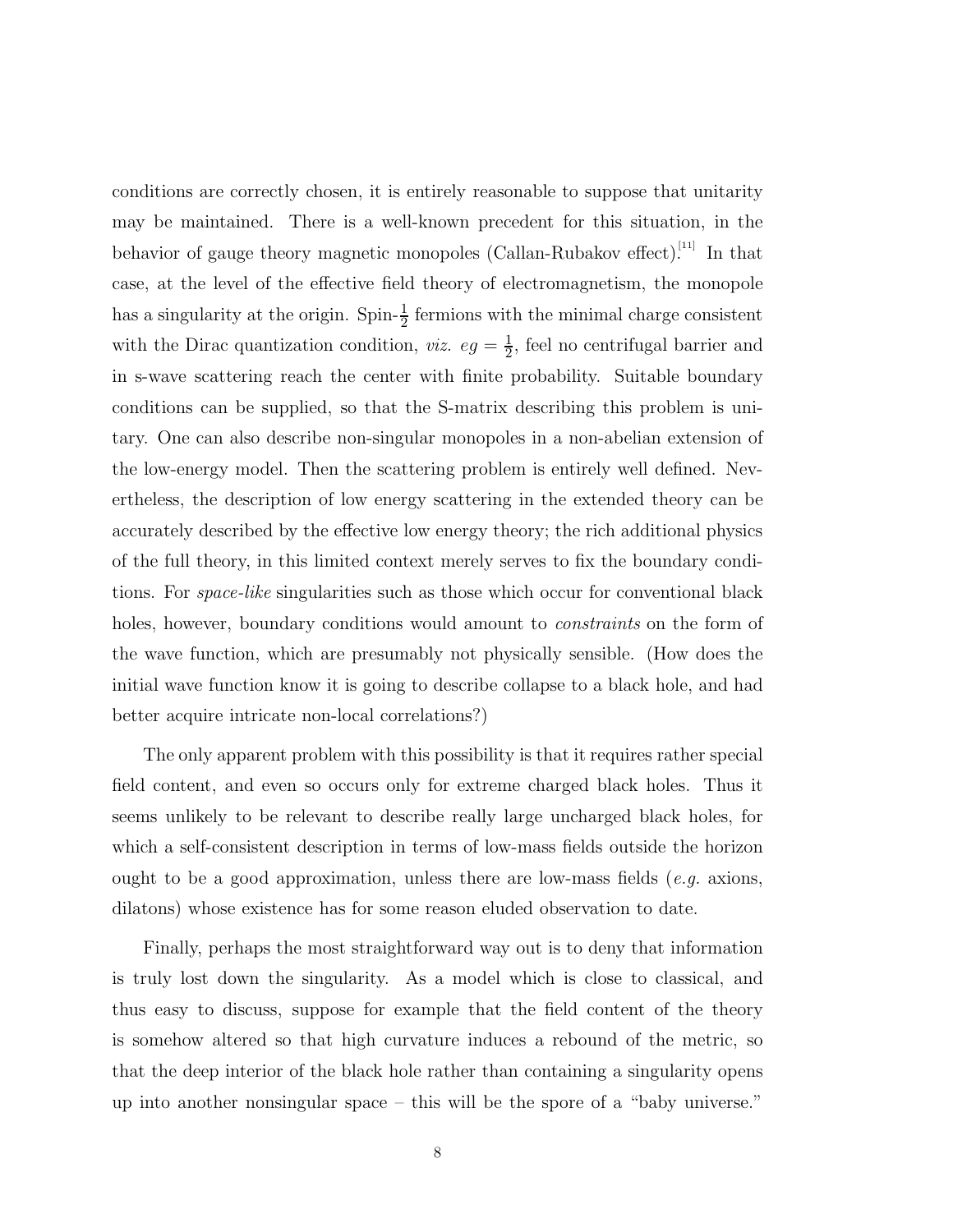(Note that the singularity theorems, which say that singularities are inevitable, always assume constraints on the energy momentum tensor which are not true for generic forms of matter, and certainly need not apply to the effective Lagrangian at extreme curvatures.) This spore is necessarily causally disconnected from our own, at the classical level, because it is behind the horizon. Information about the wave function flowing through the horizon is now stored in the spore, rather than being lost at a singularity. It is then conceivable that the final act in the complete evaporation of the black hole involves the spore pinching off, to form a separate, self-contained baby universe.<sup>[12]</sup> The baby universe may or may not resemble a fullscale universe with an interesting cosmology. Also the pinching off process may or may not be rare, depending on unknown details of the matter content  $-$  it is even conceivable that the typical black hole gives birth to many babies.

Do these possibilities help us avoid the evolution of pure into mixed states? At first sight it seems they give no help at all, but rather sharpen the problem. We have thrown information into the baby universe, where it is forever lost to us. In other words there are correlations between the state of the baby universe and the state of the parent universe, and therefore either alone is described by a mixed state. However, we must recognize that the strict separation of baby and parent is an approximation valid only at the classical level. If a baby universe can branch off quantum mechanically, it can also come back quantum mechanically. This simple but crucial remark implies that the proper description of the final state must include the state of the baby together with the parent; even if we inhabit the latter, we are not allowed to ignore the former. The penalty for this form of child neglect is revocation of license to practice quantum mechanics.

This discussion is closely related to the arguments made by one of us concerning the description of wormhole processes as effective interactions.<sup>[13−15]</sup> While the wormhole process might be roughly considered as the birth of a baby universe, in a more careful discussion one must consider it as coherent emission into a "bath" of baby universes, a process whose macroscopic phenomenological consequences in our universe can be captured in an effective vertex, whose precise form depends on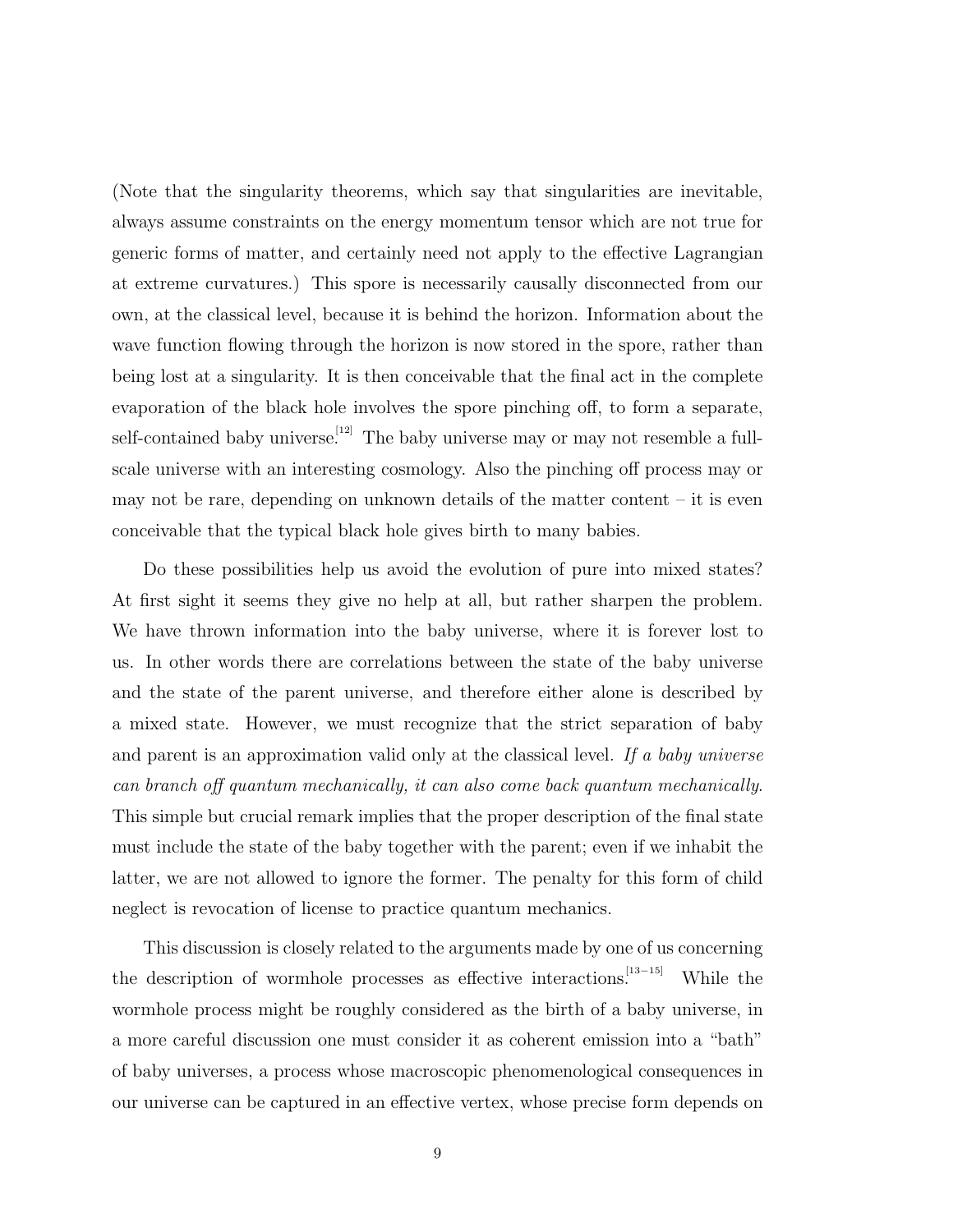the wave function describing the bath. In this description, the difference between what the black hole absorbs and what it emits is correlated with the baby universe wave function, and quantum coherence is explicitly maintained.

Thus, to summarize, it does not seem that one is forced to conclude that the process of black hole evaporation violates or transcends the normal laws of quantum mechanics. There are several ways whereby one can imagine reconciling the stochastic element of black hole evaporation, and the apparently irreversible flow of information through the horizon, with the principles of quantum mechanics (and a unitary time evolution.) Some, though not all, of these possibilities require the existence of new, essentially quantum-mechanical, internal states – quantum hair – for black holes.

#### 1.2. Black holes and elementary particle properties

Besides the fundamental challenge to the principles of quantum mechanics mentioned above, the known behavior of black holes creates a certain tension in the description of matter. In the standard semiclassical treatment of a black hole, the hole is described as a thermal object with very few internal degrees of freedom. The normal description of an elementary particle is very different – no temperature appears, and the particle may have many internal quantum numbers. Yet one might like to believe that there is no fundamental distinction between these forms of matter; that a sufficiently heavy elementary particle (any one heavier than the Planck mass) would in fact be a black hole.

In order to reconcile these descriptions, one necessary step is certainly to show that black holes are capable of carrying internal quantum numbers, contrary to the spirit of the classic no-hair theorems. That is what we shall accomplish below.

One more or less plausible possibility for black holes in the real world is precisely that there actually are elementary particles of this sort. For example, if electromagnetic gauge symmetry is first unified into a compact gauge group at an extremely large (super-Planckian) mass scale, then the stable magnetic monopoles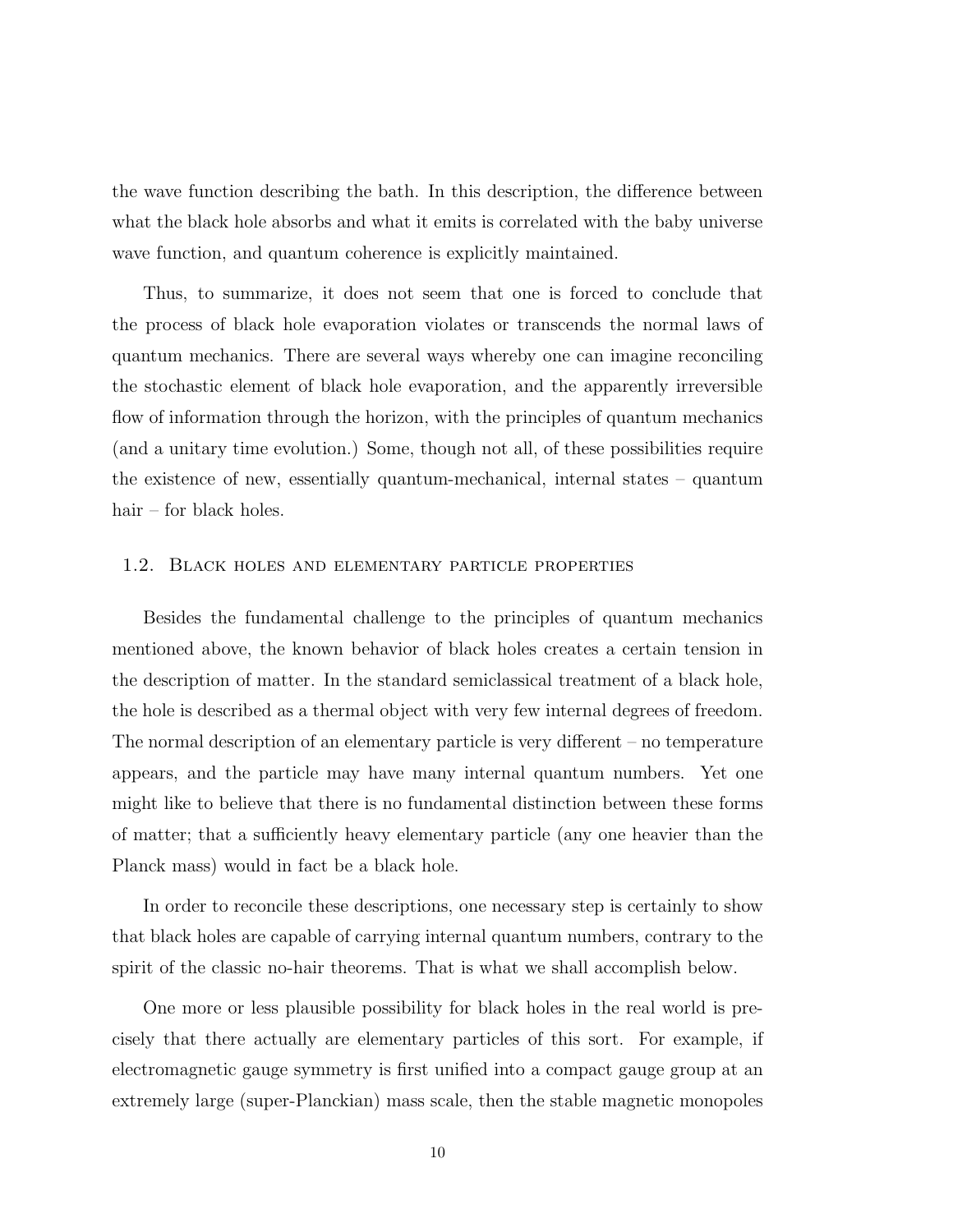will be black holes. These could be formed in the big bang, either directly or as the remnants or radiation products of the evaporation of other mini-black holes. Our considerations show that there are additional possibilities – that tiny black holes can be stabilized against Hawking evaporation by other gauge charges, associated with *broken* gauge groups. Thus if we are ever lucky enough to encounter a stable mini-black hole, the reason for its stability might not be at all obvious. And indeed there could well be a rich spectrum of such objects, with different masses, magnetic charges, and discrete charges.

#### 1.3. SUMMARY OF THE CONTENT

The content of the rest of this paper is as follows. In Section 2 we discuss the reasoning leading to the classic (and classical) no-hair theorems of black hole physics. We then argue on physical grounds that these theorems must be violated in the case of discrete gauge charge. Concrete models embodying this physics, and the related physics of discrete magnetic charge, are exhibited. In Section 3 we discuss in careful detail the quantum treatment of the ordinary Reissner-Nordström black hole. The formal implementation of the charge projection is fully discussed, and shown to be accomplished by a weighted integral over field configurations with specified "vorticity" (line integral  $\oint d\tau A_{\tau}$ , where  $\tau$  is the periodic imaginary time variable). The formal difference between electric and magnetic charge is emphasized. In Section 4 this apparatus is adapted to the case of discrete electric gauge charge. It is shown that the effect of discrete gauge charge is embodied in an imaginary time vortex configuration, and is non-perturbative in  $\hbar$ . It is argued that this configuration corresponds to the space-time process (discussed in Section 2) whereby a virtual cosmic string wraps around the black hole, and is in this sense to be interpreted as a world-sheet instanton for the cosmic string. Several charge-dependent physical observables, including non-vanishing electric fields outside the horizon and corrections to the classic relation between temperature and mass for the hole, are calculated in appropriate limits. In Section 5 we discuss the corresponding physics for discrete magnetic charge. It is argued that although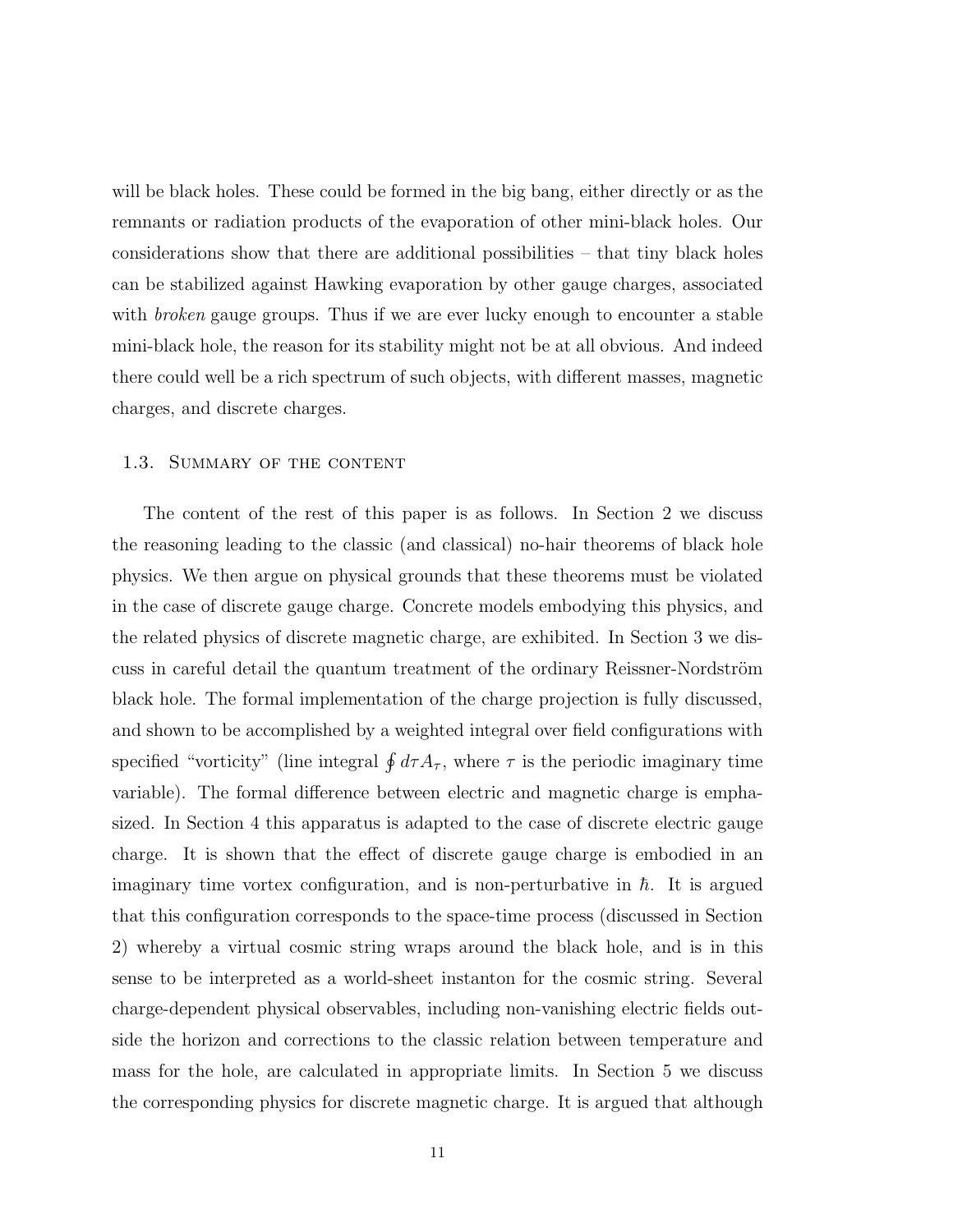there are drastic formal differences between electric and magnetic charge, it is quite plausible that their physical behavior is not drastically different. In Section 6 we discuss the dual description of broken symmetry phases. This material has nothing to do with black holes per se, but the material is not entirely standard and is used in the following section. One simple but striking result is that in the dual description of the Higgs phase, where the phase of the scalar field is represented in terms of a rank-two antisymmetric tensor field  $B$ , the charge coupling takes the form of an interaction  $B \wedge F$  that resembles a  $\theta$ -term. In Section 7 we discuss an alternative approach to discrete gauge hair more along the lines presented in the literature as "axion charge", and attempt to clarify the relationship between these approaches. Finally in Section 8 we draw the distinction between primary and secondary quantum hair. We give examples of secondary hair within the standard model of particle physics, and emphasize that the discrete hair discussed in the bulk of the paper is *primary*.

We shall adopt units in which  $c = 1$ , but will display factors of G and  $\hbar$ .

## 2. Discrete Gauge Hair: Preliminary Discussion

In this chapter we shall review the conceptual framework for no-hair theorems, and then discuss why these theorems are not expected to apply in the case of discrete gauge hair. Several of the topics discussed here in physical terms will be discussed more formally in the following chapters.

### 2.1. No-hair theorems

To understand the essence of the no-hair theorems,<sup>[16]</sup> it is best to begin by considering the simplest case of a scalar field in the background of a Schwarzschild black hole. The metric, in Schwarzschild coordinates, is

$$
ds^{2} = \left(1 - \frac{2GM}{r}\right)dt^{2} - \left(1 - \frac{2GM}{r}\right)^{-1}dr^{2} - r^{2}d^{2}\Omega
$$
 (2.1)

where, of course,  $d^2\Omega$  is the line element on the unit sphere. In analyzing the wave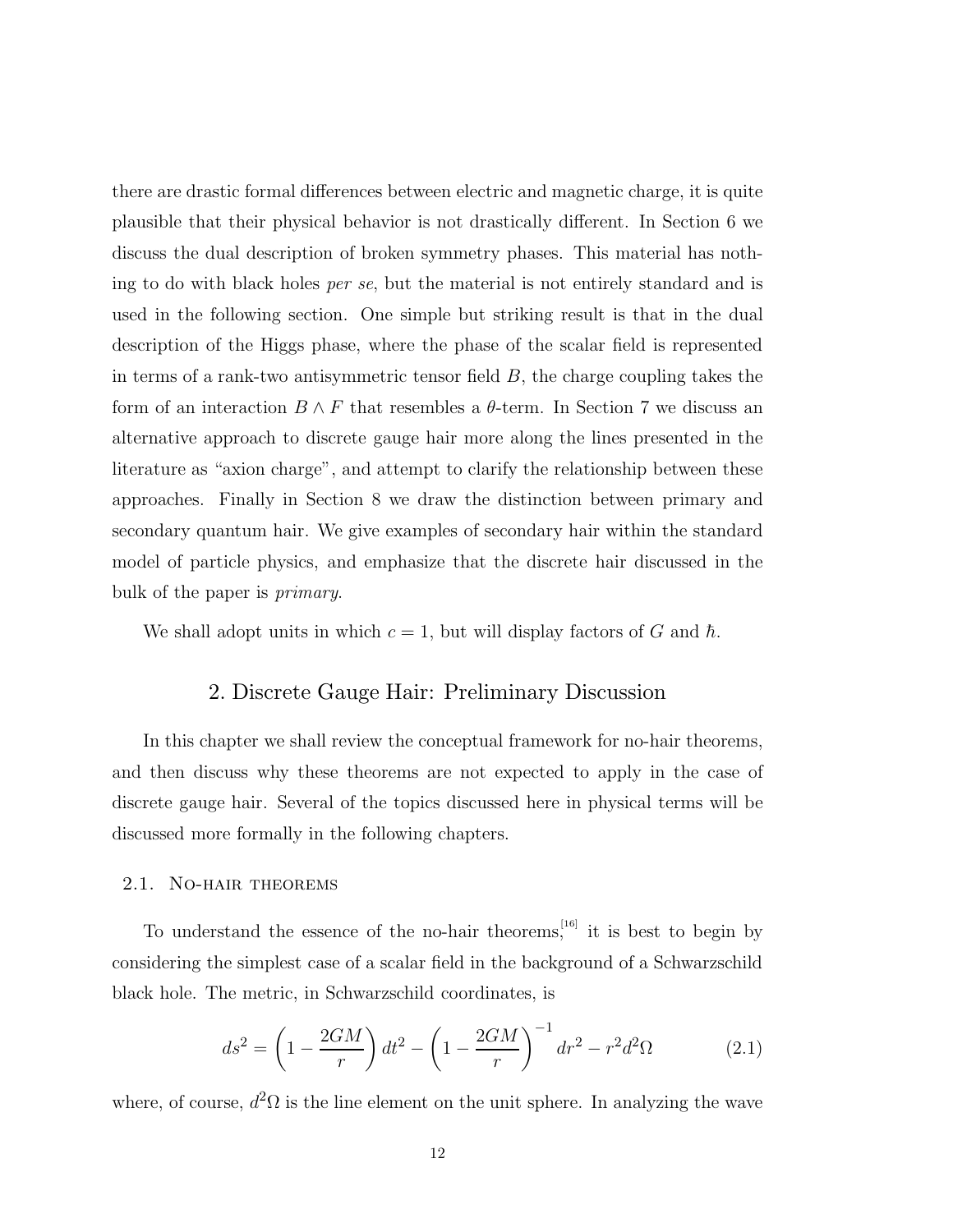equation in this background, it is convenient to introduce the "tortoise coordinate"

$$
r_* \equiv r + 2GM \ln[(r - 2GM)/2GM] \tag{2.2}
$$

which satisfies

$$
dr_* = \left(1 - \frac{2GM}{r}\right)^{-1} dr.
$$
\n(2.3)

Because the metric at fixed angle is proportional, in this variable, to that of flat space:

$$
ds_{\text{ fixedangle}}^2 = \left(1 - \frac{2GM}{r}\right) \left(dt^2 - dr_*^2\right),\tag{2.4}
$$

the wave equation will assume a particularly simple form.

It is crucial to note that  $r_*$  has the properties

$$
r_* \to r + 2GM \ln r; \qquad r \to \infty
$$
  

$$
r_* \to \ln(r - 2GM) \to -\infty; \qquad r \to 2GM.
$$
 (2.5)

The first of these equations implies that  $r_*$  reduces essentially to r, and in particular that it becomes positively infinite, as  $r \to \infty$ . (The extra logarithm here is due to the long-range nature of the gravitational interaction, and directly reflects the "Coulomb logarithm" in the phase of waves at infinity.) More important for our present considerations is the second equation. It tells us that  $r_*,$  the natural variable for the wave equation, approaches negative infinity at the horizon. In this sense, the horizon is "infinitely far away."

The wave equation is easiest to analyze by inserting the partial wave expansion for the scalar field  $\Psi$ 

$$
\Psi(t,r,\Omega) = \frac{1}{r} \sum_{l,m} \psi_{l,m}(t,r_*) Y_{lm}(\Omega)
$$
\n(2.6)

into the wave equation. One obtains

$$
\left(-\frac{\partial^2}{\partial t^2} + \frac{\partial^2}{\partial r_*^2}\right)\psi_{l,m} = \left(1 - \frac{2GM}{r}\right)\left(\mu^2 + \frac{2GM}{r^3} + \frac{l(l+1)}{r^2}\right)\psi_{l,m} \tag{2.7}
$$

where  $\mu$  is the mass (really the inverse Compton wavelength) of the scalar. The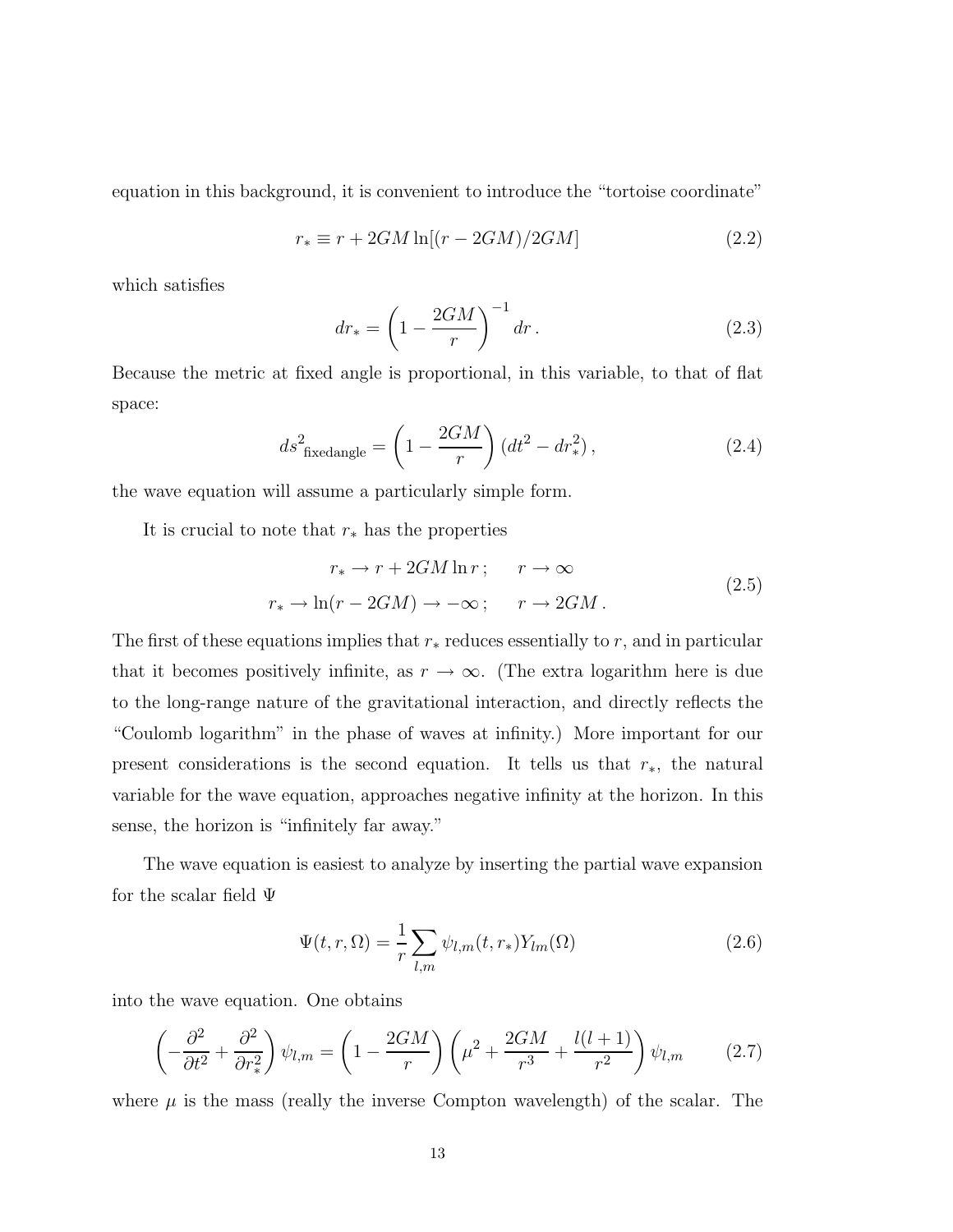right-hand side of this equation may be interpreted as an effective potential. This effective potential vanishes near the horizon (*i.e.* as  $r_* \to -\infty$ ), approaches simply  $\mu^2$  as  $r_* \to \infty$ , and is everywhere positive.

Now consider the zero-frequency limit. Clearly, because the second derivative never changes sign, a solution that decreases exponentially at infinity will have to blow up at  $r_* \to -\infty$ , *i.e.* at the horizon. Such behavior is physically unacceptable: it involves infinite energy in the  $\Psi$  field, among other things. Thus, there are no physically acceptable static solutions; the only acceptable static scalar field configuration is identically zero.<sup>[5]</sup> In particular there can be no exponentially falling Yukawa tails, as would occur far from a normal point source coupled to Ψ. A black hole cannot be a source: it has no hair.

The crucial circumstance underlying this result is clearly the fact that the natural variable  $r_*$  is unbounded in both directions, approaching negative infinity at the horizon. It is for this reason that continuation of any possible tail from spatial infinity costs not merely a large, but inevitably an infinite, amount of energy.

Price<sup>[16]</sup> analyzed wave equations for higher integer spin fields as well. Unfortunately these equations are most conveniently analyzed using the Newman-Penrose<sup>[17]</sup> formalism, which may unfamiliar to many readers. Furthermore the equations, although satisfactory in flat space, are inconsistent in curved space for spin  $s \geq 3$ . Thus there is more than one large hole appearing in the analysis. However since the question of higher-spin hair is potentially very important, we will now briefly summarize and make some tentative observations on the analysis.

Using the Newman-Penrose formalism, and extending the flat-space equations formally by minimal coupling, one arrives at equations of the form

$$
\frac{d^2}{dr_*^2}(r^{s+1}\hat{\Phi}_0) - F_l(r_*)r^{s+1}\hat{\Phi}_0 = 0
$$
\n(2.8)

for the static part of the  $l<sup>th</sup>$  partial wave of the fundamental quantity  $\hat{\Phi}_0$ . Actually  $\hat{\Phi}_0$  is the coefficient of a spherical harmonic  $Y_{lm}$ , and there are  $2l + 1$  independent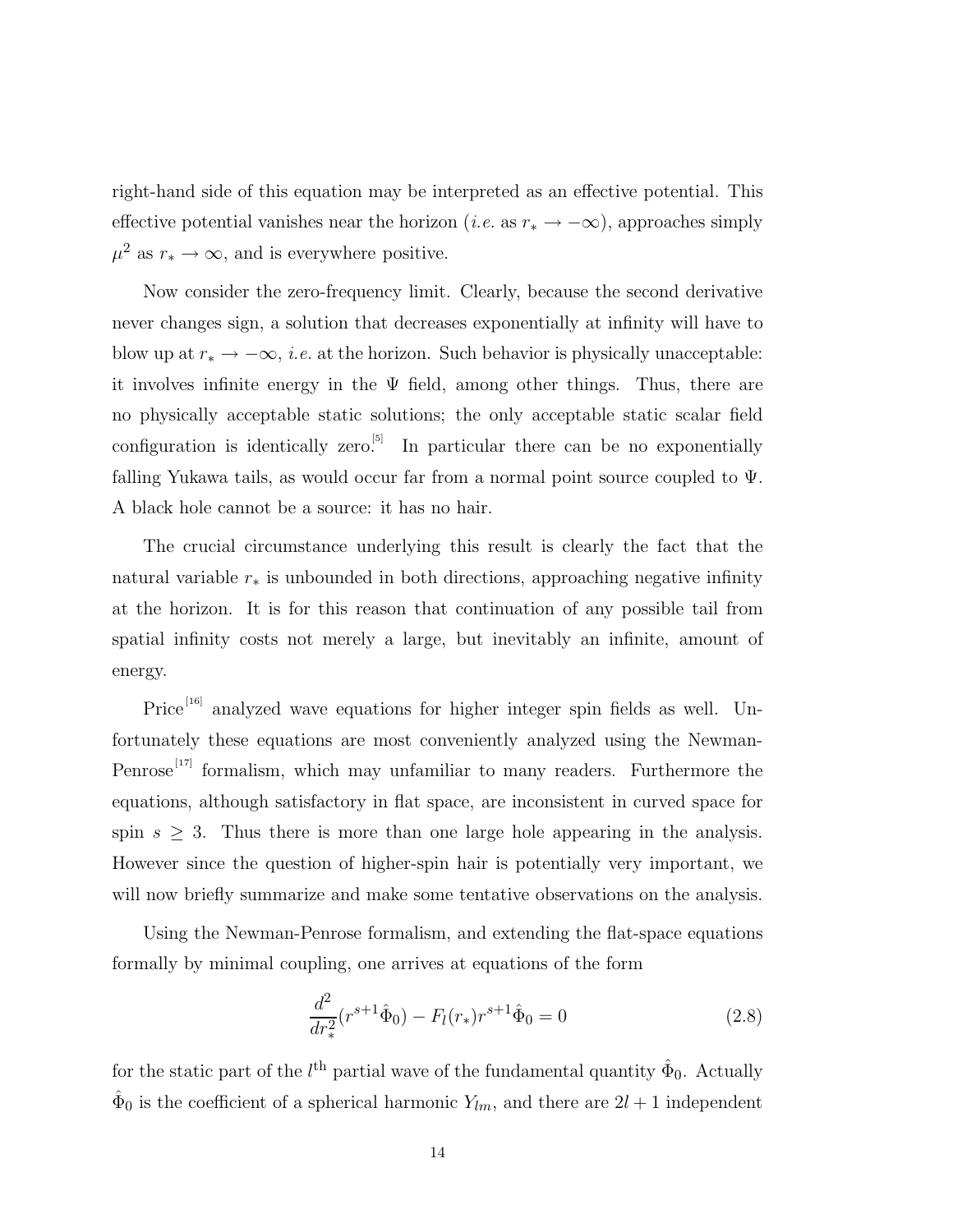components, which we shall leave implicit. (Eq. (2.8) is derived by simple manipulation of two particular components of the minimally coupled Newman-Penrose system of equations. If we had chosen other components and done more complicated manipulations, we would have gotten a different equation for  $\hat{\Phi}_0$  – this is the inconsistency mentioned above. However any "reasonable" manipulation leads to an equation of the same general form as (2.8) , but with a modestly modified function  $F_l$ .) Here

$$
F_l \equiv (1 - 2GM/r) \frac{l(l+1)}{r^2}.
$$
\n(2.9)

 $\hat{\Phi}_0$  is the de-spun field of zero conformal and spin weight. The two crucial properties of  $\hat{\Phi}_0$  are that:

- 1. The ordinary spinor or tensor components of the fields may be obtained from  $\hat{\Phi}_0$  by differentiation and algebraic manipulations.
- 2.  $\hat{\Phi}_0$  is directly physically meaningful, and is expected to be well-behaved both at the horizon and at infinity. For example in the electromagnetic case  $s = 1$ one finds  $\hat{\Phi}_0 = -\frac{1}{2}$  $\frac{1}{2}(E_r + iB_r)$ . Because the field strengths (and not the potentials) occur here,  $\hat{\Phi}_0$  is physically meaningful. Furthermore because the radial components of the field strength are unaffected by boosts in the radial direction, the physical requirement that freely falling observers see no singular behavior at the horizon entails that  $\hat{\Phi}_0$  must be non-singular at the horizon. Of course, manifestly it must be well-behaved at infinity.

Taking eq. (2.8) at face value, one sees that there is a fundamental distinction between  $l \leq s - 1$  partial waves and the higher ones. In both cases one has the asymptotics  $\hat{\Phi}_0 \to a_l + b_l r_*$  for solutions near the horizon  $r_* \to -\infty$ , with only  $b_l = 0$  being physically acceptable. As  $r_* \to \infty$  the solutions behave as  $\hat{\Phi}_0 \to c_l r_*^{l-s} + d_l r_*^{-l-s-1}$ , and here there is a big difference. For  $l \geq s$ , this solution is physically acceptable only if  $c_l = 0$ . But one may repeat the argument given for the case of scalar fields to show that the solution that is nonsingular at the event horizon ( $a_l \neq 0$ ,  $b_l = 0$ ) matches up with a solution with  $c_l \neq 0$  at  $r_* = \infty$ .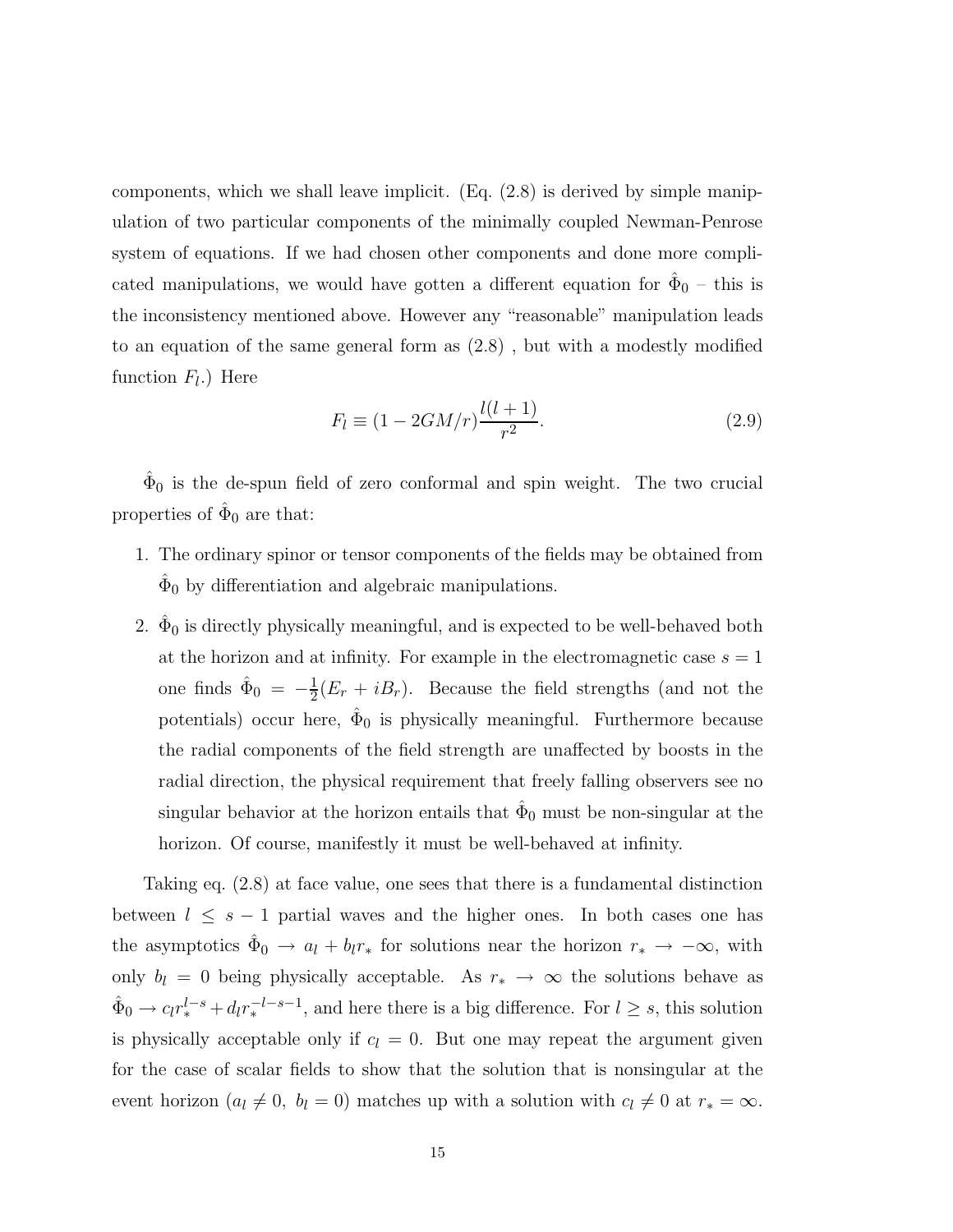Therefore, the only allowed static solution has  $\hat{\Phi}_0$  identically zero – there is no hair. However, for the lower partial waves, this argument does not apply, and acceptable non-trivial solutions do indeed exist.

The characteristic feature of these allowed solutions is that the field carries a non-vanishing value of a conserved surface integral. Propagation of radiation to spatial infinity cannot change the value of this surface integral. Since no causal process, including in particular the formation of a black hole, can flout this conservation law, one expects that the conserved surface integral corresponds to a variety of hair that can reside on a stationary black hole.

As we have mentioned, the full set of equations for higher spin fields in curved space is inconsistent. However, as Price argues, it is quite plausible that the (unknown) corrections that lead to consistent equations, while they will alter the form of the effective potential and lead to mixing among modes of the same quantum numbers, will not alter the crucial asymptotic behaviors near the horizon and spatial infinity. This is because at spatial infinity one should have something arbitrarily close to the flat space equations, while close to the horizon the effective potential is always killed by the  $1 - 2GM/r$  stretching factor.

When mass terms are introduced into the field equations, the analysis of classical hair on stationary black holes is qualitatively altered. This can be discussed most cogently in the spin-1 case, where no issue of consistency arises. For a massive spin-1 field, there is no conserved surface integral, and hence no compelling reason for spin-1 hair (that is, electric or magnetic charge) to reside on a black hole. Indeed, the analysis of the field equations shows that the physically acceptable solution at the horizon fails to match up with a decaying exponentially at infinity, so that only the trivial solution is allowed.<sup>[5,6]</sup> It is instructive to consider what happens, in the case of a vector field with mass  $\mu$ , in the limit  $\mu \to 0$ . When a charged particle that acts as a source for a massive vector field falls through the horizon of a black hole, the vector field outside the horizon leaks away in a (Schwarzschild) time of order  $\mu^{-1}$ . Thus, as  $\mu$  gets smaller, the time scale for the decay of the field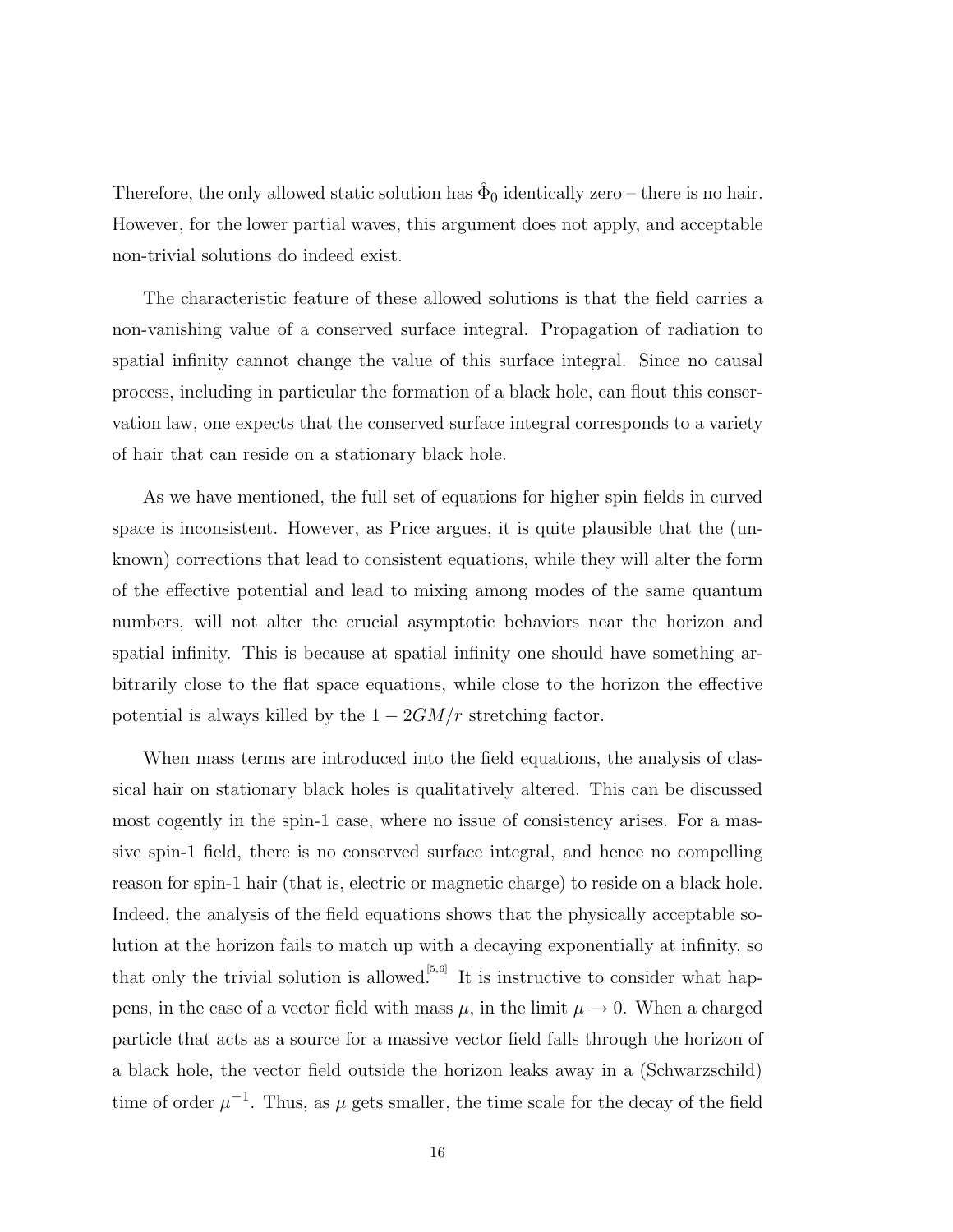gets longer and longer; finally, in the limit  $\mu \rightarrow 0$ , the field persists indefinitely.

Apart from the question of consistency, at the level of formal manipulation and asymptotic behavior the Newman-Penrose-Price equations for higher spins do not look very different in principle from those for spin 1. In the body of this paper we shall analyze spin 1 in depth, and show that soft mass terms (arising from spontaneous breakdown of the gauge invariance associated with massless spin-1 fields) do not destroy the hair entirely, if there is a remnant discrete gauge symmetry left behind. In many ways the crucial ingredient of the argument is the construction of appropriate charge projections; and this part could be carried through for higher spin too. However the physical interpretation of the hair only emerges clearly when one can implement a Higgs mechanism and construct vortices; this might be doable for higher spins at least in flat space, and presents an attractive subject for further investigation.

A simple but perhaps not entirely misguided way to regard the no-hair theorems is as follows: in collapse to a black hole, any information that *can* fall through the horizon will fall through the horizon. The universal action of gravitation sweeps clean; and all trace of what has been swept in disappears, because once beyond the horizon it loses causal contact with the exterior. The only quantities that escape destruction are those which can be seen from the safe distance of infinity; that is, those connected with conserved surface integrals, such as the ones we have discussed above.

#### 2.2. DISCRETE GAUGE SYMMETRY

Upon first hearing, the notion of local discrete symmetry in the continuum may sound rather silly. Indeed, the most important dynamical consequence of a continuous local symmetry is the existence of a new field, the gauge field. This field arises when one introduces a gauge potential, in order to formulate covariant derivatives. Covariant derivatives are of course necessary, so that invariant interactions involving gradients may be formed. Such interactions in turn are necessary in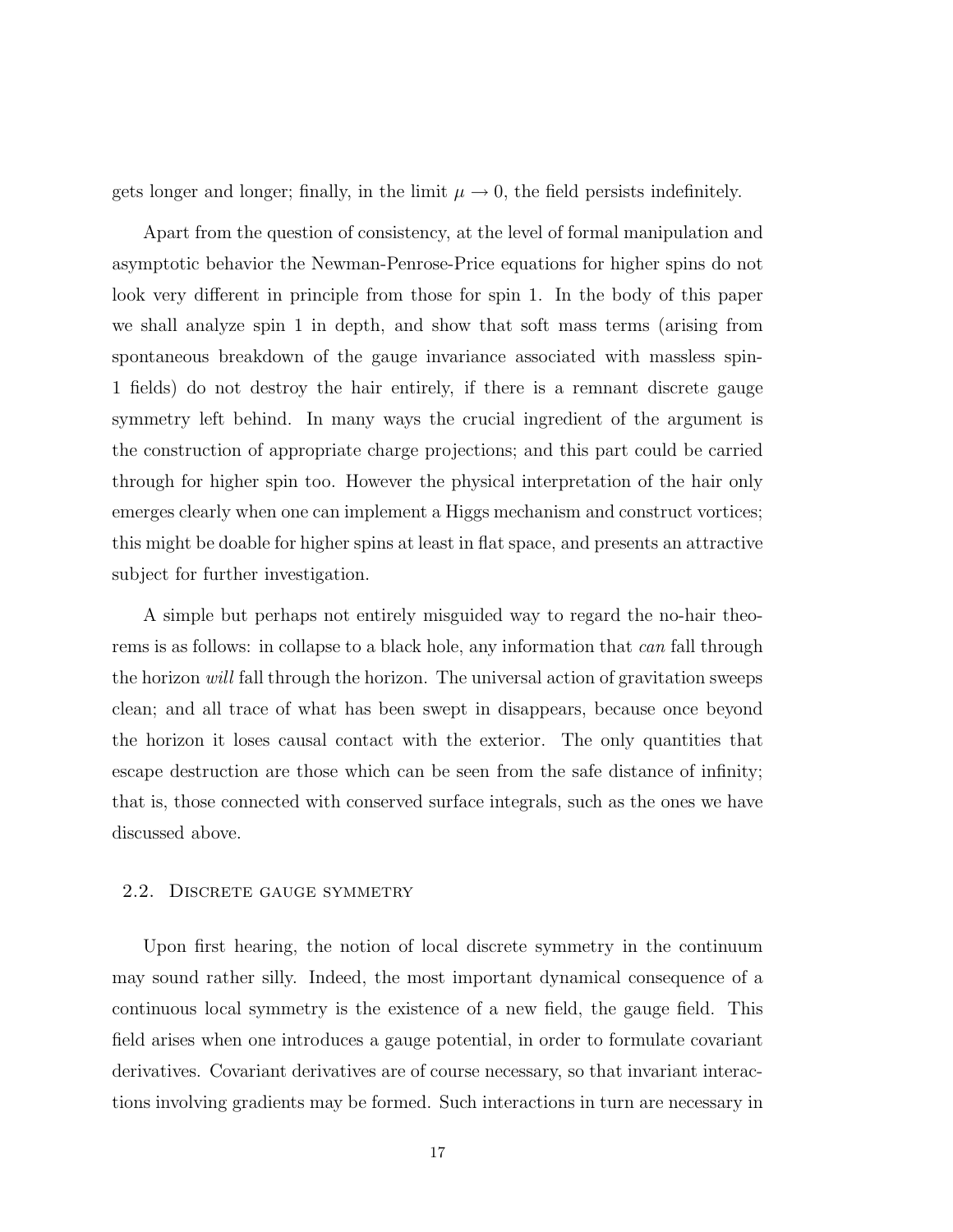order that charged fields may propagate. In the case of a discrete symmetry there is no similar need to introduce a gauge potential, because the ordinary derivative already transforms simply.

Alternatively, since any path can be continuously deformed to a trivial path, the corresponding parallel transport can be continuously deformed to the identity. But for a discrete group this means we must have the identity all along: thus all parallel transport is trivial. Also, if the discrete gauge group arises as the remnant of an initially continuous group, after all continuous symmetries have been wiped out by the Higgs mechanism, one is accustomed to think that charge is completely screened.

Upon further reflection, however, one realizes that each of these arguments has serious limitations. First, there are situations in which one cannot deform all paths to the identity. This occurs, by definition, on spaces that are not simply connected. Second, there are situations in which the parallel transport is not a continuous function of the path, or is ill-defined for some paths. An important class of examples, which will be extensively considered below, concerns flux tubes in the Higgs phase of gauge theories. In that case the gauge symmetry "expands" to the full unbroken symmetry at the core of the flux tube. Parallel transport through this core will not in general stay within the discrete subgroup, so from the point of view of the low-energy theory (which does not take account of the expanded gauge symmetry) there is a singularity.

Likewise, the statement that in a Higgs phase charge is completely screened is too broad. One must appreciate that the screening occurring in the Higgs mechanism is not a mystical process, but essentially a special case of the homely phenomenon of dielectric polarization as occurs in ordinary dielectrics or plasmas. It is true that we are concerned, in the Higgs mechanism, with a particularly effective screening, produced by a condensate of massless charged particles. Such particles are capable of producing a dipole distribution, to exactly cancel any imposed electric field. The particles in the condensate transform trivially under the remnant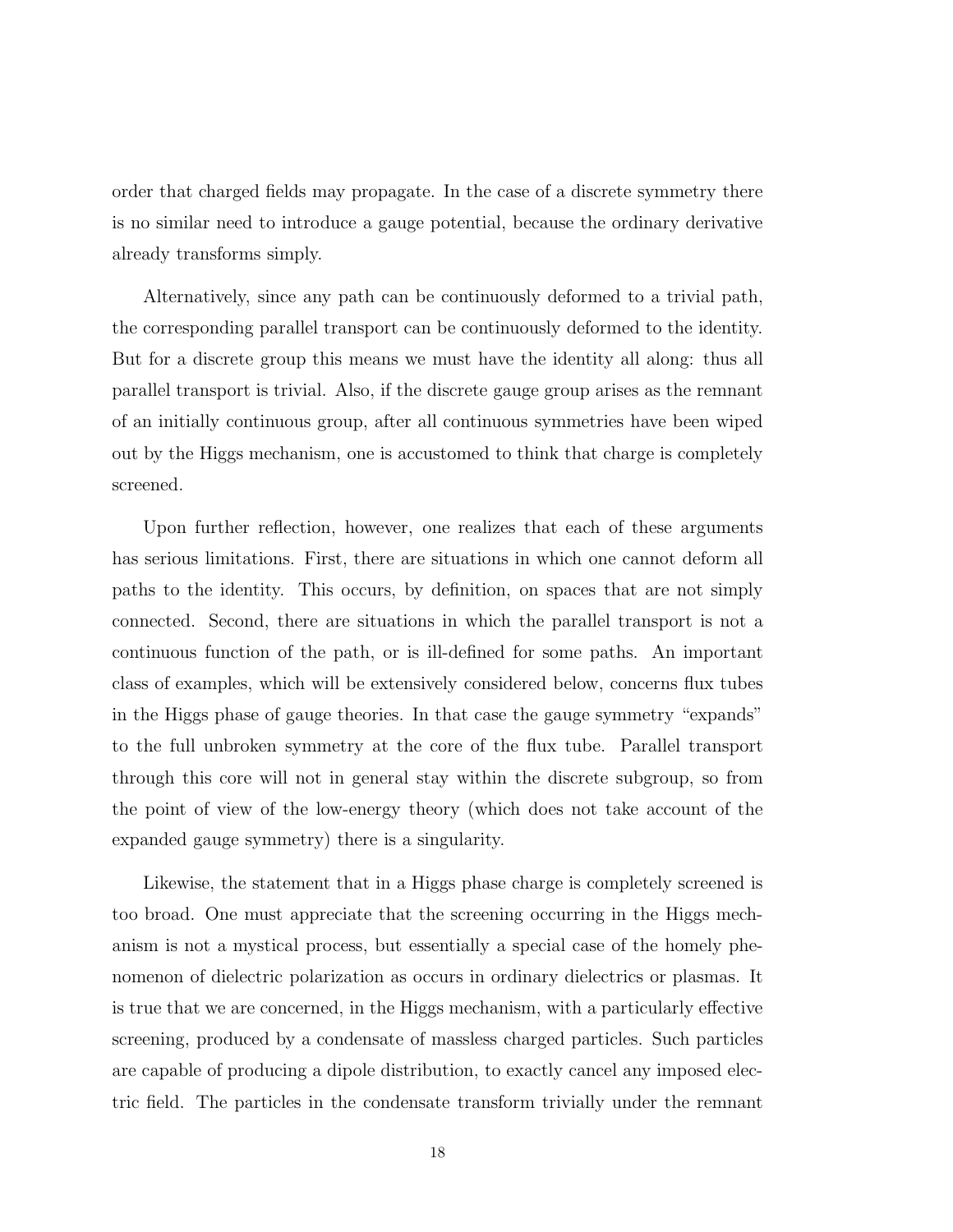discrete symmetry, however, and it is unreasonable to expect that any distribution of them can perfectly mimic a non-trivial source.

There is a profound difference between local and global symmetries, whether continuous or discrete. While global symmetry is a statement that the laws of physics take the same form when expressed in terms of various distinct variables, local symmetry is a statement that the variables used in a physical theory are redundant. In language that may be more familiar, this redundancy is often stated as the fact that in a gauge theory, only gauge invariant quantities are physically meaningful. From this point of view, it is clear that no processes, not even such exotic ones as collapse to a black hole or black hole evaporation, can violate a gauge symmetry. On these very general grounds, then, we should expect that a black hole must be capable of carrying discrete gauge charges, reflecting the charges of what fell in to make it. However, these abstract arguments leave it totally unclear what the concrete physical implications of discrete gauge charges could be.

#### 2.3. Discrete electric gauge hair

To address this question, and to make the whole discussion more concrete, let us now consider a specific realization of the general idea of discrete local symmetry.<sup>[18]</sup> Consider a U(1) gauge theory containing two complex scalar fields  $\eta$ ,  $\xi$  carrying charge Ne, e respectively. Thus we have for the Lagrangian

$$
\mathcal{L} = -\frac{1}{4}F_{\mu\nu}F^{\mu\nu} + |(\partial_{\mu} + iNeA_{\mu})\eta|^2 + |(\partial_{\mu} + ieA_{\mu})\xi)|^2 - V(|\eta|, |\xi|). \tag{2.10}
$$

Suppose that  $\eta$  undergoes condensation at some very high mass scale v, while  $\xi$ produces quanta of relatively small mass and does not condense.

Before the condensation the theory is invariant under the local gauge transformations

$$
\eta(x)' = \exp(iNe\Lambda(x))\eta(x)
$$
  

$$
\xi(x)' = \exp(ie\Lambda(x))\xi(x)
$$
  

$$
A_{\mu}(x)' = A_{\mu}(x) - \partial_{\mu}\Lambda(x),
$$
\n(2.11)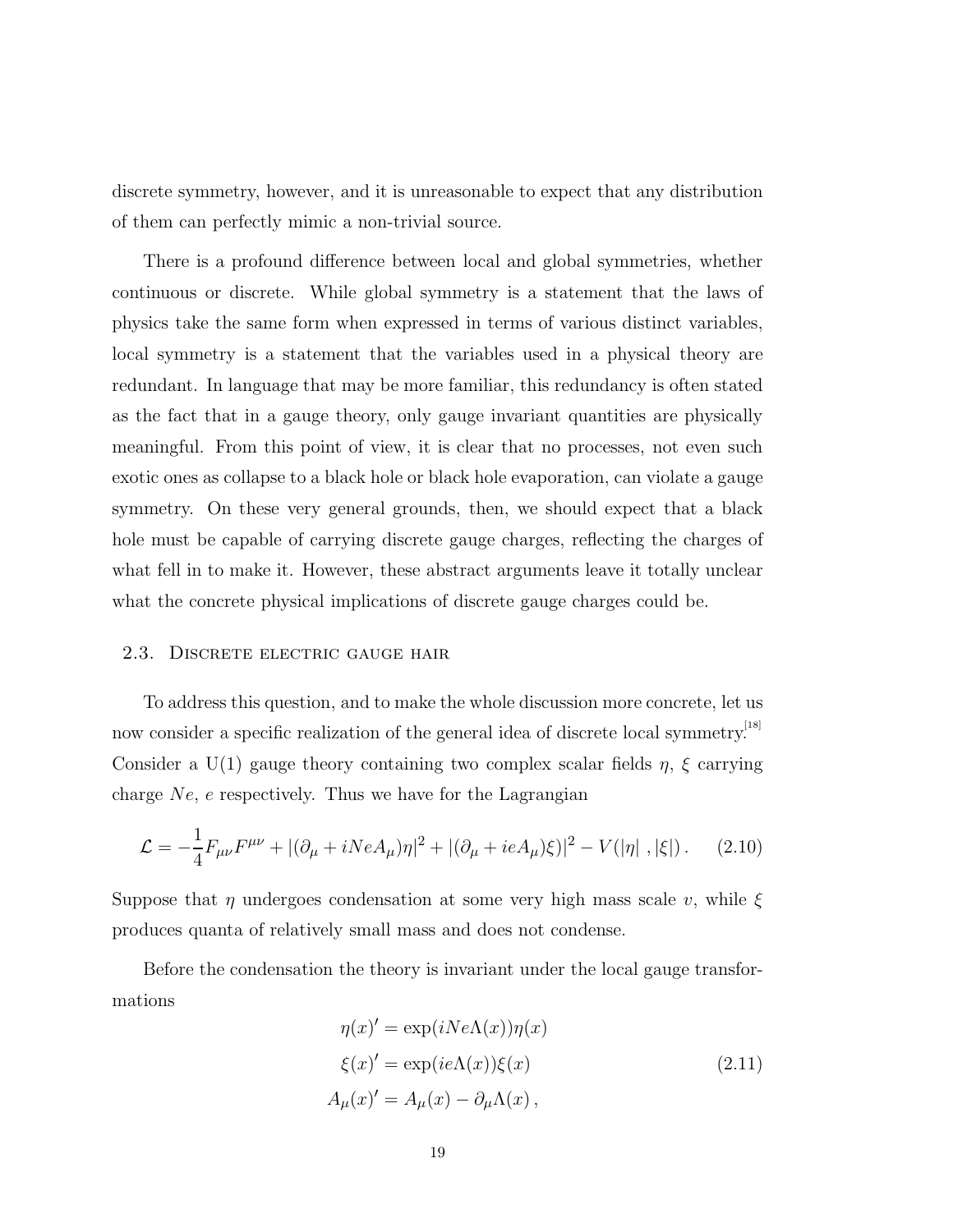where  $\Lambda$  is a real variable. However the condensate characterized by the vacuum expectation value

$$
\langle \eta(x) \rangle = v \tag{2.12}
$$

in the homogeneous ground state is invariant only when  $\Lambda$  is an integer multiple of  $2\pi/Ne$ . These residual transformations still act non-trivially on  $\xi$ , multiplying it by various  $N^{\text{th}}$  roots of unity. Their possible actions generate the discrete group  $Z_N$ .

The effective low energy theory well below  $v$  will simply be the theory of the single complex scalar field  $\xi$ ; neither the gauge field nor  $\eta$  will appear in the effective theory, since these fields produce very massive quanta. The only implication of the original gauge symmetry for the low energy effective theory is then the absence of interaction terms forbidden by the residual discrete symmetry. (If there were additional charged scalar fields in the theory, the discrete symmetry would forbid many couplings that were otherwise possible.) But this implication, so far, does not distinguish between local and global symmetry.

Once we widen our horizons to consider processes occurring at energies of order  $v$ , of course the underlying gauge degrees of freedom, if they exist, can be excited. A more subtle manifestation is also possible. The broken symmetry theory contains stable strings threaded by magnetic flux  $2\pi/Ne$ , as follows. The theory supports vortex solutions, where the  $\eta$  field behaves asymptotically as a function of the angle  $\theta$  as

$$
\eta(r,\theta) \to v e^{-i\theta}, \ r \to \infty \ , \tag{2.13}
$$

where v is the magnitude of  $\eta$  in the homogeneous ground state. Along with this asymptotic behavior for  $\eta$  we must have for the gauge potential

$$
A_{\theta}(r,\theta) \to \frac{1}{Ne} \tag{2.14}
$$

so that the covariant derivative  $D_{\theta} \eta = (\partial_{\theta} + iNeA_{\theta})\eta$ , which appears (squared) in the energy density, vanishes at infinity.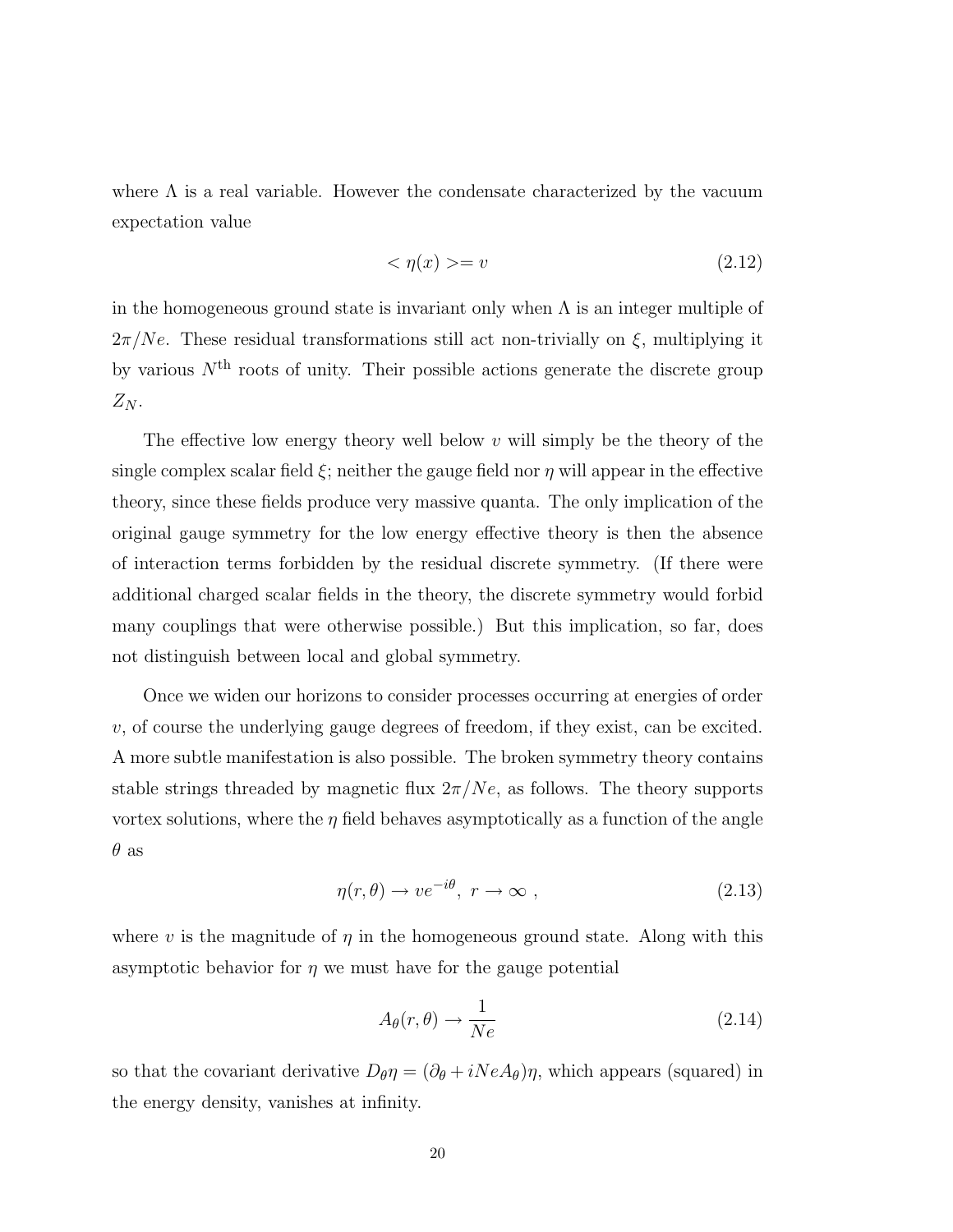In this set-up the field strength also vanishes asymptotically. Indeed we note that by making the choice  $\Lambda = \theta/N_e$ , we can formally remove the space dependence of  $\eta$  in (2.13) and make  $A_{\theta}$  in (2.14) vanish altogether. In so doing, we have (formally) transformed back to the homogeneous ground state. However of course the gauge transformation function  $\Lambda$  is not quite kosher, since the angle  $\theta$  is not a legitimate single-valued function. The correct statement is that the asymptotic behavior of the vortex is trivial and can be gauged away locally, but not globally. Since we can pick a well-defined branch of  $\theta$  in any patch that does not surround the origin, all local gauge invariant quantities must reduce to their ground state values – this explains, if you like, why  $D\eta$  and F vanish. But the line integral of A around a closed loop surrounding the origin, which according to Stokes measures the flux inside, cannot be changed by any legitimate gauge transformation, and it is definitely not zero for the vortex. Indeed we find the basic flux unit is  $\Phi_N = 2\pi / Ne$ .

Another perspective on the global non-triviality of the vortex, is that our putative gauge transformation  $\Lambda = \theta/N_e$  transforms a unit charge field such as  $\xi$  into something that is not single-valued: following  $(2.10)$  we find that  $\xi'(\theta + 2\pi) = \exp(\frac{2\pi i}{N})\xi'(\theta).$ 

What has all this got to do with discrete gauge theories in the continuum? Well, the condensate  $\langle \eta \rangle = v$  is not invariant under a general gauge transformation, but it is invariant under the discrete subgroup generated by  $\Lambda = 2\pi / Ne$ . This discrete subgroup acts trivially both on  $\eta$  and, it would seem, on the gauge field  $(\Lambda, \text{ since it takes only discrete values, cannot change continuously at all}).$  However, Λ and its various powers are definitely not trivial acting on ξ, which gets multiplied by powers of the  $N<sup>th</sup>$  root of unity. Thus there is a discrete but non-trivial gauge subgroup left. Moreover, the gauge transformation associated with winding around a vortex is precisely an element of the residual discrete gauge symmetry group – this is just a restatement, in our new interpretation, of the result of the previous paragraph. Alternatively we could say that the Wilson loop for parallel transport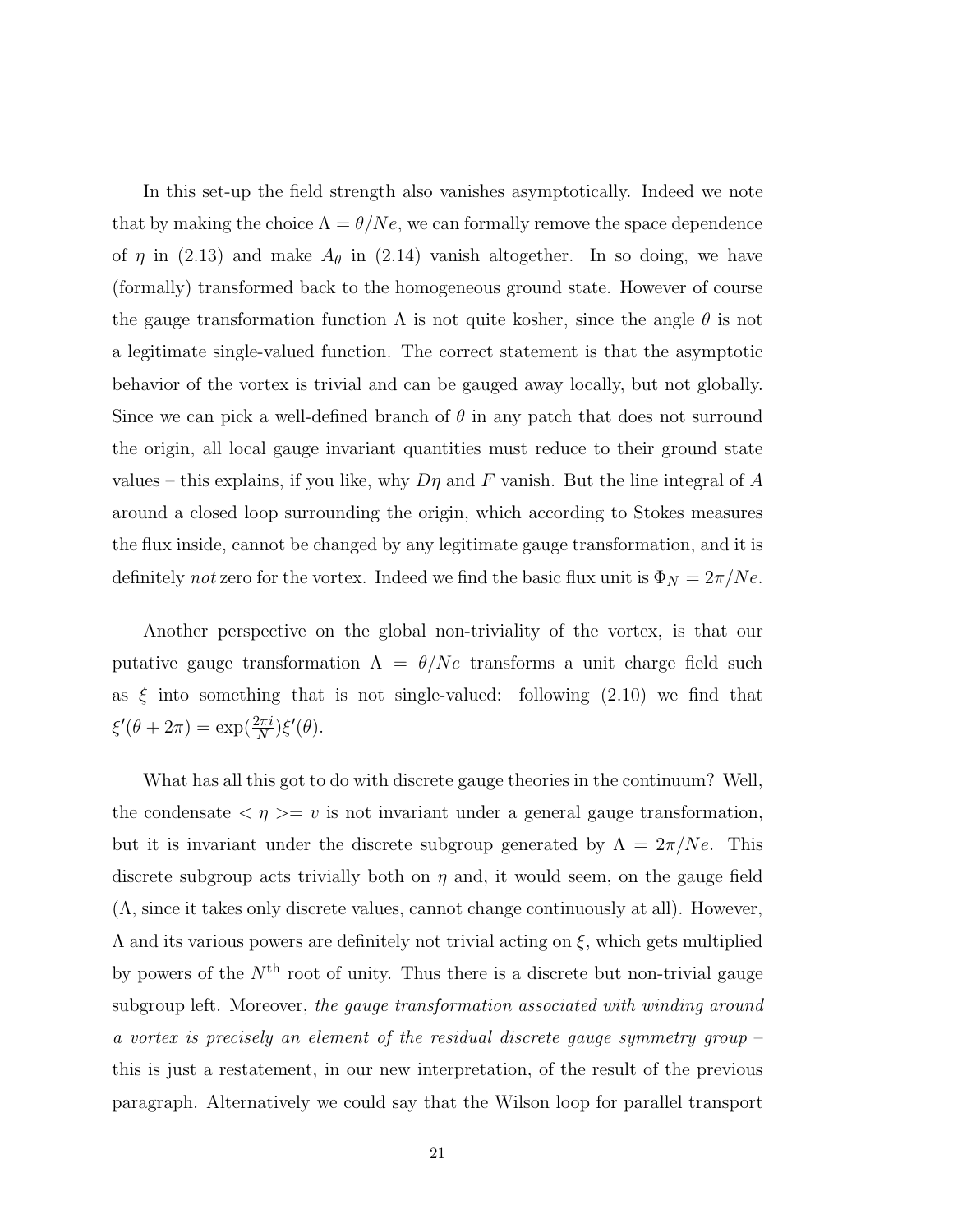around the vortex defines an element of the residual gauge group:

$$
\exp(\oint ieA_{\mu}dx^{\mu}) \epsilon Z_N. \tag{2.15}
$$

We anticipated that the discrete gauge group might come into its own in the presence of singularities. Now we see how this is quite simply realized. The required "singularity" is here supplied by the vortex core. In that core, where the condensate vanishes, the discrete gauge symmetry blows up into a full scale continuous  $U(1)$ , and the vector potential is unfrozen. The only trace of the vortex visible outside the vortex core is the total flux – which is none other than an element of the residual discrete gauge symmetry group.

The scattering of  $\xi$  quanta, with charge e, from such strings<sup>[19]</sup> is dominated, at low energies, by the Aharonov-Bohm effect.<sup>[20]</sup> The magnitude and form of this cross-section is uniquely determined by the product of charge and flux, modulo  $2\pi\hbar$ , and thus allows one, in principle, to make a precise observational determination of the  $Z_N$ -valued charge alluded to above. Of course postulating the existence of such strings takes us outside the framework of the effective low-energy theory as usually understood, so the existence of this effect does not really contradict the statement made above, that the low-energy effective theory does not distinguish local from global discrete symmetries.

A simple thought experiment<sup>[18]</sup> based on the Aharonov-Bohm scattering process provides a heuristic but convincing demonstration that black holes have discrete gauge hair.<sup>\*</sup> For let us imagine that we have a  $\xi$  quantum falling into a black hole, and scatter a string of very low energy and momentum from this composite object. The scattering cross-section, which involves behaviors at large times and distances, should not depend on the precise instant at which the particle crosses the event horizon - a rather fuzzy notion, in any case. And yet this cross-section does depend critically on the  $Z_N$  charge. We must conclude that this  $Z_N$  charge

 $\star$  The concept of black hole hair that is detected via Aharonov-Bohm interactions was first discussed in Ref. 21.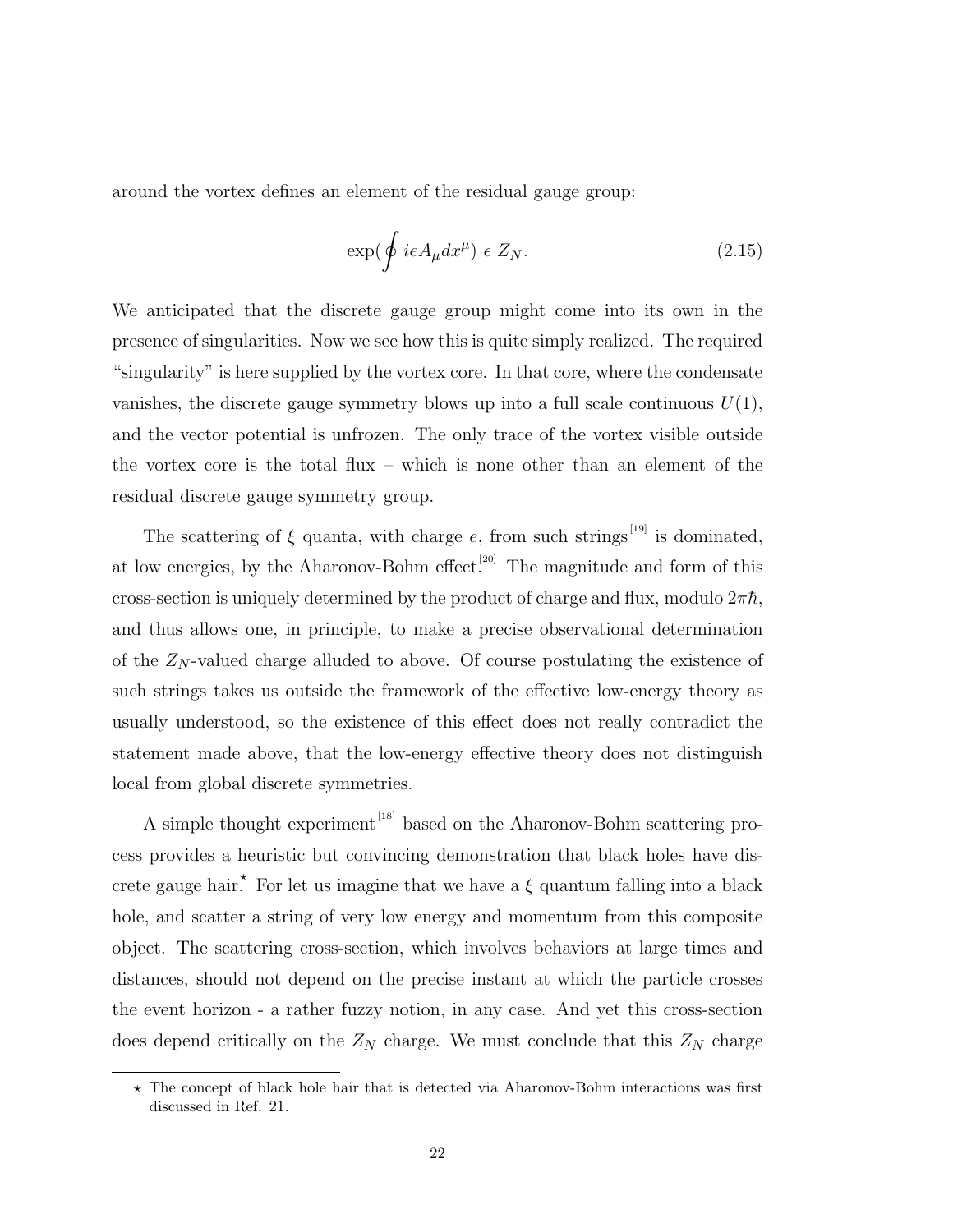does not depend on whether the particle has crossed the event horizon, and in particular that it retains its meaning (and induces the same Aharonov-Bohm phases) for the asymptotic, "pure" black hole. A more formal proof, whose core idea is really the same, could be based on the discrete analog of Gauss' law, which insures that the  $Z_N$  charge inside a volume can be expressed in terms of the expectation values of quantum field operators on the bounding surface.<sup>[22,23]</sup>

We would now like to discuss why this discrete electric gauge hair is properly quantum hair, with no ordinary classical limit. In a sense this is obvious from the nature of screening. In a Higgs theory, there is a condensate of massless charged particles in the ground state, and at the classical level this condensate is ready and willing to screen any test charge. The only thing that prevents perfect screening is the quantization of the charge of the condensate particles. Thus, the survival of any consequences of discrete electric gauge hair must depend on quantization. To better appreciate this, it is helpful to understand more explicitly how the charge units vary with  $\hbar$ . The classical action, obtained by integrating the Lagrangian density  $(2.10)$  over space and time, must have the units of  $\hbar$ . From this it follows easily that the e appearing in the Lagrangian has units of  $(\text{action})^{-\frac{1}{2}}$ . For clarity we shall write this quantity as  $e_f$ , (f for field charge). In the ordinary classical limit,  $e_f$  is held fixed. On the other hand the charge density operator of the theory, which multiplies  $A_0$  in the Lagrangian, is of the generic form  $ie_f\phi^{\dagger} \overleftrightarrow{\partial}_0 \phi$ . Because the fundamental commutation relation normalizes a bilinear form in  $\phi$  and  $\partial_0 \phi$  to  $\hbar$ , it follows that the charge operator is essentially  $\hbar e_f$  times the number operator. Thus the charge  $e_p$  (p for particle) of a single quantum is

$$
e_p = \hbar e_f. \tag{2.16}
$$

We see that electric charges which are only finite multiples of  $e_p$  vanish in the ordinary classical limit. (It will be useful to remember that  $\hbar e_f^2$  and  $e_p^2/\hbar$  are dimensionless quantities.)

It would be both disturbing and disappointing if the only manifestation of discrete quantum hair on a black hole involved explicit cosmic strings. Among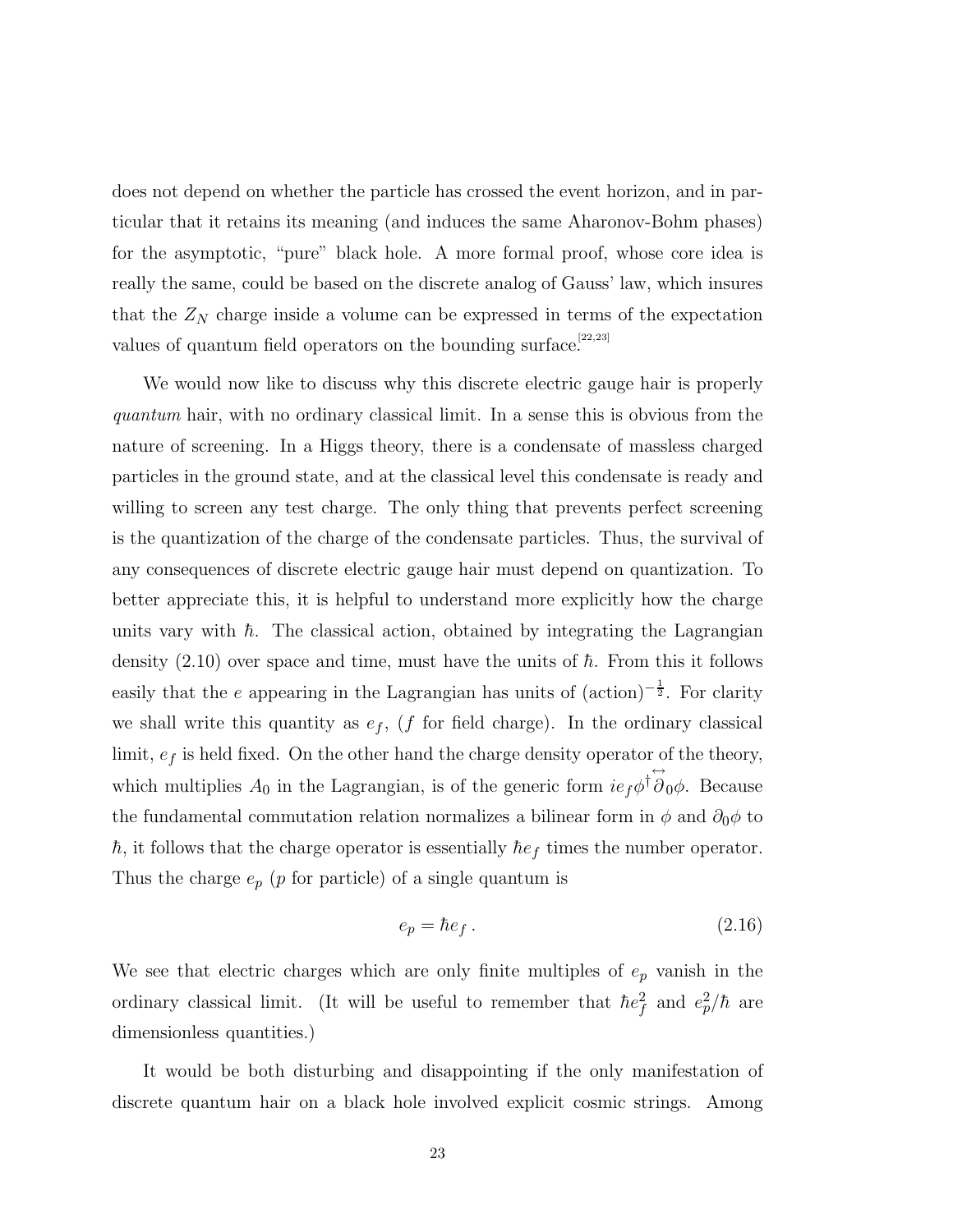other things, this would close off some of the ideas mentioned in the introductory chapter, which require hair capable of influencing ordinary particles. And indeed if one has a real process sensitive to the charge, it seems quite reasonable to expect that there are associated virtual processes also sensitive to the charge. Thus we might expect that the discrete charge manifests itself as an instruction concerning how to weight the relative phase of amplitudes for the black hole wrapping one way or the other around an appropriate cosmic string (or, of course, the string wrapping around the hole). Upon changing real to virtual, we expect that the discrete electric charge on the hole should instruct us how to weight the phase of amplitudes for processes where virtual cosmic string loops nucleate, envelop the hole, and re-annihilate. Described in other words, the relevant processes are ones in which virtual string world sheets wrap around the hole.<sup>[24−26]</sup>

In the following chapters, we shall verify this expectation in great detail.

The virtual string world sheet process is of course a tunneling process, and will be non-perturbative in  $\hbar$ ; indeed it will be exponentially small in  $1/\hbar$ . (Note that cosmic strings are classical objects: their structure follows from solving the classical field equations, and so their flux and size remain fixed as  $\hbar\to 0$  with  $e_f$ and  $v$  fixed.) This contrasts with what one might expect for an ordinary particle carrying discrete charge, where there are small charge-dependent effects (say in the scattering of two charged particles) of order  $e_p^2$  from the short-range Yukawa fields. The effect for black holes is different from, and much more subtle than, restoration of their lost Yukawa tails. Another important difference is that for black holes, but not for ordinary particles, discrete hair expands the space of states – see chapter 8.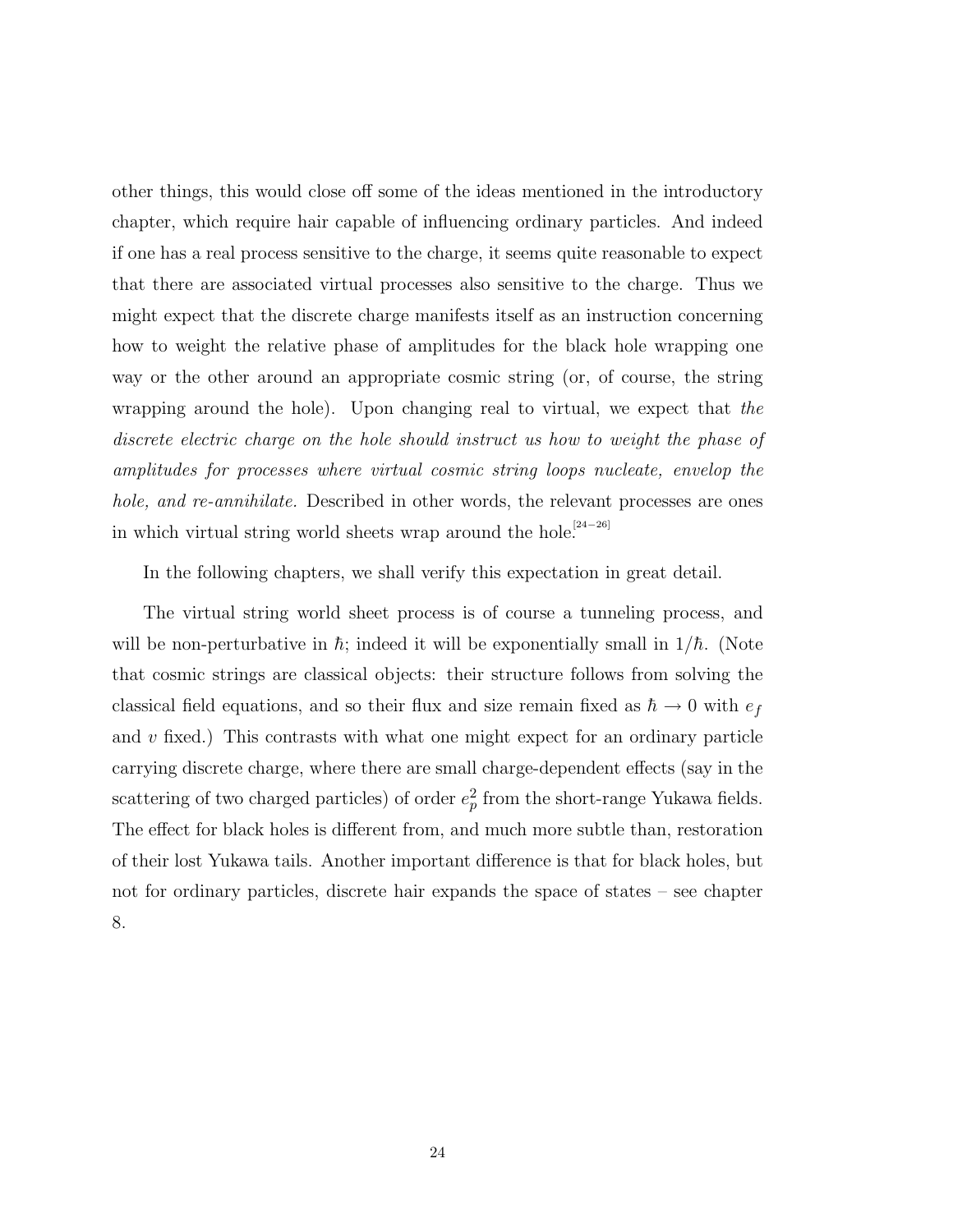#### 2.4. DISCRETE MAGNETIC HAIR

Now let us discuss the magnetic analog of discrete electric gauge hair. At the most naive level one might expect that these are trivially related, because of the well-known duality property of the free Maxwell equations. And indeed in the context of classical black hole physics, the difference between electrically and magnetically charged holes is entirely trivial – both are described by essentially the same Reissner-Nordström, or Kerr-Newman, solutions. However the formal treatment of these objects in the semiclassical limit must be quite different, as we shall see in the next chapter. One circumstance that makes this plausible is that the electric charge quantum is  $e_p = \hbar e_f$  while the magnetic charge quantum is simply  $e_f^{-1}$ , so the latter but not the former is finite in the classical limit. Nevertheless, at the end of the day the properties, specifically the radius and temperature, of an electric hole whose charge is many quanta are closely similar to those of the magnetic hole with the same magnitude of field strength and mass.

What about broken symmetry phases? If a gauge theory is in a weak coupling Higgs phase, electric fields are screened, and magnetic fields are confined to flux tubes. These phenomena can be described classically—the screening length and flux quantum are independent of  $\hbar$ . If a gauge theory is in a confinement phase, magnetic fields are screened, and electric fields are confined to flux tubes. These phenomena are quantum–mechanical; in fact, the inverse screening length is nonperturbative in  $\hbar$ .

We have seen that  $Z_N$  electric charges can be introduced into a Higgs theory, such that the charges have an Aharonov–Bohm interaction with a magnetic flux tube. The construction of weakly coupled models with  $Z_N$  magnetic monopoles that can be studied with semiclassical methods is a bit more involved. (There is an enormous literature concerned with discrete gauge theory monopoles at strong coupling, which are often invoked as an explanation of confinement; but as far as we know these ideas have never been pursued very far within the framework of a well controlled approximation.)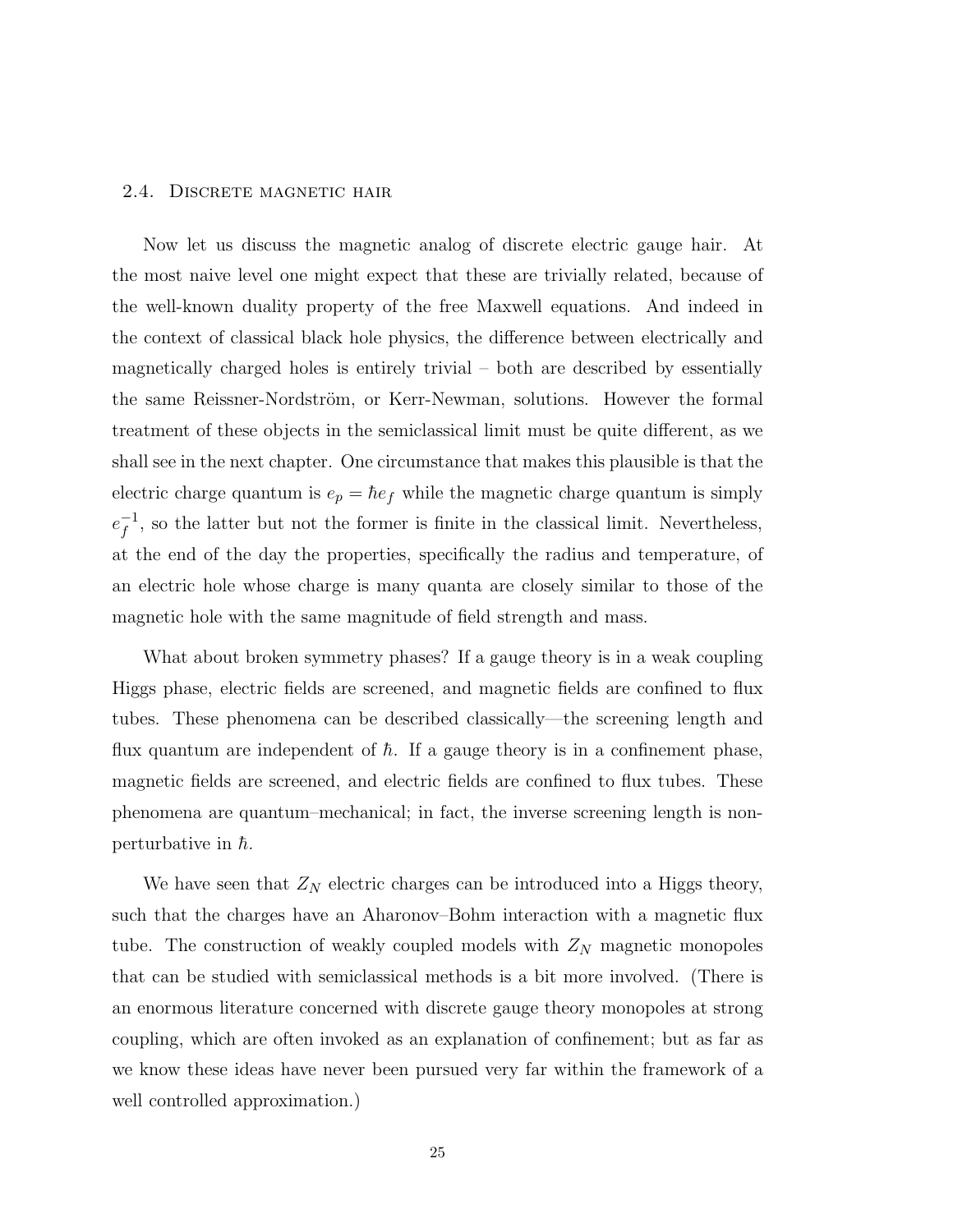Probably the simplest model, at least conceptually, is based on the spontaneous breakdown of the gauge group  $SO(N^2-1)$  to  $SU(N)/Z_N$ . This may be accomplished by a Higgs field in the three-index antisymmetric tensor representation,  $H_{ijk}$ , that acquires a vacuum expectation value

$$
\langle H_{ijk} \rangle = v f_{ijk} \tag{2.17}
$$

proportional to the structure constants  $f_{ijk}$  of  $SU(N)$ . Note that  $SU(N)$  is of dimension  $N^2-1$ . It may be regarded as a subgroup of  $SO(N^2-1)$ , because it can be represented as the group of orthogonal transformations (leaving invariant the trace of Casimir operator, or the Killing form) acting by conjugation on its Lie algebra. The condition that such a transformation is an isomorphism of the Lie algebra of  $SU(N)$  is precisely that it leaves the structure constants invariant. The group of automorphisms of the Lie algebra of  $SU(N)$  is  $SU(N)/Z_N$ , acting by conjugation. (The central elements, of course, do not generate non-trivial automorphisms this way.) Thus we see that  $SU(N)/Z_N$  is nicely embedded in  $SO(N^2-1)$ , and that there is a simple way of breaking the larger group down to the smaller one.<sup>[27]</sup>

In this framework we may identify configurations carrying  $Z_N$  magnetic flux, as follows. The homogeneous ground state defined by (2.17) is not unique; one may obtain states that are equally good energetically by acting on it with any  $SO(N^2-$ 1) transformation. Of course in this procedure the  $SU(N)/Z_N$  is powerless, and the manifold of formally unequal (but gauge equivalent) candidate ground states is the coset space  $SO(N^2-1)/(SU(N)/Z_N)$ . Now let us suppose, as usual in constructing gauge theory monopoles,<sup>[28]</sup> that the symmetry may break to different points within this manifold, depending on the direction in space, at spatial infinity. Now consider the parallel transport around a sequence of loops, each starting and ending at the north pole; the loop begins as an infinitesimal loop, expands to one which is a great circle through the south pole, and then comes back to another small loop, having lassoed the sphere once. Since each of these loops starts and ends at the north pole, the total parallel transport defined by each must leave the Higgs field at the north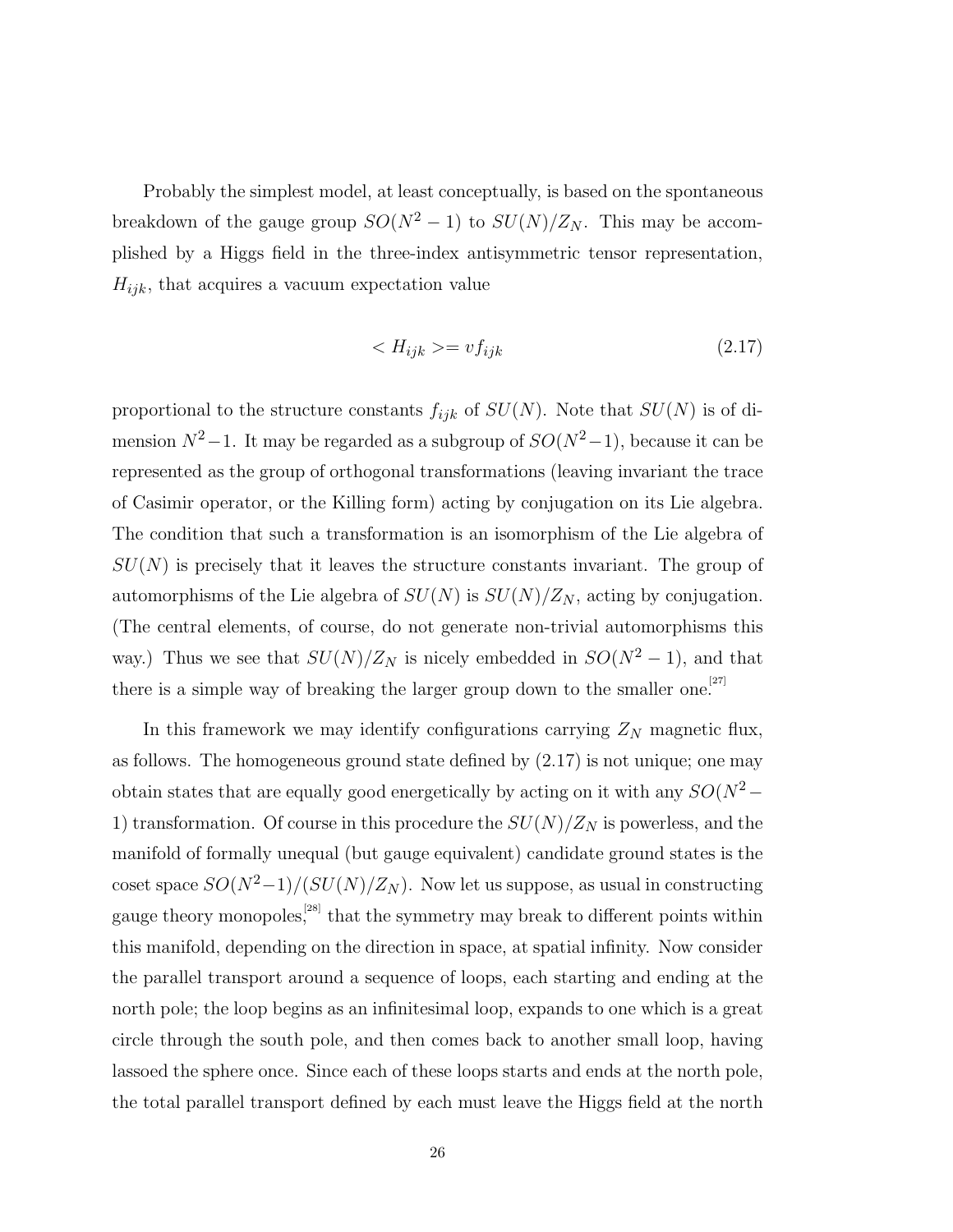pole invariant; thus it must define an element of  $SU(N)/Z_N$ . Furthermore the small loops at the beginning and end must give the identity element in  $SU(N)/Z_N$ . Thus the sequence of parallel transports, as the loops lasso the sphere, defines an element of the homotopy group  $\pi_1(SU(N)/Z_N) = Z_N$ . The different homotopy classes cannot be connected to one another by continuous changes over a finite volume. Thus there is infinite energy barrier between them, and, minimizing the energy within each sector, one will find some stable monopole configurations. (Of course the doubly charged pole may in principle decay into two singly-charged poles, and so forth.)

Alternatively, the flux may be defined by patching hemispheres. On a hemisphere, one may perform an  $SO(N^2-1)$  gauge transformation to rotate the vacuum expectation values so that they are all pointing in the same direction. Likewise, one may align the other hemisphere. However matching the gauge transformations along the intersection of these hemispheres will introduce a closed path in  $SU(N)/Z_N$ , as before.

The  $Z_N$  magnetic charge, then, can be defined by essentially *classical* operations at infinity. In the black hole sector too, one should be able to find classical solutions with the specified asymptotic flux. (And later, we will.)

Thus we see that there is a magnetic analogue of discrete electric hair, though superficially it appears to differ from it qualitatively. However, on closer consideration one finds that the difference is not entirely sharp. Suppose, for example (not unrealistically), that the  $SU(N)/Z_N$  theory we have been discussing so far classically, actually confines electric charge (and screens magnetic charge) at large distances. Then strictly speaking there will not be any magnetic flux at infinity. It might seem, then, that the magnetic black hole has been shaved bald. However in the confined phase one has *electric flux tubes*, analogous to the magnetic flux tubes of the Higgs phase, because now it is electric flux that is confined. These flux tubes will be able to detect the screened discrete magnetic charge on the black hole, by the dual of the Aharonov-Bohm process, scattering off electric flux tubes.<sup>[23,13,30]</sup>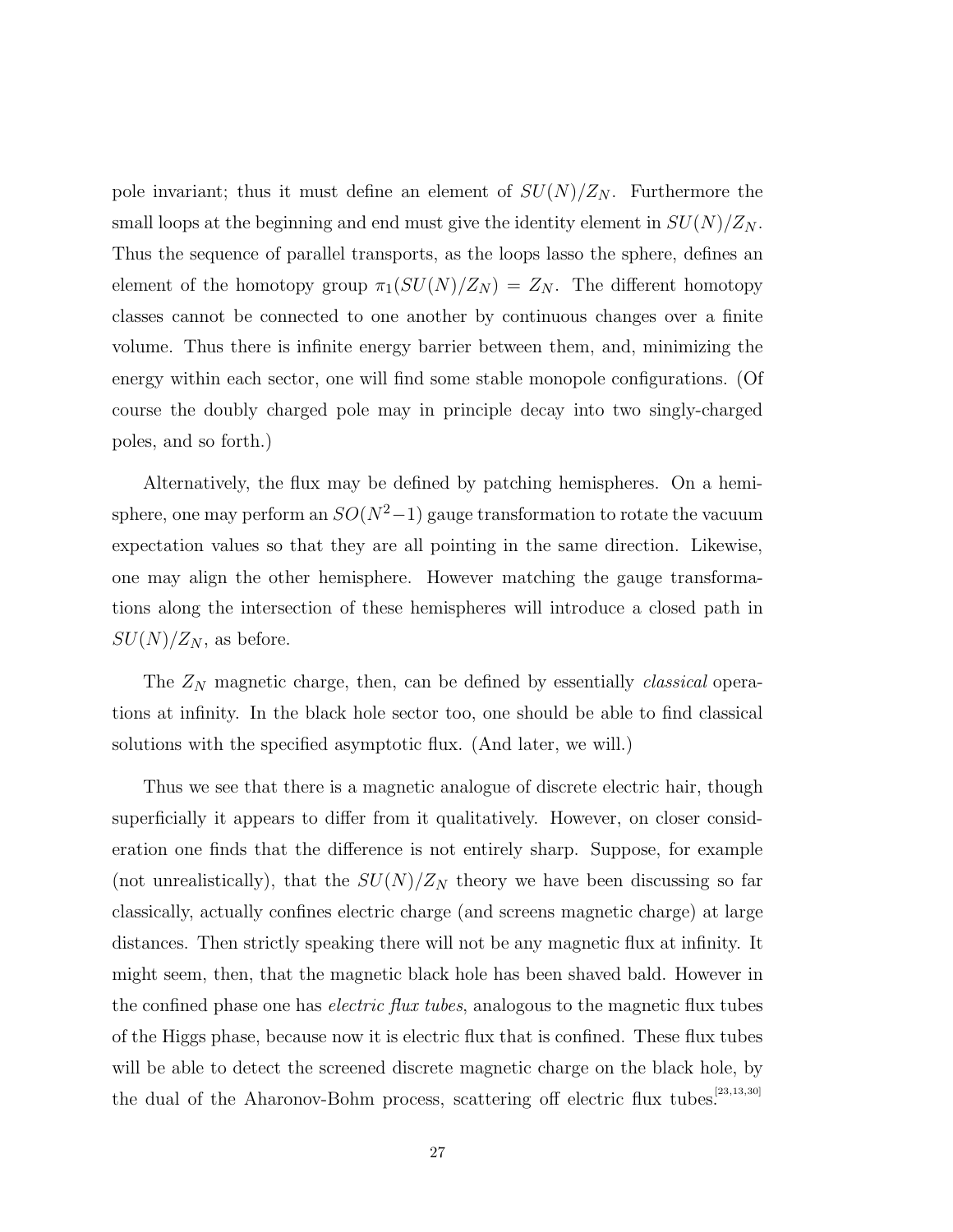This physics, of course, is entirely analogous to what we have seen in the Higgs phase.

(To avoid misunderstanding, we should probably emphasize that such screened magnetic hair does not occur in the standard model, with unbroken gauge group  $[SU(3)_{\text{color}} \times U(1)_{\text{em}}]/Z_3$ . Though this model admits magnetic monopoles that carry a  $Z_3$  color magnetic flux, there are no stable electric flux tubes – the tube can break via nucleation of a quark-antiquark pair. Hence there is no means of detecting  $Z_3$  magnetic charge at long range. Furthermore, and not coincidentally, the  $Z_3$  color magnetic charge of a monopole is completely determined by its  $U(1)_{\text{em}}$ magnetic charge; it is not an independent quantum number. If black holes can carry screened magnetic hair in Nature, this hair is not associated with the known strong interaction. Rather, it must be associated with another, as yet unknown, confining gauge interaction that admits genuine  $Z_N$  monopoles.)

The real difference between the two cases is not qualitative, but only quantitative. Confinement is non-perturbative in  $\hbar$ , so that classically a magnetic charge generates magnetic flux at infinity; in a straightforward weak-coupling analysis, there is visible hair. Subtleties arise only after one realizes that there is an important effect at large distances, confinement, which is non-perturbative in  $\hbar$ . For if one then attempts to visualize this effect classically, or to incorporate it into an improved effective Lagrangian which one then treats classically, the classic (classical) no-hair argument will come into play. However, fortunately, the more straightforward electric screening case has alerted us that the hair remains, because of another nonperturbative effect in  $\hbar$ , namely the wrapping of real or virtual flux tubes around the hole. Thus if confinement is regarded as a strong effect, rather than as a tiny correction, the magnetic charge case comes to look very similar to the electric charge case.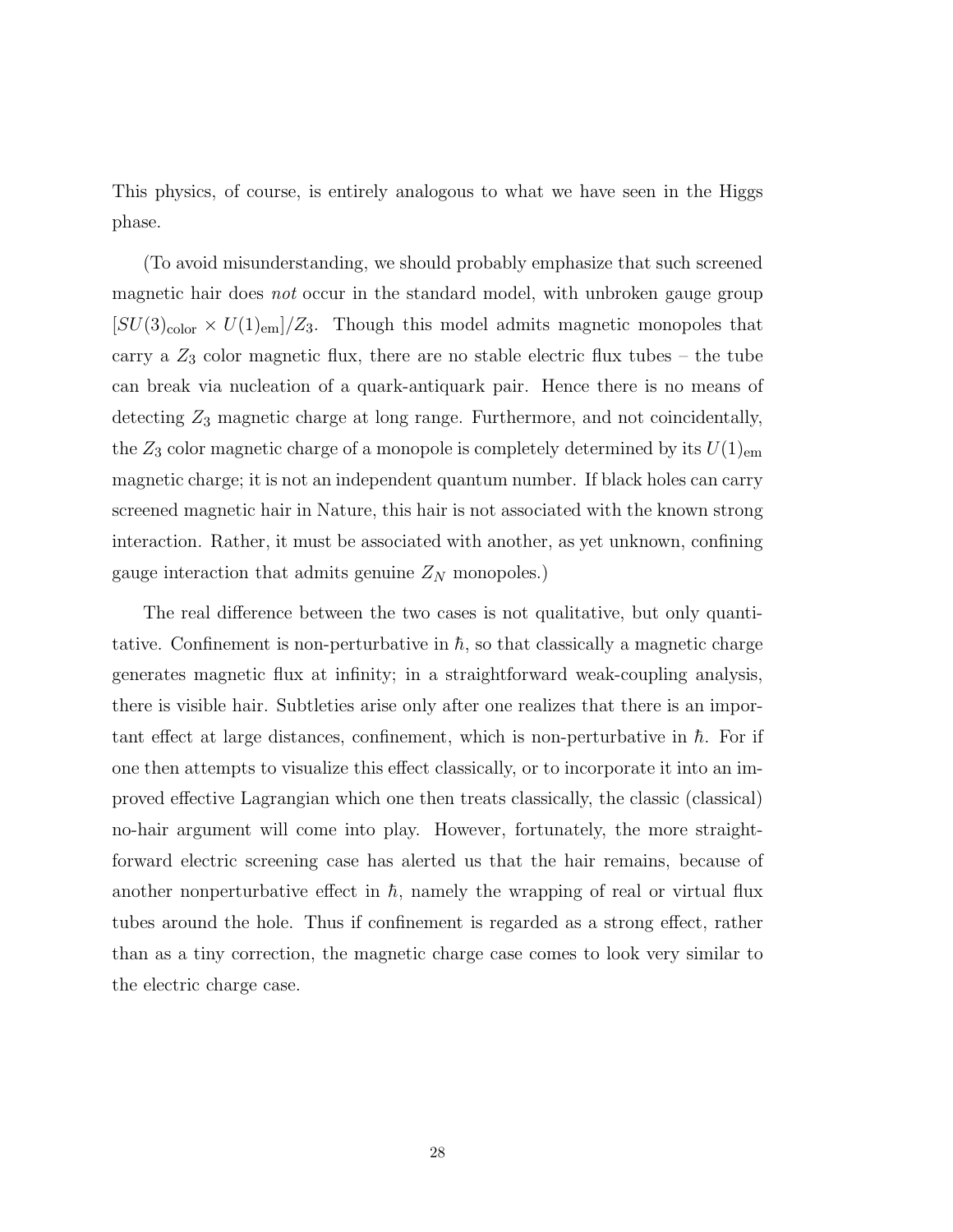# 3. The Reissner–Nordström Black Hole

## 3.1. The Euclidean Path Integral

One of our objectives is to extend the standard semiclassical analysis of black hole thermodynamics to include effects that are nonperturbative in  $\hbar$ . Nonperturbative effects are most conveniently studied using Euclidean path integral methods, and we will use such methods here. In fact, we do not know another way to obtain our main results.

We employ the Euclidean path integral with reservations, because in the context of black hole physics, the foundations underlying this formalism are not completely secure. There are both technical and conceptual problems. The main technical problem is that the Euclidean Einstein–Hilbert action is unbounded from below. The integral over the conformal degree of freedom of the metric must be defined with some care, and it is not clear what the correct prescription is. The main conceptual problem arises because the Euclidean formalism, as we use it, applies to a black hole in thermal equilibrium with a surrounding radiation bath, rather than a black hole evaporating into empty space. The equilibrium is typically unstable if the radiation bath is infinite in extent, because the black hole has negative heat capacity. This difficulty can be avoided by enclosing the radiation in a sufficiently small reflecting cavity. The deeper question is whether the concept of a black hole in equilibrium with radiation makes sense. A stationary spacetime filled with radiation does not satisfy the Einstein equations. The back reaction of the radiation on the geometry causes the spacetime to evolve, so that it becomes unclear how the concept of thermal equilibrium can apply. (There is, of course, an approximate notion of thermal equilibrium in the semiclassical limit, since the temperature of the radiation is of order  $\hbar$ .)

We will ignore these problems in this paper. Our working hypothesis is that the notion of black hole thermodynamics, and the use of the Euclidean path integral to probe the thermal behavior, are sensible, at least in a semiclassical approximation.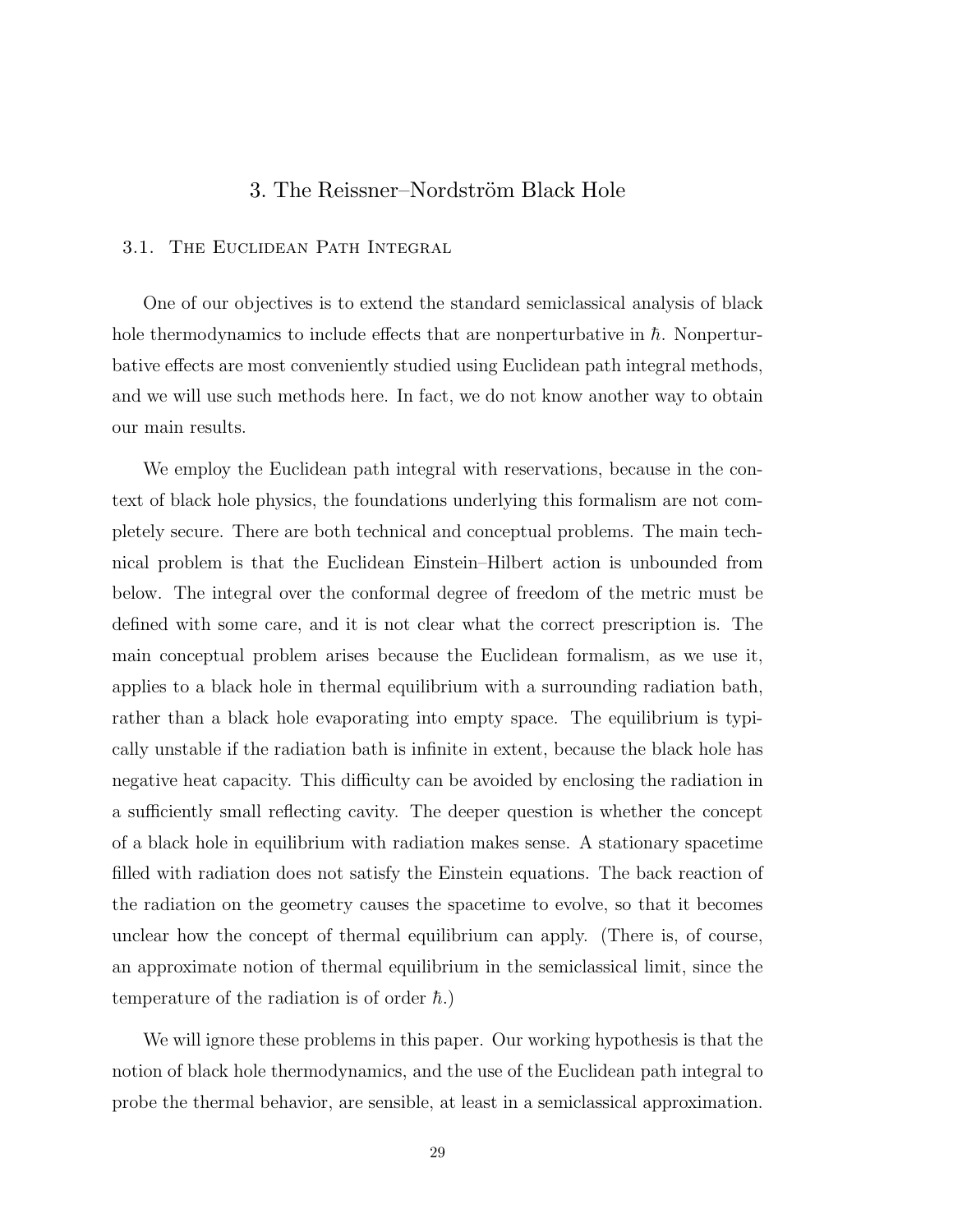In this section, we will illustrate the Euclidean method by applying it to the case of a black hole that carries electric or magnetic charge (the Reissner– Nordström black hole). We particularly want to emphasize how charge projection operators are inserted into the partition function, for the purpose of studying the thermodynamics of a particular charge sector. Similar charge projections will be invoked in the subsequent two sections, which treat the cases of screened electric and magnetic charge.

#### 3.2. The Semiclassical Limit

We are interested in the thermodynamic behavior of a black hole in the semiclassical limit, the limit of small  $\hbar$ . To define this limit precisely, we must specify what quantities are to be held fixed as  $\hbar$  approaches zero.

In a model of electromagnetism coupled to gravity, there are two coupling constants, Newton's constant  $G$  and the electromagnetic gauge coupling  $e$ . Both of these are to be regarded as classical quantities; that is, they are held fixed as  $\hbar \rightarrow 0$ . We emphasize (again) that e denotes here the coupling that appears in the classical action, and has the dimensions of  $(\text{action})^{-1/2}$ . Thus, e is related to the electric charge  $e_{\text{particle}}$  of an elementary particle by

$$
e_{\text{particle}} = \hbar e \tag{3.1}
$$

The semiclassical limit of a black hole with mass M and electric charge Q is defined by holding both M and Q fixed as  $\hbar \to 0$ . Thus, in this limit, the mass becomes arbitrarily large compared to the Planck mass  $(\hbar/G)^{1/2}$ , and the charge becomes arbitrarily large compared to the charge quantum  $\hbar e$ . In terms of black hole thermodynamics, the length scale  $\beta \hbar$  is held fixed, where  $\beta^{-1}$  is the black hole temperature. In the semiclassical limit, then, this length scale (the typical wavelength of a thermal radiation quantum) becomes arbitrarily large compared to the Planck length  $(\hbar G)^{1/2}$ .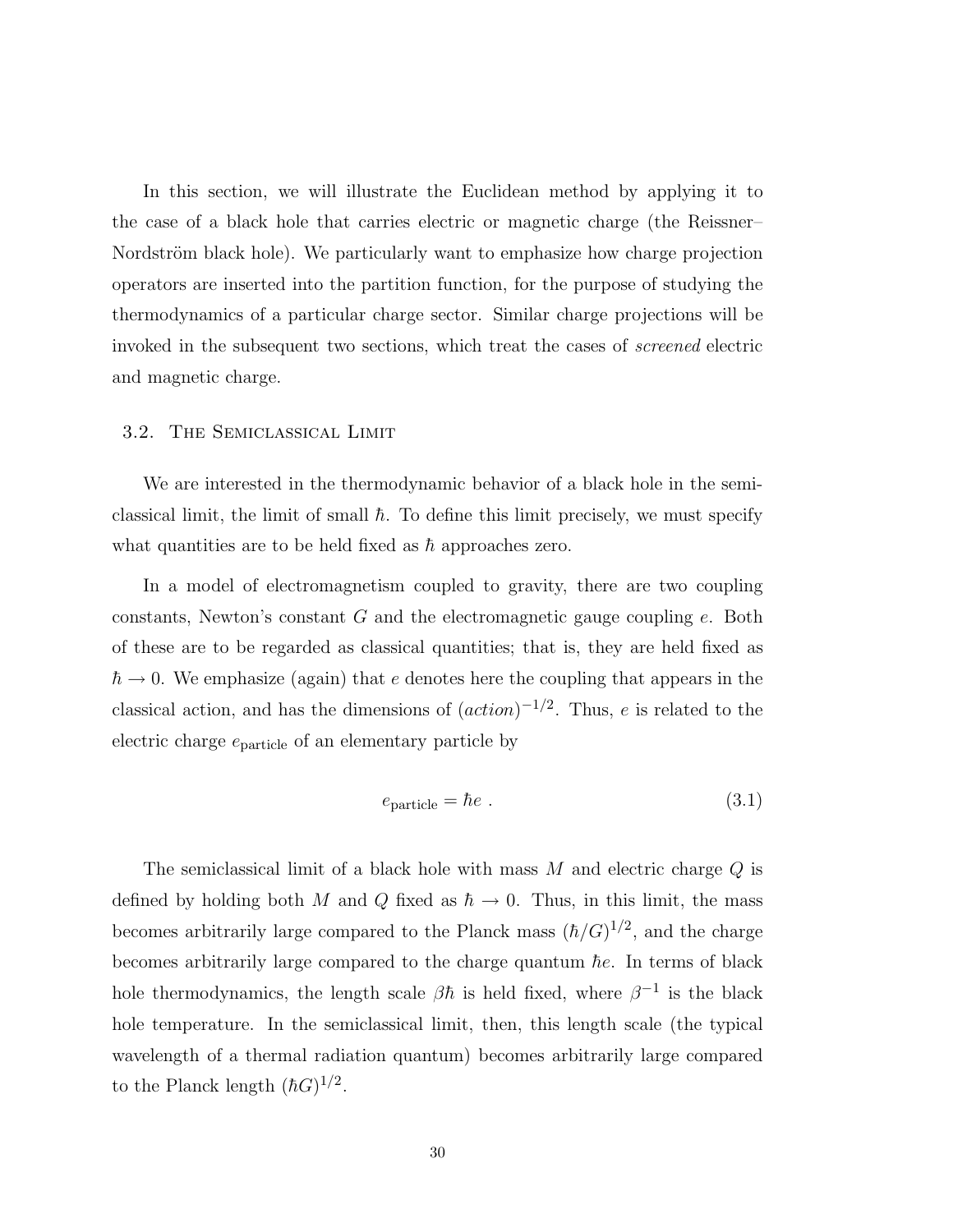#### 3.3. The Electric Charge Projection

We will now describe how the Euclidean path integral method is used to evaluate the partition function in a particular charge sector of an abelian gauge theory. At first, we will consider quantum field theory on flat spacetime (no gravity). The extension to include gravity will be discussed later.

Let us briefly recall the standard method of deriving the path integral expression for the partition function of a gauge theory.<sup>[31]</sup> We work in the the gauge  $A_0 = 0$  and evaluate

$$
Z(\beta) = \text{tr}\left(e^{-\beta H}\right) \tag{3.2}
$$

by summing over the basis of eigenstates of  $A_i(\vec{x})$  and  $\phi(\vec{x})$  (where  $\phi$  denotes the matter fields). However, since only physical states are to be included in the sum, we must also insert a projection onto states that satisfy the Gauss law constraint. We thus obtain

$$
Z(\beta) = \int dA_i(\vec{x}) d\phi(\vec{x}) d\Omega(\vec{x}) \left\langle A^{\Omega}, \phi^{\Omega} | e^{-\beta H} | A, \phi \right\rangle , \qquad (3.3)
$$

where  $\Omega(\vec{x})$  is a (time–independent) local gauge transformation. It is important to notice that, since the Gauss law constraint only requires that physical states are invariant under gauge transformations of compact support,  $\Omega(\vec{x})$  is restricted in eq.  $(3.3)$  to obey

$$
\Omega(\vec{x}) \to \mathbf{1} \text{ as } |\vec{x}| \equiv r \to \infty. \tag{3.4}
$$

Now up to a factor of the volume of the local gauge group (which must be removed by gauge fixing), eq. (3.3) may be reexpressed as

$$
Z(\beta) = \int_{\beta \hbar} dA_{\mu} d\phi \exp(-S_E[A, \phi]/\hbar) , \qquad (3.5)
$$

where the histories  $A_{\mu}(\tau,\vec{x}), \phi(\tau,\vec{x})$  are required to be periodic in Euclidean time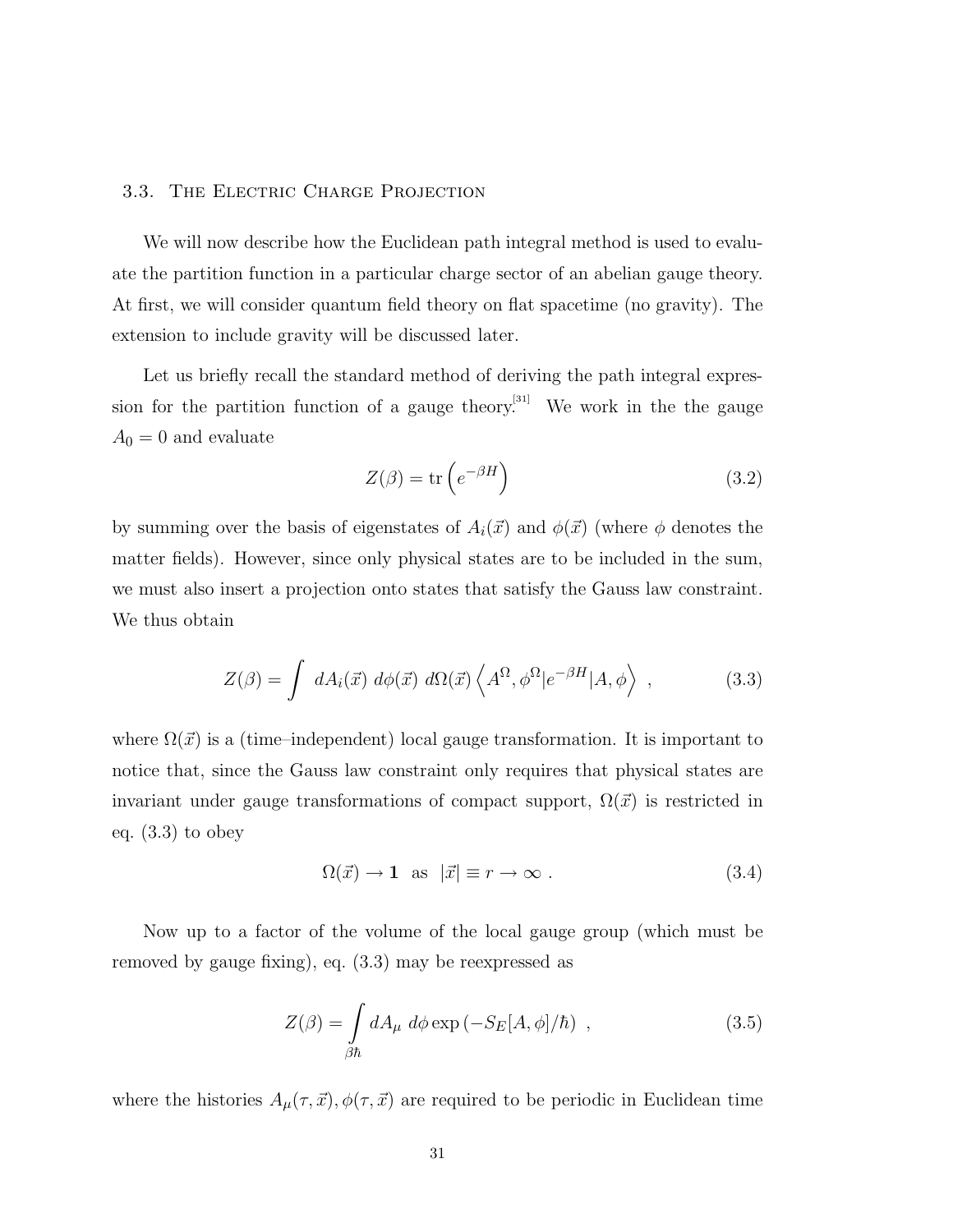τ with period βh. Furthermore, as a consequence of eq. (3.4),  $A<sub>τ</sub>$  must satisfy

$$
A_{\tau}(\tau, \vec{x}) \to 0 \quad \text{as} \quad r \to \infty \tag{3.6}
$$

(We can recover eq.  $(3.3)$  and eq.  $(3.4)$  from eq.  $(3.5)$  and eq.  $(3.6)$  by imposing the temporal gauge condition  $A_{\tau} = 0.$ )

The partition function  $Z$  defined by eq.  $(3.5)$  includes a sum over all physical states. But if the Hilbert space of the theory contains superselection sectors, we may wish to consider Z restricted to a single sector. This requires that further projection operators be inserted in the path integral.

Let us specialize now to the case of an abelian gauge theory (in the Coulomb phase), and construct the partition function restricted to the states of specified electric charge  $Q$ . A state in the charge– $Q$  sector satisfies

$$
U(\Omega) |Q\rangle = e^{i\omega Q/\hbar e} |Q\rangle , \qquad (3.7)
$$

where the gauge transformation  $\Omega(\vec{x})$  has the asymptotic form

$$
\Omega(\vec{x}) \to e^{i\omega} = \text{constant}, \text{ as } r \to \infty ,
$$
\n(3.8)

and  $U(\Omega)$  is the unitary operator that represents this gauge transformation. The projection operator onto physical states of charge Q is

$$
P_Q = \int_{0}^{2\pi} \frac{d\omega}{2\pi} \int d\Lambda(\vec{x}) e^{-i\omega Q/\hbar e} U\left(e^{i(\Lambda+\omega)}\right) , \qquad (3.9)
$$

where

$$
e^{i\Lambda(\vec{x})} \to \mathbf{1} \text{ as } r \to \infty. \tag{3.10}
$$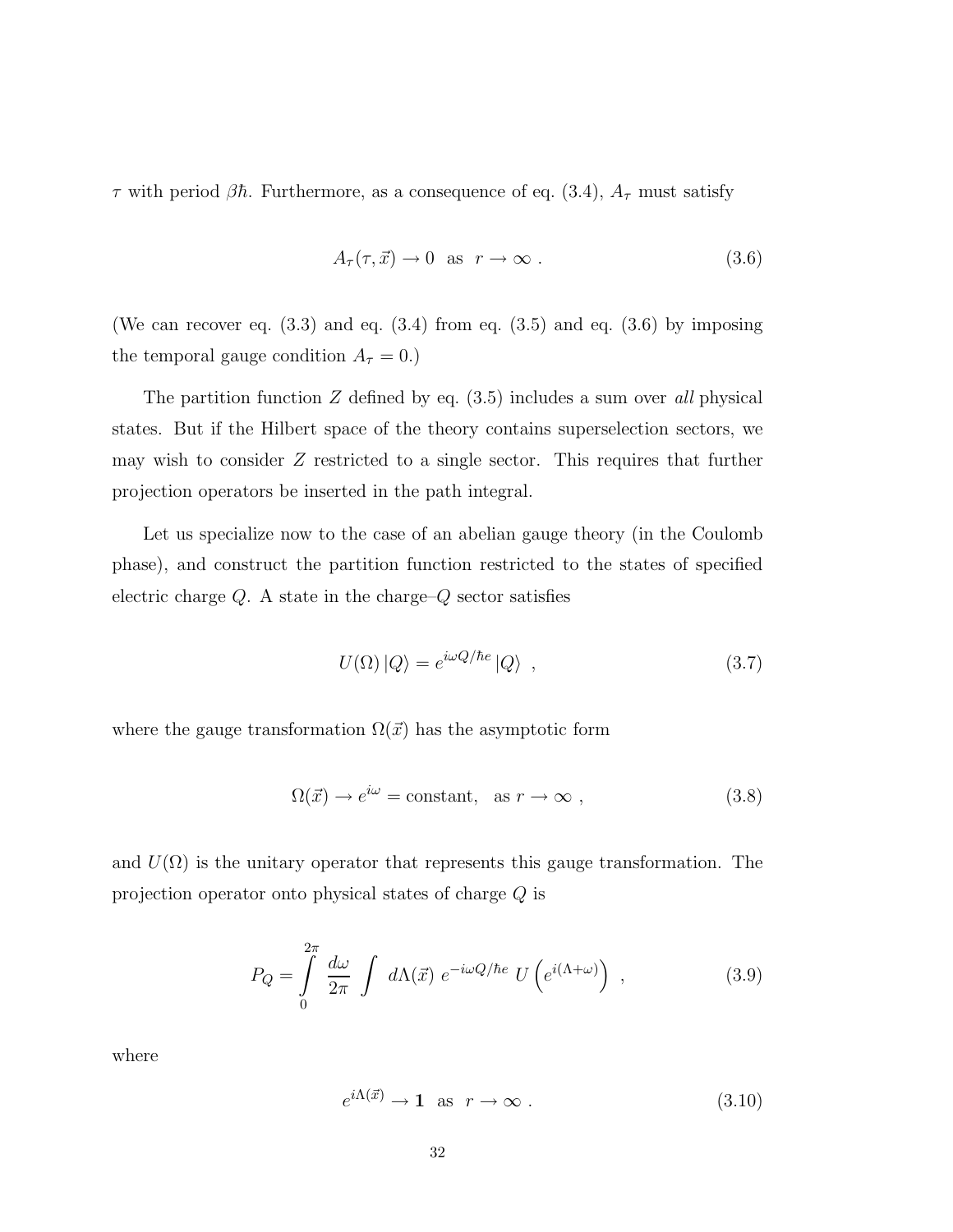Thus, the partition function in the charge– $Q$  sector may be expressed as

$$
Z(\beta, Q) = \text{tr}\left(P_{Q}e^{-\beta H}\right)
$$
  
=  $\int_{0}^{2\pi} \frac{d\omega}{2\pi} e^{-i\omega Q/\hbar e} \int d\Lambda(\vec{x}) \left\langle A - \frac{1}{e} \partial \Lambda, e^{i(\Lambda + \omega)} \phi | e^{-\beta H} | A, \phi \right\rangle$  (3.11)  
=  $\int_{0}^{2\pi} \frac{d\omega}{2\pi} e^{-i\omega Q/\hbar e} \hat{Z}(\beta, \omega)$ 

Here,

$$
\hat{Z}(\beta,\omega) = \int_{\beta\hbar,\omega} dA_{\mu} d\phi \exp\left(-S_{E}[A,\phi]/\hbar\right)
$$
(3.12)

is (up to gauge fixing) the Euclidean path integral over configurations that are periodic in  $\tau$  with period  $\beta\hbar$ , and also satisfy the constraint

$$
\exp\left(i e \int_{0}^{\beta \hbar} d\tau \, A_{\tau}(\tau, \vec{x})\right) = e^{i \omega} , \quad \text{for} \quad r = \infty . \tag{3.13}
$$

Note that eq. (3.13) constrains only the noninteger part of  $(e/2\pi) \int d\tau A_{\tau}$ . By combining the sum over the integer part with the  $\omega$  integral, we may extend the range of integration to  $(-\infty, \infty)$ , and rewrite eq. (3.11) as

$$
Z(\beta, Q) = \int_{-\infty}^{\infty} \frac{d\omega}{2\pi} e^{-i\omega Q/\hbar e} Z(\beta, \omega) , \qquad (3.14)
$$

where now  $Z(\beta,\omega)$  is defined so that the gauge field is restricted by

$$
e \int_{0}^{\beta \hbar} d\tau \, A_{\tau}(\tau, \vec{x}) \Big|_{r=\infty} = \omega . \tag{3.15}
$$

This is our result for the partition function in a sector of specified charge.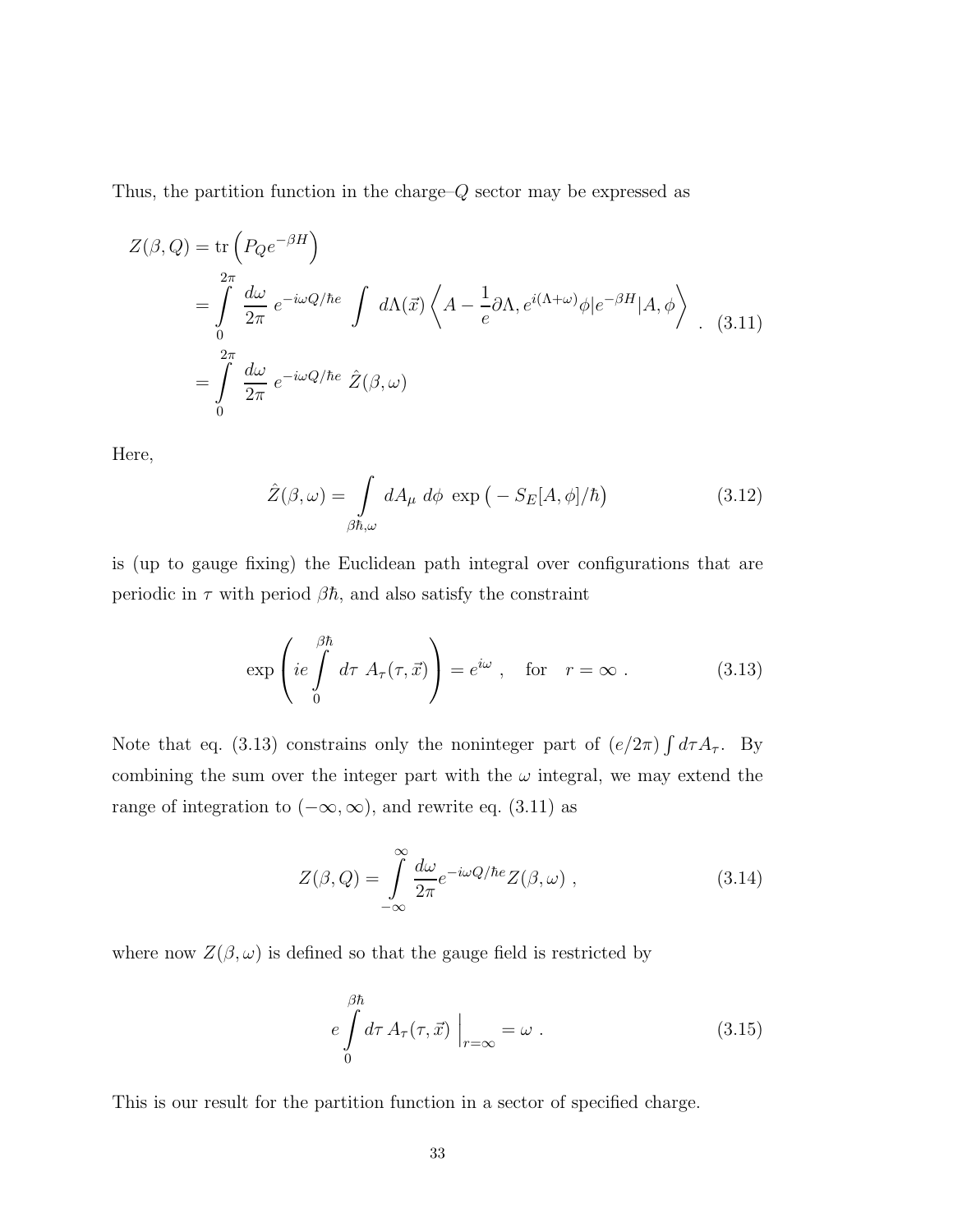#### 3.4. The Schwarzschild Black Hole

Let us now briefly review the Euclidean path integral analysis of the thermodynamics of an uncharged black hole in the semiclassical limit, as originally performed by Gibbons and Hawking.<sup>[32]</sup>

If thermal fluctuations in the geometry are to be included, eq. (3.5) can be extended to include an integral over the (Euclidean) spacetime metric. The integral over metrics divides into topologically distinct sectors. The "trivial" sector, which includes small fluctuations about flat space, is probed by integrating over Euclidean geometries that have the topology  $R^3 \times S^1$ . Gibbons and Hawking argued that the thermodynamics of a black hole with temperature  $\beta^{-1}$  can be studied by summing over geometries that have topology  $R^2 \times S^2$ , are asymptotically flat, and are periodic in imaginary time  $\tau$  with period  $\beta \hbar$ .

To check this hypothesis, we should verify that the standard results of black hole thermodynamics can be recovered from this prescription in the semiclassical limit. In this limit, the integral

$$
Z(\beta) \equiv e^{-\beta F} = \int_{\beta \hbar} e^{-S_E/\hbar}
$$
 (3.16)

in a given topological sector is dominated by the solution to the Euclidean field equations in that sector that has the lowest Euclidean action. Our task, then, is to find that solution and to evaluate its action.

The crucial observation, now, is that the Euclidean section of the Schwarzschild geometry has the  $R^2 \times S^2$  topology, and is periodic in imaginary time. To see this, consider the somewhat more general case of a static spherically symmetric Euclidean geometry, with metric

$$
ds^{2} = e^{2\Phi}d\tau^{2} + e^{2\Lambda}dr^{2} + r^{2}d\Omega^{2} , \qquad (3.17)
$$

where  $\Phi$  and  $\Lambda$  are functions of r only. Suppose that  $e^{2\Phi} > 0$  and  $e^{2\Lambda} > 0$  for  $r > r_+$ , and  $e^{2\Phi} = 0$  for  $r = r_+$ . Thus,  $r = r_+$  is the location of an event horizon in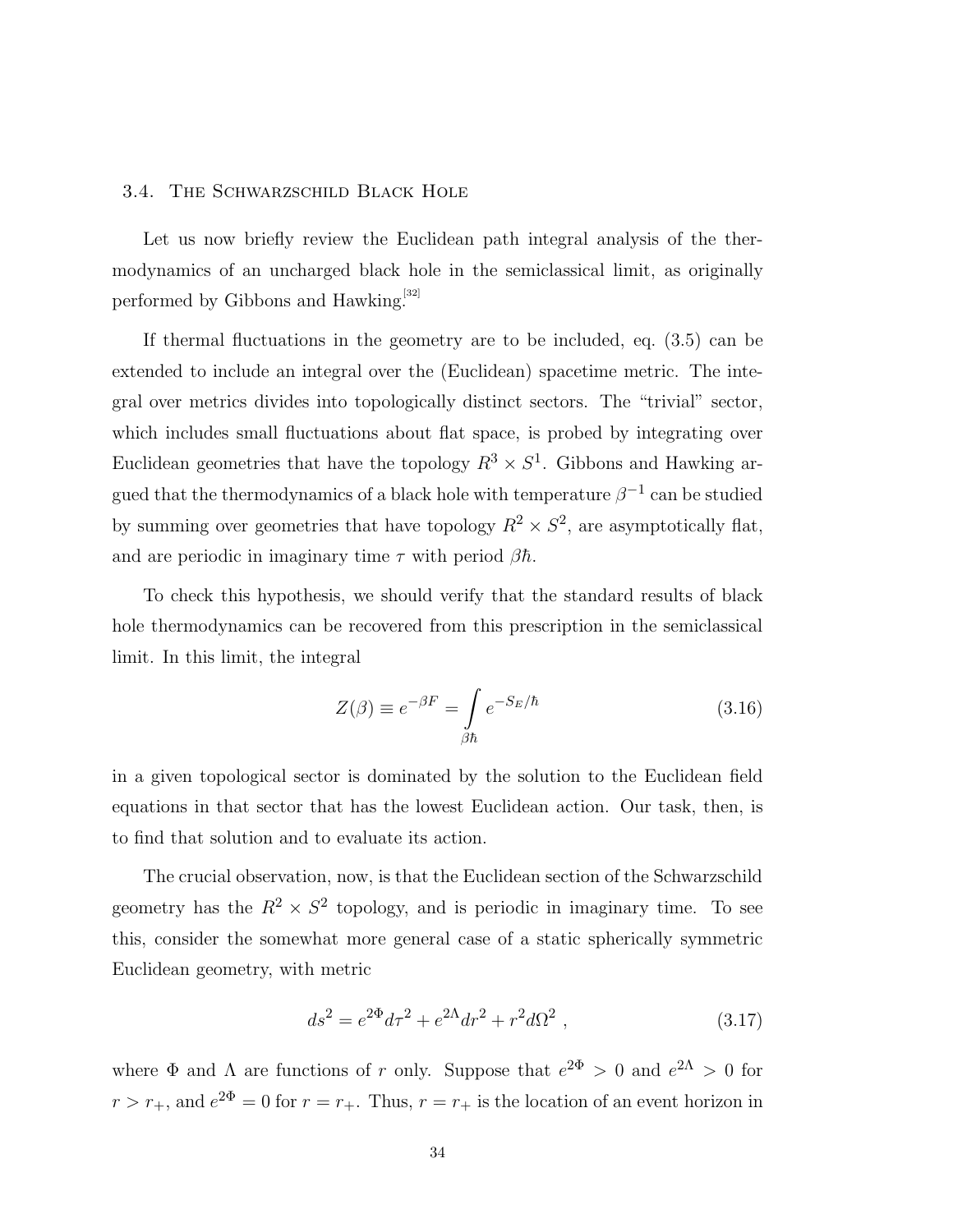the Lorentzian continuation of this geometry. In the vicinity of  $r = r_+$  this metric can be rewritten in the form

$$
ds^{2} = \left( (e^{\Phi})' e^{-\Lambda} \Big|_{r=r_{+}} \right)^{2} R^{2} d\tau^{2} + dR^{2} + r^{2} d\Omega^{2} , \qquad (3.18)
$$

where  $R = 0$  at  $r = r_{+}$ , and the prime denotes differentiation with respect to r. We see that  $\tau$  can be interpreted as the angular coordinate on the  $R - \tau$  plane. But a singularity at  $R = 0$  can be avoided only if  $\tau$  is a periodic variable with period  $\beta\hbar$ , where

$$
2\pi(\beta\hbar)^{-1} = (e^{\Phi})' e^{-\Lambda} \big|_{r=r_+} . \tag{3.19}
$$

If this condition is satisfied, then the Euclidean metric eq. (3.17), with  $r \ge r_+$  is topologically  $R^2 \times S^2$ ; it is the analytic continuation of that part of the Lorentzian geometry that lies outside or at the event horizon, and the two–sphere at the origin  $R = 0$  is the horizon two–sphere. By computing the proper acceleration of static observers near the event horizon of the Lorentzian geometry, and using eq. (3.19), we find

$$
\kappa \equiv a_{\text{proper}} \ e^{\Phi} = 2\pi/\beta \hbar \ , \qquad (3.20)
$$

which is the relation between the surface gravity  $\kappa$  and the black hole temperature  $\beta^{-1}$  discovered by Hawking.<sup>[2]</sup>

In the special case of the Euclidean Schwarzschild solution we have

$$
e^{2\Phi} = e^{-2\Lambda} = 1 - \frac{2GM}{r} ; \qquad (3.21)
$$

thus,  $r_+ = 2GM, \, \kappa = 1/4GM,$  and  $\beta \hbar = 8\pi GM.$ 

Now we turn to the evaluation of the action of this solution. This calculation is somewhat delicate, for two reasons. First, the Euclidean Einstein–Hilbert action includes a boundary term, and the action of the Schwarzschild solution arises solely from this boundary contribution. Second, the boundary term is formally infinite; to define it, we must perform an appropriate subtraction.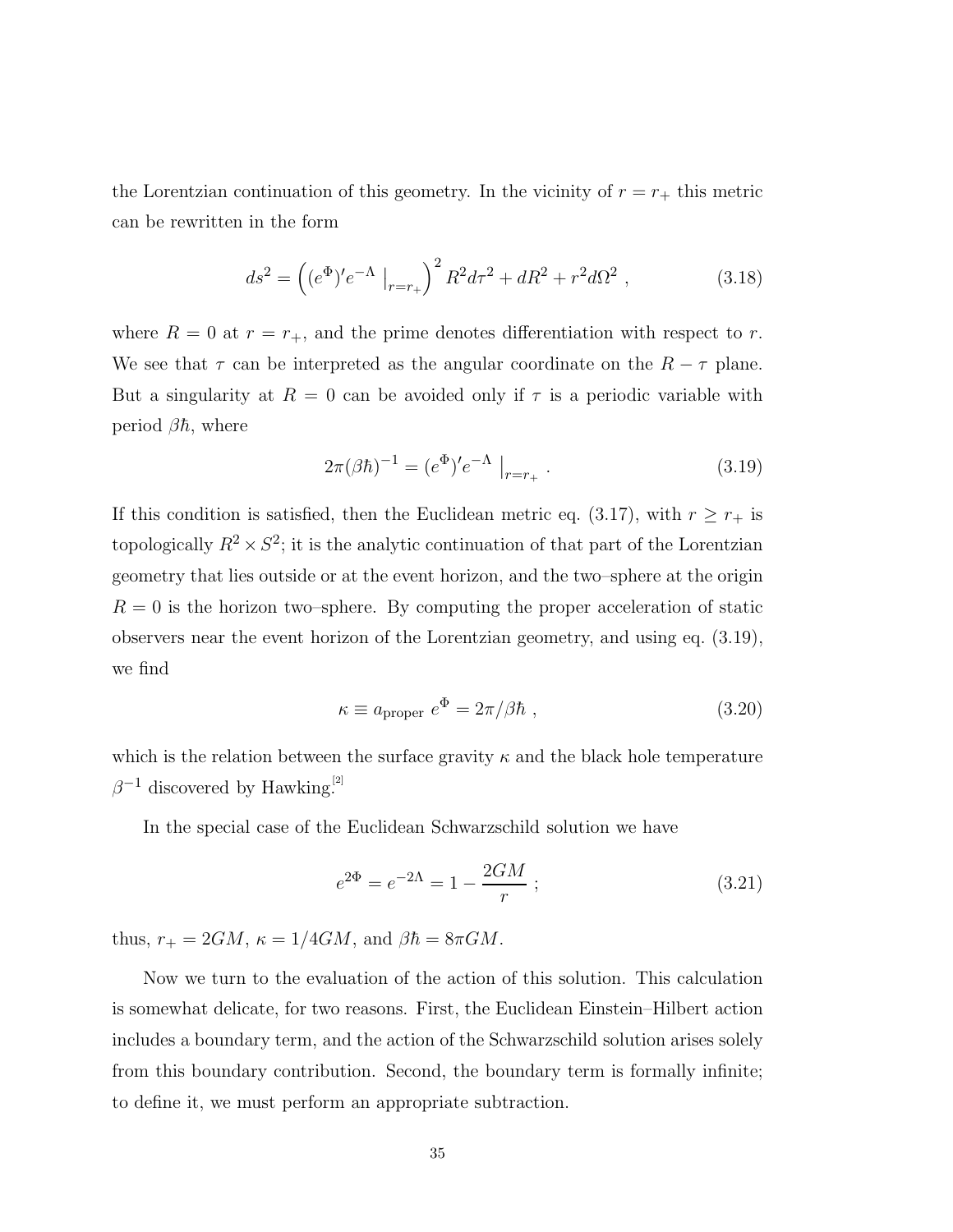The gravitational action has the form

$$
S_{\text{grav}} = -\frac{1}{16\pi G} \int d^4x \sqrt{g} R + S_{\text{boundary}} . \qquad (3.22)
$$

The first term evidently vanishes for a solution to the vacuum Einstein equations, or for a solution such that the stress tensor of the matter has a vanishing trace. In such cases only the boundary term contributes.

For later reference, we will describe the evaluation of the boundary term for the general static, spherically symmetric geometry, eq. (3.17). We will suppose that the geometry is asymptotically flat, and will take the boundary to be  $r = \infty$ . But since a subtraction will be required, we will first suppose that the boundary is at a finite radius r, and will take the  $r \to \infty$  limit only after subtracting.

In this case, the boundary term can be written as

$$
S_{\text{boundary}} = -\frac{1}{8\pi G} \partial_{\text{normal}} \text{ (volume of boundary)} ; \qquad (3.23)
$$

this is the rate, per unit of proper distance, at which the volume of the boundary increases as the boundary is displaced in a direction along the outward–pointing vector normal to the boundary. The "boundary" at radius r is an  $S^1 \times S^2$  with

$$
volume = \left(e^{\Phi(r)}\beta\hbar\right)\left(4\pi r^2\right) ,\qquad (3.24)
$$

and so we find

$$
S_{\text{boundary}} = \left(-\frac{\beta \hbar}{2G}\right) e^{-\Lambda(r)} \left(r^2 e^{\Phi(r)}\right)' \,. \tag{3.25}
$$

This expression diverges linearly as  $r \to \infty$ .

The prescription given by Gibbons and Hawking is to subtract the action of a flat spacetime with the same induced geometry at the boundary. In the present case, the flat spacetime has the topology  $R^3 \times S^1$ , and the proper circumference of the circle is  $e^{\Phi(r)}\beta\hbar$ . Thus, the "temperature" of the flat spacetime matches the red shifted temperature that would be measured by a static observer at radius r in the curved spacetime.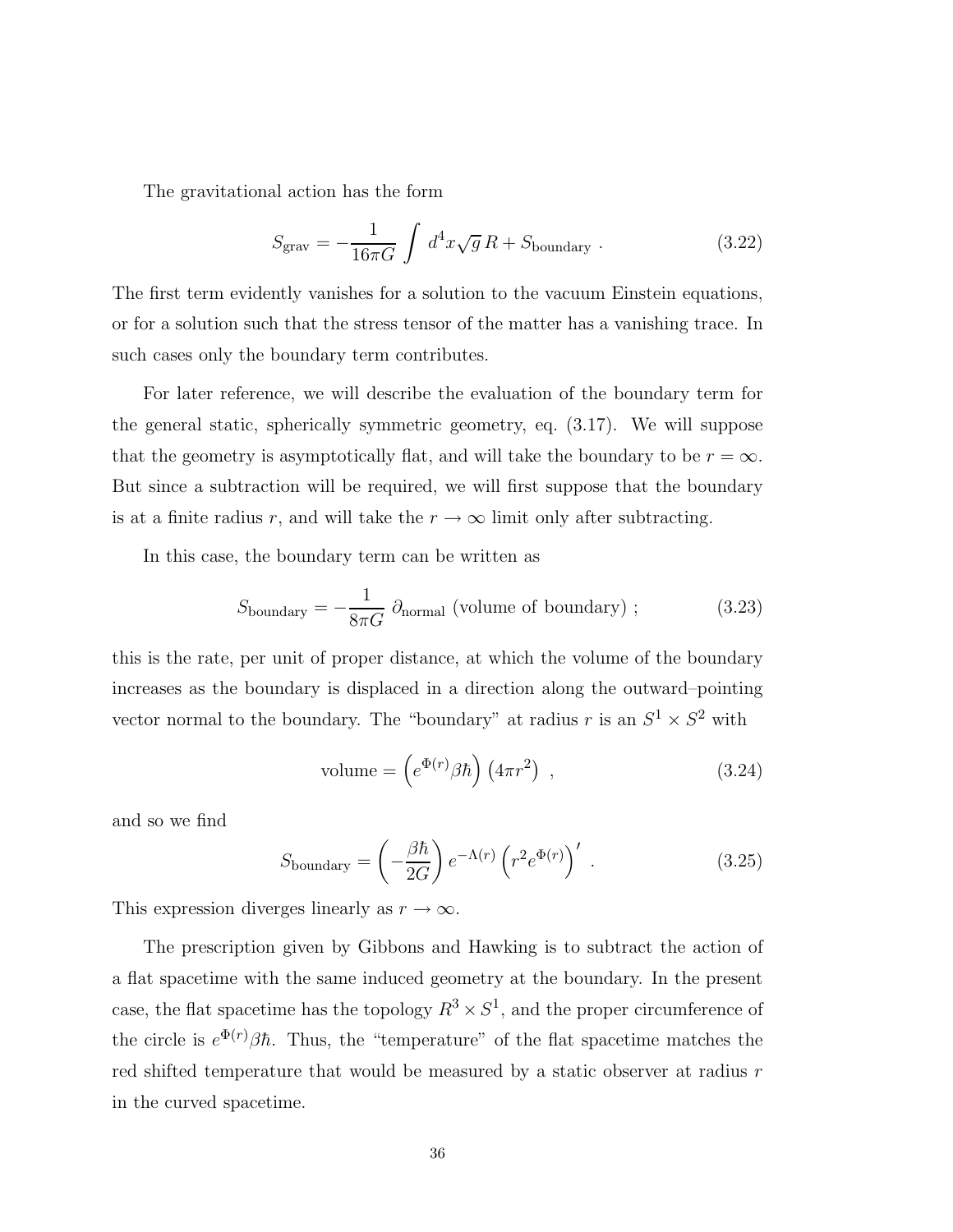The matching flat geometry has action

$$
S_{\text{boundary}}^{(flat)} = \left(-\frac{\beta \hbar}{2G}\right) e^{\Phi(r)} (r^2)' \tag{3.26}
$$

If the functions  $e^{2\phi}$  and  $e^{2\Lambda}$  appearing in the metric have the asymptotic large-r expansions

$$
e^{2\Lambda} \sim 1 + \frac{2A}{r}
$$
,  $e^{-2\Phi} \sim 1 + \frac{2B}{r}$ , (3.27)

then the subtracted action is

$$
S_{\text{boundary}} - S_{\text{boundary}}^{(flat)} = -\frac{\beta \hbar}{2G} (B - 2A) \tag{3.28}
$$

Finally, if eq. (3.17) asymptotically solves the vacuum Einstein equations, then  $A = B = GM$ , where M is the ADM mass, and we have

$$
S_{\text{boundary}} - S_{\text{boundary}}^{(flat)} = \frac{1}{2} \beta \hbar M \ . \tag{3.29}
$$

Now we perform the semiclassical evaluation of the free energy of a Schwarzschild black hole by saturating the path integral with the Euclidean Schwarzschild solution. We have

$$
e^{-\beta F} \simeq e^{-S_{\text{Schwarzschild}}/\hbar} \;, \tag{3.30}
$$

or

$$
\beta F(\beta) = \frac{1}{2}\beta M = 4\pi \frac{(GM)^2}{\hbar G} = \frac{\hbar}{16\pi G} \beta^2 , \qquad (3.31)
$$

where we have used the relation  $\beta \hbar = 8\pi GM$  that was derived from eq. (3.19). From this equation, we may also obtain the entropy

entropy = 
$$
\beta M - \beta F(\beta) = 4\pi (GM)^2/\hbar G
$$
, (3.32)

which agrees with the Bekenstein–Hawking value.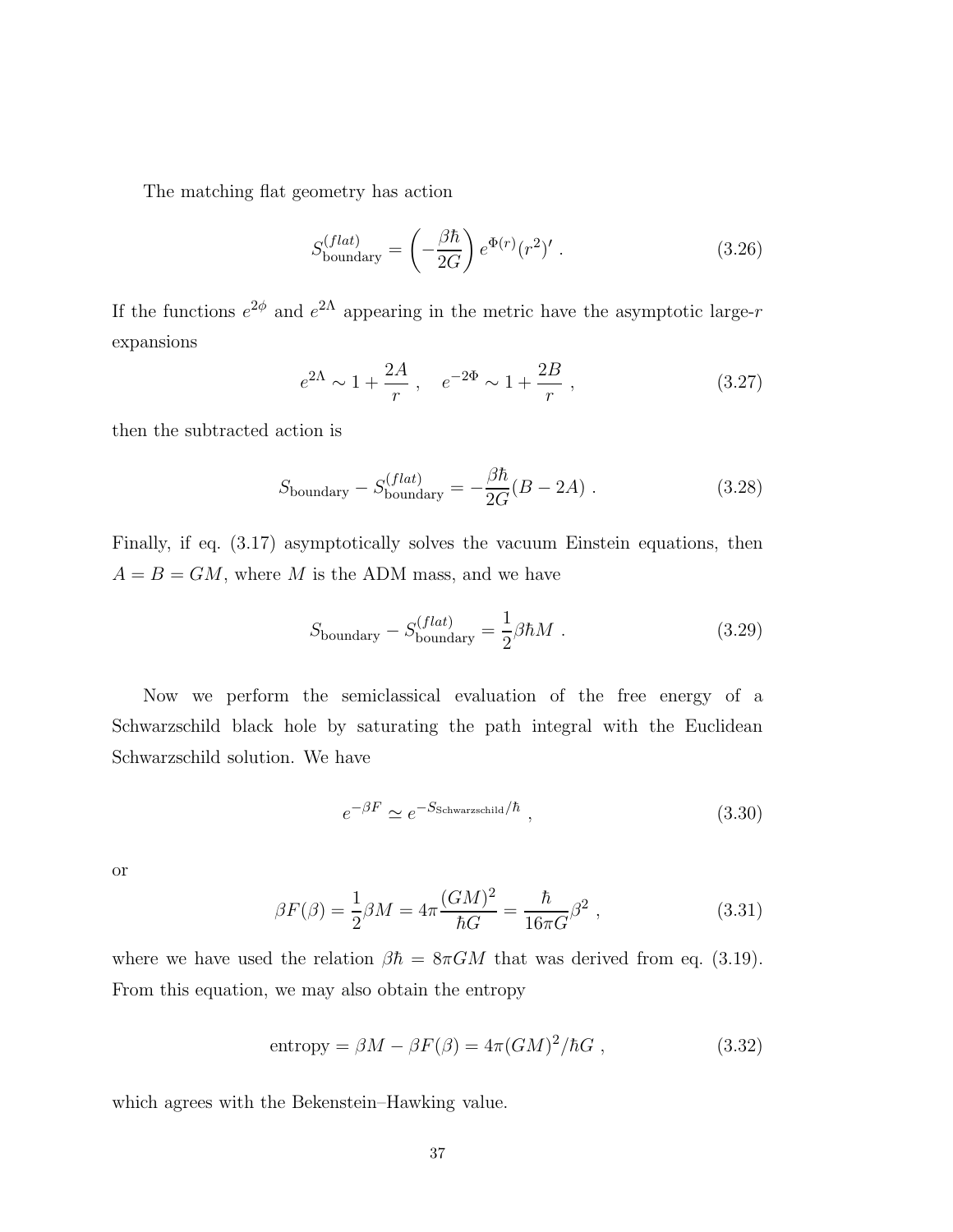## 3.5. The Electrically Charged Black Hole

We now proceed to the semiclassical evaluation of the thermodynamic functions for an electrically charged black hole.

The action is now

$$
S = S_{\text{grav}} + S_{\text{em}} \,, \tag{3.33}
$$

where

$$
S_{\rm em} = \frac{1}{16\pi} \int d^4x \sqrt{g} F_{\mu\nu} F_{\lambda\sigma} g^{\mu\lambda} g^{\nu\sigma} . \tag{3.34}
$$

(We ignore, for now, the charged matter fields.) The stationary point of the action in the sector with  $R^2 \times S^2$  topology that is periodic in imaginary time with period  $\beta \hbar$  and obeys the constraint eq. (3.15) is the Euclidean Reissner–Nordström solution, namely

$$
A_{\tau} = \frac{\omega}{\beta \hbar e} \left( 1 - \frac{r_+}{r} \right) , \quad F_{r\tau} = \frac{\omega}{\beta \hbar e} \frac{r_+}{r^2} , \tag{3.35}
$$

$$
e^{\Phi + \Lambda} = 1,
$$
  

$$
e^{\Phi - \Lambda} = 1 - \left[1 - G\left(\frac{\omega}{\beta \hbar e}\right)^2\right] \left(\frac{r_+}{r}\right) - G\left(\frac{\omega}{\beta \hbar e}\right)^2 \left(\frac{r_+}{r}\right)^2.
$$
 (3.36)

From eq. (3.19) we determine  $r_{+}$  to be

$$
r_{+} = \frac{\beta \hbar}{4\pi} \left[ 1 + G \left( \frac{\omega}{\beta \hbar e} \right)^{2} \right] \tag{3.37}
$$

Since the electromagnetic stress–tensor is traceless, the gravitational contribution to the action arises solely from the boundary term; evaluating it using eq. (3.28),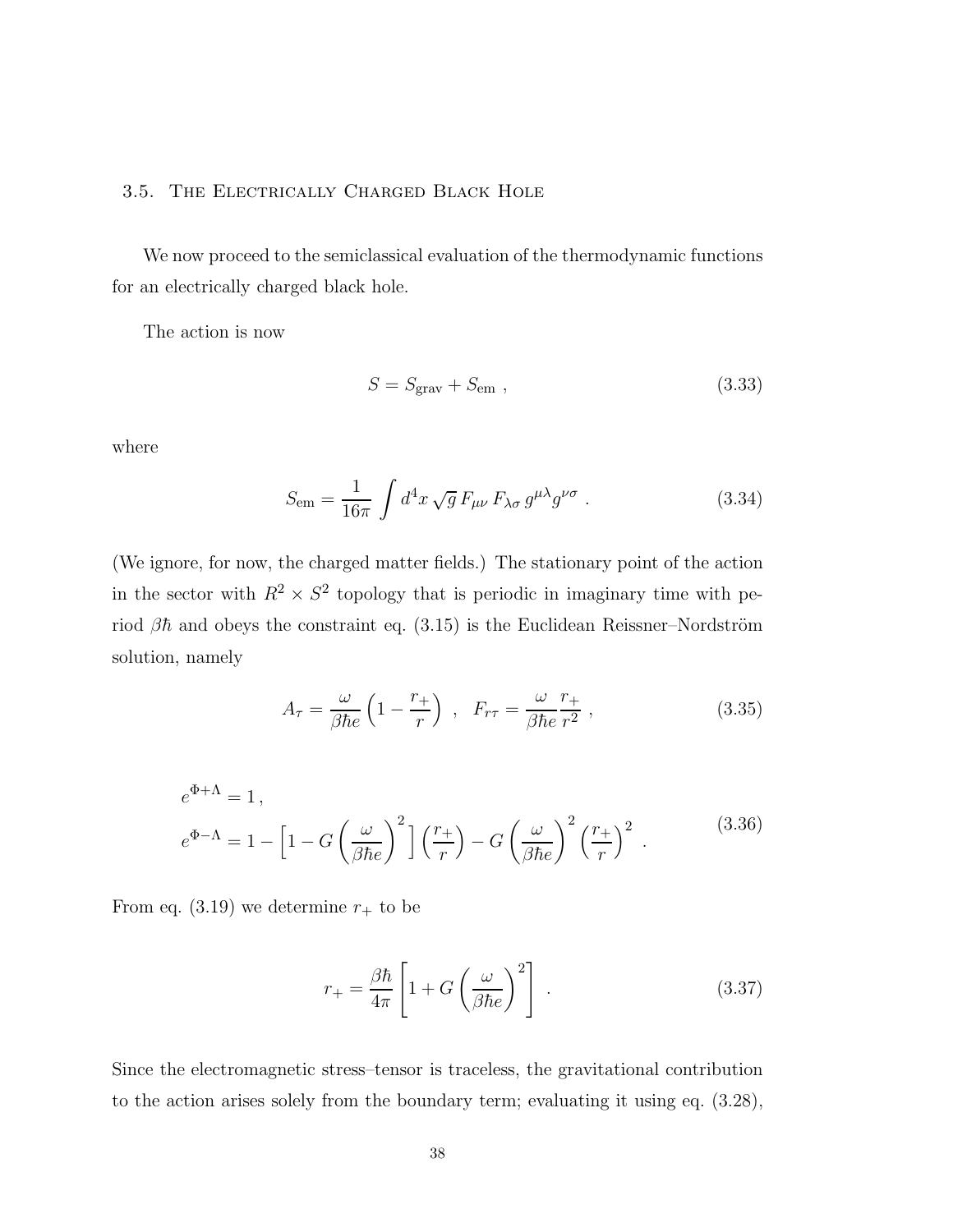we find

$$
S_{\text{grav}} - S_{\text{grav}}^{(flat)} = \frac{\beta \hbar}{4G} \left[ 1 - G \left( \frac{\omega}{\beta \hbar e} \right)^2 \right] r_+
$$
  
= 
$$
\frac{(\beta \hbar)^2}{16\pi G} \left[ 1 - G^2 \left( \frac{\omega}{\beta \hbar e} \right)^4 \right] .
$$
 (3.38)

The electromagnetic contribution to the action is

$$
S_{\text{em}} = \frac{1}{2} \beta \hbar \left(\frac{\omega}{\beta \hbar e}\right)^2 r_+
$$
  
= 
$$
\frac{(\beta \hbar)^2}{8\pi} \left(\frac{\omega}{\beta \hbar e}\right)^2 \left[1 + G\left(\frac{\omega}{\beta \hbar e}\right)^2\right].
$$
 (3.39)

Combining the two contributions gives

$$
S - S^{(flat)} = \frac{(\beta \hbar)^2}{16\pi G} \left[ 1 + G \left( \frac{\omega}{\beta \hbar e} \right)^2 \right]^2 \,. \tag{3.40}
$$

Now we project out the contribution from the charge– $Q$  sector by integrating over  $\omega$  as in eq. (3.14), obtaining

$$
\exp[-\beta F(\beta, Q)] = \int_{-\infty}^{\infty} \frac{d\omega}{2\pi} \exp\left[-i\frac{\omega Q}{\hbar e}\right]
$$

$$
\times \exp\left\{-\frac{1}{\hbar} \frac{(\beta \hbar)^2}{16\pi G} \left[1 + G\left(\frac{\omega}{\beta \hbar e}\right)^2\right]^2\right\}.
$$
(3.41)

In the semiclassical limit,  $\hbar$  approaches zero with  $\beta \hbar$ ,  $Q$ ,  $G$ , and e held fixed. Thus, the  $\omega$  integral can be evaluated in the steepest–descent approximation. The  $\omega$ -contour is deformed so that it passes through a saddle point on the imaginary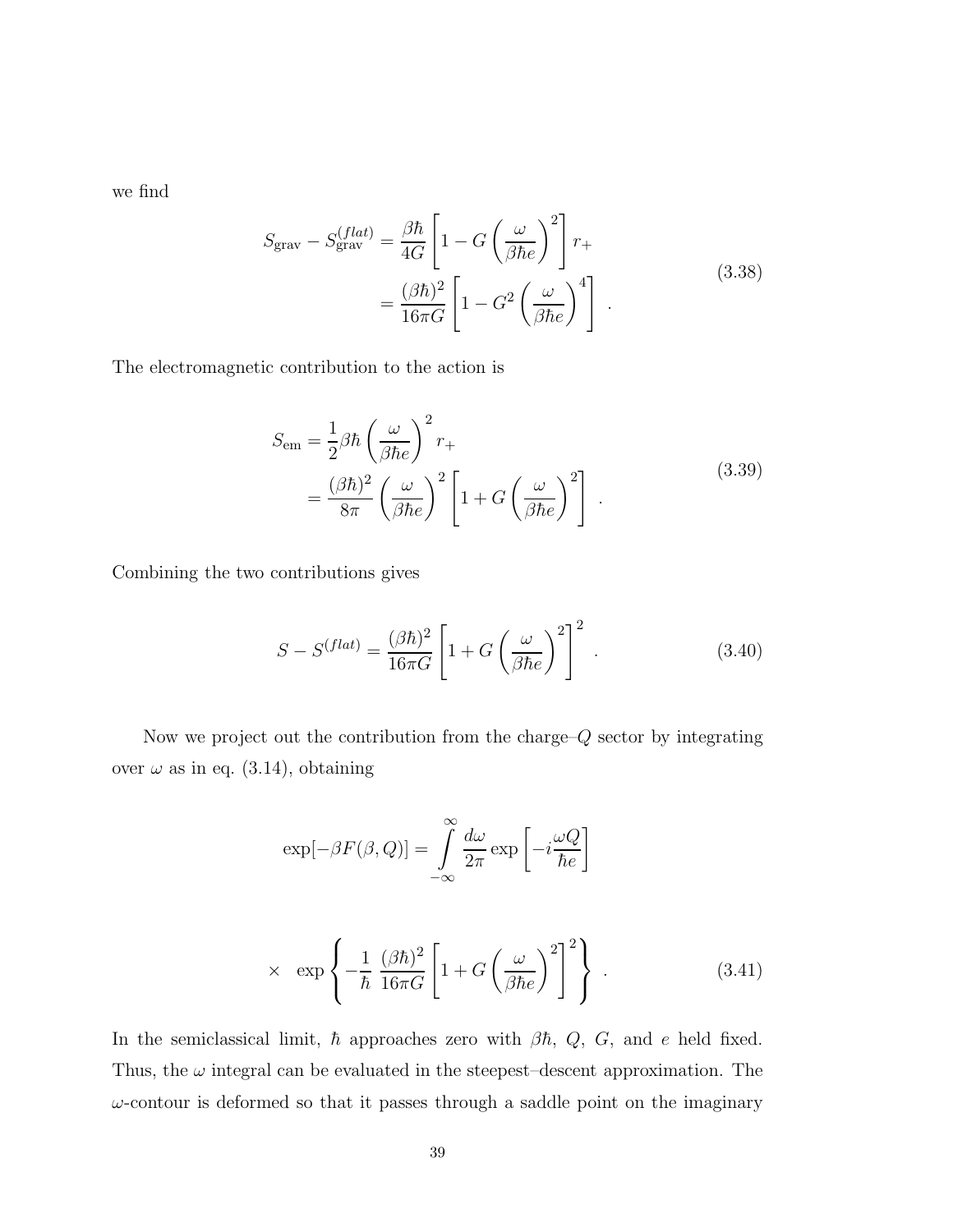axis. (The contour is *not* rotated; its ends must be fixed, or else  $Z(\beta,\omega)$  will blow up.) The semiclassical expression for the free energy becomes

$$
F(\beta, Q) = (\Omega(\beta, \Phi) + Q\Phi)|_{\text{stationary}} , \qquad (3.42)
$$

where we have defined a new dummy variable

$$
\Phi = \frac{i\omega}{\beta\hbar e} \,,\tag{3.43}
$$

and

$$
\Omega(\beta, \Phi) = \frac{\beta \hbar}{16\pi G} (1 - G\Phi^2)^2 . \qquad (3.44)
$$

We see that eq.  $(3.42)$  may be interpreted as a Legendre transform;  $\Phi$  is the "chemical potential" coupled to the electric charge  $Q$ , and  $\Omega(\beta, \Phi)$  is the associated thermodynamic potential.

The value of  $\Phi$  at the saddle point is  $\Phi = Q/r_+$ ; this can be interpreted as the electrostatic potential difference between the black hole horizon and spatial infinity, for a black hole with electric charge  $Q$  and radius  $r_{+}$ . In fact, the solution given by eq.  $(3.35)-(3.37)$ , with  $\Phi$  assuming this saddle–point value, is the analytic continuation to imaginary time of the Reissner–Nordström black hole solution with electric charge Q. This continued solution has imaginary  $F_{r\tau}$ , and negative electromagnetic action.

An alternative way to describe the semiclassical calculation, then, is as follows: If the electrically charged Reissner–Nordstrom black hole solution is continued to imaginary time, the Euclidean action of the continued solution, divided by  $\beta \hbar$ , is the thermodynamic potential  $\Omega(\beta, \Phi)$  of the black hole. This is the result found by Gibbons and Hawking. $^{[32]}$ 

The more familiar formulas of black hole thermodynamics can be recovered from eq. (3.44) by Legendre transformations and changes of variable. For example,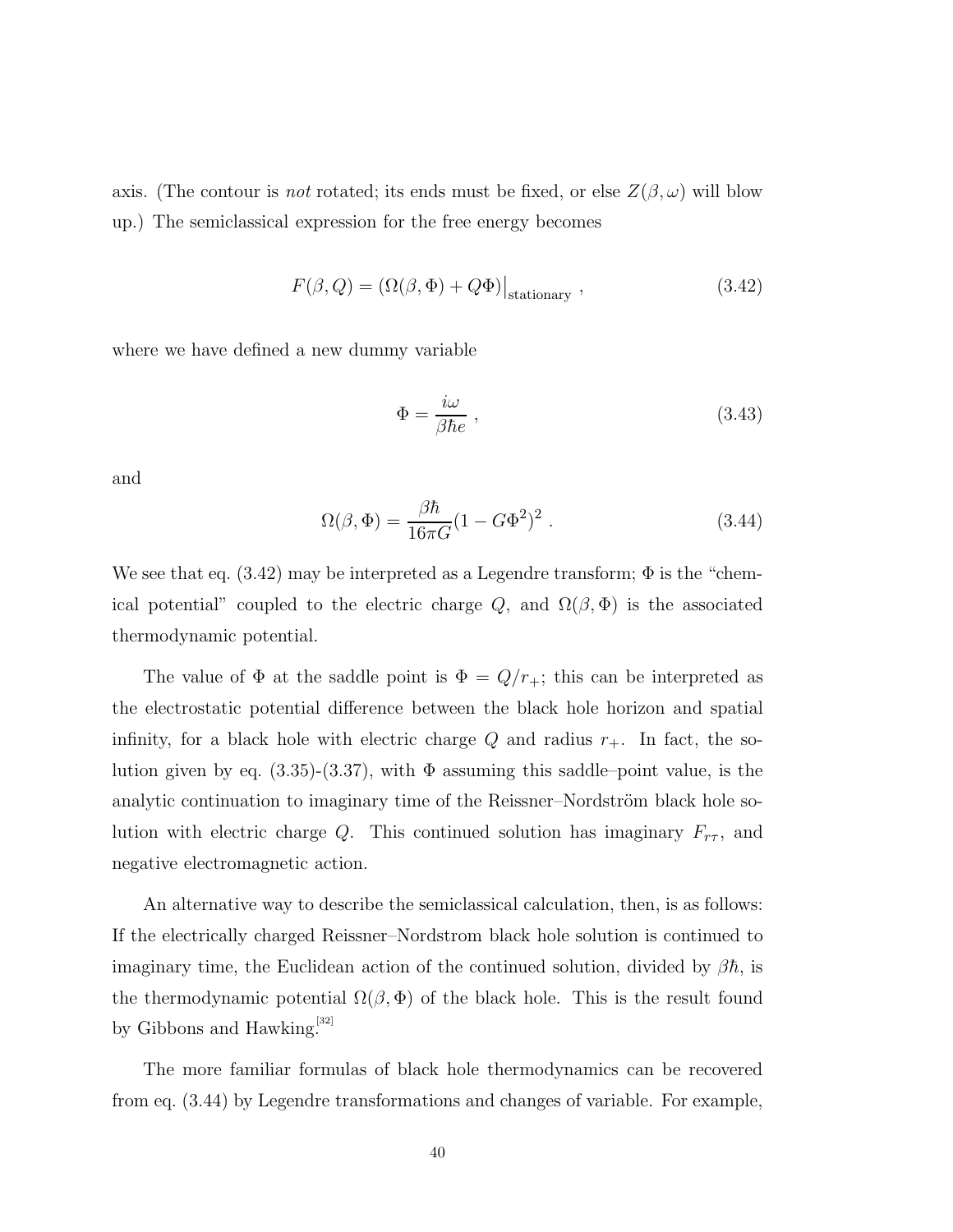we may write

$$
\beta \Omega = \frac{1}{\hbar} \left( S - S^{(flat)} \right) = \frac{1}{2} \beta (M - Q\Phi) , \qquad (3.45)
$$

where the first term is the gravitational action and the second term is the electromagnetic action.  $(M \text{ is the black hole mass.})$  Therefore,

$$
\beta F = \frac{1}{2}\beta(M + Q\Phi) = \frac{1}{\hbar} \left( S_{\text{grav}} - S_{\text{grav}}^{(flat)} \right) - \frac{1}{\hbar} S_{\text{em}} , \qquad (3.46)
$$

and

entropy = 
$$
\beta M - \beta F = \frac{1}{\hbar} \left( S - S^{(flat)} \right)
$$
. (3.47)

From

$$
M = \frac{\beta \hbar}{8\pi G} \left( 1 - G^2 \Phi^4 \right) \tag{3.48}
$$

and

$$
Q = \frac{\beta \hbar}{4\pi} \Phi \left( 1 - G \Phi^2 \right) , \qquad (3.49)
$$

we then obtain

$$
\beta \hbar = 2\pi GM \frac{(1+X)^2}{X} \tag{3.50}
$$

and

entropy = 
$$
\pi \frac{(GM)^2}{\hbar G} (1+X)^2
$$
, (3.51)

where we have defined

$$
X \equiv \left(1 - \frac{Q^2}{GM^2}\right)^{1/2} = \frac{1 - G\Phi^2}{1 + G\Phi^2} \,. \tag{3.52}
$$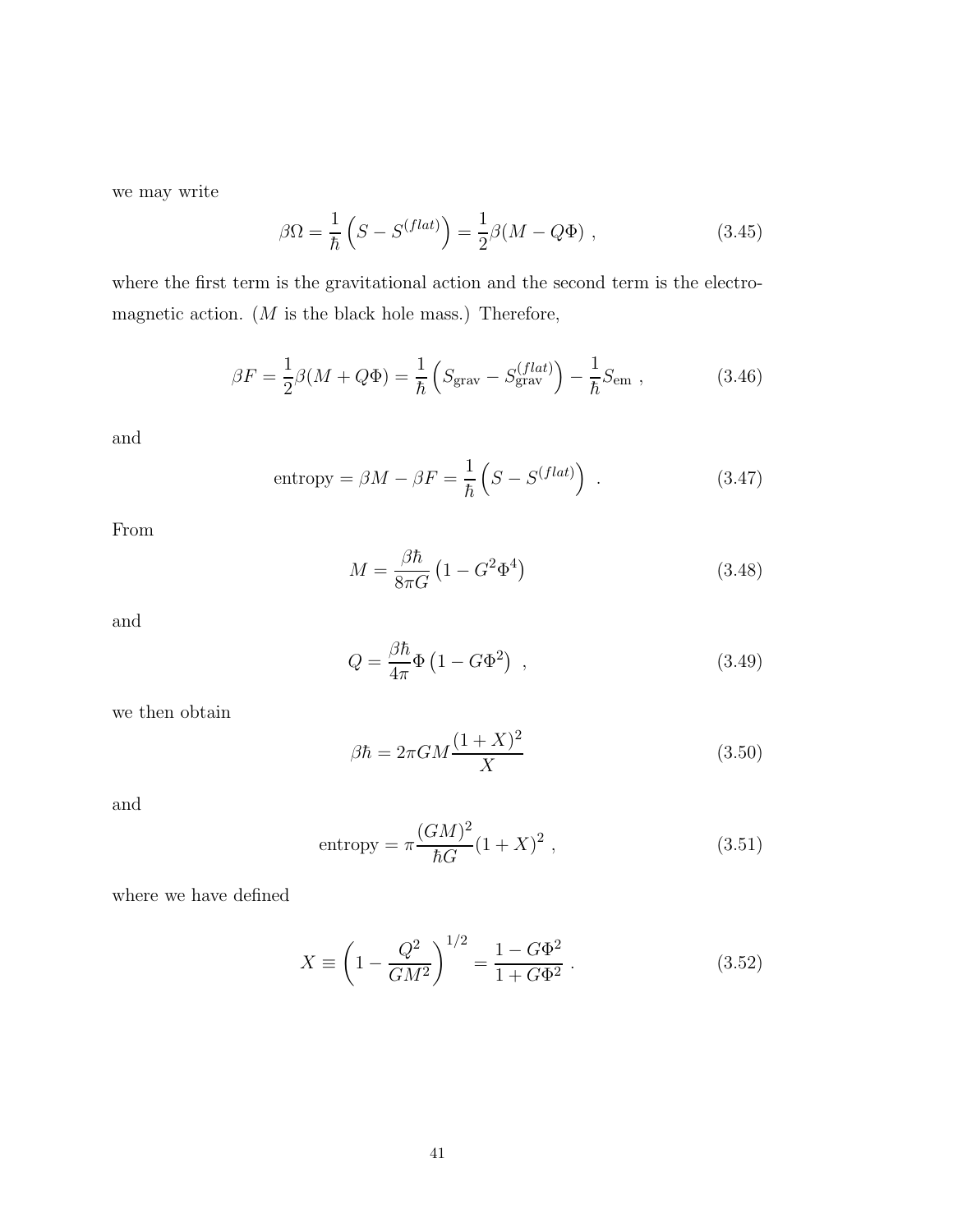#### 3.6. The Extreme Solutions

According to eq.  $(3.50)$ , the "extreme" Reissner–Nordström black hole with  $Q^2 = GM^2$  has vanishing temperature. This result has a simple heuristic interpretation. The electrostatic energy  $Q^2/2r_+$  stored in the electric field (outside the event horizon) becomes comparable to the mass  $M$  as the extreme limit is approached. Hence there is no mass left over at the center to support the horizon; the surface gravity approaches zero, and with it the Hawking temperature.

In fact, as the charge to mass ratio approaches the extreme value, the inner Cauchy horizon at  $r = r_+ < r_+$  approaches the event horizon at  $r = r_+$ . The black hole is dangerously close to becoming a naked singularity. In this context, the cosmic censorship hypothesis coincides with the third law of thermodynamics. The extreme black hole appears to be a stable object, unable to shed mass by the Hawking process.

So far, though, we have neglected the coupling of the electromagnetic field to electrically charged particles. (A coupling to particles with charge  $\hbar e$  was implicit, in the construction of the charge projection operator.) The charged particles have no effect on the leading semiclassical analysis described above, but have important effects that are higher order in  $\hbar$ .

The electrostatic potential at the horizon of an extreme black hole is

$$
\Phi = G^{-1} \tag{3.53}
$$

(if  $Q$  is positive) and so the electrostatic potential energy of an elementary particle with charge q at the horizon is  $q\Phi = q/G$ . In the real world, then, a positron at the horizon has enormous electrostatic energy compared to its mass  $m$ . Hence, dielectric breakdown of the vacuum occurs outside the horizon. It is energetically favorable to produce an  $e^+e^-$  pair, allowing the electron to be absorbed by the black hole while the positron is ejected to spatial infinity with an ultrarelativistic velocity. By this process, the black hole neutralizes its charge and reduces its mass. [33]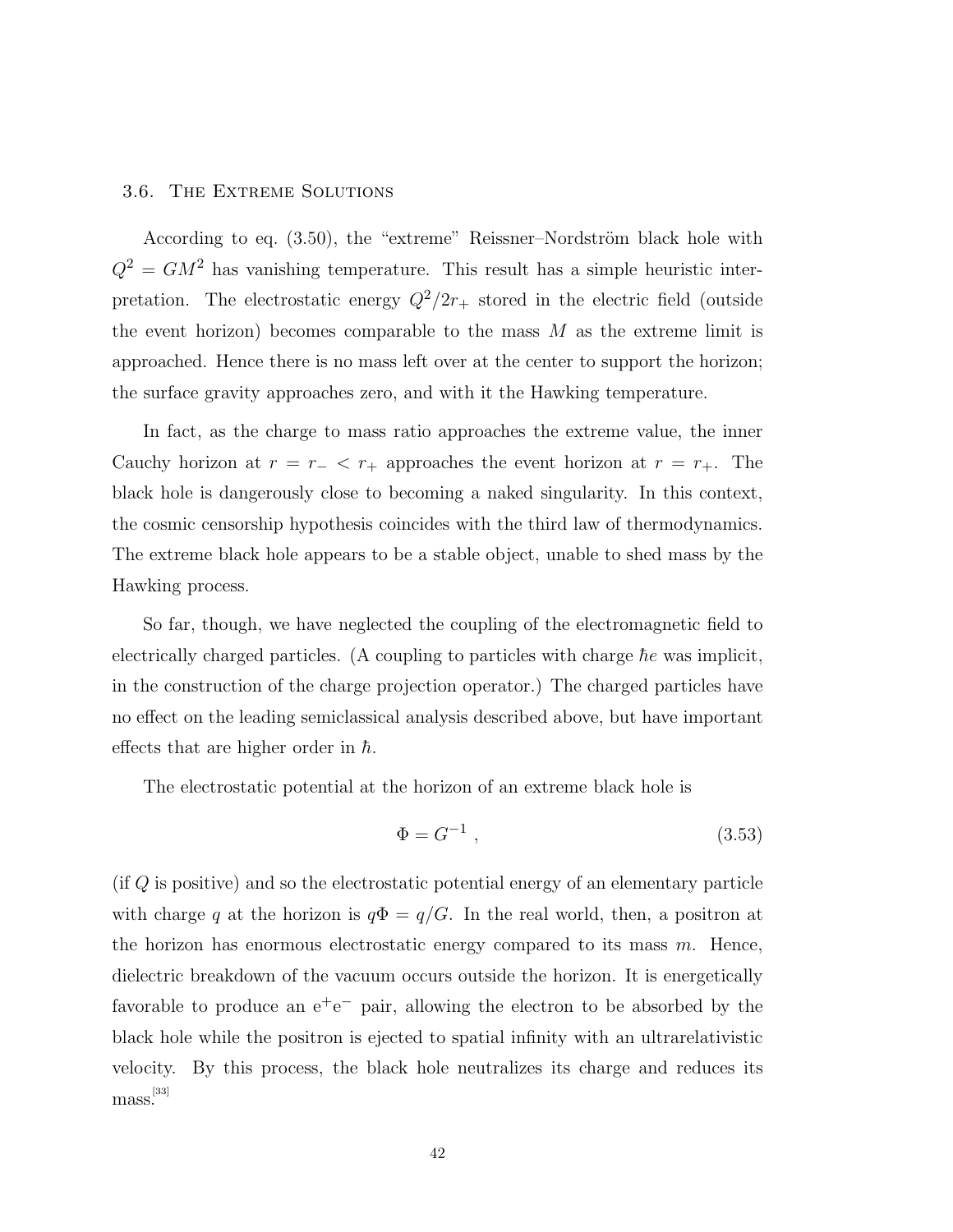As a matter of principle, though, we are free to contemplate a fictitious world such that the mass  $m$  and charge  $q$  of all elementary particles obey

$$
Gm^2 > q^2 \tag{3.54}
$$

In this world, the objects with the smallest ratio of mass to charge are extreme black holes. Since electric charge is conserved, the decay of these objects to elementary particles is kinematically forbidden.

The only decay channel that is potentially available to an extreme charged black hole is a state that contains black holes of lower charge and mass. At the classical level, all extreme black holes have precisely the same charge–to–mass ratio, so this channel is just marginally forbidden. We are obligated, then, to consider the quantum corrections that might renormalize this ratio. There are supersymmetric models in which it is known that no renormalization occurs; in these models, the extreme black holes are (just barely) stable.<sup>[34]</sup> Stable extreme black holes are fairly generic even in non-supersymmetric models. The reason is that the charge appearing in the relation  $Q^2 = GM^2$  is really the charge of the black hole renormalized at a length scale comparable to  $r_{+}$ , while the charge that enters the condition for kinematic stability is the charge renormalized at a large length scale. If  $r_+$  is small compared to the Compton wavelength  $\hbar/m$  (and this is possible for a black hole that is much heavier than the Planck mass as long as  $q^2/\hbar \ll 1$ , then the charge is more effectively screened by vacuum polarization for a small black hole than for a large one. The lighter extreme black holes, therefore, have more mass per unit charge than the heavier holes, and the heavier holes are unable to decay.

These models that contain absolutely stable extreme black holes are a very intriguing subject for further investigation. According to eq. (3.51), the extreme holes have a large intrinsic entropy. Nonvanishing entropy at zero temperature ordinarily indicates a degenerate ground state, and so we are challenged to understand the nature of the degenerate states. Furthermore, since the extreme black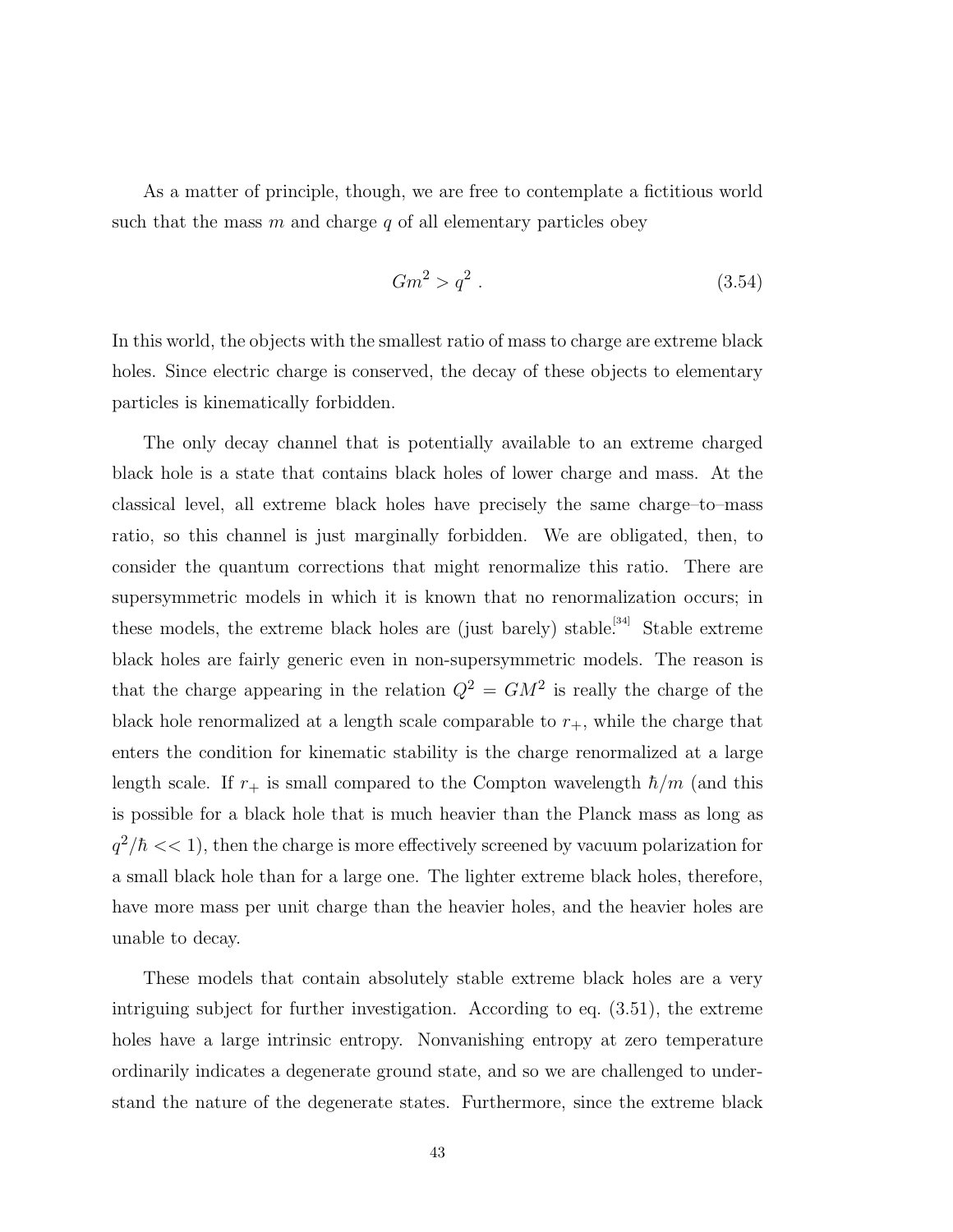holes are stable particles, the issue of loss of quantum coherence comes into sharper focus. One might hope to construct an S-matrix that describes the scattering of elementary particles off of an extreme black hole. But if such scattering processes inevitably destroy quantum–mechanical phase information, then no such S-matrix should exist.

#### 3.7. Magnetically Charged Black Hole

The semiclassical analysis of the thermodynamics of a magnetically charged black hole is easier than the analysis of an electrically charged black hole, because the magnetic charge projection is simpler than the electric charge projection.

To project out states with magnetic charge  $P$ , we merely restrict the path integral to configurations that have magnetic flux  $4\pi P$  on the two-sphere at  $r = \infty$ . The semiclassical evaluation of the partition function in this sector is dominated by the magnetically charged Euclidean Reissner–Nordström solution, which is the analytic continuation to imaginary time of the Lorentzian magnetically charged solution. This Euclidean solution has the same geometry (and gravitational action) as the continuation of the electrically charged Reissner–Nordström solution, but it has real  $F_{\theta\phi}$  and positive electromagnetic action. In the semiclassical limit, we find

$$
\beta F(\beta, P) = \frac{1}{\hbar} \left( S_{\text{grav}} - S_{\text{grav}}^{(flat)} \right) + \frac{1}{\hbar} S_{\text{em}} . \tag{3.55}
$$

Since the analytically continued electrically charged and magnetically charged solutions have electromagnetic action of opposite sign, eq. (3.55) is the same function of β and P as the function of β and Q in eq (3.46). Thus, the magnetically charged and electrically charged black holes have identical thermodynamics. Of course, this agrees with the standard analysis;<sup>[7]</sup> the black holes with electric charge  $Q$  and magnetic charge  $P = Q$  have the same surface gravity and surface area.

We find, then, that the Euclidean action of the magnetic Euclidean Reissner– Nordström solution is  $\beta \hbar F(\beta, P)$ , where F is the free energy, while the Euclidean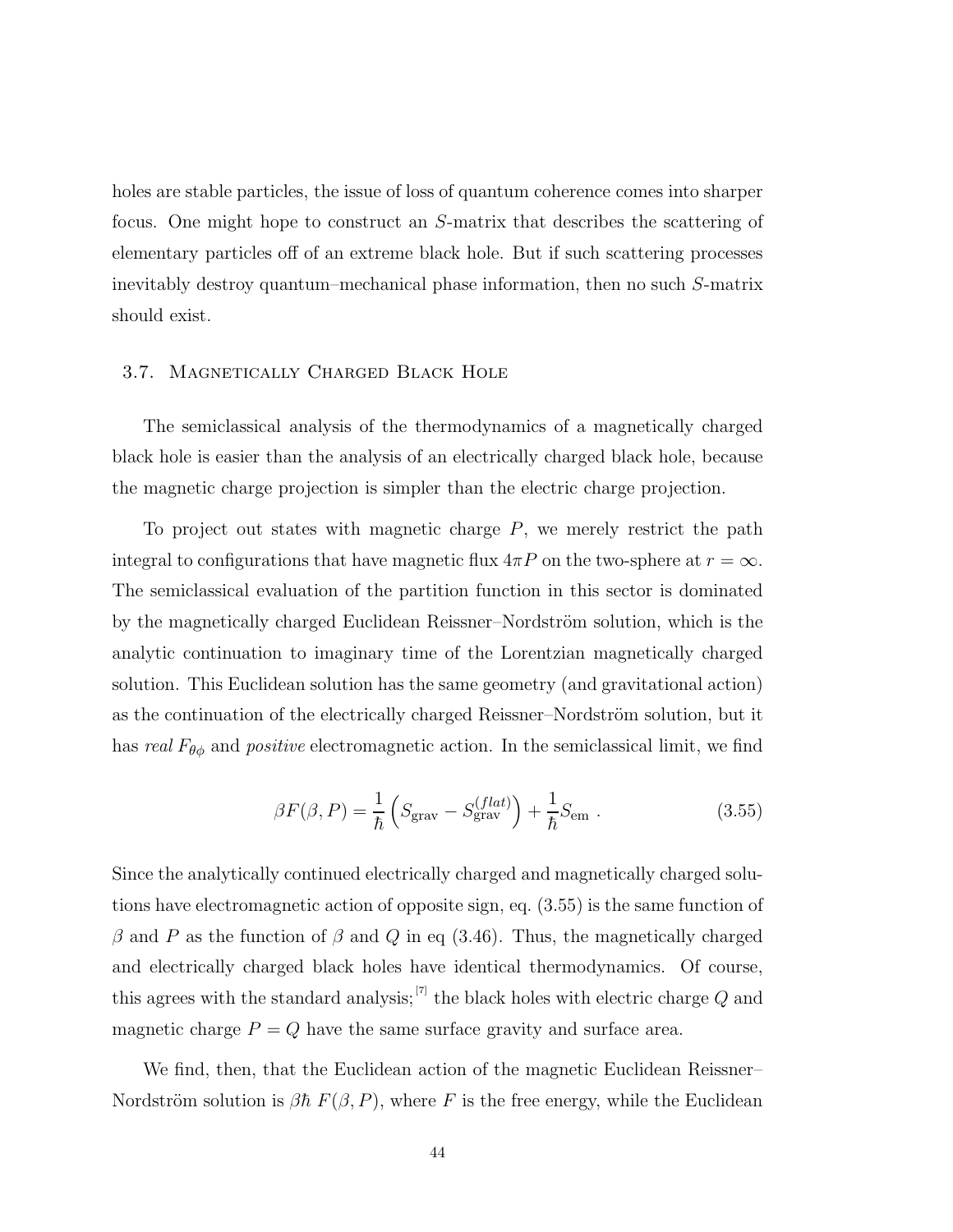action of the electric Euclidean Reissner–Nordström solution is  $\beta \hbar \Omega(\beta, \Phi)$ , where  $\Omega$  is the thermodynamic potential. This agrees with the analysis of Gibbons and Hawking.

## 3.8. Magnetically Charged Black Holes in Yang–Mills Theory

The magnetically charged Reissner–Nordström black hole is also a solution to the field equations of Yang–Mills theory coupled to gravity.

Consider, for example, the 't Hooft–Polyakov model,<sup>[28]</sup> in which  $SO(3)$  is spontaneously broken to  $U(1)$  by the Higgs mechanism. This model, coupled to gravity, actually contains three types of magnetic monopole solutions, at least if the symmetry–breaking mass scale is well below the Planck mass.

The first (light) type is essentially the 't Hooft–Polyakov solution, slightly perturbed by gravitational effects. It is non-singular and has no event horizon; the  $SO(3)$  gauge symmetry is restored in its core. The second (heavy) type is the magnetically charged Reissner–Nordström solution black hole. In this solution, there is no sign of symmetry restoration near the event horizon. The Higgs field is covariantly constant everywhere outside the horizon.[35]

The third type of solution was discovered only very recently.<sup>[36]</sup> It may be described as a small black hole embedded inside the core of a magnetic monopole. For a sufficiently small black hole, the Reissner–Nordström solution is classically unstable. The solution of the third type, which has a nontrivial Higgs field core outside the horizon, is favored instead. The condition for classical stability of the Reissner–Nordström solution is  $r_+ \geq \sqrt{n}\mu_V^{-1}$ , where *n* is the magnetic charge in units of  $1/e$ , and  $\mu_V^{-1}$  is the Compton wavelength of the vector meson that acquires mass via the Higgs mechanism. Extreme solutions of the third type do not exist black holes inside monopoles always have a finite temperature and emit Hawking radiation. The extreme Reissner–Nordström solution is classically stable only if  $n \geq e^2/(G\mu_V^2)$ .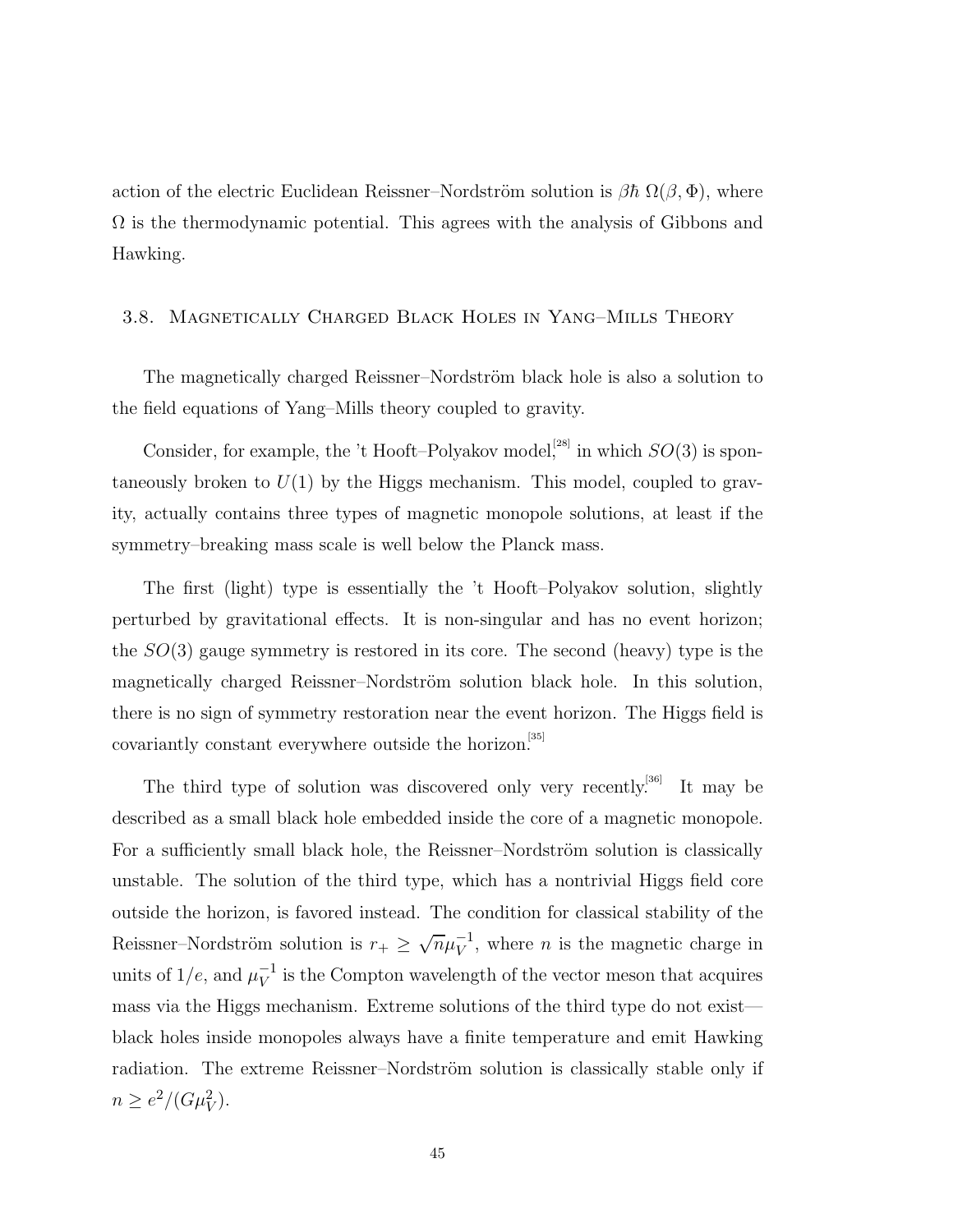We may also consider a model in which the unbroken gauge symmetry is a nonabelian group H. There will again be both nonsingular monopoles and (two types of) magnetically charged black holes. Suppose, to be definite, that the unbroken gauge group is  $H = SU(N)/Z_N$ ; that is, all fields transform trivially under the center  $Z_N$  of  $SU(N)$ . The magnetic field of an  $SU(N)$  magnetic monopole can be written in the form

$$
\mathbf{F}_{\theta\phi} = \frac{1}{2e}\hat{\mathbf{P}}\sin\theta , \qquad (3.56)
$$

where e is the gauge coupling;  $\hat{P}$  is a matrix in the Lie algebra of  $SU(N)$  that, in order to satisfy the Dirac quantization condition, must be such that

$$
\exp(2\pi i \hat{\mathbf{P}}) = e^{2\pi i n/N} \mathbf{1} \in Z_N . \tag{3.57}
$$

This element of the center is the topological magnetic charge of the monopole.<sup>[29]</sup>

For each nonzero value of the  $Z_N$  charge  $n = 1, 2, 3, \ldots, N-1$ , there is a unique magnetic field configuration that is classically stable.<sup>[29,37]</sup> In this configuration (and in a particular gauge), the matrix  $\hat{P}$  is the diagonal matrix

$$
\hat{\mathbf{P}} = \hat{\mathbf{P}}_{\mathbf{n}} \equiv \text{diag}\left(\underbrace{\frac{n}{N}, \dots, \frac{n}{N}}_{N-n \text{ times}}, \underbrace{\frac{n-N}{N}, \dots, \frac{n-N}{N}}_{n \text{ times}}\right) .
$$
 (3.58)

Of course, if  $SU(N)$  is unbroken, then we expect this theory to be confining, and the classical magnetic field will be screened at long range. We will further consider the consequences of this screening in Section 5. For now, we merely note that, since the  $Z_N$  magnetic charge has a topological meaning, it is easy to construct a projection onto a sector with a definite value of the  $Z_N$  charge, by restricting the path integral to field configurations with a specified  $Z_N$  flux on the two-sphere at  $r = \infty$ . The black hole partition function in each nontrivial sector, in the semiclassical limit, is dominated by the stable classical black hole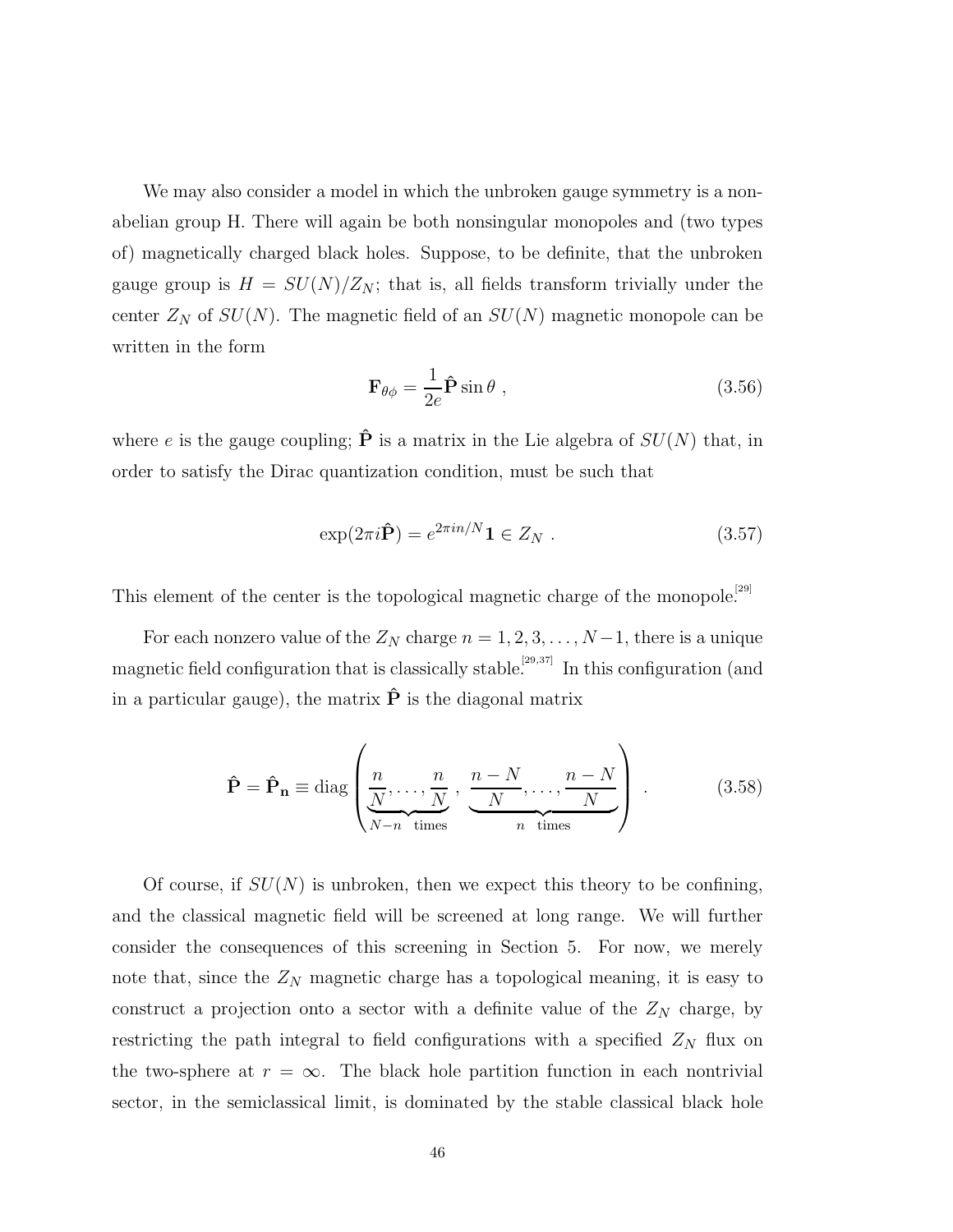solution—either the Euclidean Reissner–Nordström solution, with the magnetic field given by eq.  $(3.56)$  and eq.  $(3.58)$ , or, if the Reissner–Nordström solution is unstable, a solution analogous to that described in Ref. 36. (But effects that are *nonperturbative* in  $\hbar$  can drastically change the story, as we will see in Section 5.)

To complete this classical discussion, we will find the mass of the extreme Reissner–Nordström black hole with  $Z_N$  charge n. The easiest way to do this is to apply the result that the extreme black holes in the abelian theory have  $GM^2 = P^2$ ; acting as a source in the Einstein equations, the field of an  $SU(N)$  monopole with charge n is equivalent to that of a  $U(1)$  monopole with a charge  $P_n$  that we can compute.<sup>[38]</sup> The conventional normalization of the  $SU(N)$  generators (and of the gauge coupling  $e^{\dagger}$  is such that tr  $\mathbf{F}_{\theta\phi}^2$  in the nonabelian theory is equivalent to 1  $\frac{1}{2}F_{\theta\phi}^2$  in the abelian theory. Hence, the mass  $M_n$  of the extreme black hole with  $Z_N$  charge n is given by

$$
GM_n^2 = P_n^2 \equiv \frac{1}{2e^2} \text{tr } \hat{\mathbf{P}}^2 = \left(\frac{1}{2e^2}\right) \frac{n(N-n)}{N} , \quad n = 1, 2, ..., N-1 . \tag{3.59}
$$

If the dimensionless coupling constant  $\hbar e^2$  (renormalized at a distance scale comparable to the size of the black hole) is small, then  $M_n$  is much larger than the Planck mass, so that semiclassical methods are reliable.

If there are light nonsingular monopoles that carry the  $Z_N$  charge, then the extreme Reissner–Nordström solution will be classically unstable.<sup>[36]</sup> But if the symmetry breaking mass scale is large enough, then the  $(n = \pm 1)$  magnetically charged Reissner–Nordström black hole is the lightest magnetically charged object in the theory, and must be absolutely stable. In fact, in that event, the magnetically charged black hole is stable for each value of the charge  $n$ , for according to eq. (3.59), there is no lighter object with the same total magnetic charge.

 $\star$  But see the remark about the normalization of e in Section 4.2 below.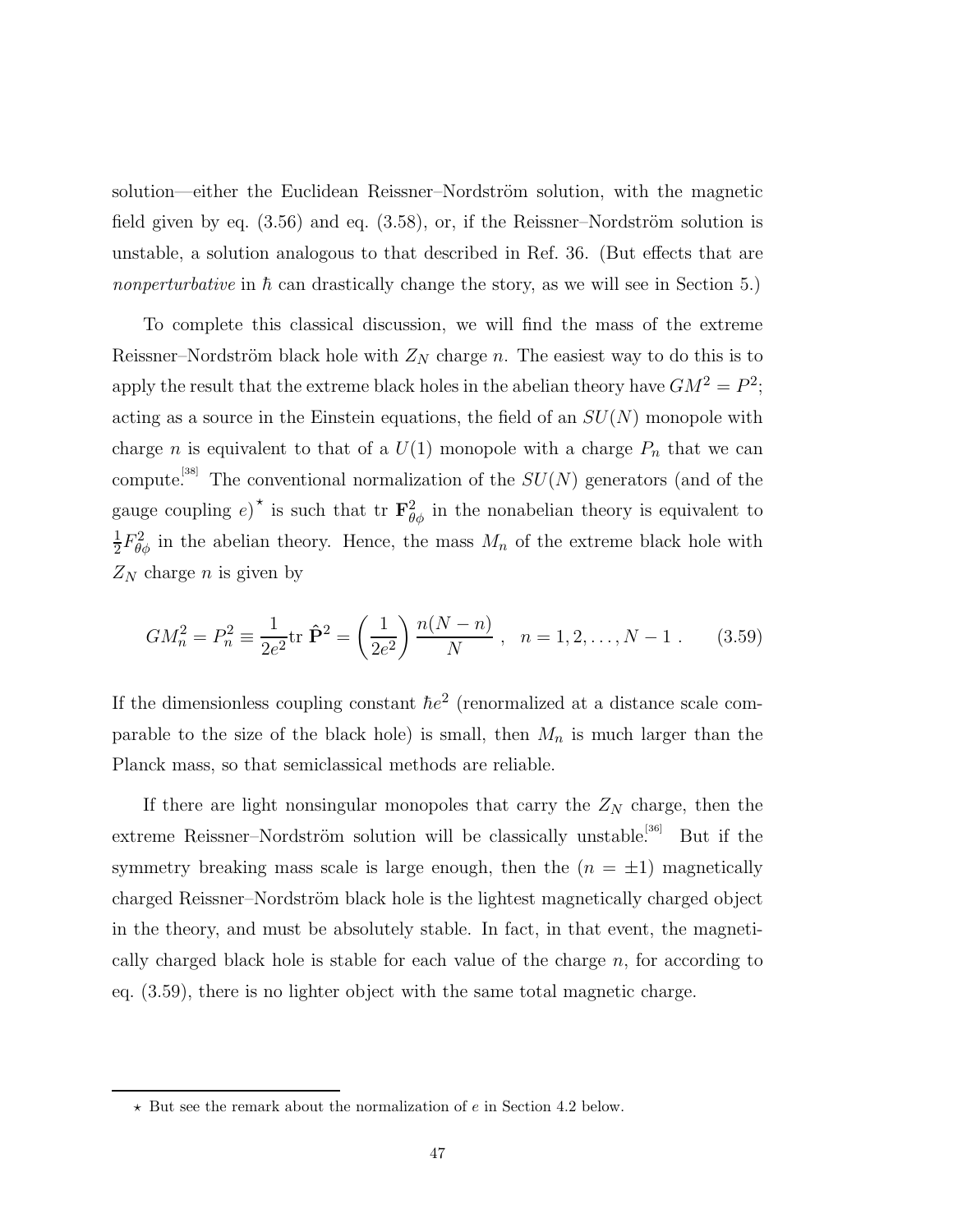# 4. Screened Electric Charge

## 4.1.  $Z_N$  ELECTRIC CHARGE PROJECTION

We will now consider an abelian Higgs model in which  $U(1)$  is spontaneously broken to  $Z_N$ , as described in Section 2.  $Z_N$  electric charge is screened, and so, according to the no–hair theorem, the  $Z_N$  electric charge on a stationary black hole has no effect on the geometry of the hole, in the classical approximation. But the charge does have quantum effects, effects that, as we will see, are nonperturbative in  $\hbar$ . We wish to calculate how the  $Z_N$  electric charge modifies the thermodynamic behavior of the black hole.<sup>[25,26]</sup>

In this model, the charge superselection sectors are labeled by the  $Z_N$  charge, and our first task is to find the Euclidean path integral prescription for computing the partition function restricted to a particular charge sector. For this purpose, we note that the periodic configurations of finite action must be such that

$$
e \int_{0}^{\beta \hbar} d\tau \, A_{\tau}(\tau, \vec{x}) \big|_{r=\infty} = \frac{2\pi}{N} k \;, \tag{4.1}
$$

where  $k$  is an integer. (Otherwise, the contribution to the action arising from the covariant derivative of the Higgs field is divergent.) Thus, the integral over  $\omega$  in eq.  $(3.14)$  collapses to a sum over k. We therefore find that

$$
Z(\beta, Q) = \frac{1}{N} \sum_{k=-\infty}^{\infty} e^{-2\pi i kQ/N\hbar e} Z(\beta, k) , \qquad (4.2)
$$

where

$$
Z(\beta, k) = \int_{\beta \hbar, k} e^{-S_E/\hbar}
$$
 (4.3)

is the Euclidean path integral over configurations that are periodic in Euclidean time with period  $\beta \hbar$  and satisfy the constraint eq. (4.1). Evidently,  $Z(\beta, Q)$  depends only on  $Q$  modulo  $N\hbar e$ , the charge that is not screened by the condensate.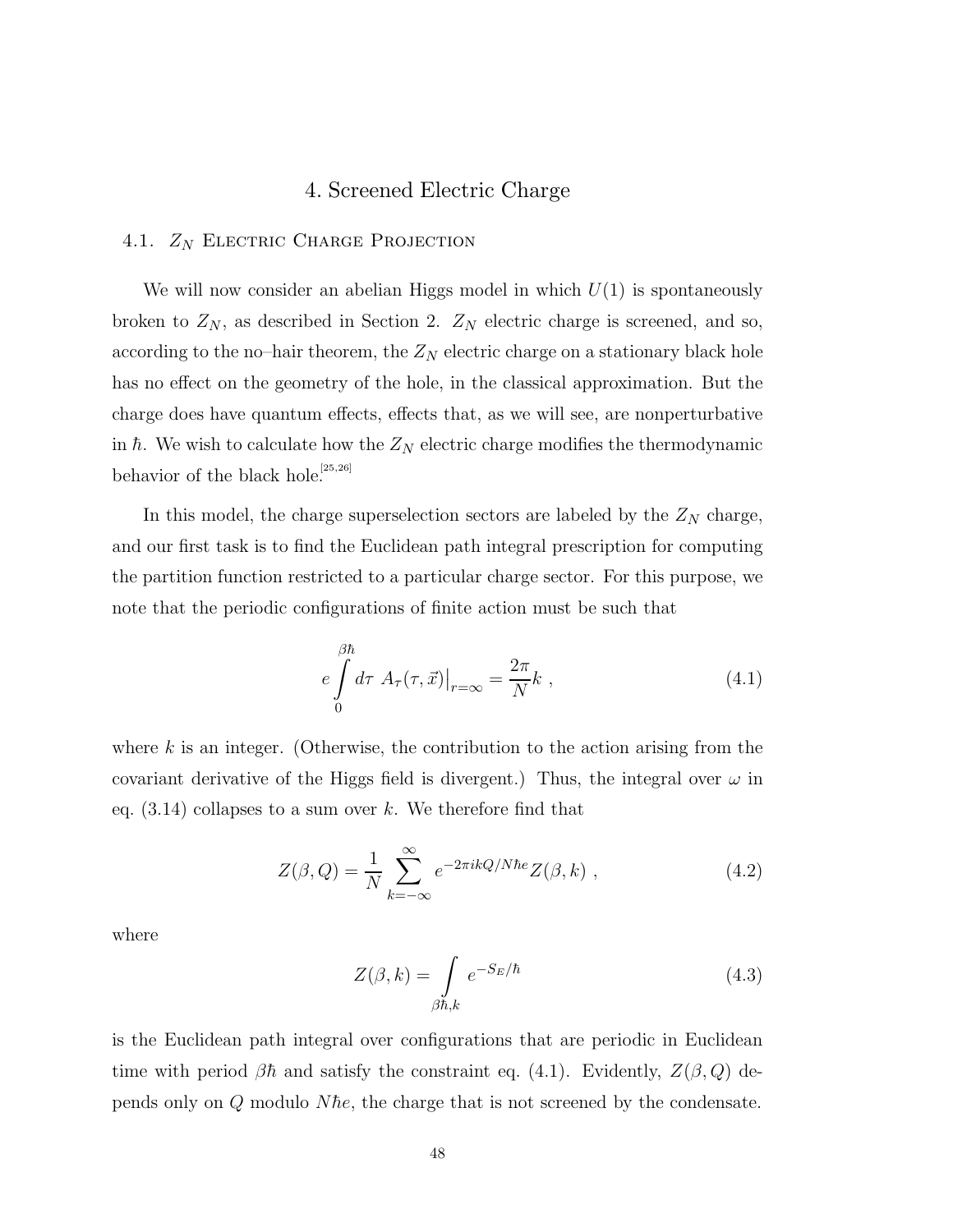An alternative way to derive eq. (4.2) is to repeat the derivation in Section 3.3, but inserting the  $Z_N$  charge–projection operator

$$
P_Q = \frac{1}{N} \sum_{k=0}^{N-1} e^{-2\pi i kQ/N\hbar e} U(k)
$$
\n(4.4)

into the path integral, where  $U(k)$ , the operator that represents a local  $Z_N$  transformation, acts on a charge- $Q$  state according to

$$
U(k) |Q\rangle = e^{2\pi i kQ/N\hbar e} |Q\rangle . \qquad (4.5)
$$

If we are interested in the case of a black hole with specified  $Z_N$  electric charge, then we integrate over the geometry as well, restricted to the sector with topology  $R^2 \times S^2$ . In this context, eq. (4.1) has a rather remarkable interpretation. If we regard  $F_{r\tau}$  as a magnetic field, then  $\int_0^{\beta \hbar} d\tau A_\tau = \int dr d\tau F_{r\tau}$  is the magnetic flux in the  $r-\tau$  plane, and k is the vorticity, the value of the flux in units of the flux quantum  $2\pi/N_e$ . The electric charge Q determines the phases that weight the different vorticity sectors. In fact, as we will explain in more detail below, the integer  $k$  can be interpreted as the net number of virtual cosmic string world sheets that wrap around the black hole. The phase that accompanies the contribution from the sector with vorticity k in eq.  $(4.2)$ , then, is precisely the Aharonov–Bohm phase acquired by the virtual string, if the black hole carries charge Q.

We will briefly explain how the results of this section can be generalized to the case in which the unbroken local symmetry group is a nonabelian finite group H. In this case, an operator can be constructed that projects out states that transform as a specified irreducible representation  $(\mu)$  of H; this projection operator is

$$
P_{(\mu)} = \frac{n_{\mu}}{n_{H}} \sum_{h \in H} \chi^{(\mu)}(h)^{*} U(h) . \qquad (4.6)
$$

Here  $U(h)$  is the operator that represents  $h \in H$  acting on Hilbert space,  $n_H$  is the order of the group,  $\chi^{(\mu)}$  is the character of the irreducible representation  $(\mu)$ ,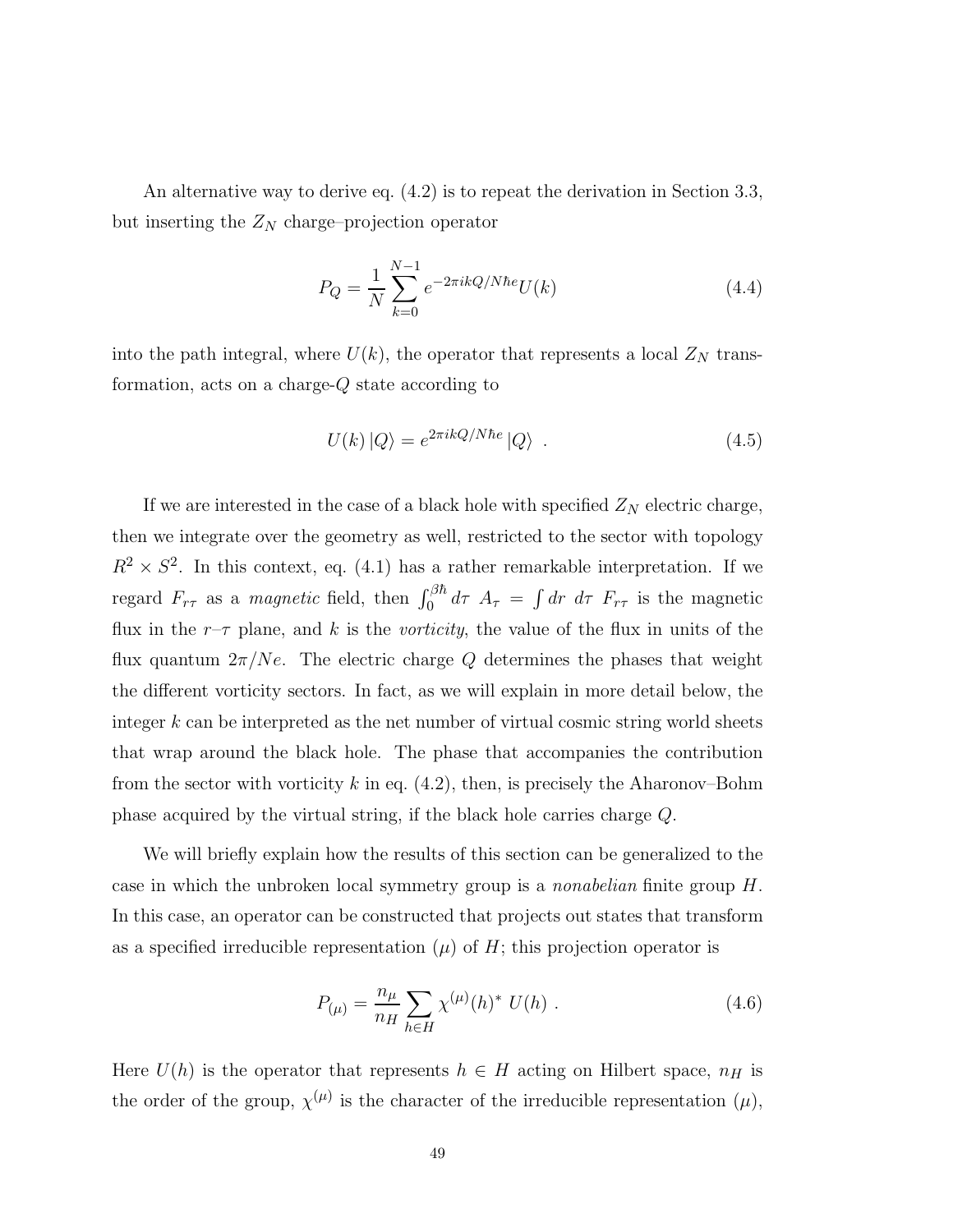and  $n_{\mu}$  is the dimension of  $(\mu)$ . By inserting this projection operator into the path integral, we obtain an expression for the partition function restricted to the charge sector containing states that transform according to  $(\mu)$ . The result is

$$
Z(\beta,(\mu)) = \frac{n_{\mu}^2}{n_H} \sum_{h \in H} \frac{1}{n_{\mu}} \chi^{(\mu)}(h)^* \ Z(\beta, h) \ , \tag{4.7}
$$

where  $Z(\beta, h)$  is the Euclidean path integral over configurations that are periodic in Euclidean time with period  $\beta \hbar$  and satisfy the constraint

$$
P \exp \left( i g \int_{0}^{\beta \hbar} d\tau A_{\tau}(\tau, \vec{x}) \Big|_{r=\infty} \right) = h . \qquad (4.8)
$$

For the case of a black hole with H-charge, the constraint requires a vortex with "flux"  $h \in H$  to occupy the r- $\tau$  plane. Once again, the interpretation is clear. The factor  $(1/n_{\mu})\chi^{(\mu)}(h)^{*}$  that weights the sector with vortex flux h is precisely the Aharonov–Bohm factor acquired by a virtual cosmic string with flux h that winds around the black hole. The reason that this "phase" has modulus less than one is that a string that is initially uncharged may exchange charge with the black hole during the winding, and the virtual string can re-annihilate only if it remains uncharged. The probability that the string remains uncharged after winding around an object that carries charge  $(\mu)$  is just  $|(1/n_{\mu})\chi^{(\mu)}(h)|^2$ , the absolute value squared of the weight factor appearing in eq.  $(4.7)^{[39]}$ 

#### 4.2. Semiclassical Thermodynamics

As in Section 3, we find the semiclassical thermodynamic behavior of a black hole with  $Z_N$  electric charge by evaluating eq. (4.2) in the limit  $\hbar \to 0$ , with  $\beta \hbar$ held fixed. But now, in taking the limit, we will treat the charge Q differently than before.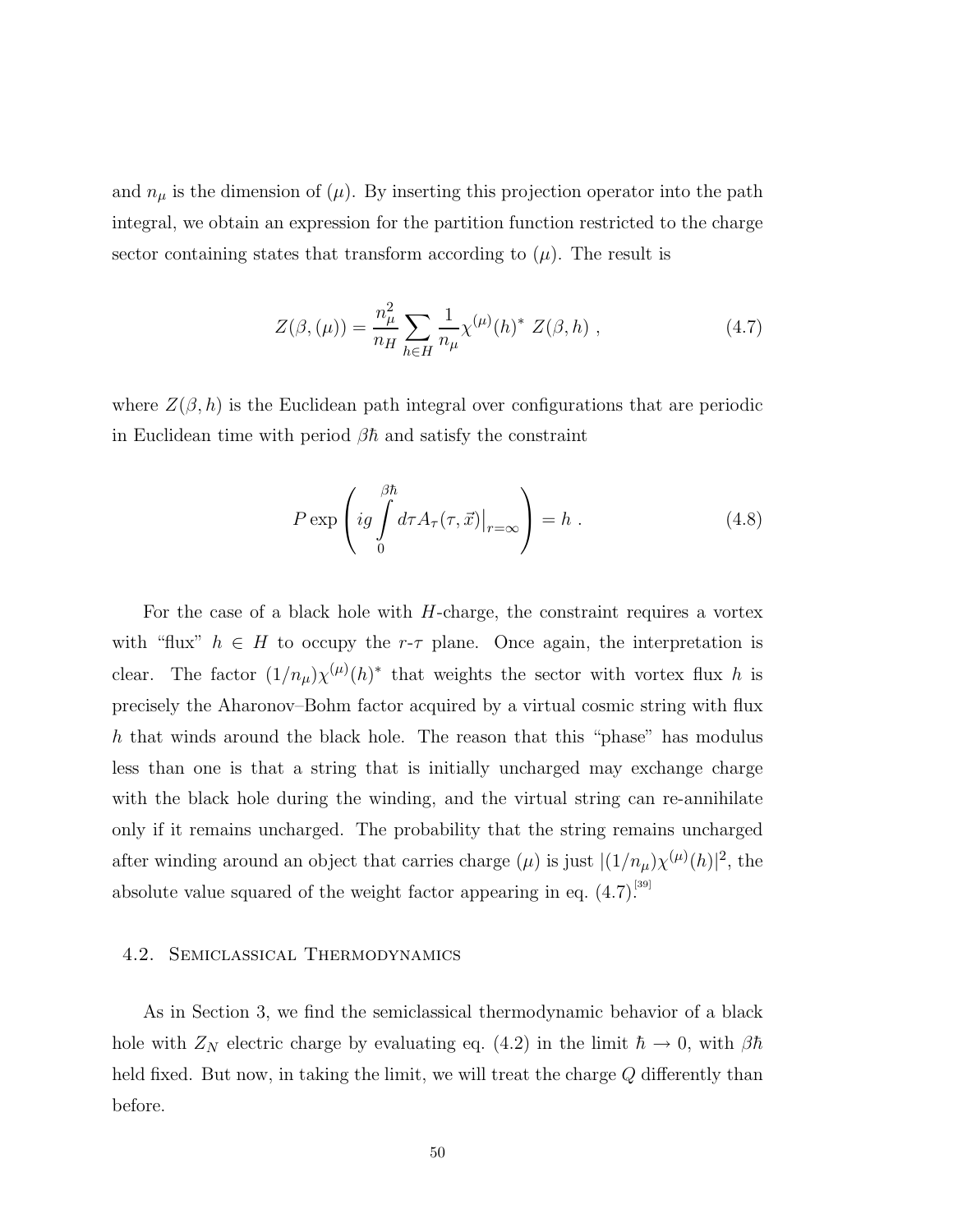In the standard semiclassical limit (invoked in Section 3), the classical charge Q is held fixed as  $\hbar$  gets small. In this limit, the charge quantum  $\hbar e$  becomes arbitrarily small compared to Q. And the Aharonov–Bohm phase  $\exp(-2\pi i Q/N\hbar e)$ , acquired when charge Q circumnavigates flux  $2\pi/Ne$ , oscillates wildly. The oscillations wipe out the Aharonov–Bohm interference; the Aharonov–Bohm effect (which is quantum mechanical) does not survive in the standard classical limit.

We are interested in a different case, in which the  $Z_N$  charge is held fixed as  $\hbar$  gets small. Thus, we fix  $Q/N\hbar e$ , the classical charge in units of the charge of the condensate, rather than Q. Then the Aharonov–Bohm phases appearing in eq. (4.2) are well-behaved, and effects that depend on the  $Z_N$  charge can be investigated.

The model that we are studying has the action

$$
S = S_{\text{grav}} + S_{\text{em}} + S_{\text{Higgs}} , \qquad (4.9)
$$

with  $S_{\text{grav}}$  as in eq. (3.22),  $S_{\text{em}}$  as in eq. (3.34), and<sup>\*</sup>

$$
S_{\text{Higgs}} = \frac{1}{4\pi} \int d^4x \sqrt{g} \left[ g^{\mu\nu} \left( \partial_\mu - ie \mathcal{N} A_\mu \right) \phi^* \left( \partial_\nu + ie \mathcal{N} A_\nu \right) \phi \right. \\ \left. + \frac{\lambda}{2} \left( |\phi|^2 - \frac{v^2}{2} \right)^2 + \xi |\phi|^2 R \right] \,. \tag{4.10}
$$

(We may ignore the fields that carry nontrivial  $Z_N$  electric charge, for they have no effect on the leading semiclassical result.) Note that we have adopted (with some reluctance) unrationalized units such that the gauge field kinetic term in the Euclidean Lagrange density is  $(1/8\pi)(E^2 + B^2)$ . We do so to be consistent with the notation of Section 3, and with most of the literature on charged black holes. (In the rationalized units usually favored by particle physicists, the gauge field kinetic term is  $(1/2)(E^2 + B^2)$ , and the condition satisfied by an extreme

 $\star$  In the subsequent discussion, we set  $\xi = 0$ . The results are qualitatively similar for  $\xi \neq 0$ .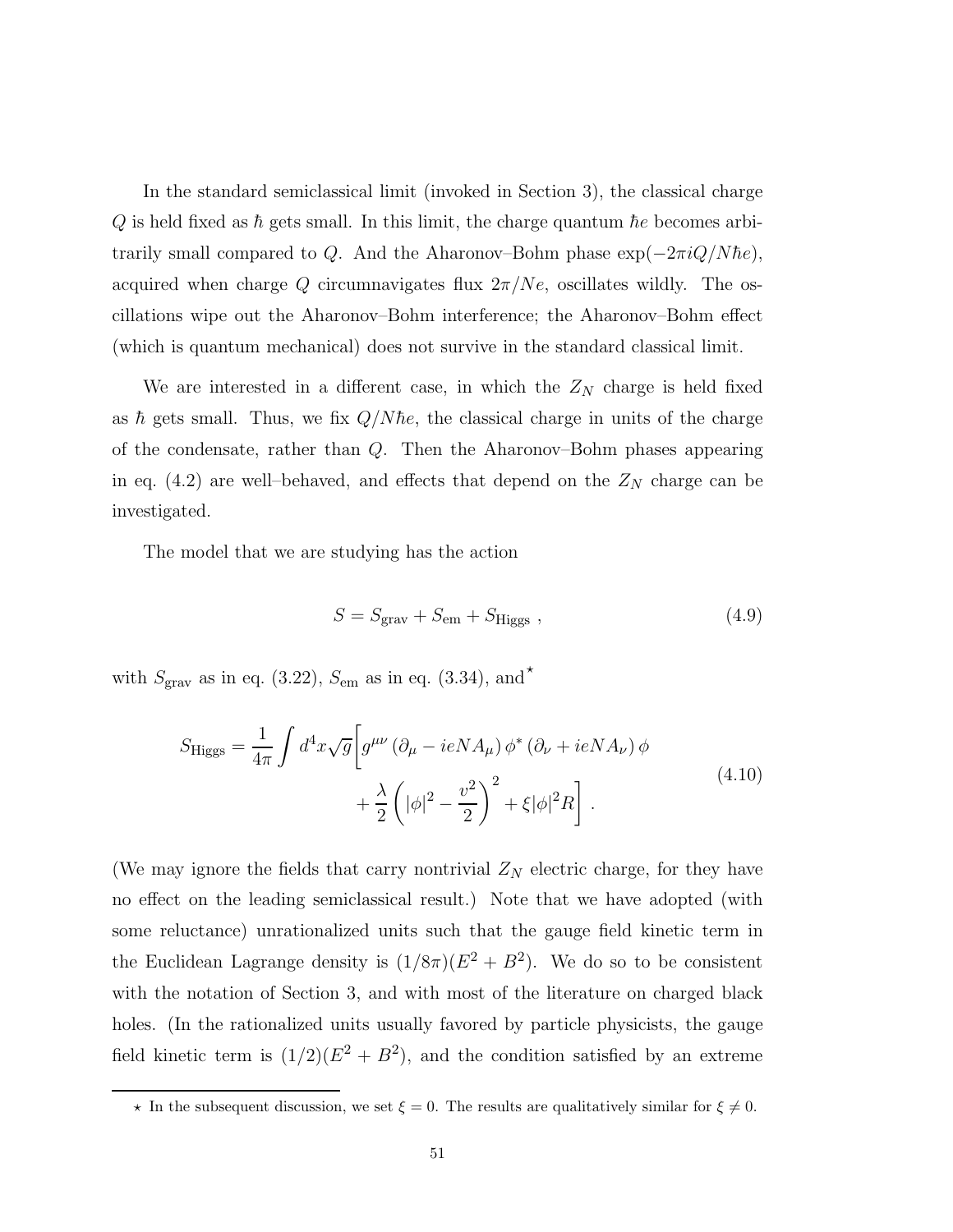Reissner–Nordström black hole is  $Q^2 = 4\pi GM^2$ .) Thus we are normalizing the gauge coupling  $e$  in a manner than departs from the common convention; the (more common) rationalized coupling  $e_{\text{rat}}$  is related to our  $e$  by

$$
e^2 = \frac{e_{\text{rat}}^2}{4\pi} \tag{4.11}
$$

We wish to caution the reader that, in our units, the "fine structure constant" is  $\alpha = \hbar e^2 = \hbar e_{\rm rat}^2/4\pi.$ 

To evaluate  $Z(\beta, k)$  in the semiclassical limit, we seek the solution to the Euclidean field equations, of lowest action, that has topology  $R^2 \times S^2$ , is asymptotically flat, is periodic in  $\tau$  with period  $\beta \hbar$ , and has vorticity k. Since the magnetic flux quantum is independent of  $\hbar$ , increasing the vorticity increases the action of this solution by an amount that is independent of  $\hbar$ . Therefore, to compute the leading charge–dependent corrections to the partition function in the semiclassical limit, we need only retain the sectors with vorticity  $k = 0$  and  $k = \pm 1$ .

Hence we find

$$
Z(\beta, Q) \simeq \frac{1}{N} \left[ Z(\beta, k = 0) + 2 \cos \left( \frac{2 \pi Q}{N \hbar e} \right) Z(\beta, k = 1) \right], \quad (4.12)
$$

or

$$
\frac{Z(\beta, Q)}{Z(\beta, Q = 0)} \simeq 1 - 2 \left[ 1 - \cos \left( \frac{2\pi Q}{N\hbar e} \right) \right] \frac{Z(\beta, k = 1)}{Z(\beta, k = 0)} . \tag{4.13}
$$

The  $k = 0$  solution is just the Euclidean Schwarzschild solution, so we have

$$
\frac{Z(\beta, k=1)}{Z(\beta, k=0)} \simeq \frac{1}{2} C(\beta \hbar) e^{-\Delta S_{\text{vortex}}/\hbar} . \tag{4.14}
$$

Here,

$$
\Delta S_{\text{vortex}} = S_{\text{vortex}} - S_{\text{Schwarzschild}} , \qquad (4.15)
$$

where  $S_{\text{vortex}}$  is the action of the  $k = 1$  solution, and  $(1/2)C(\beta \hbar) > 0$  is a ratio of functional determinants. (This ratio is positive because the phases that arise from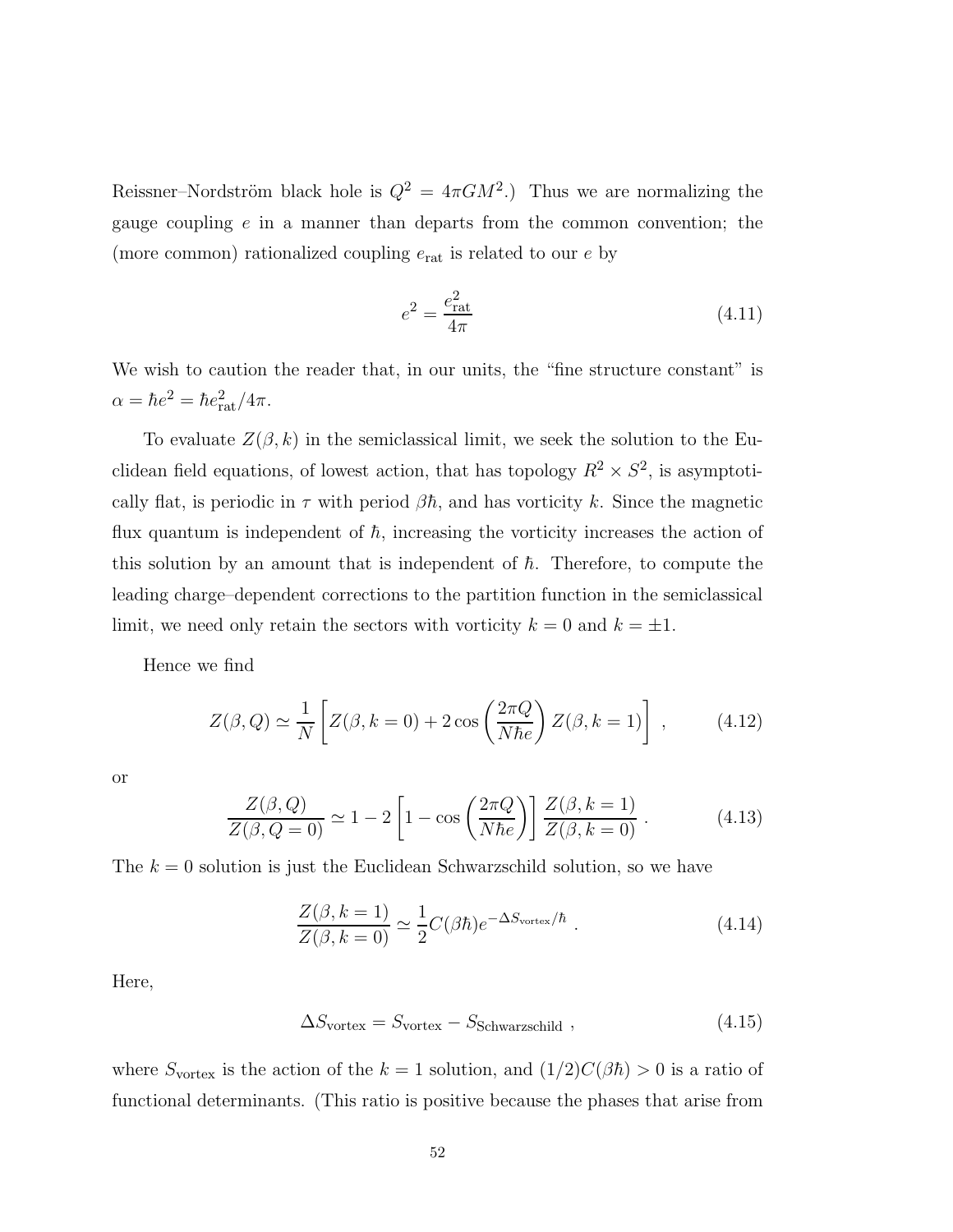the negative modes in the integration over geometries are divided out.) Taking the logarithm of eq. (4.13), we find the leading charge–dependent contribution to the black hole free energy

$$
\beta F(\beta, Q) - \beta F(\beta, Q = 0) \simeq \left[ 1 - \cos \left( \frac{2\pi Q}{N \hbar e} \right) \right] C(\beta \hbar) e^{-\Delta S_{\text{vortex}}/\hbar} \ . \tag{4.16}
$$

Now we may invoke the thermodynamic identity

$$
M(\beta, Q) = \frac{\partial(\beta F)}{\partial \beta} \tag{4.17}
$$

to find

$$
M(\beta, Q) - M(\beta, Q = 0) \simeq -\left[1 - \cos\left(\frac{2\pi Q}{N\hbar e}\right)\right] \frac{\partial \Delta S_{\text{vortex}}}{\partial(\beta \hbar)} C(\beta \hbar) e^{-\Delta S_{\text{vortex}}/\hbar},\tag{4.18}
$$

the expression relating the mass, charge, and temperature. (We have neglected a term that is suppressed by an additional power of  $\hbar$ .)

Note the significance of the sign of  $\partial \Delta S_{\text{vortex}}/\partial(\beta \hbar)$ . If it is positive, then adding charge reduces the mass of a black hole of given temperature, and correspondingly reduces the temperature of a black hole of given mass. Conversely, if  $\partial \Delta S_{\text{vortex}}/\partial(\beta \hbar)$  is negative, then adding charge heats up a black hole of given mass.

To go further, we must calculate  $\Delta S_{\text{vortex}}$ . Let us assume that the vortex is rotationally invariant, satisfying the Ansatz

$$
\phi = \frac{\rho(r)}{\sqrt{2}} \exp(-2\pi i \tau/\beta \hbar) , \qquad (4.19)
$$

$$
eA_{\tau} = \frac{2\pi}{N\beta\hbar} [1 - a(r)], \qquad (4.20)
$$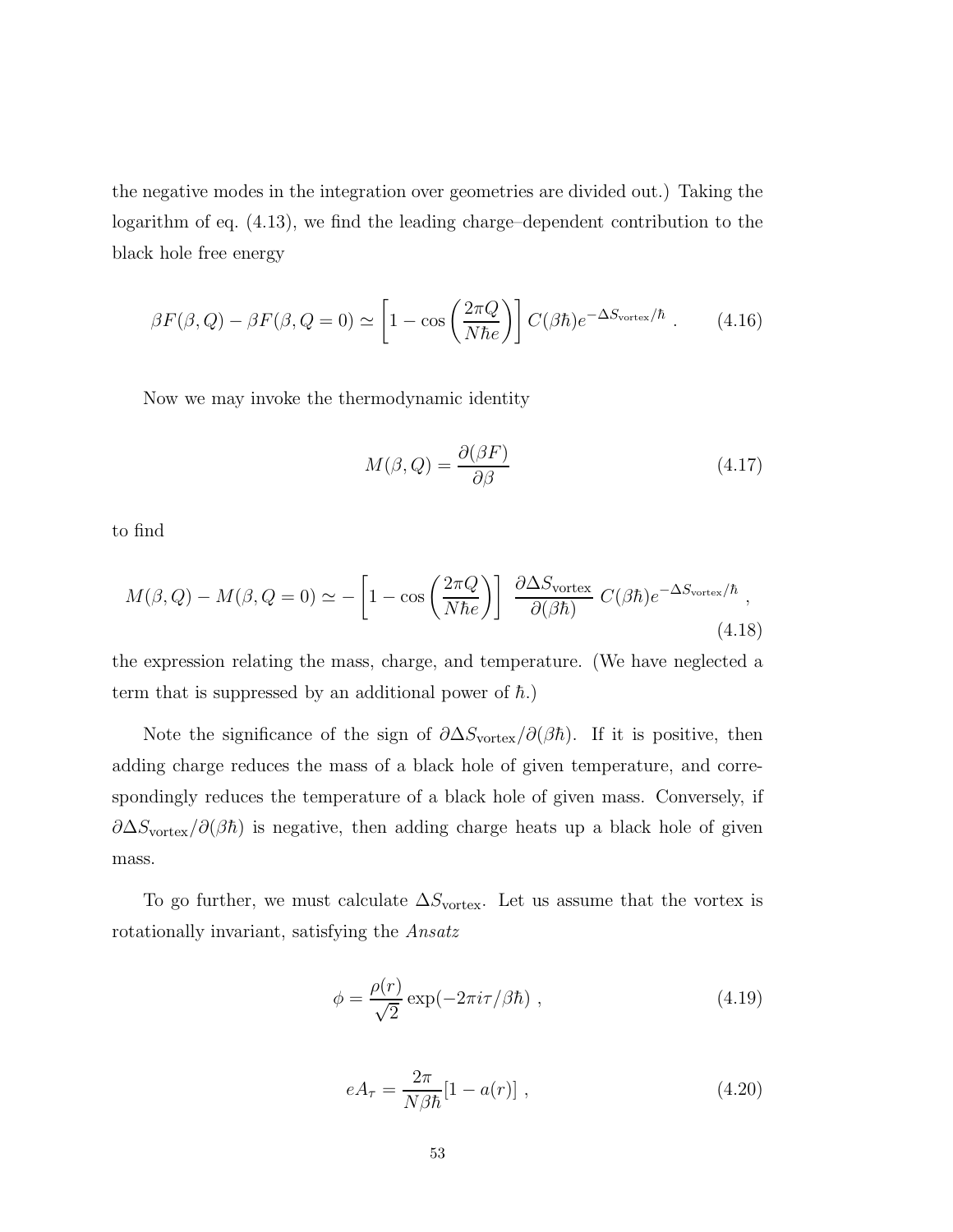and with the geometry of the form eq. (3.17). Then the action can be expressed as

$$
S_{\text{grav}} - S_{\text{grav}}^{(flat)} = \beta \hbar \int_{r_+}^{\infty} dr \left( -\frac{1}{2G} \right) \left[ e^{(\Phi + \Lambda)} + e^{(\Phi - \Lambda)} (2r\Lambda' - 1) \right] - \frac{1}{G} \pi r_+^2 + \frac{\beta \hbar}{G} \lim_{r \to \infty} \left[ r e^{\Phi} (1 - e^{-\Lambda}) \right]
$$
(4.21)

(where we have done an integration by parts, and used eq. (3.19) and eq. (3.25)- (3.26)), and

$$
S_{\text{matter}} \equiv S_{\text{em}} + S_{\text{Higgs}} \n= \beta \hbar \int_{r_+}^{\infty} dr \ r^2 \left\{ \frac{1}{2} \left( \frac{2\pi}{Ne\beta\hbar} \right)^2 \left[ e^{-(\Phi+\Lambda)} (a')^2 + e^{(\Lambda-\Phi)} (Ne)^2 \rho^2 a^2 \right] \right. \\ \left. + e^{(\Phi-\Lambda)} \frac{1}{2} (\rho')^2 + e^{(\Phi+\Lambda)} \frac{\lambda}{8} (\rho^2 - v^2)^2 \right\} .
$$
\n(4.22)

(The primes denote derivatives with respect to r.) By demanding that the action is stationary, we obtain coupled differential equations satisfied by  $\Phi(r)$ ,  $\Lambda(r)$ ,  $\rho(r)$ , and  $a(r)$ .

In the next two sections, we will describe how these equations can be solved analytically, and the action of the solution explicitly computed, in two different limiting cases. First, though, we remark on how eq. (4.13) generalizes to the case in which the unbroken local symmetry group is a (not necessarily abelian) discrete group H. In eq. (4.7), we expressed the partition function  $Z(\beta,(\mu))$  of a black hole with H-charge  $(\mu)$  as a weighted sum of contributions from sectors of specified vorticity. The path integral  $Z(\beta, h)$  restricted to the sector with vorticity h actually depends only on the conjugacy class to which h belongs, for  $h \to h' h h'^{-1}$ under a global H transformation. Furthermore,  $CPT$ -invariance implies  $Z(\beta, h)$  =  $Z(\beta, h^{-1})$ ; an h string that wraps in one sense around the black hole is equivalent to an  $h^{-1}$  string that wraps in the opposite sense. Barring further symmetries or accidental degeneracies, the charge dependence of  $Z(\beta,(\mu))$  will be dominated in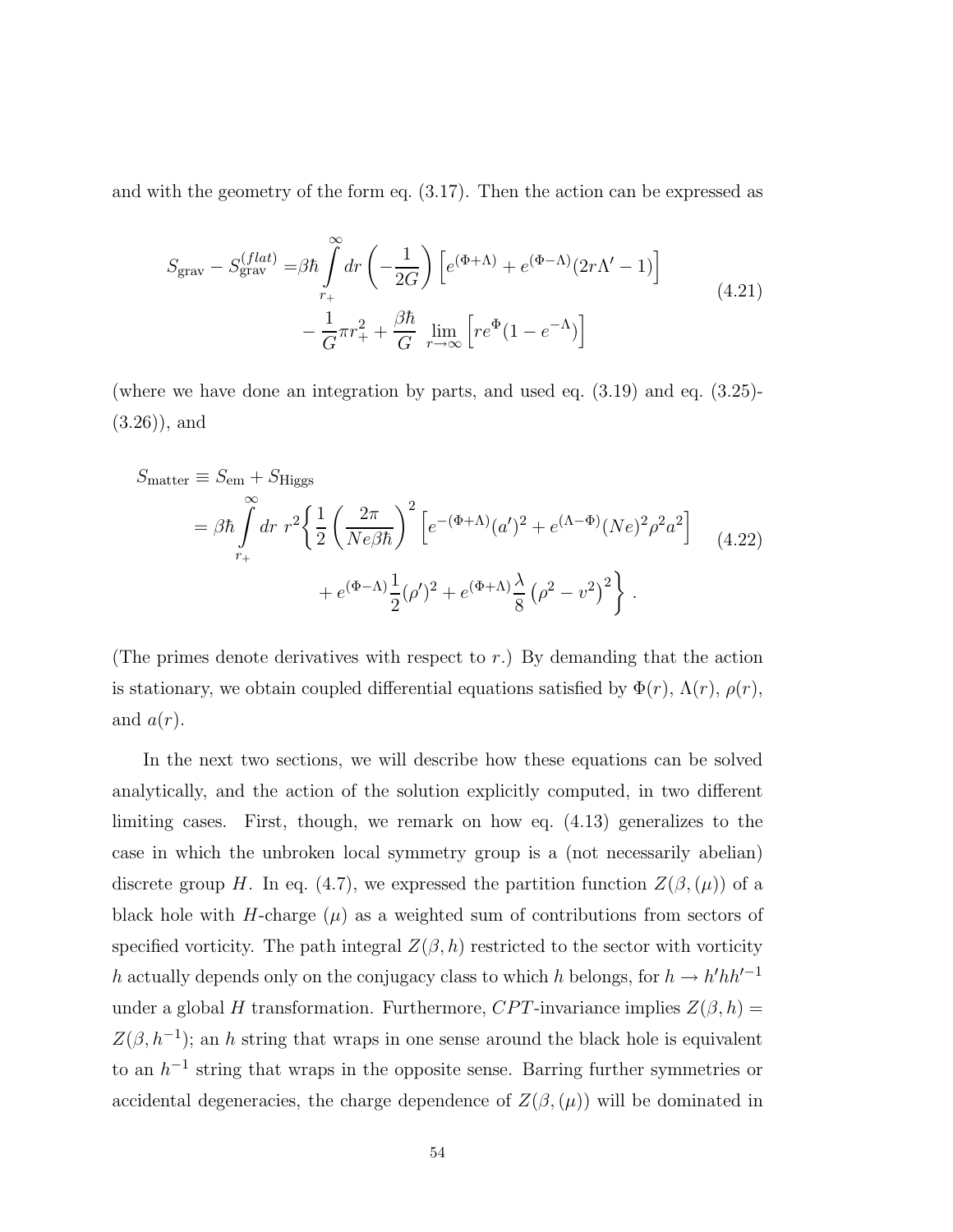the semiclassical limit by vortices belonging to a single class (and the inverse class), the vortices of lowest Euclidean action. If we denote the class that dominates by  $\alpha$ , then the generalization of eq. (4.13) becomes

$$
\frac{Z(\beta,(\mu))}{Z(\beta,(\mu))} \simeq n_{\mu}^{2} \left(1 - 2n_{\alpha} \left[1 - \frac{1}{n_{\mu}} \text{Re }\chi_{\alpha}^{(\mu)}\right] \frac{Z(\beta,\alpha)}{Z(\beta,\{e\})}\right) ,\qquad(4.23)
$$

where  $n_{\alpha}$  is the order of the class.

## 4.3. The Thin String Limit

We first consider the limit in which the natural thickness  $\mu^{-1}$  of the string is much less than the radius  $r_+ \simeq 2GM$  of the event horizon of the black hole. (Here  $\mu^{-1} = (Nev)^{-1}$  is the Compton wavelength of the massive vector meson.) In this limit, the vortex shrinks to a point at the origin of the  $r-\tau$  plane. The matter field configuration near the origin looks just like the cross section of a straight cosmic string in flat space. We may interpret this configuration as the world sheet of a virtual string wrapped tightly around the minimal two–sphere (the "horizon") of the Euclidean Schwarzschild geometry.

To start with, we will make an additional assumption, that the string tension is small in Planck units, or

$$
G\tilde{T}_{\text{string}} \ll 1. \tag{4.24}
$$

Here  $\tilde{T}_{\text{string}}$  is the tension of a straight cosmic string in flat space; it has the form

$$
\tilde{T}_{\text{string}} = \frac{1}{4}v^2 f(\lambda/e^2) , \qquad (4.25)
$$

where f is a slowly varying function such that  $f(1) = 1$ . (There is a gravitational correction to eq.  $(4.25)$ , as the string has a G-dependent gravitational self-energy; this correction may be ignored under the assumption eq. (4.24).)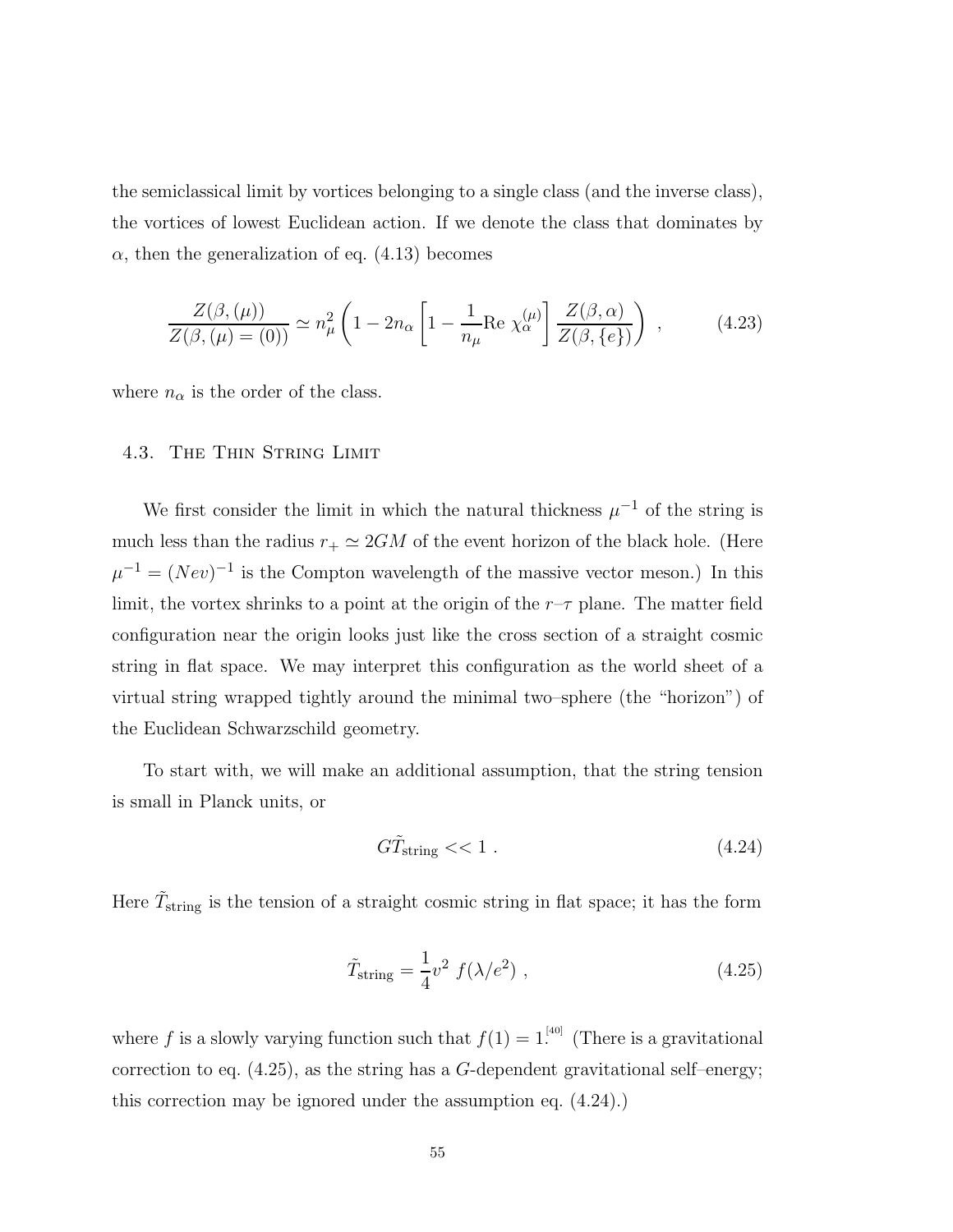Now there are two contributions to the action that we must consider—the contribution  $S_{\text{matter}} = S_{\text{em}} + S_{\text{Higgs}}$  due to the matter fields, and the gravitational contribution  $S_{\text{grav}}$ . Since the matter field configuration is a vortex localized on the minimal two–sphere, we have

$$
S_{\text{matter}} = 4\pi r_+^2 \tilde{T}_{\text{string}} \,. \tag{4.26}
$$

To estimate  $S_{\text{grav}}$ , we note that, for  $G\tilde{T}_{\text{string}} << 1$ , the geometry of the vortex solution is close to the Euclidean Schwarzschild geometry; the perturbation of the geometry is of linear order in  $G\tilde{T}_{string}$ . And since the Euclidean Schwarzschild geometry is a stationary point of the Einstein–Hilbert action, the change in the gravitational action is of second order. Thus, we have

$$
\Delta S_{\text{grav}} = \frac{1}{16\pi G} \ o \left[ (G\tilde{T}_{\text{string}})^2 \right] \ , \tag{4.27}
$$

which can be neglected compared to  $S_{\text{matter}}$ . We therefore find

$$
\Delta S_{\text{vortex}} \simeq \frac{(\beta \hbar)^2}{4\pi} \tilde{T}_{\text{string}} \,, \quad G\tilde{T}_{\text{string}} < < 1 \,. \tag{4.28}
$$

In fact, we can go further, and find an expression for  $\Delta S_{\text{vortex}}$  in the thin string limit without making the assumption eq.  $(4.24)$ . We may replace  $S_{\text{matter}}$  by an effective action—the Nambu-Goto action for a relativistic string with tension  $T_{\text{string}}$ ; thus the "matter" action becomes

$$
S_{\rm NG} = \text{(World Sheet Area)} T_{\rm string} . \tag{4.29}
$$

Here  $T_{\text{string}}$  is not, in general, the same as  $\tilde{T}_{\text{string}}$  given by eq. (4.25), because  $T_{\text{string}}$  may include G-dependent gravitational corrections. In the vortex solution, eq. (4.29) coincides with eq. (4.26), except that  $T_{\text{string}}$  has replaced  $\tilde{T}_{\text{string}}$ .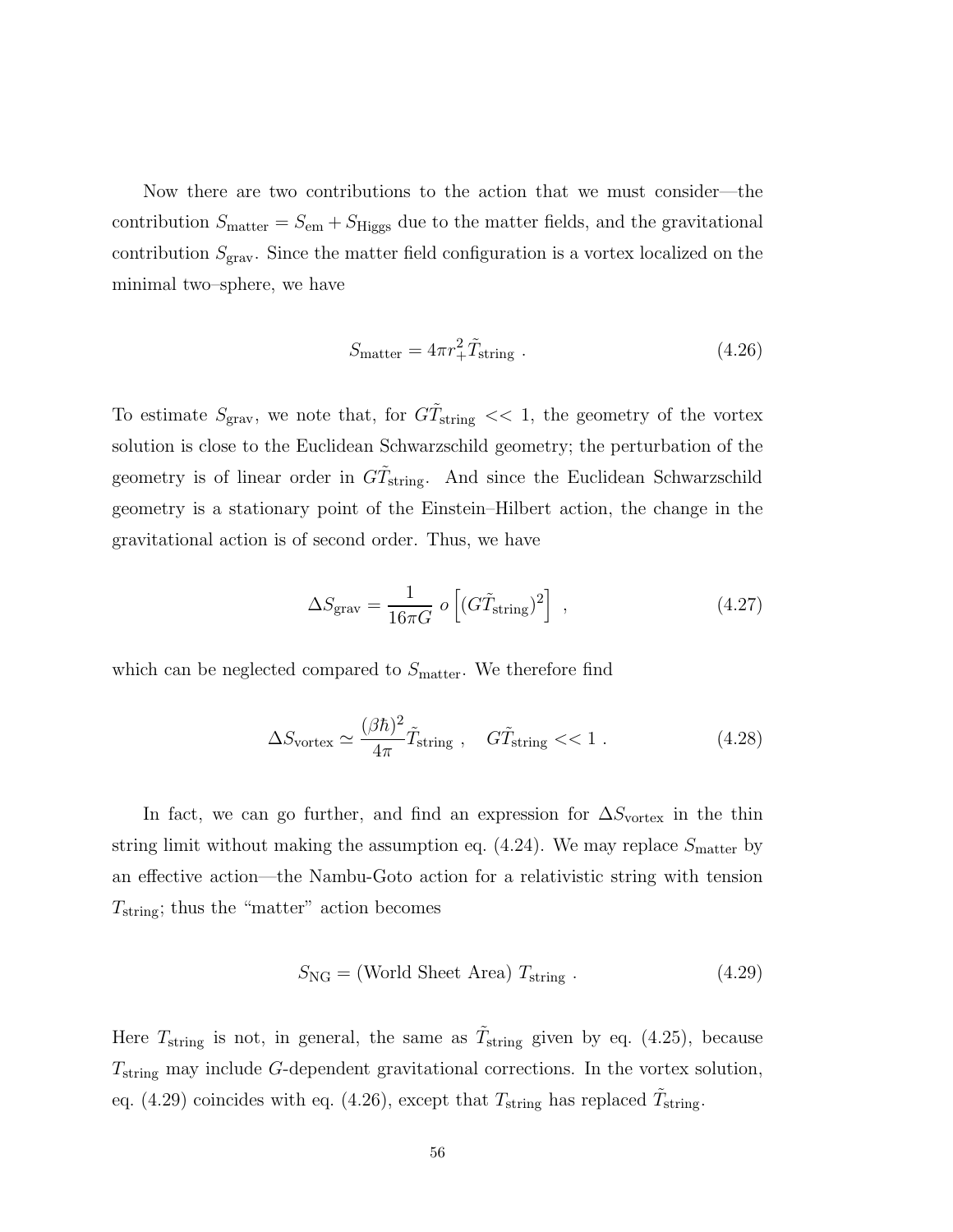Now consider  $S_{\text{grav}}$ . The stress tensor of a static straight string along the z axis, integrated over a planar slice perpendicular to the string, has the form

$$
\int d^2x \sqrt{h} \ \theta^{\mu}_{\ \nu} = T_{\text{string}} \ \text{diag}(1,0,0,1) \tag{4.30}
$$

(where  $h$  is the induced metric on the slice). From the Einstein equation, we have

$$
R = 8\pi G \,\theta^{\mu}_{\ \mu} \,, \tag{4.31}
$$

and therefore, using eq. (4.30),

$$
-\frac{1}{16\pi G} \int d^4x \sqrt{g}R = - (\text{Area}) T_{\text{string}} , \qquad (4.32)
$$

which exactly cancels eq. (4.29).

It remains to compute  $S_{\text{boundary}}$ . Outside of the pointlike vortex, the geometry is (locally) a Euclidean Schwarzschild solution. But the point vortex can modify the relation between  $\beta \hbar$  and  $S_{\text{boundary}}$ . To find the correct relation, it is helpful to notice that the problem of finding the geometry outside the vortex, but at a distance from the vortex that is much less than  $r_{+}$ , is equivalent to another problem with a well–known solution—the problem of finding the geometry outside a static straight string.<sup>[41]</sup> The geometry outside the static straight string is a conical space with a deficit angle

$$
\delta = 8\pi G T_{\text{string}} \tag{4.33}
$$

It follows that the effect of the point vortex at the origin is to modify the condition eq. (3.19); it is replaced by

$$
2\pi - \delta = \frac{\beta \hbar}{4GM} \,, \tag{4.34}
$$

where  $M$  is the mass appearing in the Euclidean Schwarzschild solution that describes the geometry outside the vortex. Now, the boundary contribution to the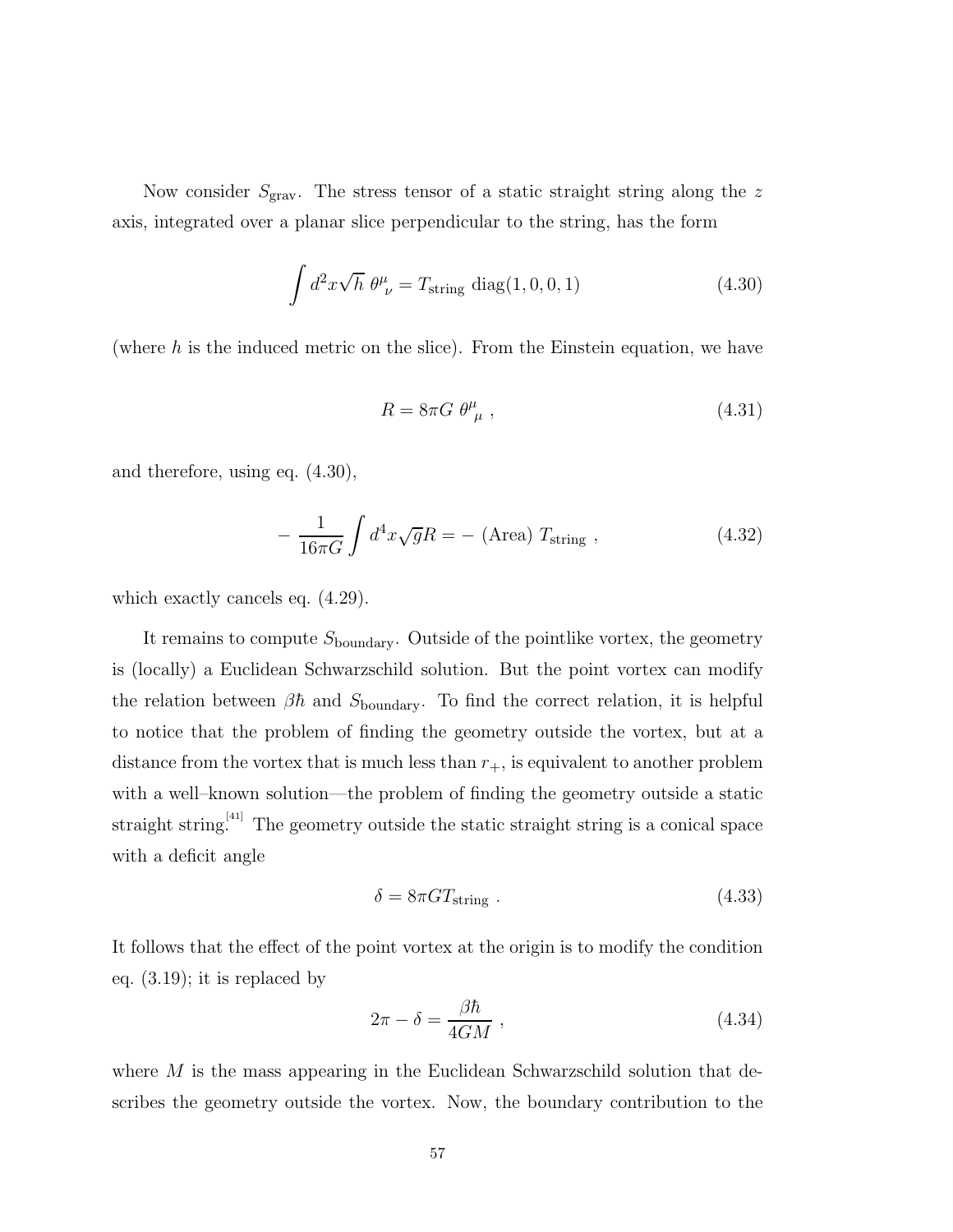action of the vortex solution is related to  $M$  as in eq. (3.29), so we find

$$
S_{\text{vortex}} - S_{\text{grav}}^{(flat)} = \frac{(\beta \hbar)^2}{16\pi G} (1 - 4GT_{\text{string}})^{-1} , \qquad (4.35)
$$

or

$$
\Delta S_{\text{vortex}} = \frac{1}{4\pi} (\beta \hbar)^2 T_{\text{string}} (1 - 4GT_{\text{string}})^{-1} . \tag{4.36}
$$

By combining eq. (4.36) and eq. (4.18), we find the leading charge–dependent contribution to the mass of a black hole of given temperature. Since we also know that the leading charge–independent contribution to the mass is  $M \simeq \beta \hbar / 8 \pi G$ , we can invert eq. (4.18), and find the charge–dependent correction to the temperature of a black hole of given mass. The result is

$$
\beta^{-1}(M,Q) - \beta^{-1}(M,Q=0) \simeq
$$
  

$$
-\frac{\hbar \eta T_{\text{string}}}{2\pi M} C(8\pi GM) \left[1 - \cos\left(\frac{2\pi Q}{N\hbar e}\right)\right] \exp\left(-16\eta \pi (GM)^2 T_{\text{string}}/\hbar\right) ,
$$
(4.37)

where we have defined

$$
\eta = (1 - 4GT_{\text{string}})^{-1} \tag{4.38}
$$

Thus, the  $\mathbb{Z}_N$  electric charge on a black hole lowers its temperature compared to the temperature of an uncharged hole with the same mass. This effect has the same sign as the effect of unscreened electric charge, in the case of the Reissner– Nordström black hole.

#### 4.4. The Thick String Limit

We now consider the opposite limit, in which the natural string thickness is large compared to the size of the black hole. In this limit, the action of the vortex can be expanded in powers of  $(\mu r_+)^2$ . The leading term in this expansion can be obtained by setting  $v^2 = 0$  in eq. (4.22). Then the action is minimized by setting  $\rho = 0$  everywhere, and the equations to be solved become identical to those for the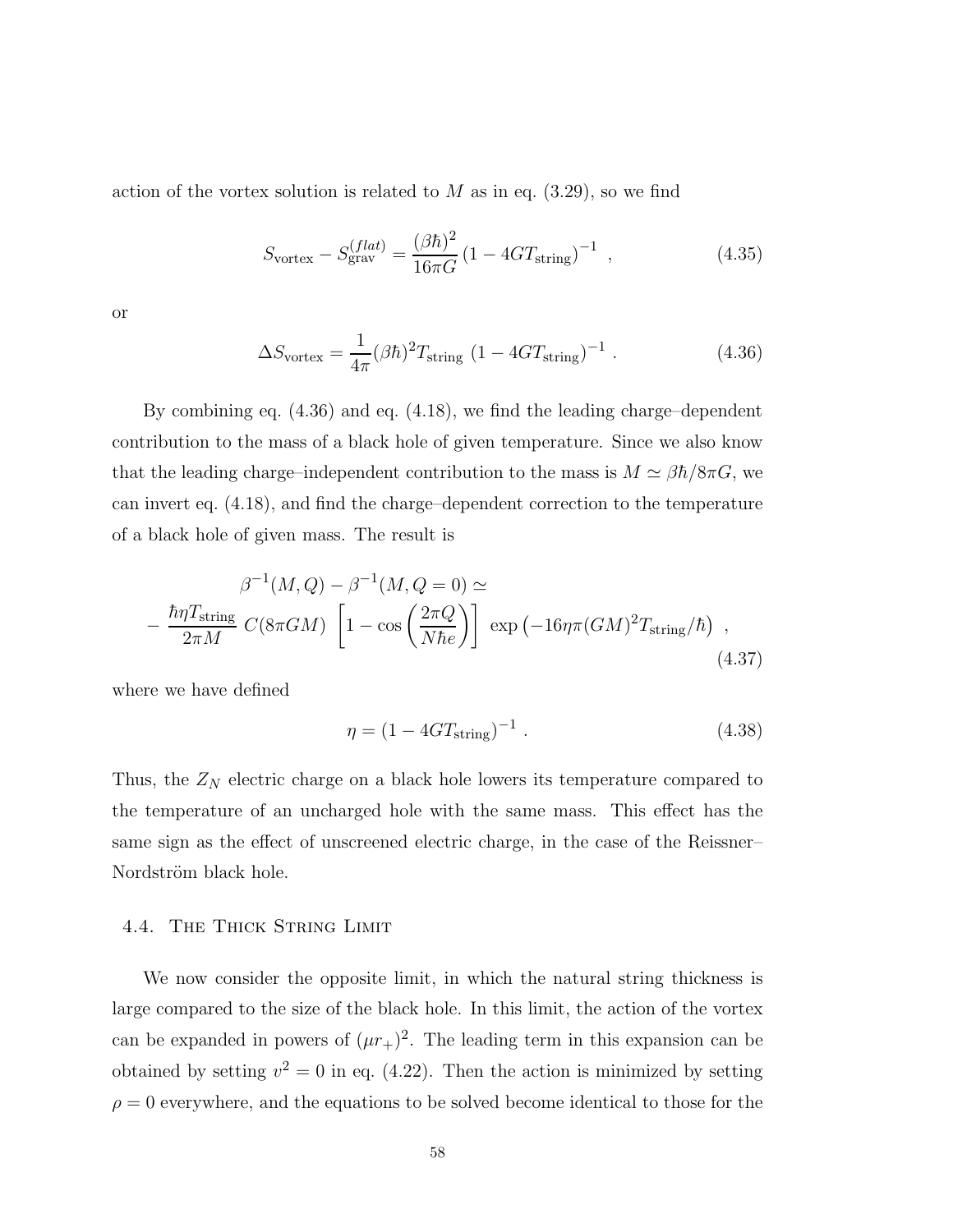purely electromagnetic case, which we have already analyzed in Section 3.5. Thus, the vortex action is given by eq. (3.40), with  $\omega = 2\pi/N$ . We therefore have

$$
\Delta S_{\text{vortex}} = \frac{\pi}{2(Ne)^2} \left[ 1 + \frac{1}{2} \frac{G}{(\beta \hbar)^2} \left( \frac{2\pi}{Ne} \right)^2 \right] \,. \tag{4.39}
$$

In the limit  $\hbar \to 0$  and  $v^2 \to 0$ , the leading charge–dependent contribution to the mass of a black hole of given temperature is found by combining eq. (4.39) with eq. (4.18). We may invert this relation, as before, to find the charge–dependent correction to the temperature of a black hole with given mass. The result is

$$
\beta^{-1}(M, Q) - \beta^{-1}(M, Q = 0) \simeq
$$
\n
$$
\frac{\hbar}{2048\pi G^3 M^5 (Ne)^4} C(8\pi GM) \left[1 - \cos\left(\frac{2\pi Q}{N\hbar e}\right)\right]
$$
\n
$$
\times \exp\left\{-\frac{\pi}{2(Ne)^2} \left[1 + \frac{1}{32GM^2(Ne)^2}\right]\right\}.
$$
\n(4.40)

We see that, in the thick string limit, adding charge to a black hole of fixed mass actually causes the black hole to heat up. This behavior is the opposite of that found in the thin string limit or in the Reissner–Nordström case.

The leading v<sup>2</sup>-dependent correction to  $\Delta S_{\text{vortex}}$  is of order  $v^2 r_+^2$  =  $(1/(Ne)^2)(\mu r_+)^2$ , and so is small compared to the expression in eq. (4.39) provided  $\mu r_{+} << 1$ , which is just the condition for the natural string thickness to be much larger than the size of the black hole. It is instructive to compare eq. (4.39) with eq. (4.36), which was derived under the assumption  $\mu r_{+} >> 1$ . Suppose that the back reaction of the matter fields on the geometry is a small effect, so that the background geometry of the vortex is very close to the Euclidean Schwarzschild geometry; this is true if

$$
GT_{\text{string}} \ll 1 \tag{4.41}
$$

in the thin string limit, or if

$$
\frac{G}{(\beta \hbar)^2} \left(\frac{2\pi}{Ne}\right)^2 \ll 1\tag{4.42}
$$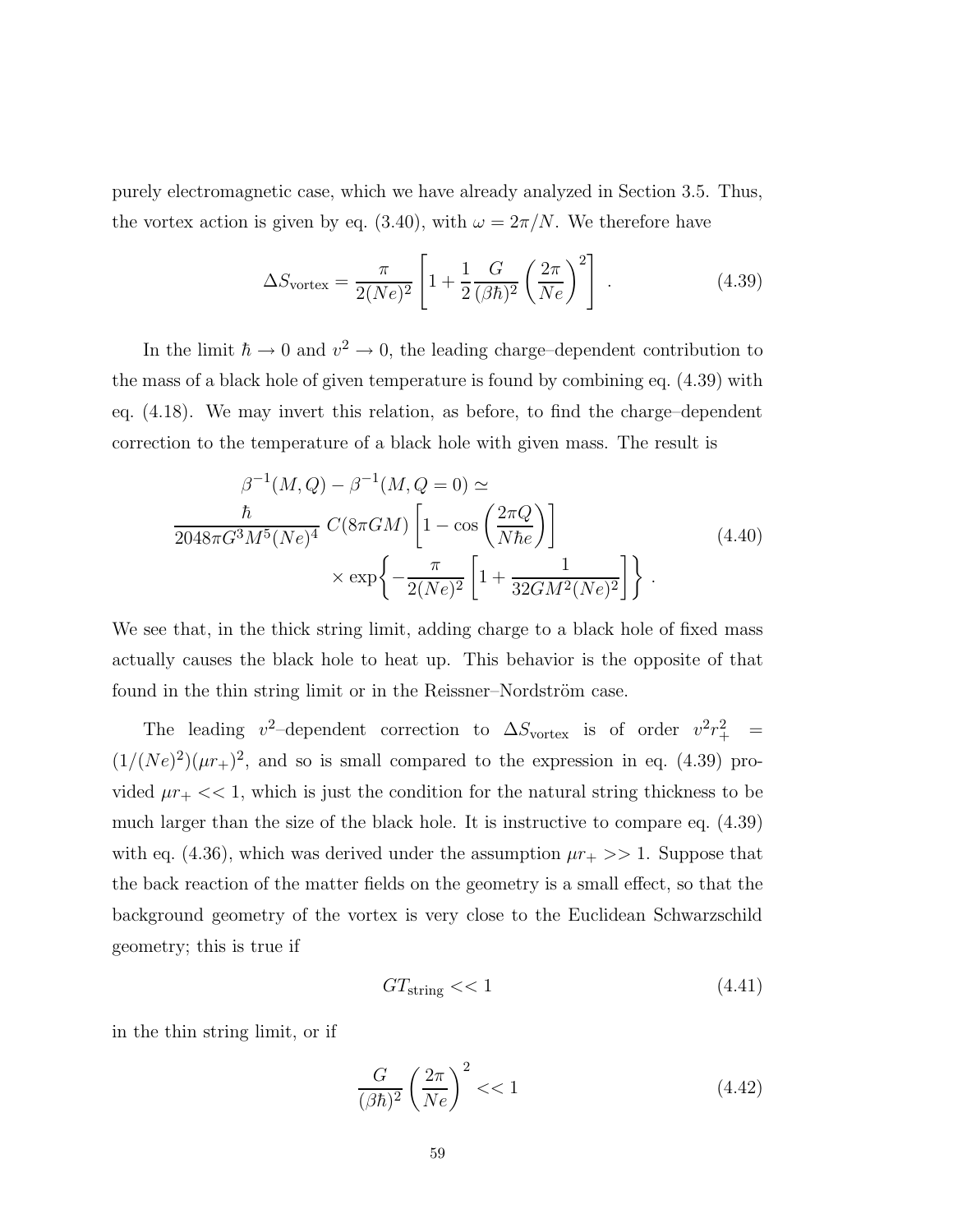in the thick string limit. We then have

$$
\Delta S_{\text{vortex}}^{(thin)} \sim 2\pi v^2 r_+^2 \tag{4.43}
$$

(taking  $T_{\text{string}} \sim (1/4)v^2$ ), and

$$
\Delta S_{\text{vortex}}^{(thick)} \simeq \frac{\pi}{2(Ne)^2} \ . \tag{4.44}
$$

Thus, the thin–string and thick–string expressions for the vortex action cross when  $r_+ \sim \mu^{-1} = (Nev)^{-1}$ , as one would expect.

We note that eq. (4.44) has a simple interpretation. Recall that the vortex may be interpreted as a virtual string world sheet that envelops the black hole. Because the string has a finite thickness of order  $\mu^{-1}$ , the action of a string world sheet has a nonzero minimum value. In flat space, this minimum is of order

$$
S_{\text{world sheet}} \sim 4\pi \mu^{-2} T_{\text{string}} \sim \frac{\pi}{(Ne)^2} \ . \tag{4.45}
$$

This agrees reasonably well with eq. (4.44).

#### 4.5. The Electric Field

We emphasized in Section 2 that the  $Z_N$  electric charge on a black hole can be measured by means of the Aharonov–Bohm interaction of the hole with a cosmic string. Now we have seen that an observer who is not equipped with a cosmic string can also detect the charge, by measuring both the mass and the temperature of the black hole radiation.

Even this is not the whole story. Although the black hole has no classical hair, various local observables acquire charge–dependent expectation values due to quantum effects. In particular, there is an electric field outside the event horizon; it could be detected by an experimenter armed with electroscopes and pith balls.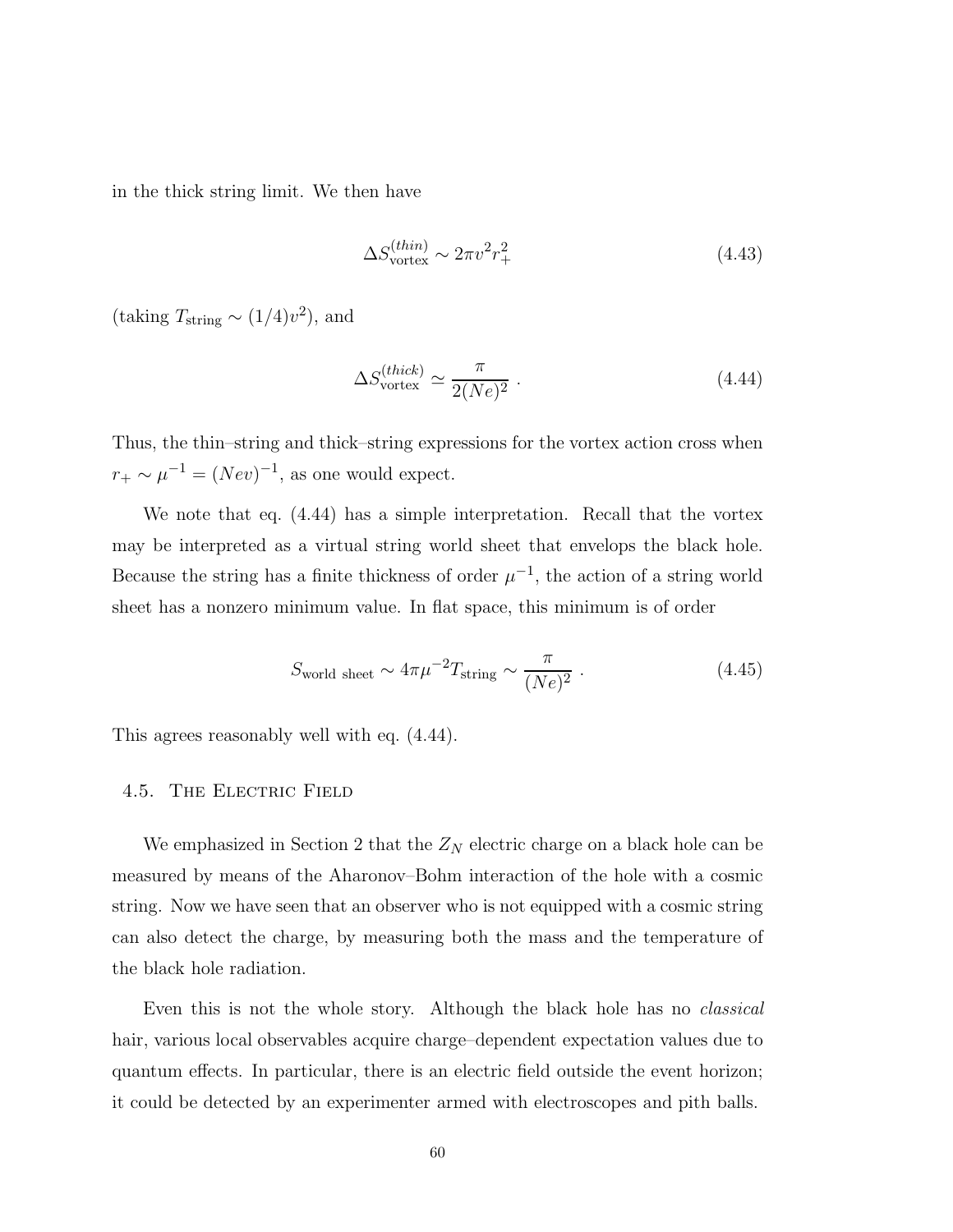To understand the origin of this electric field, consider the virtual process in which a loop of cosmic string nucleates at a point on the event horizon of a black hole, sweeps around the horizon two–sphere, then shrinks and annihilates at the antipodal point. The virtual string has magnetic flux in its core; hence its motion creates an electric field orthogonal to the magnetic field and the direction of motion, an electric field in the radial direction. The time–integrated value of this radial field is purely geometrical—although the electric field is proportional to velocity, the time that the string spends at any point on the sphere is inversely proportional to velocity.

We must also average over all possible points of nucleation. This averaging cancels the magnetic field of the string, but the radial electric field survives. We now recognize that our vortex solution, which is rotationally invariant and has nonzero  $F_{r\tau}$ , represents this averaged string world sheet.

Now we add together the contributions from the sectors with vorticity  $k = \pm 1$ , which correspond to the two possible orientations of the virtual string. String world sheets of opposite orientation generate electric fields of opposite sign; their contributions would cancel if the two sectors were weighted equally. But if the  $Z_N$  charge on the black hole is nonzero, then the  $k = \pm 1$  sectors are weighted by unequal Aharonov–Bohm phases, and the electric field acquires a non-trivial expectation value.

The calculation of the electric field is greatly simplified if we assume that eq. (4.41) and eq. (4.42) are satisfied; then it is a good approximation to neglect the back reaction of the vortex on the geometry. Because the solutions with  $k = 0$ and  $k = \pm 1$  have the same geometry, we can easily compute the expectation value of a local observable at a fixed spacetime point in the vicinity of the black hole. If we do not make this approximation, then the computation of expectation values of observables is a much more complicated and delicate task.

In each charge sector, we compute the (Euclidean) expectation value of an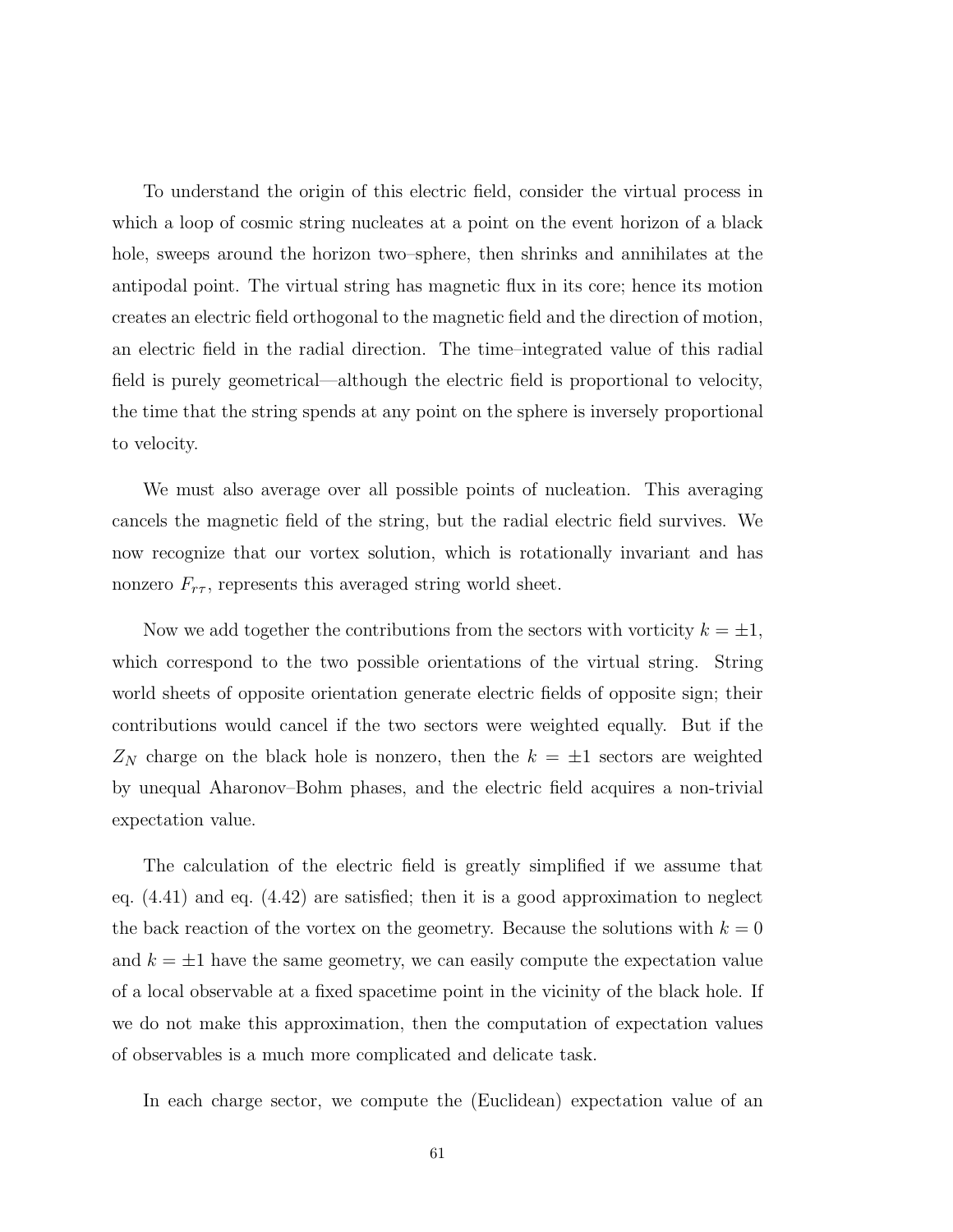observable  $\mathcal{O}$  as

$$
\langle \mathcal{O} \rangle_{\beta, Q}^{(\text{Euc})} = \frac{1}{Z(\beta, Q)} \frac{1}{N} \sum_{k=-\infty}^{\infty} e^{-2\pi i k Q/N \hbar e} \int_{\beta \hbar, k} \mathcal{O} \ e^{-S_E/\hbar} \;, \tag{4.46}
$$

where the path integral is restricted to configurations with vorticity k, and  $Z(\beta, Q)$ denotes the partition function in the sector with charge Q. Lorentzian expectation values may then be obtained by continuing to real time.

Applying this formula to the electric field in the black hole sector, we find, in the semiclassical limit,

$$
\langle F_{r\tau} \rangle_{\beta, Q}^{(\text{Euc})} = -i \sin \left( \frac{2\pi Q}{N \hbar e} \right) C(\beta \hbar) e^{-\Delta S_{\text{vortex}}/\hbar} (F_{r\tau})_{\text{vortex}} , \qquad (4.47)
$$

where  $(F)_{\text{vortex}}$  denotes F in the  $k = 1$  vortex solution. By continuing to real time, we find the expectation value of the radial electric field,

$$
\langle E(r) \rangle_{\beta,Q} = \sin\left(\frac{2\pi Q}{N\hbar e}\right) C(\beta\hbar) e^{-\Delta S_{\text{vortex}}/\hbar} \left(F_{r\tau}(r)\right)_{\text{vortex}}.
$$
 (4.48)

If we neglect back reaction, then we may find  $(F)_{\text{vortex}}$  by solving the matter field equations on the Euclidean Schwarzschild background geometry. In the thick string limit, the electric field of the vortex is well–approximated, for  $r \ll \mu^{-1}$ , by the field of the Euclidean Reissner–Nordström solution. We therefore have

$$
(F_{r\tau}(r))_{\text{vortex}} \simeq \left(\frac{1}{2Ne}\right) \frac{1}{r^2} \,, \quad r \ll \mu^{-1} \,. \tag{4.49}
$$

We can also find the asymptotic large- $r$  behavior of the electric field by solving the field equations perturbatively in  $1/r$ , without making any assumption about whether  $\mu(2GM)$  is large or small. The result is

$$
(F_{r\tau}(r))_{\text{vortex}} \simeq C \left(\frac{1}{2Ne}\right) \left(\frac{\mu}{r} + \frac{1}{r^2}\right) \left(\frac{2GM}{r}\right)^{\mu GM} e^{-\mu r}, \quad r >> \mu^{-1}, GM \tag{4.50}
$$

where  $C$  is a numerical constant of order one, and corrections down by further powers of  $GM/r$  have been neglected. Thus we have found that the expectation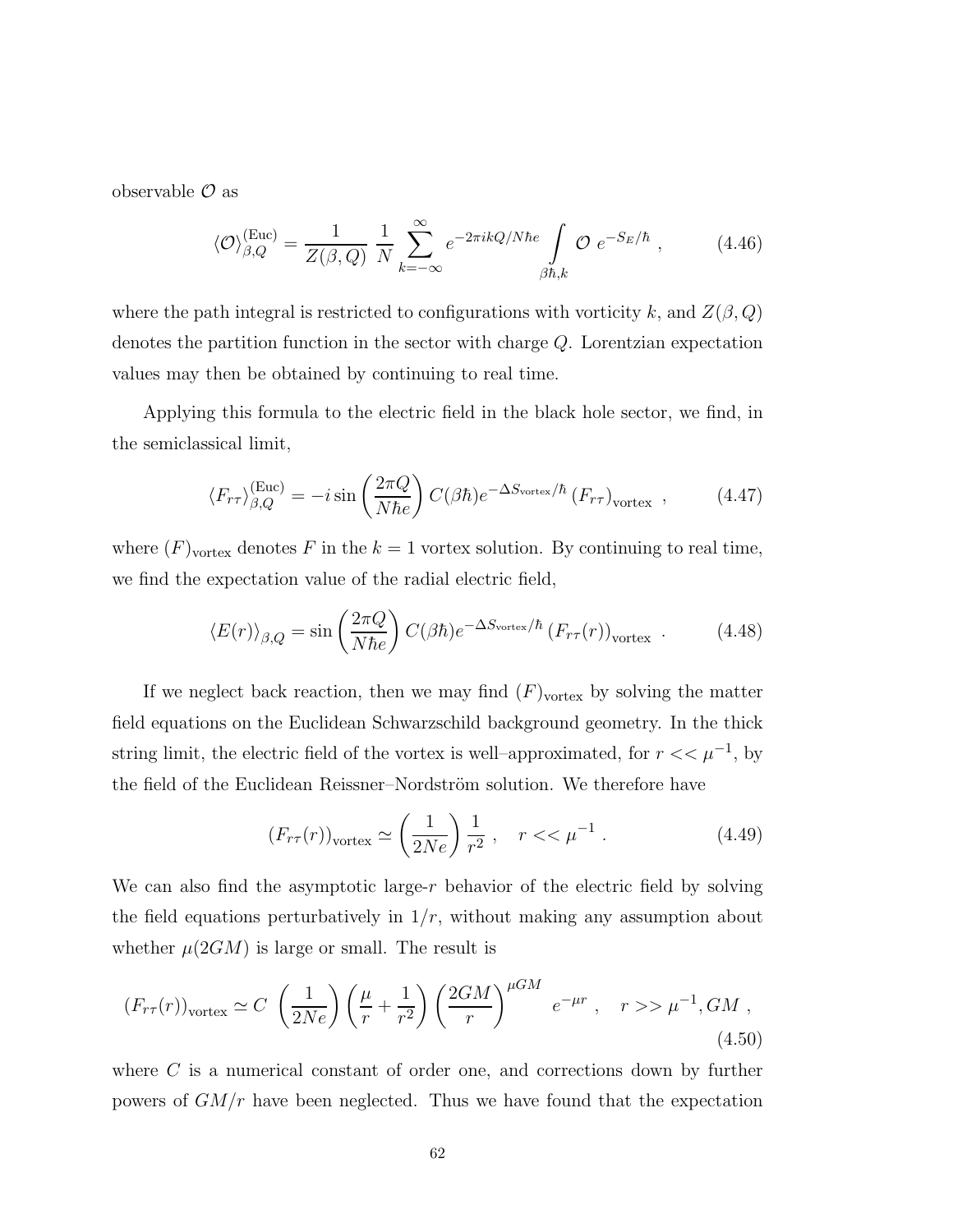value of the electric field strength outside the horizon is nonvanishing for  $Q \neq 0$ , and that the field decays exponentially far away from the black hole.

Similarly, we can compute, in the leading semiclassical approximation, the expectation values of all powers of the electric field, obtaining

$$
\langle E(r)^n \rangle_{\beta, Q} = \text{ charge} - \text{independent} + (-1)^{n/2} \cos \left( \frac{2\pi Q}{N\hbar e} \right) C(\beta \hbar) e^{-\Delta S_{\text{vortex}}/\hbar} (F_{r\tau}(r)^n)_{\text{vortex}} \quad (n \text{ even}),
$$
 (4.51)

$$
\langle E(r)^n \rangle_{\beta, Q} =
$$
  

$$
(-1)^{(n-1)/2} \sin\left(\frac{2\pi Q}{N\hbar e}\right) C(\beta\hbar) e^{-\Delta S_{\text{vortex}}/\hbar} (F_{r\tau}(r)^n)_{\text{vortex}} \quad (n \text{ odd}).
$$
 (4.52)

We emphasize that the leading contributions to the expectation values of even powers of  $E$  are charge-independent. They are just the effects of the ordinary vacuum fluctuations of the free electromagnetic field (in a gravitational background), or, expressed in path-integral language, the effects of one-loop corrections in the  $k = 0$  sector. The charge-dependent corrections to these are exponentially small additions; thus there is no need for them to be nonnegative, and they are not.

Eqs. (4.51) and (4.52) do not describe the moments of a probability distribution in which an exponentially small background field is added to the usual distribution of vacuum fluctuations. Rather, exponentially rare events (in no one of which the field is extraordinarily small) are added to the usual distribution. This is typical of tunneling processes. Consider the measurement of the total energy in some region near an alpha-unstable nucleus. Most of the time, all one detects are vacuum fluctuations, but every once in an exponentially rare while an alpha particle comes by.

If we attempt to construct  $\rho(E)$ , the probability distribution whose moments match the expectation values  $(4.51)$  and  $(4.52)$ , we encounter an apparent paradox.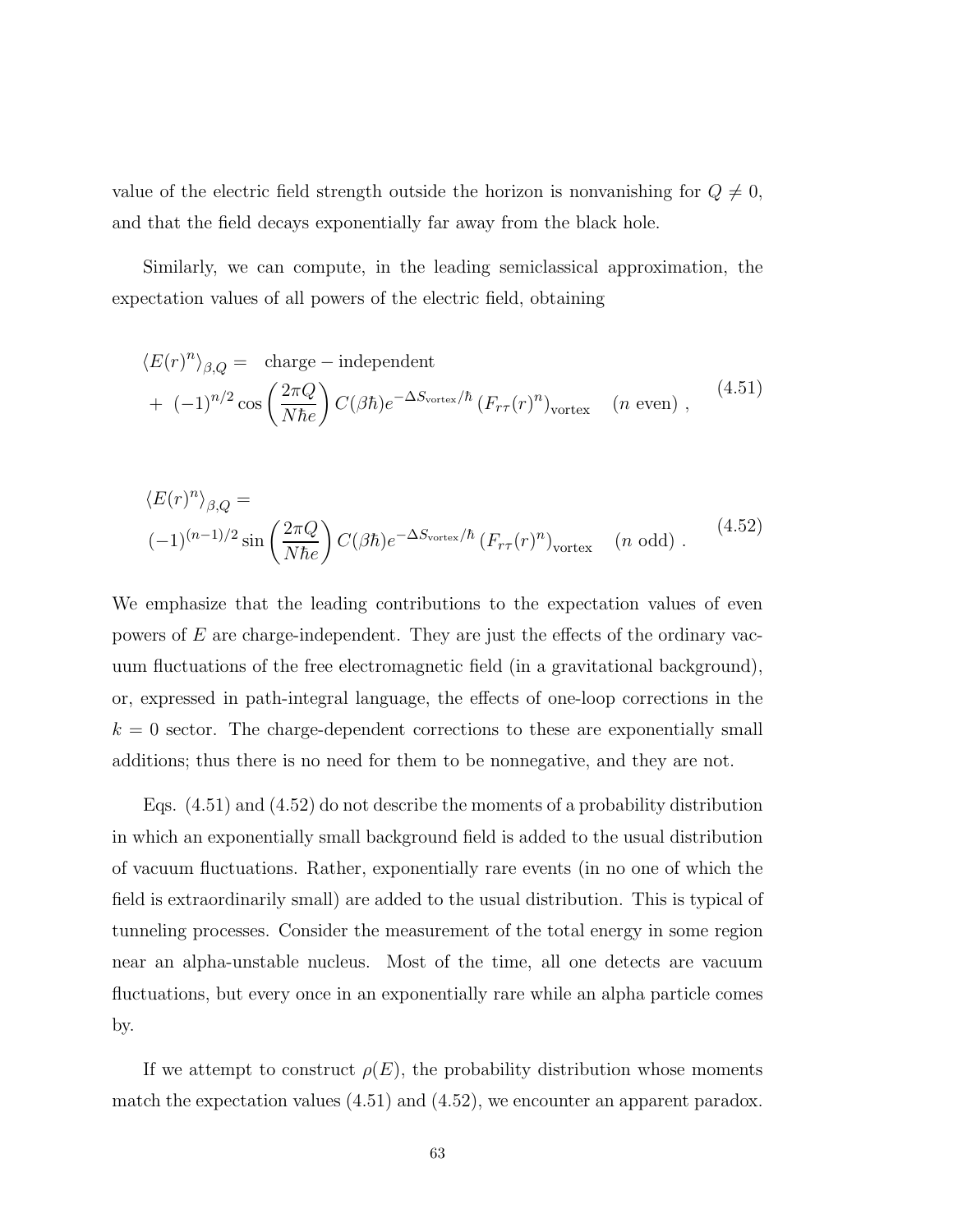The obvious answer is

$$
\rho(E) = \text{charge} - \text{independent} + a\delta(E - E_0) + a^*\delta(E - E_0^*) ,\tag{4.53}
$$

where

$$
a = \frac{1}{2}C(\beta\hbar)e^{-\Delta S_{\text{vortex}}/\hbar}e^{-2\pi iQ/N\hbar e}, \quad \text{and} \quad E_0 = i(F_{r\tau}(r))_{\text{vortex}}.
$$
 (4.54)

But this is preposterous; a probability distribution built of delta-functions with imaginary support is obvious nonsense.

We can discover the sense hiding behind this nonsense if we remember the dependence on  $\hbar$  of the semiclassical approximation. In leading semiclassical approximation, the probability distribution for the electric field at a given point (or indeed for any dynamical variable) is of the form

$$
\rho(E) = \sum_{i} A_i(E) e^{B_i(E)/\hbar} \tag{4.55}
$$

where the  $B's$  are independent of  $\hbar$  and the A's are monomials in  $\hbar$ . In our case, there are three terms in this series. One is the leading one; the others are exponentially suppressed, but are still retained because they are the leading chargedependent terms. If one of the B's is a real function with a maximum on the real axis, the corresponding term in  $\rho$  simulates a delta-function in the small- $\hbar$  limit. However, even if  $B$  is a complex function with a complex stationary point, this still simulates a delta-function (with complex support) provided the integral of interest has sufficient analyticity that the contour of integration can be distorted through the stationary point. An example is a Gaussian with complex center,  $B_i = -\frac{1}{2}$  $\frac{1}{2}(E-z)^2$ . The contribution of this term to  $\langle E^n \rangle$  is proportional to  $z^n$ , for arbitrary complex z.

Of course, we don't know the detailed shape of  $B(E)$  from our computations. All we know is  $E_0$  and  $B(E_0)$ . (Even if we had computed  $C(\beta \hbar)$  all it would have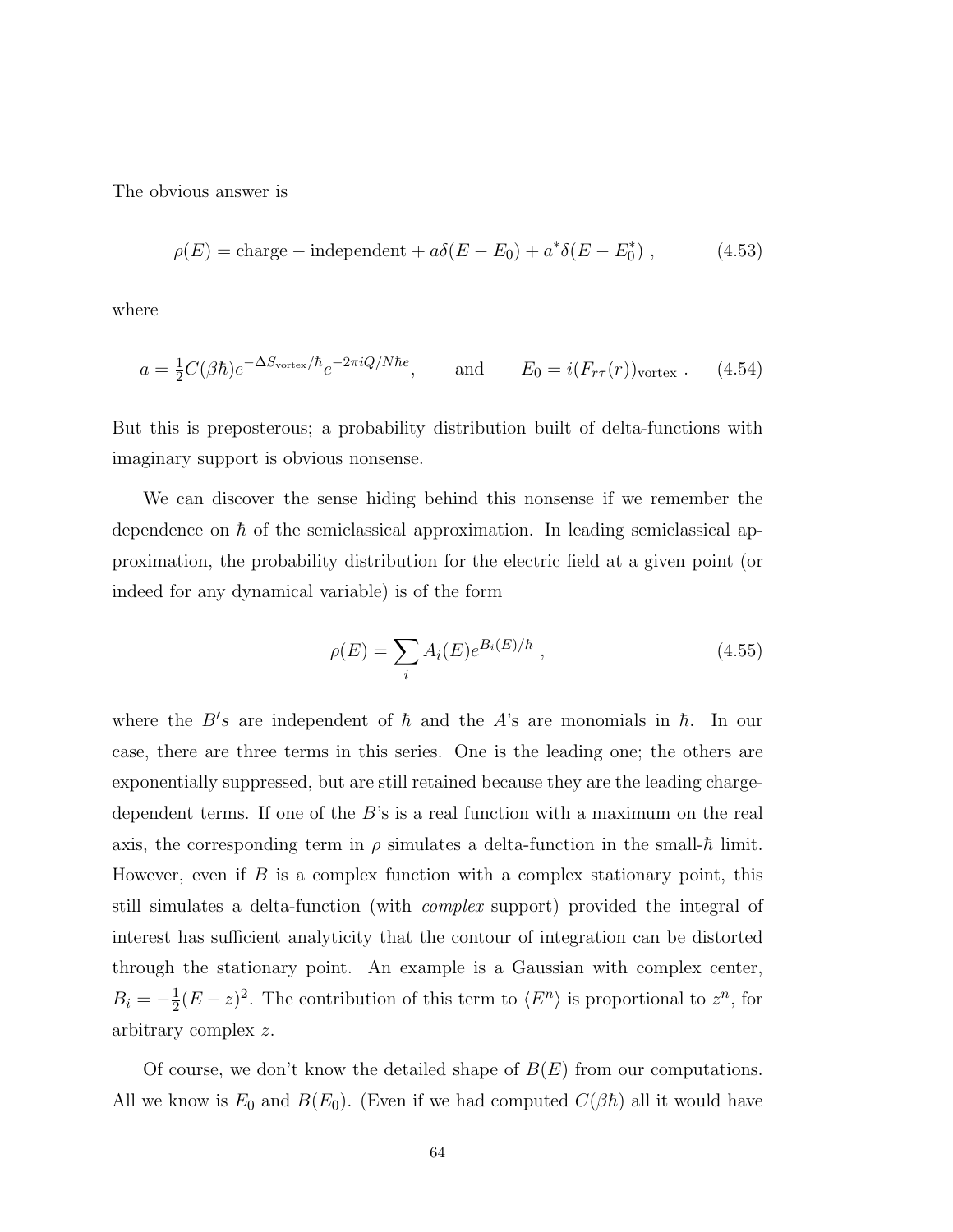told us is the value of  $A(E_0)|B''(E_0)|^{-1/2}$ .) Nevertheless, the general situation is clear. The charge-dependent term in  $\rho(E)$  acts in the small- $\hbar$  limit like a sum of delta-functions with imaginary support, but in fact, it is nothing of the kind; it is something like a Gaussian with complex center, a very rapidly oscillating function with very many very closely spaced maxima and minima all along the real axis.

#### 4.6. The Vortex and the No-Hair Theorem

In the context of the abelian Higgs model that we have been analyzing in this section, the no-hair theorem states the following:  $[42]$  If  $v^2 > 0$ , then any stationary (Lorentzian) black hole solution, such that all gauge–invariant observables are non-singular both at the horizon and at spatial infinity, must have a vanishing electromagnetic field, and a covariantly constant Higgs field, outside the event horizon.

The vortex solution that we have exhibited here demonstrates that there is no corresponding statement about *Euclidean* black holes. The vortex is stationary in the sense that gauge–invariant quantities are  $\tau$ -independent, and it is analytic on the minimal "horizon" two sphere at the origin of the  $r-\tau$  plane. Thus, there do exist non-singular stationary solutions to the imaginary time field equations that have topology  $R^2 \times S^2$  and are asymptotically flat, with a nontrivial  $F_{r\tau}$  and an r-dependent  $|\phi|^2$ .

The existence of the Euclidean vortex solution is consistent with the no–hair theorem, because when the vortex is continued back to real time, it fails to satisfy the hypotheses of the no–hair theorem. For example, the electric field is imaginary.

We also note that, in a certain sense, the Euclidean vortex is *not* static. Although gauge–invariant local observables are independent of  $\tau$ , there is no nonsingular gauge in which the Higgs field  $\phi$  is  $\tau$ -independent, since the phase of the Higgs field advances by  $-2\pi k$  as  $\tau$  increases by  $\beta \hbar$ . The vorticity k is a global property of the solution that changes sign under the transformation  $\tau \to -\tau$ . Correspondingly, in any nonsingular gauge, if we perform the naive continuation to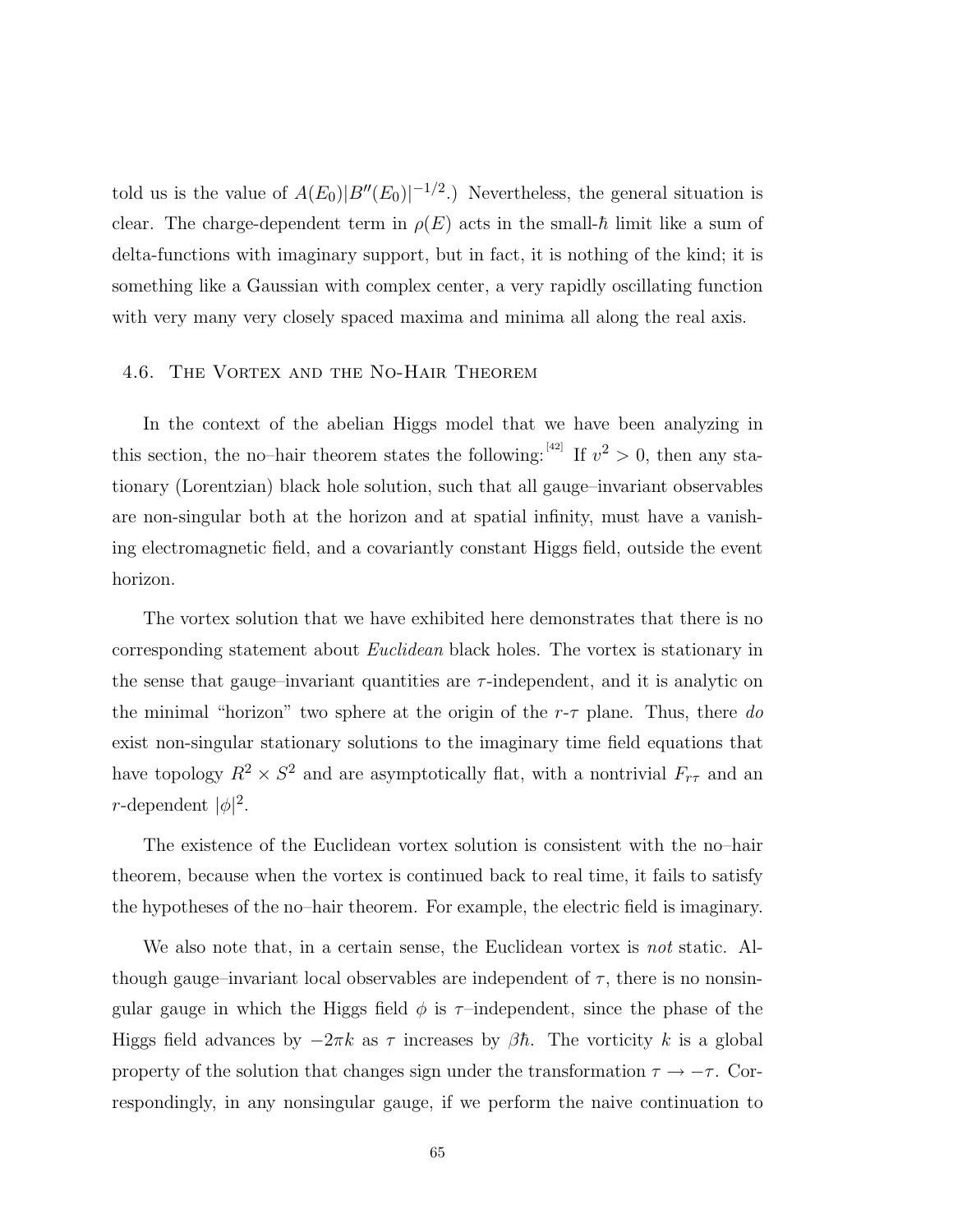real time, the gauge-invariant quantity  $|\phi|^2$  becomes time dependent.

Expectation values of observables on the black hole background are obtained by summing contributions from the various vorticity sectors, as described in Section 4.5. These expectation values are static, and have suitable reality properties, when continued to real time. In accord with the no-hair theorem, though, the expectation values do not solve the classical field equations; since the field equations are nonlinear, a sum of solutions is not a solution. In short, by performing the sum over  $k$ , we proceed from non-static solutions to static non-solutions, thus violating the spirit of the no–hair theorem while respecting its mathematical content.

We should also remark that the status of the no–hair theorem for the abelian Higgs system remains unsettled, as was recently stressed by Gibbons.<sup>[43]</sup> The (classical) no–hair property seems very plausible, but no fully satisfying and sufficiently general proof has yet been found.

We conclude this discussion with some further remarks concerning the  $\mu \to 0$ limit. For classical *Lorentzian* black holes, this limit is highly singular. If  $\mu = 0$ , then a stationary black hole can have an electric field. But for any nonzero  $\mu$  however small—no electric field is allowed.

One might hope that black hole physics will behave more smoothly in the  $\mu \rightarrow 0$  limit, when the effects of quantum hair are properly taken into account. Indeed, for *Euclidean* solutions, as we have seen, the situation is different. Our vortex solution smoothly approaches the corresponding solution (with the same value of  $\omega = 2\pi k/N$  for a black hole coupled to massless electrodynamics.

Nevertheless, the discontinuous behavior of black hole physics in the  $\mu \to 0$ limit persists. We have found that the expectation value of the electric field outside a black hole that carries  $Z_N$  charge, while nonvanishing, is far from classical. It is, in fact, exponentially small for small  $\hbar$ . In contrast, if  $\mu = 0$ , the expectation value is  $\hbar$ -independent.

This discontinuous behavior seems less mysterious, though, when we recognize that the semiclassical limit has been taken in a much different way for a black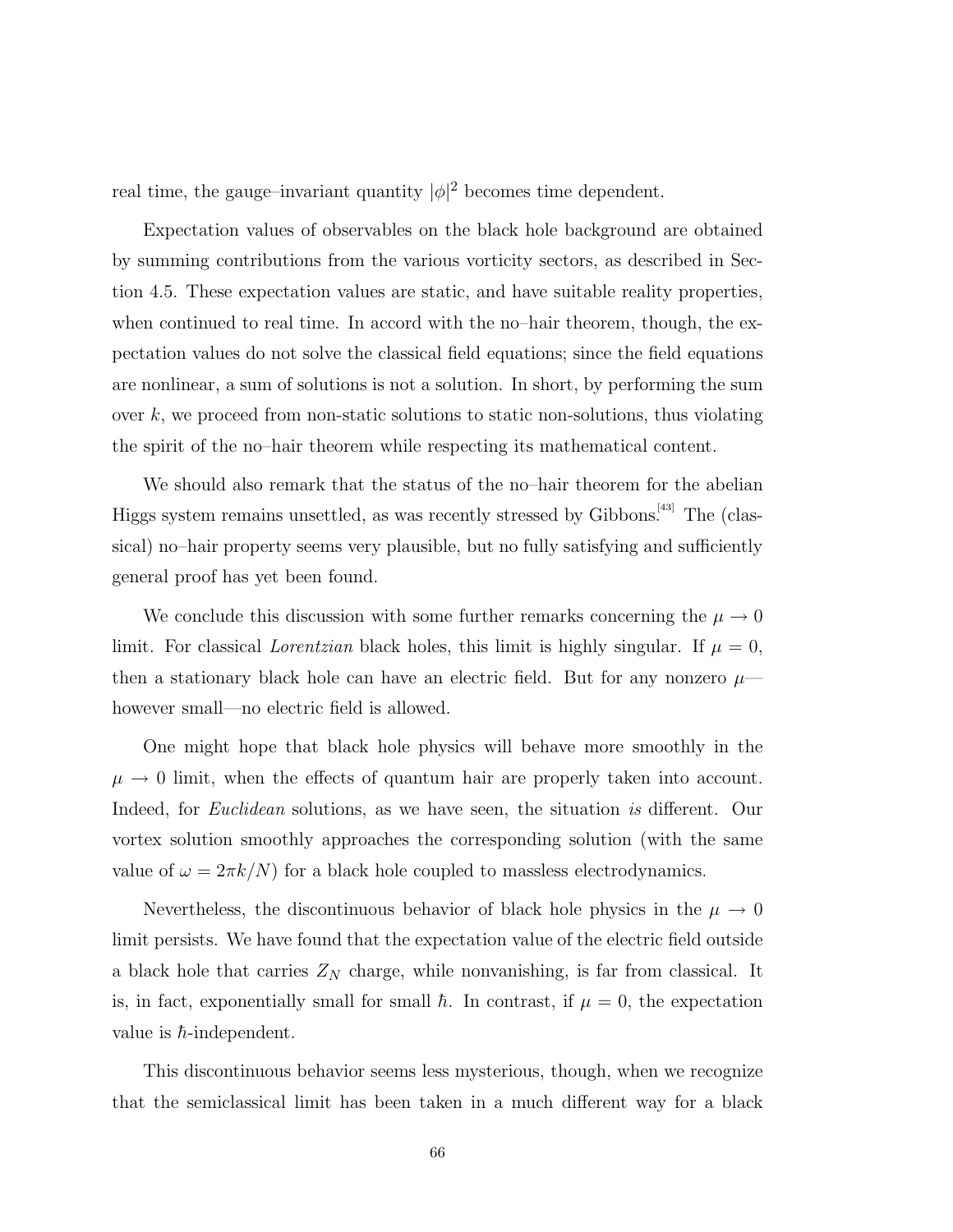hole with  $Z_N$  charge than for a black hole with ordinary electric charge, as we emphasized in Section 4.2. A black hole with specified  $Z_N$  charge has fixed  $Q/N\hbar e$ , and so the electric charge  $Q$  is of order  $\hbar$ . We can hardly expect this object to behave like a black hole with a specified classical charge, in the limit  $\hbar \rightarrow 0$ .

If we want the semiclassical physics of a black hole with quantum hair to behave smoothly in the  $\mu \to 0$  limit, then, we must define the semiclassical limit differently than before. In particular, we should allow N to become large; then the sum in eq. (4.2) approximates the integral in eq. (3.14). However, there is a catch. To justify replacing the sum in eq. (4.2) by an integral as  $N \to \infty$ , we require

$$
Z(\beta, k+1) - Z(\beta, k) \to 0.
$$
\n(4.56)

But, for  $v^2 \to 0$  (and neglecting gravitational back reaction), we have

$$
Z(\beta, k) \simeq \exp\left(-\Delta S_k^{(thick)}\right) \simeq \exp\left(-\frac{\pi k^2}{2\hbar (Ne)^2}\right) . \tag{4.57}
$$

So  $Z(\beta, Q)$  in eq. (4.2) will not be well approximated by the corresponding expression in massless electrodynamics unless

$$
N\hbar e >> Q
$$
,  $\hbar (Ne)^2 >> 1$ . (4.58)

The catch is that  $\hbar (Ne)^2$  is a loop expansion parameter. Thus, if eq. (4.58) is satisfied, the Higgs model is strongly coupled, and the semiclassical evaluation of  $Z(\beta, k)$  cannot be justified.

The conclusion is that, while it is conceivable that, in a suitable limit, the physics of a black hole with screened electric hair can match smoothly with the physics of a black hole with unscreened hair, this cannot happen within the domain of validity of the semiclassical approximation.

In the next section, we will find that, in the case of *magnetic* quantum hair, the situation is quite different.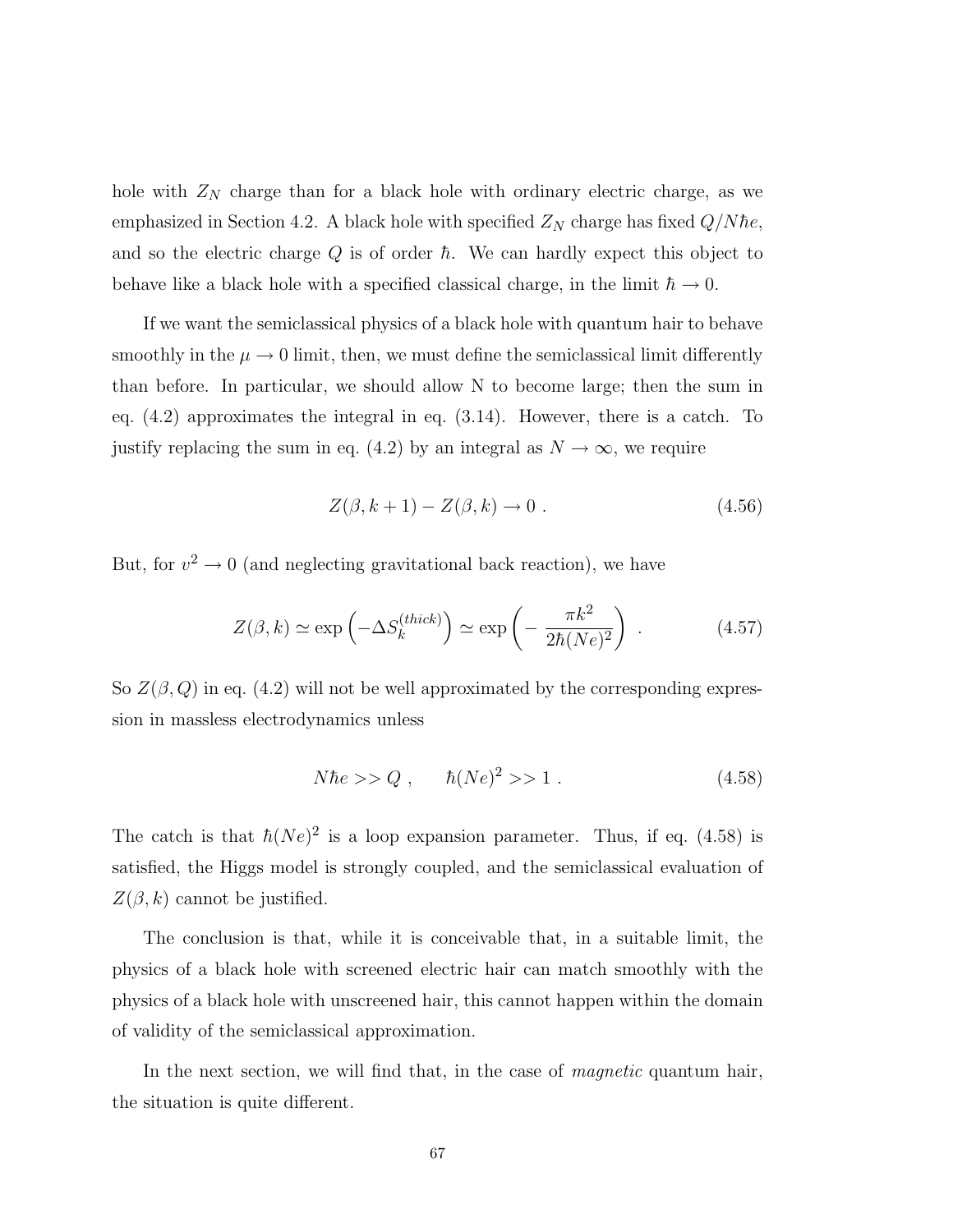# 5. Screened Magnetic Charge

# 5.1.  $Z_N$  Magnetic Charge Projection

As we have already noted in Sections 2 and 3, a gauge theory with an unbroken  $SU(N)/Z_N$  gauge symmetry can contain magnetic monopoles with  $Z_N$  magnetic charges. In the classical approximation, such a monopole has an infinite range magnetic field. But if  $SU(N)/Z_N$  is not spontaneously broken, we expect that, due to quantum effects, the vacuum of the theory is magnetically disordered. Hence the theory exhibits color confinement—electric fields are confined to stable flux tubes, and magnetic fields are screened. The magnetic field of a monopole decays like  $e^{-\mu r}$  at long range, where  $\hbar \mu$  is the glueball mass gap.

Nevertheless, in spite of the magnetic screening, the  $Z_N$  magnetic charge of an object can be detected in principle at arbitrarily long range, by means of the nontrivial Aharonov–Bohm interaction of a magnetic charge with an electric flux tube. It follows that, despite the screening, a stationary black hole can carry magnetic charge.<sup>[23]</sup> Our objective in this section is to perform a semiclassical analysis of the effect of  $Z_N$  magnetic charge on the physics of a black hole.<sup>[25,26]</sup>

Evidently, the detection of  $Z_N$  magnetic charge with an electric flux tube is strikingly similar to the detection of  $Z_N$  electric charge with a cosmic string. Since we have already analyzed the effects of  $Z_N$  electric charge on a black hole in much detail, one may wonder whether it is really necessary to repeat the whole analysis for the case of magnetic charge. In fact, we will find that the semiclassical theory of a black hole with  $Z_N$  magnetic charge is considerably different than the theory that we have already developed for a black hole with  $Z_N$  electric charge. The origin of the difference is already noted in the preceding discussion: While the screening of electric fields due to the Higgs mechanism is a classical phenomenon (zeroth order in  $\hbar$ ), the screening of magnetic field due to confinement is a quantum effect (actually nonperturbative in  $\hbar$ ).

To calculate the effect of  $Z_N$  magnetic charge on black hole thermodynam-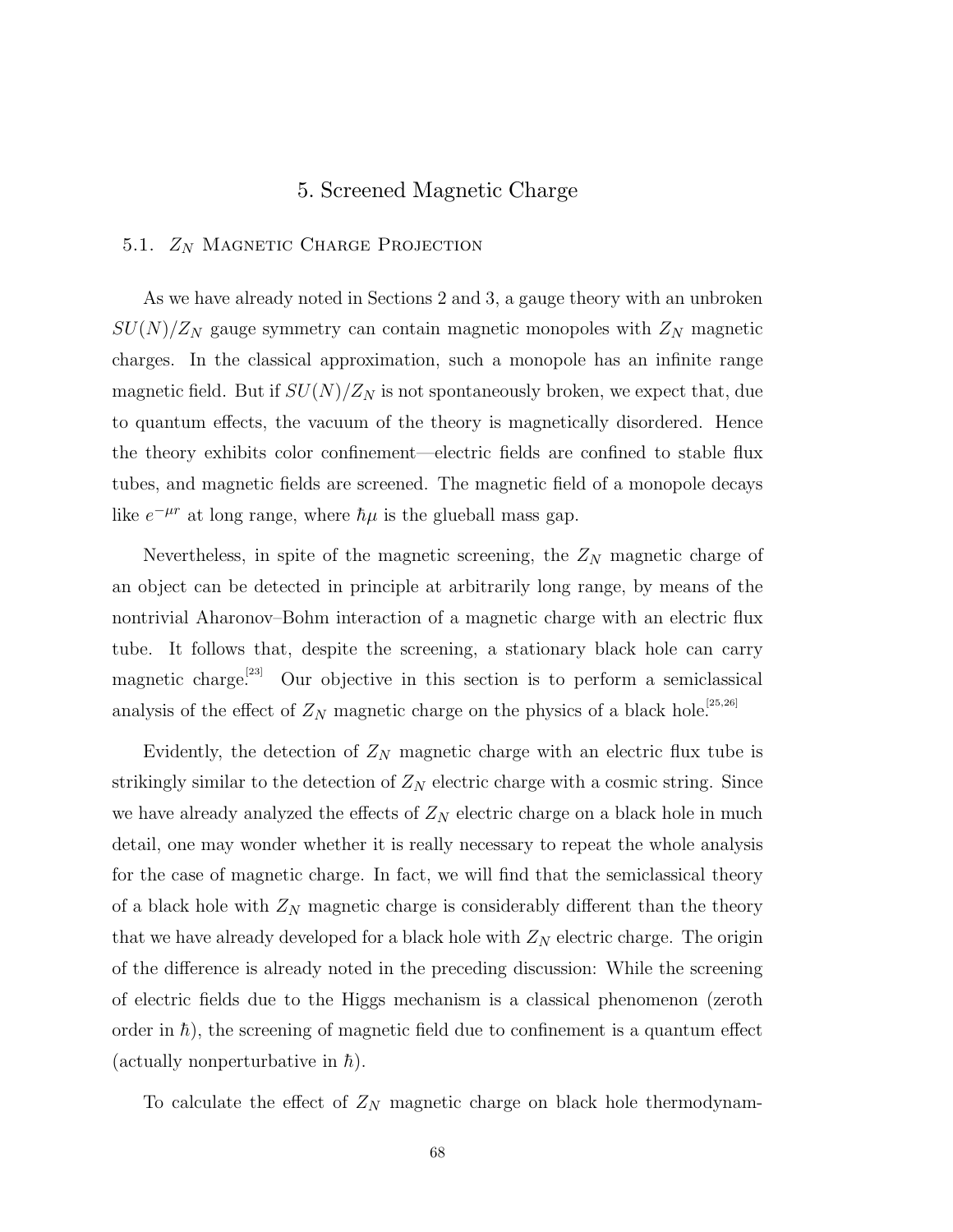ics, we must first devise a Euclidean path integral prescription for computing the partition function restricted to a particular magnetic charge sector. For the case of  $U(1)$  magnetic charge discussed in Section 3.7, we saw that a magnetic charge projection was implemented trivially—the sector with magnetic charge  $P$  is obtained by restricting the path integral to configurations with magnetic flux  $4\pi P$ at  $r = \infty$ . In spite of the screening, a similar procedure applies in the case of  $Z_N$ magnetic charge. As explained in Section 2.4, the total magnetic charge can be characterized by the topology of the gauge field (or, alternatively, the Higgs field) on the two–sphere at  $r = \infty$ . The charge projection is performed by restricting the field configurations to the appropriate topological class.

## 5.2. ELECTRIC-MAGNETIC DUALITY

Because of the strong similarity between  $Z_N$  electric and  $Z_N$  magnetic charge, it seems odd that the charge projections in the two cases are so different. We saw that the expression eq. (4.2) for  $Z(\beta, Q)$  has a very appealing interpretation. We may think of the vorticity  $k$  as the number of times that a virtual cosmic string world sheet wraps around the horizon of the black hole, and the phase multiplying  $Z(\beta, k)$  is just the Aharonov–Bohm phase acquired by this virtual string. Surely, we should be able to understand the dependence of black hole thermodynamics on the  $Z_N$  magnetic charge in a similar way, for the effect of the magnetic charge is to weight the contributions due to virtual electric flux tubes by appropriate Aharonov–Bohm phases. One suspects, therefore, that there is an alternative way to construct the  $Z_N$  magnetic charge projection that is more closely parallel to what we did for  $Z_N$  electric charge.

This is indeed the case, as we can see by performing an electric–magnetic duality transformation.<sup>[44]</sup> In an  $SU(N)$  gauge theory with an unbroken local  $Z_N$ symmetry, states can be classified according to how they transform under  $Z_N$ . The  $Z_N$  electric charge  $\tilde{e}$  is defined by

$$
U(\tilde{m})|\tilde{e}\rangle = e^{2\pi i \tilde{m}\tilde{e}/N}|\tilde{e}\rangle \quad , \tag{5.1}
$$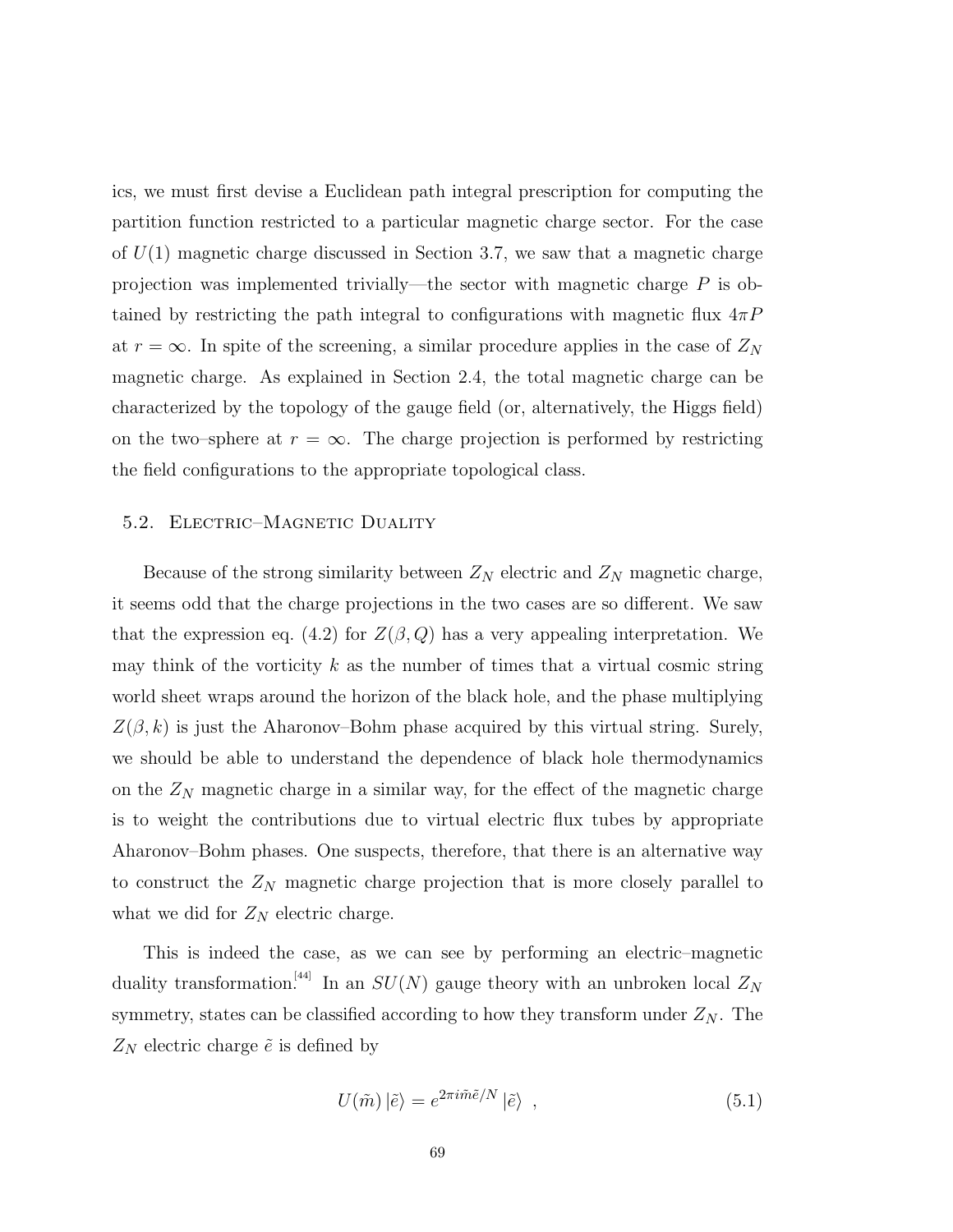where  $U(\tilde{m})$  represents the  $Z_N$  transformation  $e^{2\pi i \tilde{m}/N}$ ; this charge takes the values

$$
\tilde{e} = 0, 1, 2, \dots, N - 1 \tag{5.2}
$$

We may insert the projection operator

$$
P(\tilde{e}) = \frac{1}{N} \sum_{\tilde{m}=0}^{N-1} e^{-2\pi i \tilde{m}\tilde{e}/N} U(\tilde{m})
$$
\n(5.3)

into the path integral, as in Sections 3.3 and 4.1, to obtain an expression for the partition function in the sector with charge  $\tilde{e}$ ; the result is

$$
Z(\beta, \tilde{e}) = \frac{1}{N} \sum_{\tilde{m}=0}^{N-1} e^{-2\pi i \tilde{m}\tilde{e}/N} Z(\beta, \tilde{m}), \qquad (5.4)
$$

where  $Z(\beta, \tilde{m})$  is a path integral over configurations that satisfy the constraint

$$
\left[ P \exp \left( i e \int_0^{\beta \hbar} d\tau \, A_\tau(\tau, \vec{x}) \right) \right]_{\tau = \infty} = e^{2\pi i \tilde{m}/N} . \tag{5.5}
$$

In the black hole sector, with topology  $R^2 \times S^2$ , we may think of  $\tilde{m}$  as the topological magnetic flux, or *vorticity*, in the  $r-\tau$  plane. Naturally, we can invert the Fourier transform and write

$$
Z(\beta, \tilde{m}) = \sum_{\tilde{e}=0}^{N-1} e^{2\pi i \tilde{m}\tilde{e}/N} Z(\beta, \tilde{e}) . \qquad (5.6)
$$

Now consider the case of an  $SU(N)/Z_N$  gauge theory that contains no dynamical  $Z_N$  electric or magnetic charges. Then we may think of  $\tilde{e}$  as the electric flux on each  $S^2$  parametrized by  $\theta$  and  $\phi$ . And imagine that the r- $\tau$  plane is compactified to a two–sphere, so that the Euclidean black hole geometry has the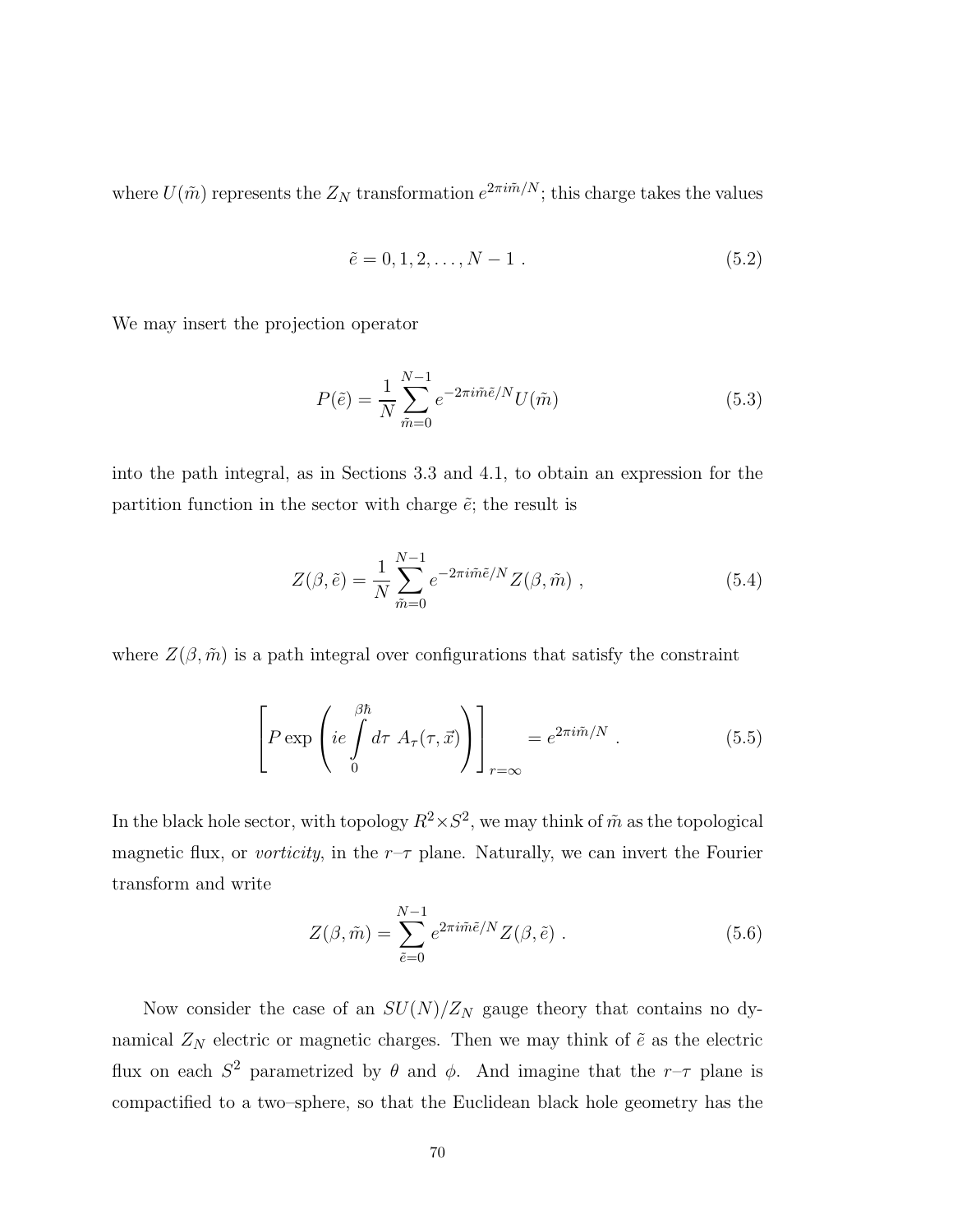topology  $S^2 \times S^2$ . The way to derive a duality relation is to interchange the two two–spheres,

$$
S^2(\theta, \phi) \longleftrightarrow S^2(r, \tau) . \tag{5.7}
$$

In other words, we may reinterpret eq.  $(5.6)$ , regarding  $\tilde{m}$  as the magnetic flux on  $S^2(\theta, \phi)$ , and  $\tilde{e}$  as the electric flux on  $S^2(r, \tau)$ . So, at least in the case where there are no dynamical magnetic monopoles, the partition function of a black hole with specified  $Z_N$  magnetic charge  $\tilde{m}$  is obtained by summing the sectors with various values of the *electric* vorticity  $\tilde{e}$ , weighted by appropriate phases. The electric vorticity is the number of times that a virtual electric flux tube wraps around the black hole horizon, and the associated phase is just the Aharonov–Bohm phase acquired by the virtual flux tube. This is the result we expected.

## 5.3. The Thin String Limit

In a confining gauge theory, the thickness  $\mu^{-1}$  and tension  $T_{\text{string}}$  of an electric flux tube are, in order of magnitude,

$$
\mu^{-1} \sim \frac{\hbar}{\Lambda} \;, \quad T_{\text{string}} \sim \frac{\Lambda^2}{\hbar} \;, \tag{5.8}
$$

where  $\Lambda$  is the characteristic mass scale of the theory. Of course, the tension and mass gap are really nonperturbative in  $\hbar$ ; we may express the mass scale  $\Lambda$  as

$$
\frac{\Lambda}{\hbar} \sim a^{-1} \exp\left[-\frac{1}{b \hbar e^2(a)}\right] \,,\tag{5.9}
$$

where a is a short-distance cutoff, and  $e^2(a)$  is the bare gauge coupling. There is no confinement, and no magnetic screening (at zero temperature), to any finite order in the  $\hbar$  expansion.

Now consider the effect of  $Z_N$  magnetic charge on a black hole, in the case where the screening length  $\mu^{-1}$  is very small compared to the size  $r_+$  of the black hole (the "thin string limit"). The classical black hole solution has a long-range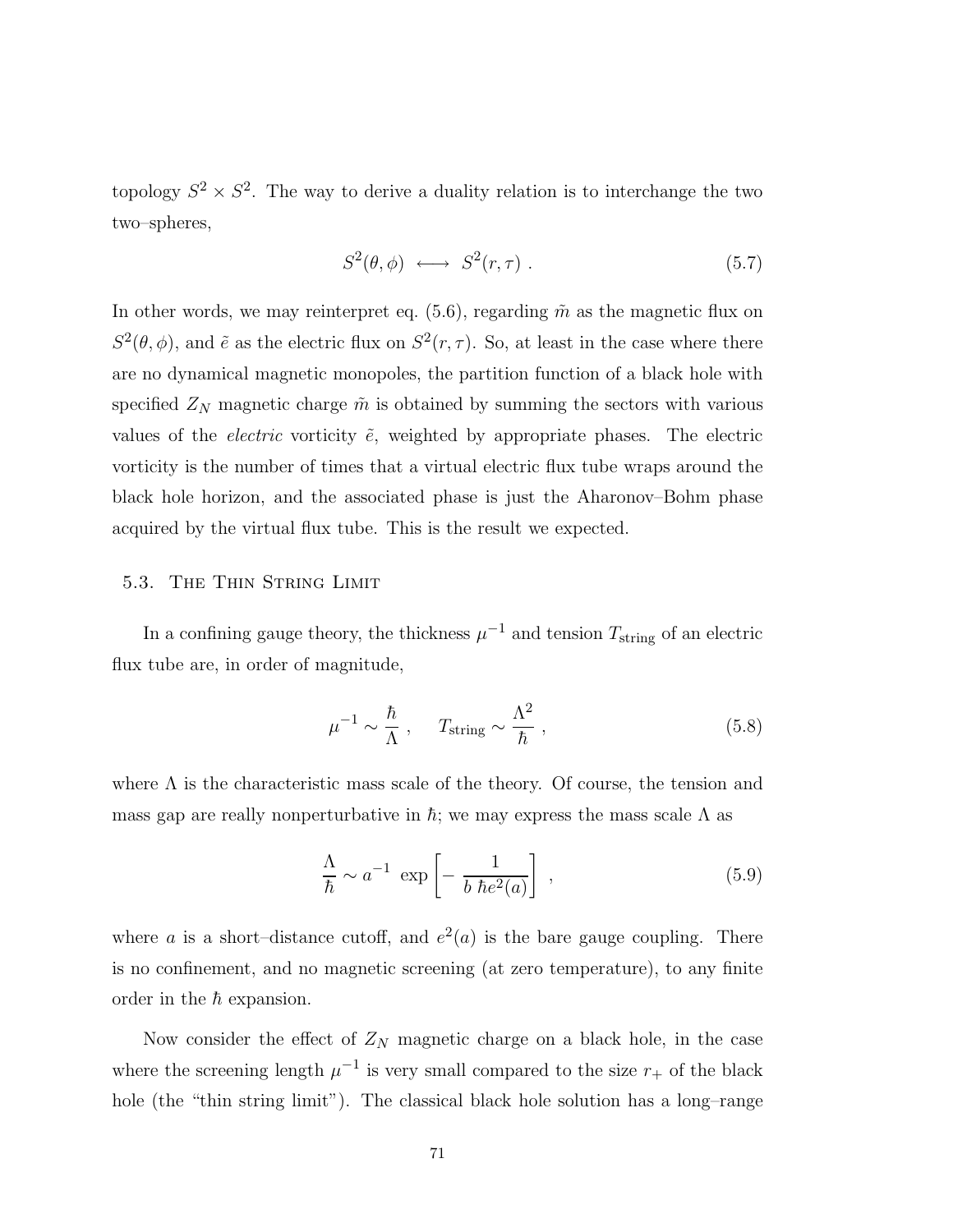magnetic field, but the classical approximation is badly misleading in the thin string limit; nonperturbative effects screen the magnetic field, and nearly extinguish it entirely.

The leading charge–dependent effects in the thin string limit are due to a virtual electric flux tube that wraps once around the event horizon, with either orientation. These effects are most easily analyzed, then, using the dual formulation described in the previous section; the  $\tilde{e} = \pm 1$  sectors dominate the charge–dependence in eq. (5.6). Of course, since nonperturbative effects are important, the evaluation of the charge dependence of the free energy is not, strictly speaking, semiclassical. But if we imagine working with an effective field theory that describes the infrared behavior of the confining theory, then the analysis becomes virtually identical to that described in Section 4.3.

For  $\mu r_+ >> 1$ , the path integral in the sectors with  $\tilde{e} = \pm 1$  is dominated by a configuration with a pointlike electric vortex sitting at the origin of the  $r-\tau$  plane. In this configuration, the effective matter field action is

$$
S_{\text{matter}}^{(eff)} \simeq 4\pi r_+^2 T_{\text{string}} \,, \tag{5.10}
$$

as in eq. (4.26). Proceeding as in Section 4.3, we find the leading charge–dependent contribution to the black hole temperature,

$$
\beta^{-1}(M, \tilde{m}) - \beta^{-1}(M, \tilde{m}) \propto \left[1 - \cos\left(\frac{2\pi \tilde{m}}{N}\right)\right] \exp\left(-16\pi (GM)^2 T_{\text{string}}/\hbar\right) (5.11)
$$

(for  $GT_{\text{string}} \ll 1$ ).

The virtual electric flux tubes that sweep around the black hole generate a radial magnetic field outside the horizon, as in the discussion in Section 4.5. Of course,  $F_{\theta, \phi}$  is not gauge invariant in a nonabelian theory, but we can characterize the field by considering, for example, the expectation value of the gauge–invariant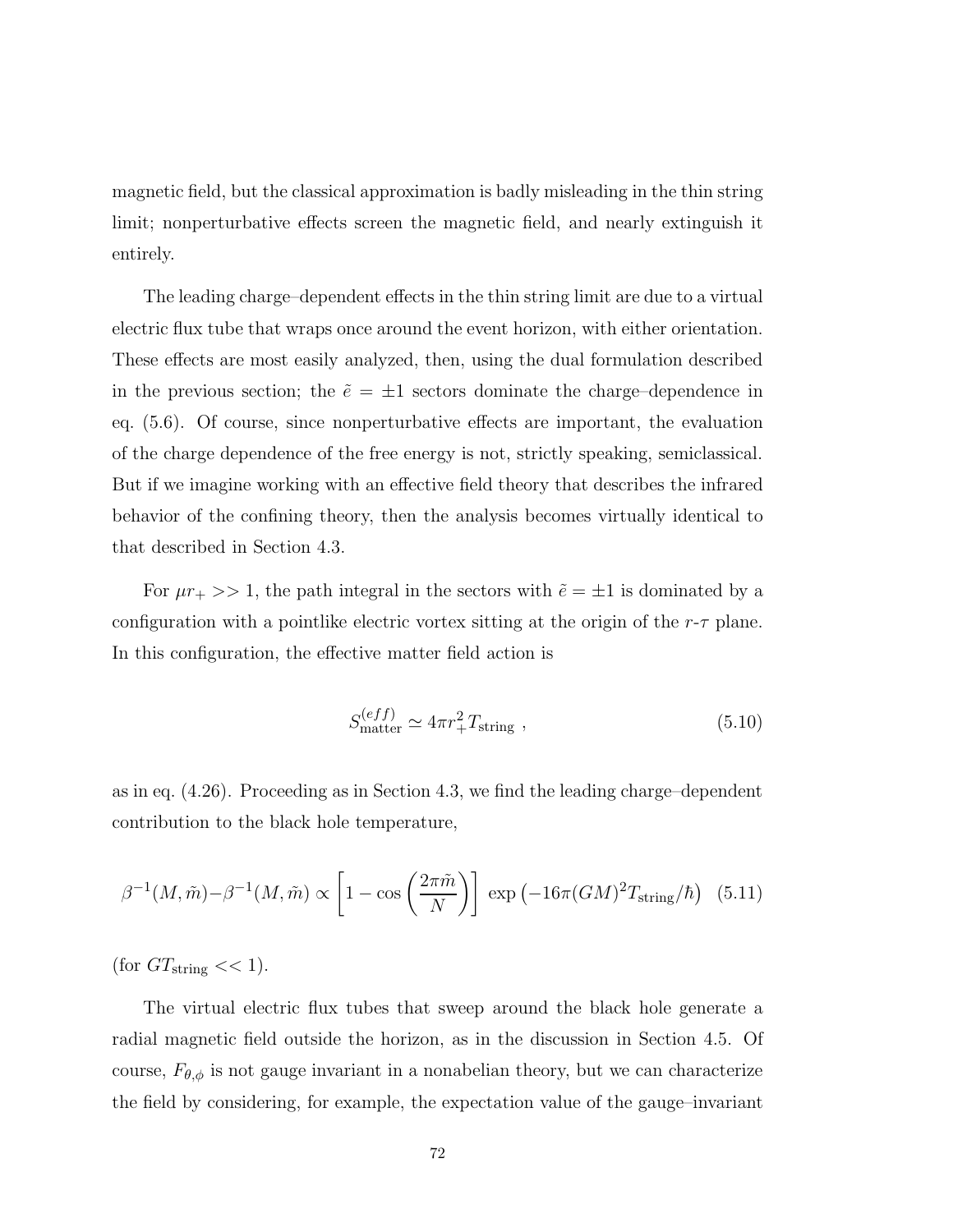operator  $\text{tr}(F_{\theta,\phi}^2)$ . This behaves as

$$
\langle \operatorname{tr} F_{\theta,\phi}(r)^2 \rangle_{M,\tilde{m}} \sim \text{charge independent}
$$
  
+  $\cos \left( \frac{2\pi \tilde{m}}{N} \right) \exp \left( -16\pi (GM)^2 T_{\text{string}} / \hbar \right) e^{-2\mu r}$ . (5.12)

The charge–dependent field is suppressed not just by the screening factor  $e^{-2\mu r}$ , but also by the tunneling factor  $\exp(-\Delta S_{\text{vortex}}^{(eff)}/\hbar)$ . Notice that its dependence on  $\tilde{m}$  is different than that of the classical solution described in Section 3.8; it is proportional to  $\cos(2\pi \tilde{m}/N)$  instead of  $\tilde{m}(N - \tilde{m})$ .

## 5.4. The Thick String Limit

Now we consider the opposite limit, in which the thickness  $\mu^{-1}$  of an electric flux tube is much larger than the size  $r_{+}$  of the black hole. In this limit, it is more convenient to implement the magnetic charge projection by restricting the path integral to configurations with specified  $Z_N$  flux  $\tilde{m}$ . Then the evaluation of the black hole partition function, in the leading semiclassical approximation, proceeds much as in the magnetic Reissner–Nordström case discussed in Section 3.7. The path integral is dominated by the magnetically charged black hole classical solution that we described in Section 3.8 (or, if that solution is unstable, by a solution analogous to the one constructed in Ref. 36).

Of course, we are obligated to consider the nonperturbative corrections. In the thin string limit, these completely invalidate the leading semiclassical result, as we saw above. But in the thick string limit, the nonperturbative corrections to the semiclassical calculation are small. The Yang–Mills action of the magnetically charged black hole is dominated by the magnetic field close to the event horizon. In the thick string limit, asymptotic freedom ensures that the gauge coupling renormalized at the distance scale  $r_+$  is small; hence, quantum fluctuations about the classical solution are suppressed near the horizon. Nonperturbative quantum corrections are important at a distance of order  $\mu^{-1}$  from the black hole, where the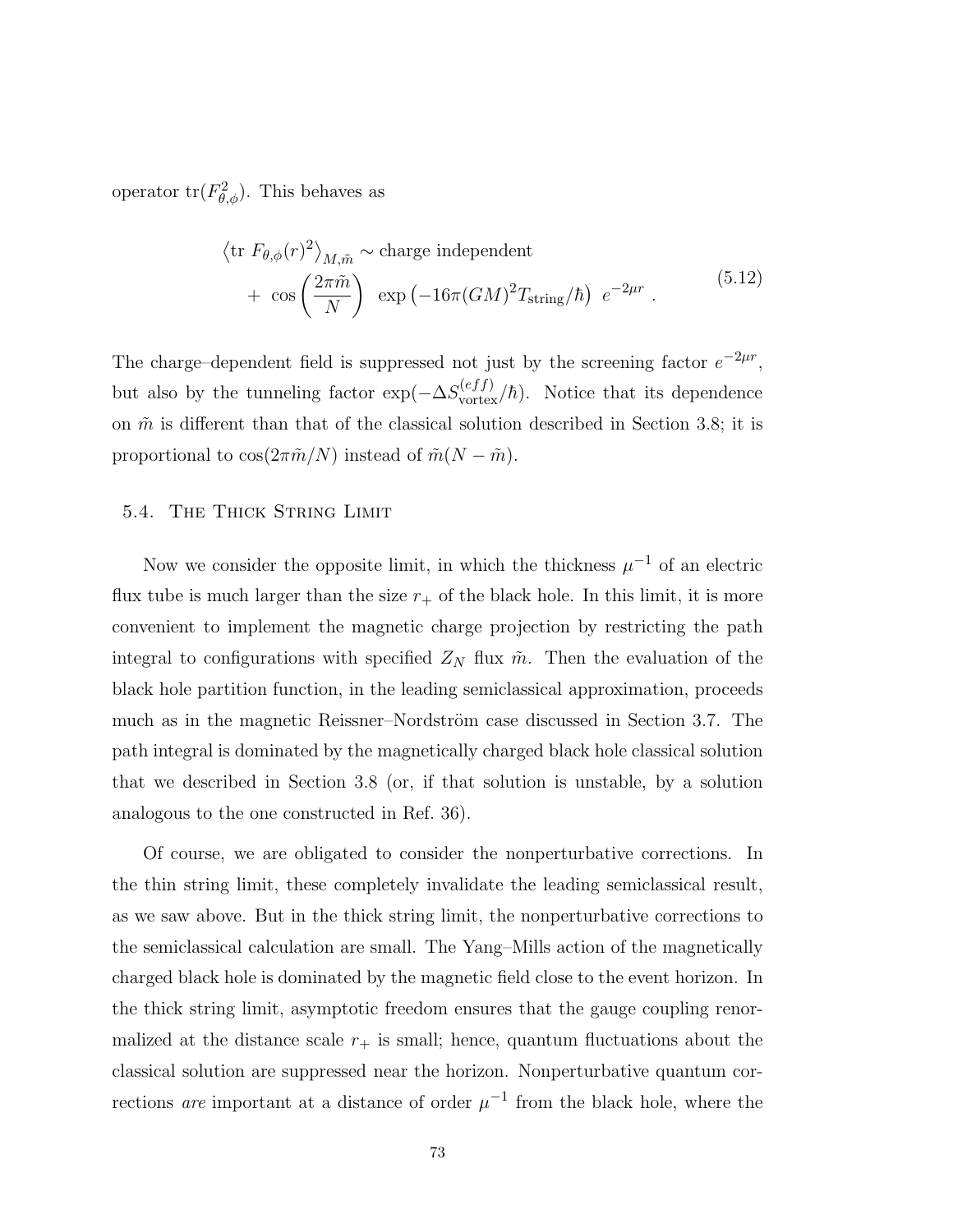magnetic field begins to become screened. But the nonperturbative contribution to the Yang–Mills effective action is suppressed, relative to the classical contribution, by a factor of order  $(\mu r_+)^2$ , and so can be neglected in the thick string limit.

Therefore, in the thick–string limit, it is a good approximation to saturate the path integral with the appropriate Euclidean classical solution. For values of the parameters such that the the solution described in Section 3.8 is stable, then, the thermodynamics of a black hole with  $Z_N$  magnetic charge  $\tilde{m}$ , in the thick string limit and the leading semiclassical approximation, is identical to that of a Reissner–Nordström black hole, where the effective charge  $P_{\tilde{m}}$  of the hole is

$$
P_{\tilde{m}}^2 = \left(\frac{1}{2e^2}\right) \frac{\tilde{m}(N - \tilde{m})}{N}
$$
\n(5.13)

(as in eq. (3.59);  $e^2$  denotes the gauge coupling renormalized at distance scale  $r_+$ ). The effect of the charge on the thermodynamics can be quite significant; it can even lower the temperature to zero and shut down the Hawking evaporation of the hole. Furthermore, outside the event horizon, and for  $r \ll \mu^{-1}$ , the black hole has a magnetic field that is well approximated by that of the classical solution.

#### 5.5. Screened Magnetic Charge vs. Screened Electric Charge

As we have seen, the physical effects of screened electric and magnetic charge on a black hole are similar in the thin string limit, but dramatically different in the thick string limit. Why?

The difference arises because of the different role played by  $\hbar$  in the two cases. The electric charge quantum is of order  $\hbar e$ . So  $Z_N$  electric charge is really quantum–mechanical, and becomes irrelevant in the classical limit. But the magnetic charge quantum is of order  $1/e$ . So  $Z_N$  magnetic charge can have effects that survive in the classical limit.

Furthermore, since the magnetic flux carried by a cosmic string is of order  $1/e$ , the cosmic string is a classical object, and virtual strings arise as quantum– mechanical fluctuations only very rarely. In contrast, an electric flux tube carries a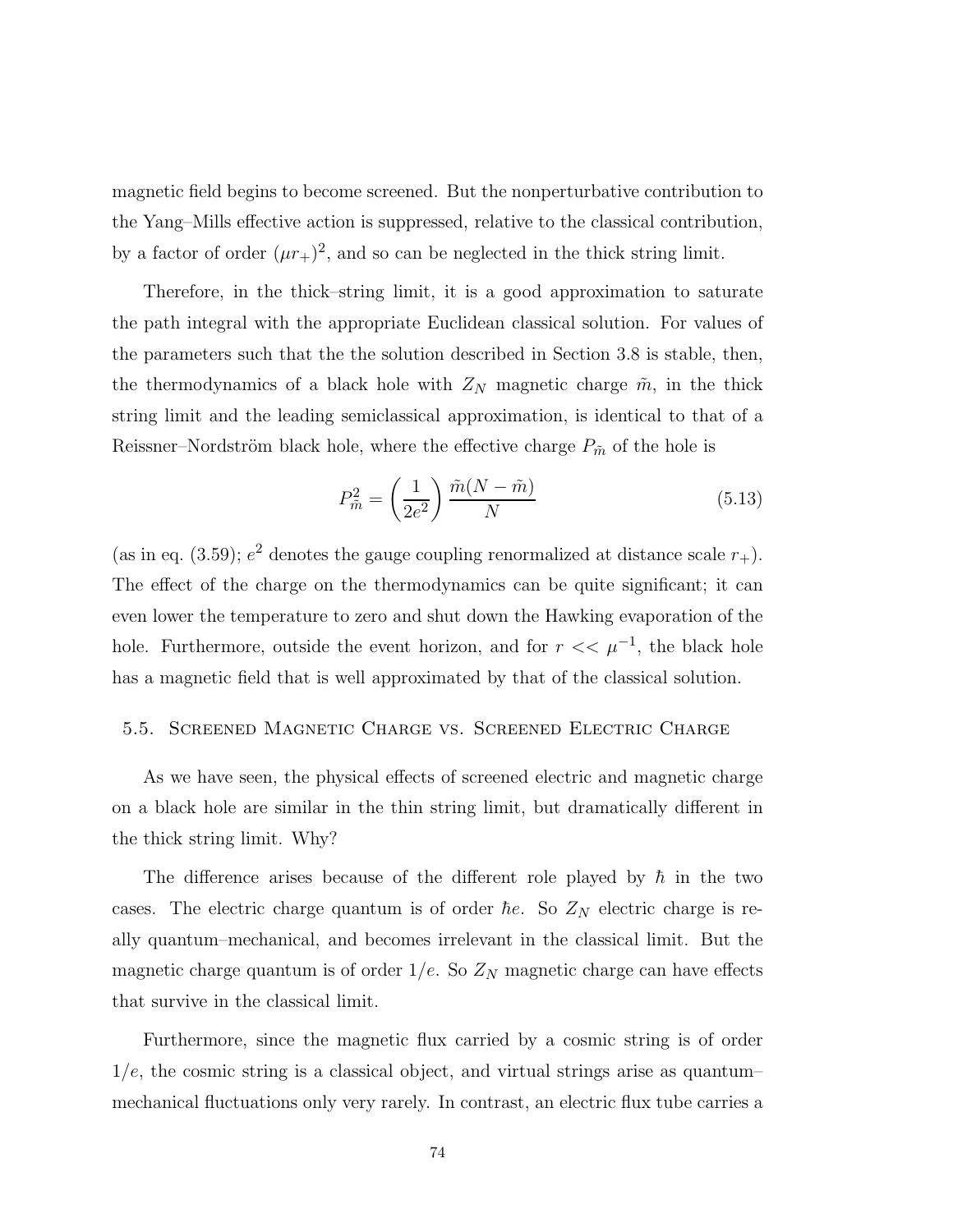flux of order  $\hbar e$ , and virtual strings occur copiously as quantum fluctuations. The dependence of black hole physics on  $Z_N$  electric charge is dominated by configurations such that a single string world sheet wraps around the black hole, even if the string is very thick. But, because the electric flux tube carries a small flux, the cost in effective action of adding another flux tube, in the thick string limit, is correspondingly small. Thus, the dependence on the  $Z_N$  magnetic charge is dominated by configurations that contain not a single string, but many. We may think of the classical magnetic field as resulting from the "condensation" of the cloud of virtual strings that surrounds the black hole.

Since an electric flux tube is really a nonperturbative object, it may seem miraculous that the effects of virtual electric flux tubes admit a classical description. Asymptotic freedom makes this miracle possible. The effective action of the cloud of virtual strings surrounding the hole is dominated by the fields close to the event horizon, where they may be regarded as weakly coupled.

The sharp distinction between screened electric fields and screened magnetic fields applies if we insist on analyzing both in the semiclassical approximation. A confining theory that is weakly coupled at the event horizon of a black hole exhibits much different physics than a Higgs theory that is weakly coupled at the event horizon. But the distinction blurs as the confinement length scale becomes comparable to the size of the hole, so that virtual electric flux tubes that envelop the hole become suppressed, or if the Higgs theory is strongly coupled, so that virtual cosmic strings are unsuppressed.

Our analysis of screened magnetic charge enables us to reexamine an issue that we previously addressed in Section 4.6: Is it possible for the physics of a black hole with screened hair to match up smoothly, as the inverse screening length  $\mu$ approaches zero, with the physics of a black hole with unscreened hair? In the case of  $Z_N$  electric hair, we saw that this is not possible if the Higgs theory is weakly coupled. Insofar as a strongly–coupled abelian Higgs theory resembles a weakly–coupled nonabelian theory, it seems appropriate to reopen the question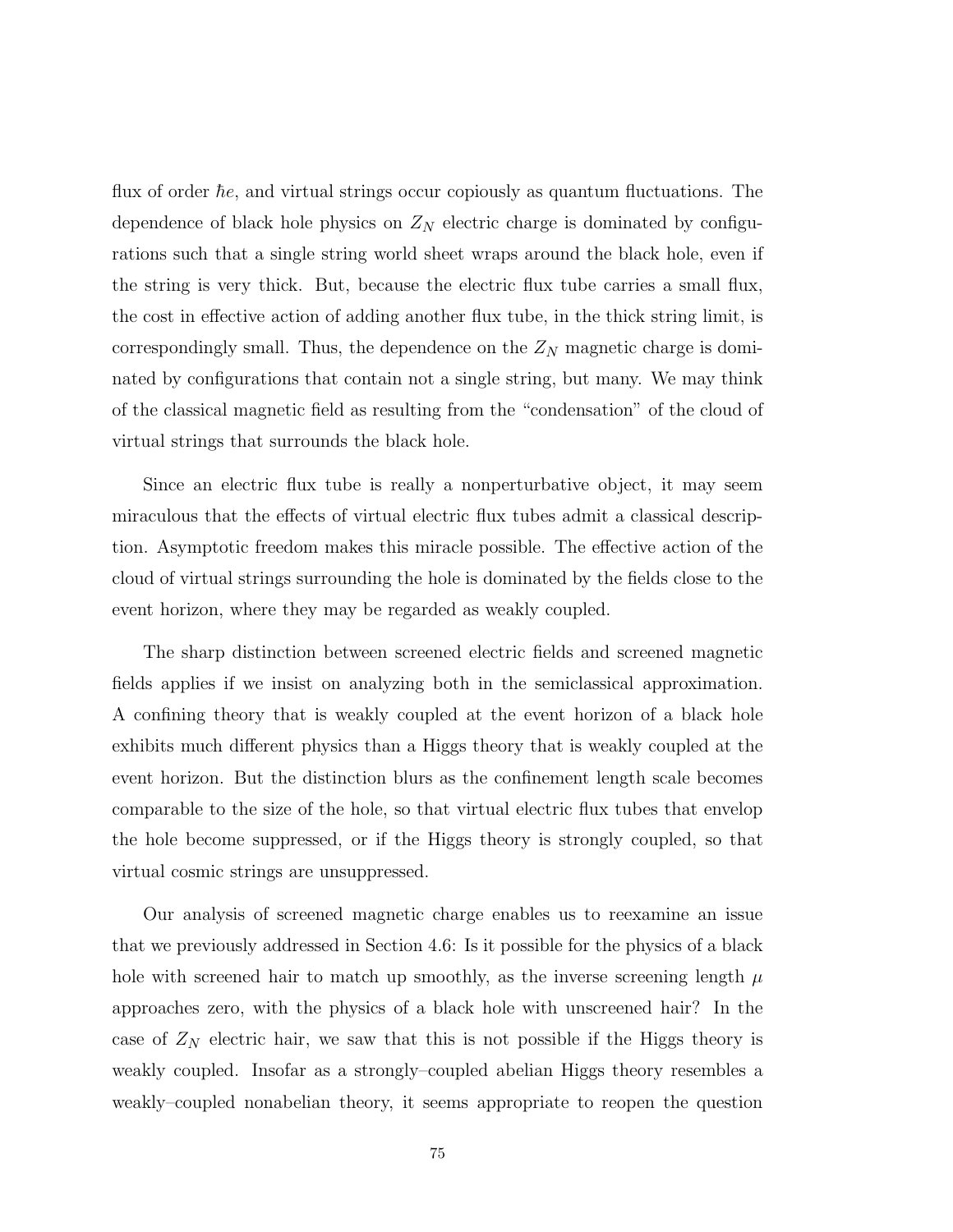now.

Suppose that we introduce into an  $SU(N)/Z_N$  gauge theory the necessary Higgs structure so that, by appropriately adjusting the parameters of the Higgs potential, we may break the gauge group to the abelian subgroup  $U(1)^{N-1}$ . In this "Coulomb phase" of the model, there are black hole solutions that carry  $U(1)^{N-1}$ charges. Among these solutions are ones that have the same magnetic field as the black hole solutions of a model with unbroken  $SU(N)/Z_N$ , the solutions that we described in Section 3.8. But, in the Coulomb phase there is no confinement and no magnetic screening; the classical magnetic field survives at arbitrarily long range.

Now, in the semiclassical approximation, the black hole partition function in a sector with specified magnetic charge is dominated by the corresponding magnetically–charged solution. This is true in both the Coulomb phase and the confining phase of the model. Furthermore, the black hole solutions in the Coulomb phase have a covariantly constant Higgs field. (The instability described in Ref. 36 does not apply here. The Coulomb field extends all the way into the horizon whether or not the Higgs field that breaks  $SU(N)/Z_N$  to  $U(1)^{N-1}$  turns on outside the horizon.) Thus, the leading semiclassical thermodynamics of a magnetically– charged black hole in the confining phase is identical to the leading semiclassical thermodynamics of a charged black hole in the Coulomb phase.

If the Higgs symmetry breaking scale  $v$  is small, so that effects that depend on the details of the Higgs potential may be neglected, the semiclassical expansion of the partition function is the same, to each order in  $\hbar$ , in the Coulomb phase as in the confining phase. Finally, we recall that nonperturbative corrections in the confining phase are small when the confinement length scale is much larger than the black hole. We conclude that the physics of a magnetically charged black hole in the confining phase, in the limit  $\mu r_{+} << 1$ , coincides with the physics of a magnetically charged black hole in the Coulomb phase, in the limit  $evr_{+} << 1$ . In this instance, no annoying discontinuity is encountered as the inverse screening length  $\mu$  goes to zero.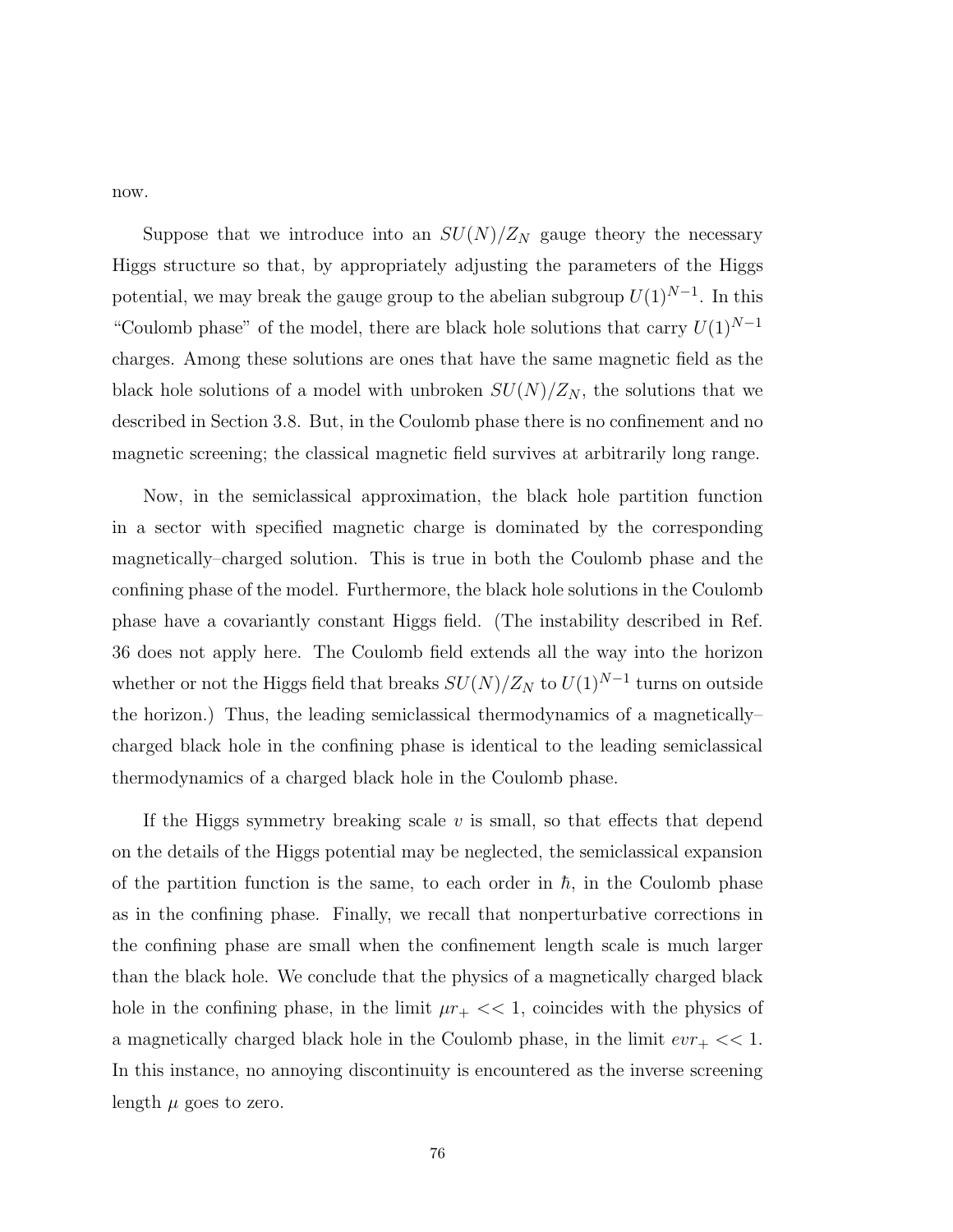Our study of screened electric and magnetic hair on black holes may be summarized as follows: The no–hair theorems assert that classical hair is incompatible with *classical* screening. But they leave open two possible ways to evade the dictum that a black hole has no (screened) hair—either the hair or the screening (or, conceivably, both) may be quantum mechanical. In a weakly–coupled Higgs system, the screening of electric fields is classical in the sense that the screening length  $\mu^{-1}$  is independent of  $\hbar$ . We have seen that this classical screening can be reconciled with a non-vanishing electric field outside the event horizon of a black hole, provided that the field disappears in the  $\hbar \to 0$  limit. On the other hand, in a confining gauge theory, the screening of magnetic fields is quantum–mechanical in the sense that  $\mu \to 0$  as  $\hbar \to 0$ . We have seen that this non-classical screening is compatible with a classical  $(\hbar$ -independent) magnetic field outside the horizon.

## 6. Dual Formulation of Broken Symmetry Phases

In this section we shall discuss the representation of Goldstone boson, Stückelberg-Higgs, and axion theories in dual form. The use of such alternative representations can be a source of insight (or confusion) in a wide variety of problems, including but not restricted to black hole physics. We will now work in Lorentzian spacetime, unless otherwise noted.

#### 6.1. GOLDSTONE BOSON

To begin consider the theory of a massless scalar (Goldstone) field  $\phi$ , described by the Lagrangian

$$
\mathcal{L} = \frac{F^2}{2} (\partial_\mu \phi)^2.
$$
\n(6.1)

(For simplicity we shall write our formulas in the form appropriate for flat space. Their generalization to curved space is more or less immediate; see below.) This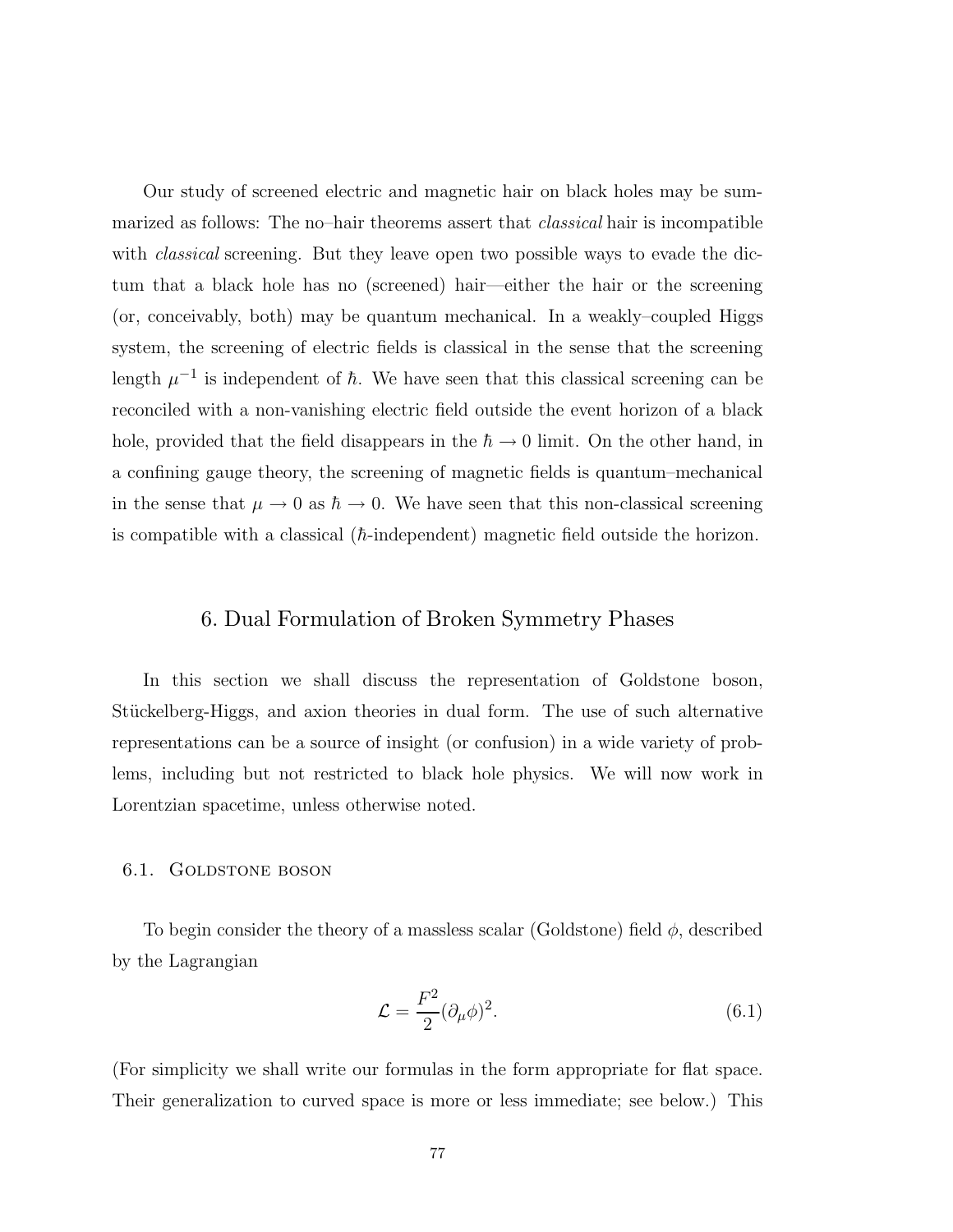Lagrangian may also be obtained from

$$
\mathcal{L} = i\partial_{\mu}\phi J^{\mu} + \frac{1}{2F^2}J_{\mu}^2
$$
\n(6.2)

by eliminating  $J_{\mu}$ , which appears only algebraically. Indeed by setting the variation with respect to  $J$  equal to zero we find

$$
J_{\mu} = -iF^2 \partial_{\mu} \phi,\tag{6.3}
$$

and substituting this into (6.2) yields (6.1).

The same equations of motion result if we add a total derivative to the action. Thus we will obtain the same equations of motion if we integrate the first term on the right-hand side of (6.2) by parts, and drop the surface term. This procedure gives us the Lagrangian

$$
\mathcal{L} = -i\phi \,\partial_{\mu}J^{\mu} + \frac{1}{2F^2}J_{\mu}^2 \tag{6.4}
$$

in which  $\phi$  appears only algebraically. The variation with respect to  $\phi$  simply gives us the constraint

$$
\partial_{\mu}J^{\mu} = 0 \tag{6.5}
$$

expressing conservation of the current J. The Lagrangian is just

$$
\mathcal{L} = \frac{1}{2F^2} J_\mu^2,\tag{6.6}
$$

subject, of course, to the constraint (6.5).

In three-plus-one space-time dimensions one may solve the constraint by writing

$$
J^{\mu} = \frac{-i}{2} \epsilon^{\mu\nu\rho\sigma} \partial_{\nu} B_{\rho\sigma} \tag{6.7}
$$

where  $B$  is an antisymmetric tensor field. Substituting this into  $(6.6)$ , we see that the Goldstone boson theory has been re-written in terms of a two index antisymmetric tensor field.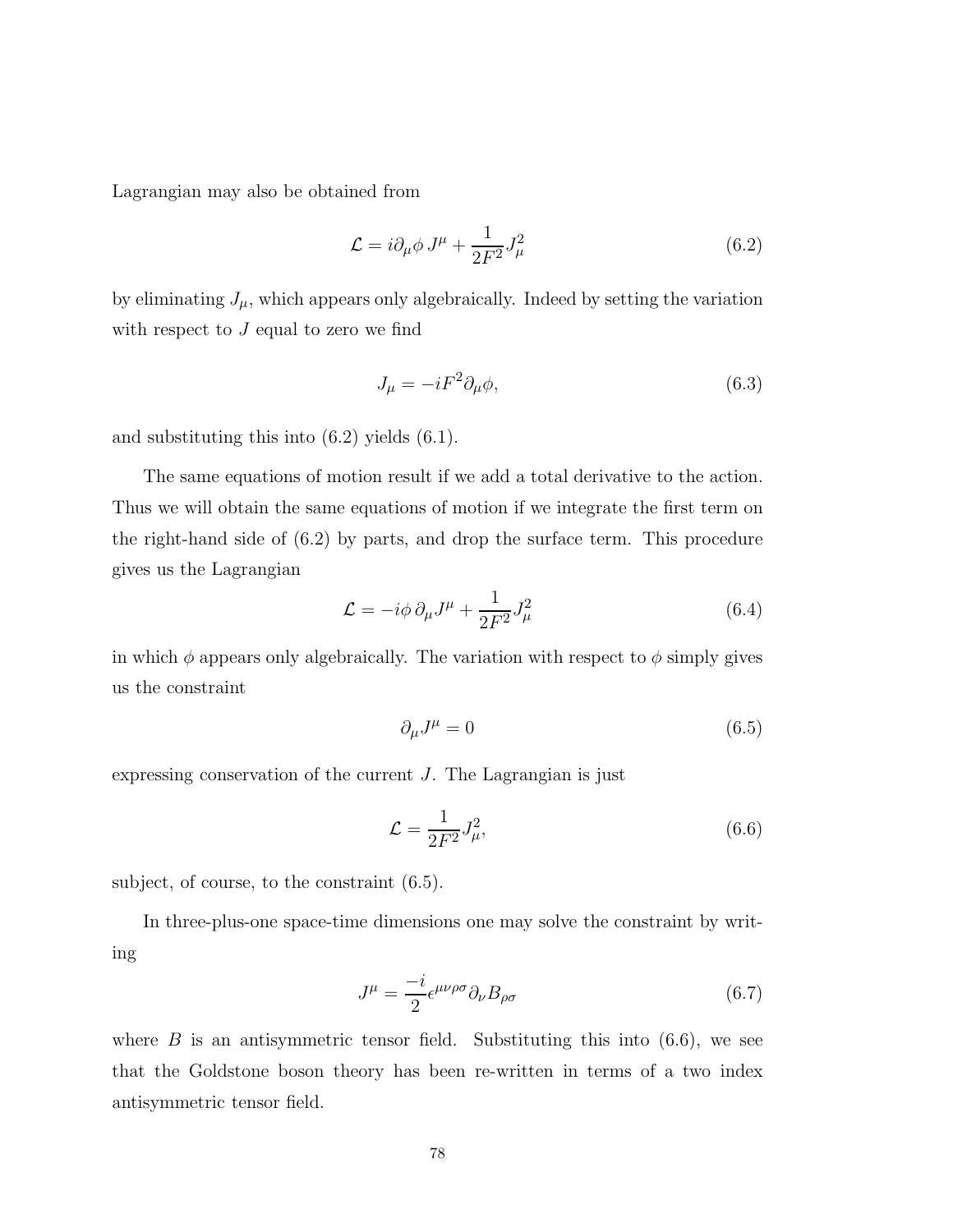In curved space one starts with the Goldstone boson Lagrangian

$$
\mathcal{L} = \frac{F^2}{2} \sqrt{g} g^{\mu \nu} \partial_{\mu} \phi \partial_{\nu} \phi.
$$
 (6.8)

One may obtain this from

$$
\mathcal{L} = i\partial_{\mu}\phi J^{\mu} + \frac{1}{2F^2\sqrt{g}}g_{\mu\nu}J^{\mu}J^{\nu}.
$$
\n(6.9)

In this formulation  $J^{\mu} = \sqrt{g}g^{\mu\nu}\partial_{\nu}\phi$  is a vector *density* which satisfies  $\partial_{\mu}J^{\mu} = 0$ identically. B may be introduced as before, to solve the constraint; it is a proper two-index tensor (the numerical epsilon symbol is a tensor density, and absorbs the excess  $\sqrt{g}$ ).

Let us now briefly consider how this formalism applies to the theory of a complex scalar field. Let  $\eta$  be a complex scalar described by the Lagrangian

$$
\mathcal{L} = |\partial_{\mu}\eta|^{2} - V(|\eta|) \tag{6.10}
$$

where V is the potential term. Writing  $\eta$  in polar form  $\eta = \rho e^{i\phi}$  we have

$$
\mathcal{L} = (\partial_{\mu}\rho)^{2} + \rho^{2}(\partial_{\mu}\phi)^{2} - V(\rho).
$$
 (6.11)

Now if  $\rho$  develops an expectation value of magnitude  $F/\sqrt{2}$ , we simply expand  $\rho \equiv \frac{1}{\sqrt{2}}$  $\frac{1}{2}(F+\zeta)$ . Whereas  $\rho$  was constrainted to be  $\geq 0$ , we have  $-F \leq \zeta$ . The  $\phi$ -dependent terms in (6.11) are then simply

$$
\mathcal{L} = \frac{1}{2}(F+\zeta)^2(\partial_\mu \phi)^2.
$$
\n(6.12)

Now we can introduce the dual description much as before. The Lagrangian will still be of the current-squared form, but the constraint for the dual current will be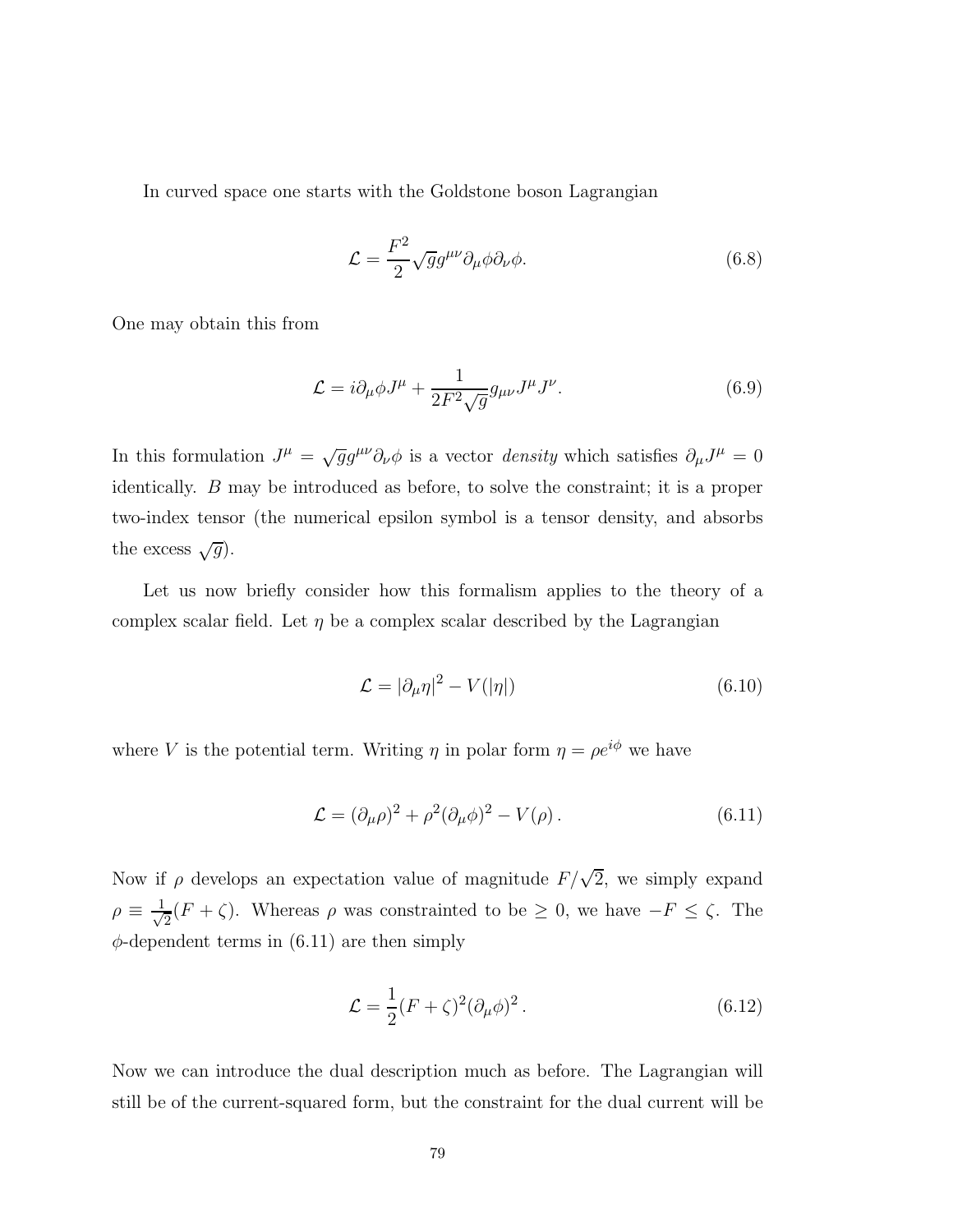altered, to assume the form

$$
\partial_{\mu}\left(J^{\mu}(1+\frac{\zeta}{F})\right) = 0. \tag{6.13}
$$

This can be solved in the form

$$
J^{\mu} = \frac{-i}{2} \frac{\epsilon^{\mu\nu\rho\sigma} \partial_{\nu} B_{\rho\sigma}}{(1 + \zeta/F)}.
$$
\n(6.14)

This expression becomes singular where  $\zeta$  approaches its minimum (*i.e.* where the magnitude  $\rho$  of the original scalar field vanishes).

Thus the dual formulation can be extended to the full complex scalar theory, in a rather straightforward fashion. Also, the larger theory will tell us how to proceed, in principle, at the singular points where  $\rho = \frac{1}{\sqrt{2}}$  $\frac{1}{2}(F+\zeta)$  vanishes – such as occurs at the center of cosmic strings, where the earlier formulation breaks down.

### 6.2. Gauge coupling

The Goldstone boson Lagrangian (6.1) is invariant under the transformation  $\phi \to \phi + \lambda$ , where  $\lambda$  is a numerical constant. We can promote this to a local symmetry transformation by coupling to a gauge field with appropriate transformation properties. Indeed

$$
\mathcal{L} = \frac{F^2}{2} (\partial_\mu \phi + eA_\mu)^2 \tag{6.15}
$$

is invariant under the local transformation

$$
\phi \to \phi + e\lambda
$$
  
\n
$$
A_{\mu} \to A_{\mu} - \partial_{\mu}\lambda
$$
\n(6.16)

where  $\lambda$  is a function on space and time.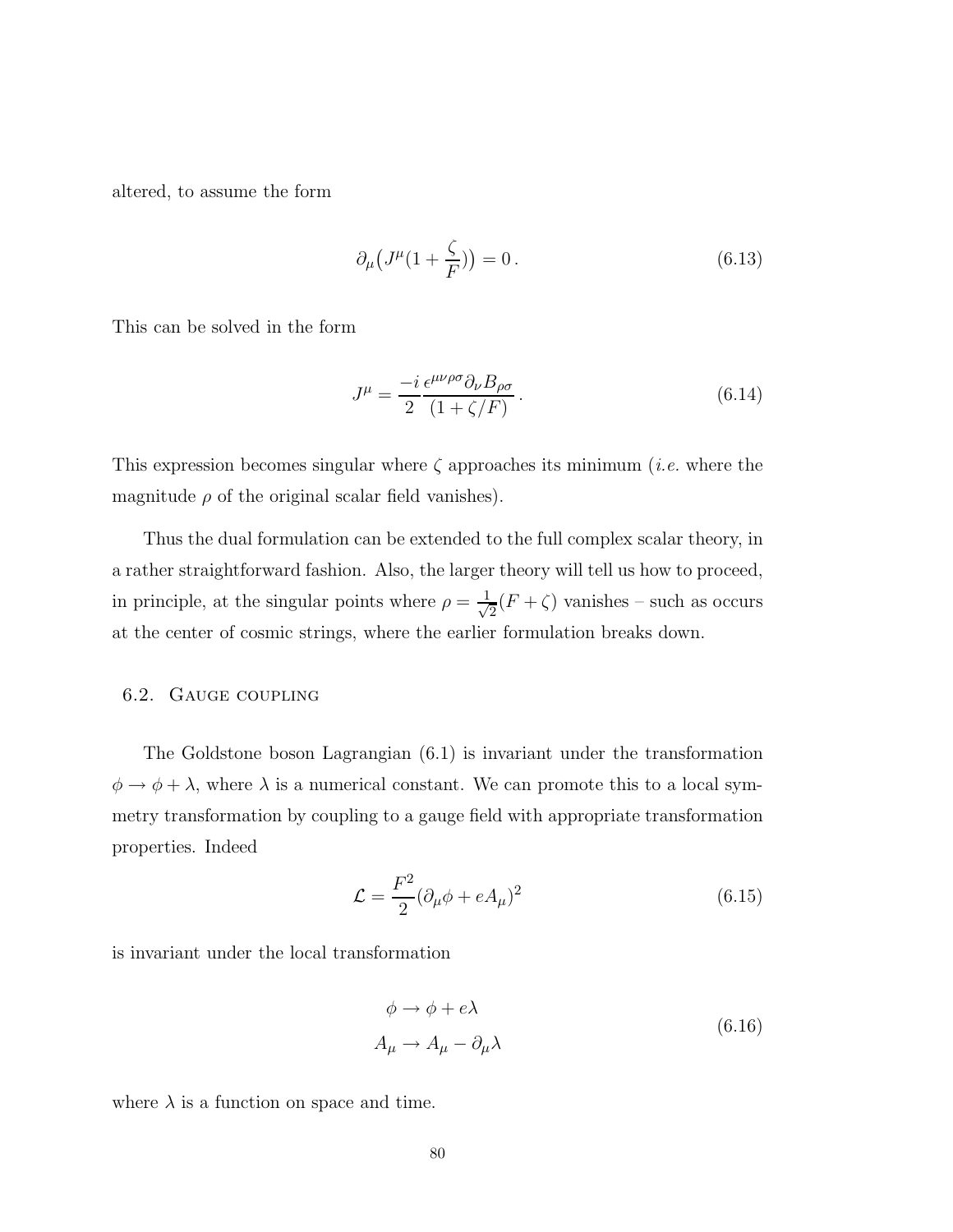The gauge freedom can be used to set  $\phi = 0$ . Then (6.15) reduces to  $\frac{1}{2}(eF)^2 A_\mu^2$ , that is to a mass term for A. This is the Higgs mechanism in its simplest form, as first presented by Stückelberg. It is also essentially equivalent to the London theory of superconducting electrodynamics. As we have just seen in the global symmetry case,  $\phi$  can be regarded as the phase of an ordinary complex scalar field, that acquires a vacuum expectation value. This explains the additive form of the gauge transformation law  $(6.16)$ . (The Stückelberg-London Lagrangian is an approximation to the usual Landau-Ginzburg Lagrangian, in which the magnitude of the scalar field is frozen and only its phase allowed to vary.)

To construct the dual form of this theory, we introduce

$$
\mathcal{L} = iJ^{\mu} \left( \partial_{\mu} \phi + eA_{\mu} \right) + \frac{1}{2F^2} J_{\mu}^2. \tag{6.17}
$$

It is easy to verify that elimination of  $J$  from  $(6.17)$  leads right back to  $(6.15)$ . Alternatively one may integrate by parts, and eliminate  $\phi$ . This leads to the constraint  $\partial_{\mu} J^{\mu} = 0$  and to the simple Lagrangian

$$
\mathcal{L} = ieJ^{\mu} A_{\mu} + \frac{1}{2F^2} J_{\mu}^2
$$
\n(6.18)

with  $J_{\mu}$  subject to the conservation constraint.

As before, we may solve the constraint by writing  $J$  in the form  $(6.7)$ . This leads to the Lagrangian

$$
\mathcal{L} = \frac{e}{2} \epsilon^{\mu \nu \rho \sigma} A_{\mu} \partial_{\nu} B_{\rho \sigma} - \frac{1}{2F^2} (\epsilon^{\mu \nu \rho \sigma} \partial_{\nu} B_{\rho \sigma})^2.
$$
 (6.19)

Thus the difference between the Goldstone and the Higgs theories, in this dual form, is simply the absence or presence of the first term on the right-hand side of (6.19) . Indeed this term is just the current-gauge field coupling, written in a slightly unfamiliar form. It may also be written in another, suggestive way after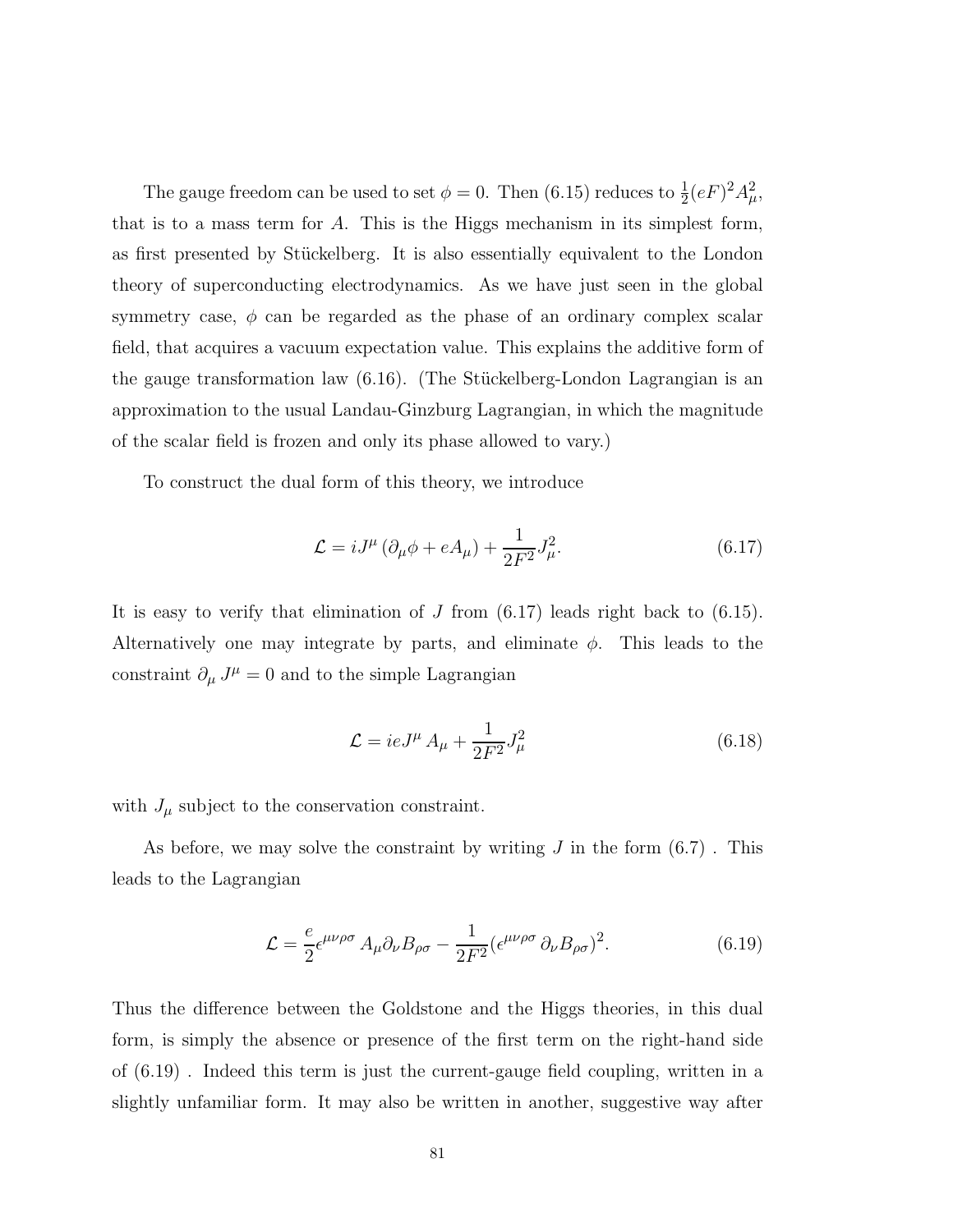an integration by parts:

$$
\frac{e}{2}\epsilon^{\mu\nu\rho\sigma}A_{\mu}\partial_{\nu}B_{\rho\sigma} \to \frac{e}{4}\epsilon^{\mu\nu\rho\sigma}F_{\mu\nu}B_{\rho\sigma}.\tag{6.20}
$$

In the first form the potential  $A$  of the gauge field occurs, but only the combination  $H_{\mu\nu\rho} = \partial_{\mu}B_{\nu\rho} + \text{cyclic permutations} - i.e.$ , the field strength – for the antisymmetric tensor appears. In the second form the roles are reversed. Only the field strength for the gauge field occurs, but the bare potential  $B$  appears. In the second form, the simple charge coupling has come closely to resemble the  $\theta$  term of gauge theories. This form of the gauge coupling in the Higgs theory will play a central role in our analysis in the following chapter.

In the next chapter we shall need the curved-space form of the dualized gauge theory. For future reference, then, let us record the generalizations of (6.17) , (6.19) :

$$
\mathcal{L} = iJ^{\mu}(\partial_{\mu}\phi + eA_{\mu}) + \frac{1}{2F^{2}\sqrt{g}}g_{\mu\nu}J^{\mu}J^{\nu}
$$
 (6.21)

$$
\mathcal{L} = \frac{e}{4} \epsilon^{\mu \nu \rho \sigma} F_{\mu \nu} B_{\rho \sigma} + \frac{1}{2F^2 \sqrt{g}} g_{\mu \nu} J^{\mu} J^{\nu} . \qquad (6.22)
$$

The contribution of the first term in (6.22) to the action is actually independent of the spacetime metric; it can be expressed in terms of a wedge product of differential forms. The term  $S_{\mathcal{B}\wedge F}$  that couples the gauge field to the antisymmetric tensor field has the form

$$
e^{iS_{B\wedge F}/\hbar} = \exp\left(\frac{ie}{\hbar} \int B \wedge F\right) \ . \tag{6.23}
$$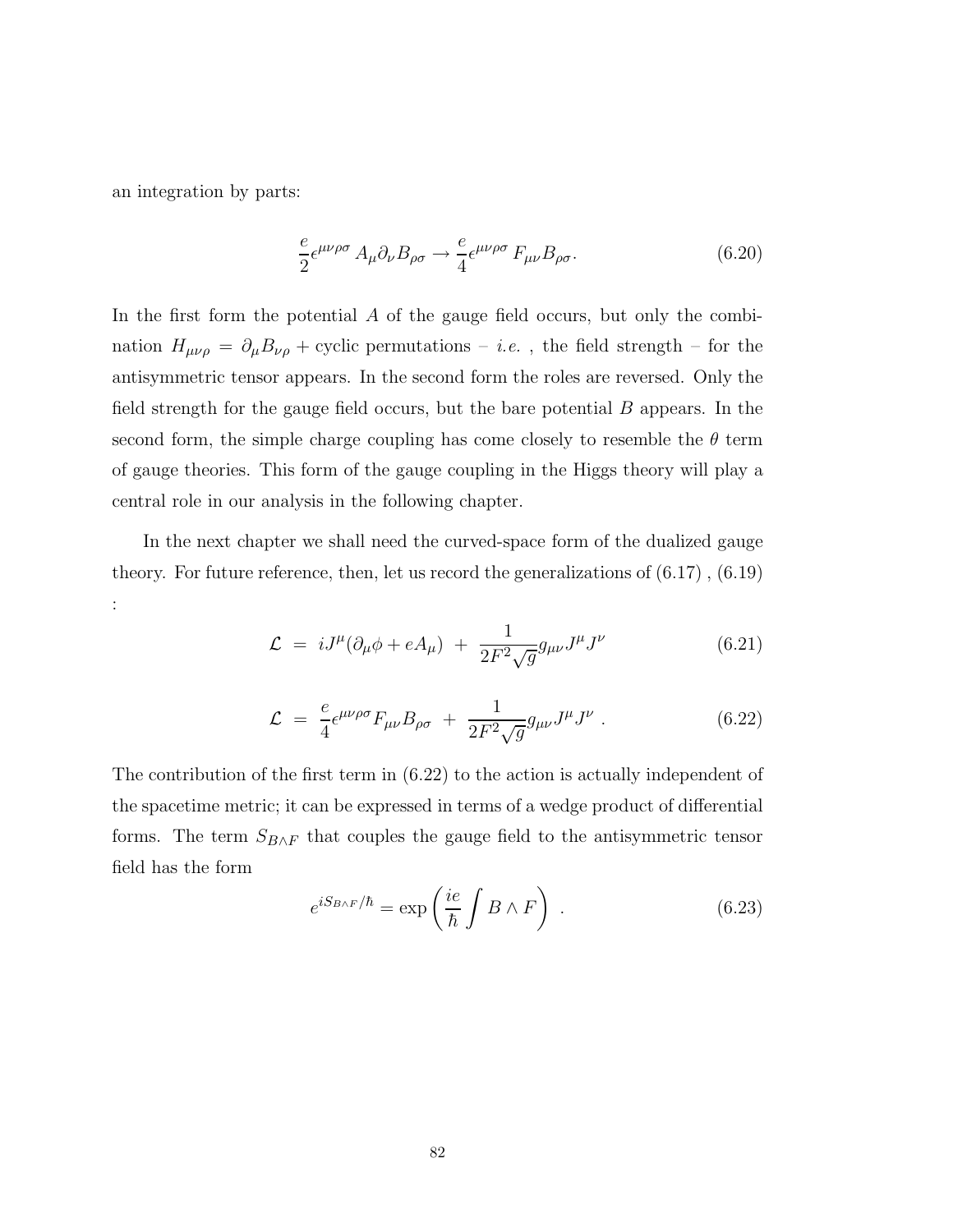#### 6.3. Axion

As our final example we consider the dual formulation of axion physics. The basic Lagrangian (for an axion coupled to an abelian gauge field) is

$$
\mathcal{L} = \frac{f^2}{2} (\partial_{\mu} \phi)^2 + \phi \epsilon^{\mu \nu \rho \sigma} F_{\mu \nu} F_{\rho \sigma}.
$$
 (6.24)

In the now familiar way, we obtain this from the alternative Lagrangian

$$
\mathcal{L} = iJ^{\mu} \partial_{\mu} \phi + \frac{1}{2f^2} J_{\mu}^2 + \phi \epsilon^{\mu \nu \rho \sigma} F_{\mu \nu} F_{\rho \sigma}
$$
(6.25)

by eliminating J. Alternatively, integrating by parts and eliminating  $\phi$  yields the constraint

$$
\partial_{\mu}J^{\mu} = i\epsilon^{\mu\nu\rho\sigma}F_{\mu\nu}F_{\rho\sigma}.
$$
\n(6.26)

This constraint may be solved in the form

$$
J^{\mu} = \frac{-i}{2} \epsilon^{\mu\nu\rho\sigma} \partial_{\nu} B_{\rho\sigma} + \frac{i}{2} \epsilon^{\mu\nu\rho\sigma} A_{\nu} F_{\rho\sigma}.
$$
 (6.27)

In terms of this constrained J, the Lagrangian is simply  $\mathcal{L} = \frac{1}{2f}$  $\frac{1}{2f^2}J_\mu^2$ . Upon writing out this Lagrangian in terms of the antisymmetric tensor  $B$ , one finds peculiar cross-couplings between  $B$  and the gauge fields, which are not manifestly gauge invariant. They are closely related to the Green-Schwarz terms that play an important role in superstring theory.<sup>[45]</sup> From the point of view of axions, they reflect fact that exchange of the axion between photons involves a  $\frac{1}{q^2}$  propagator which partially cancels the derivatives coming from the  $\phi \epsilon^{\mu\nu\rho\sigma}F_{\mu\nu}F_{\rho\sigma}$  vertices.

The gauge transformation property of  $B$  is peculiar. It follows from the gauge invariance of J in (6.27). Thus under a gauge transformation we have

$$
B_{\mu\nu} \to B_{\mu\nu} - \lambda F_{\mu\nu}
$$
  
\n
$$
A_{\mu} \to A_{\mu} - \partial_{\mu}\lambda.
$$
\n(6.28)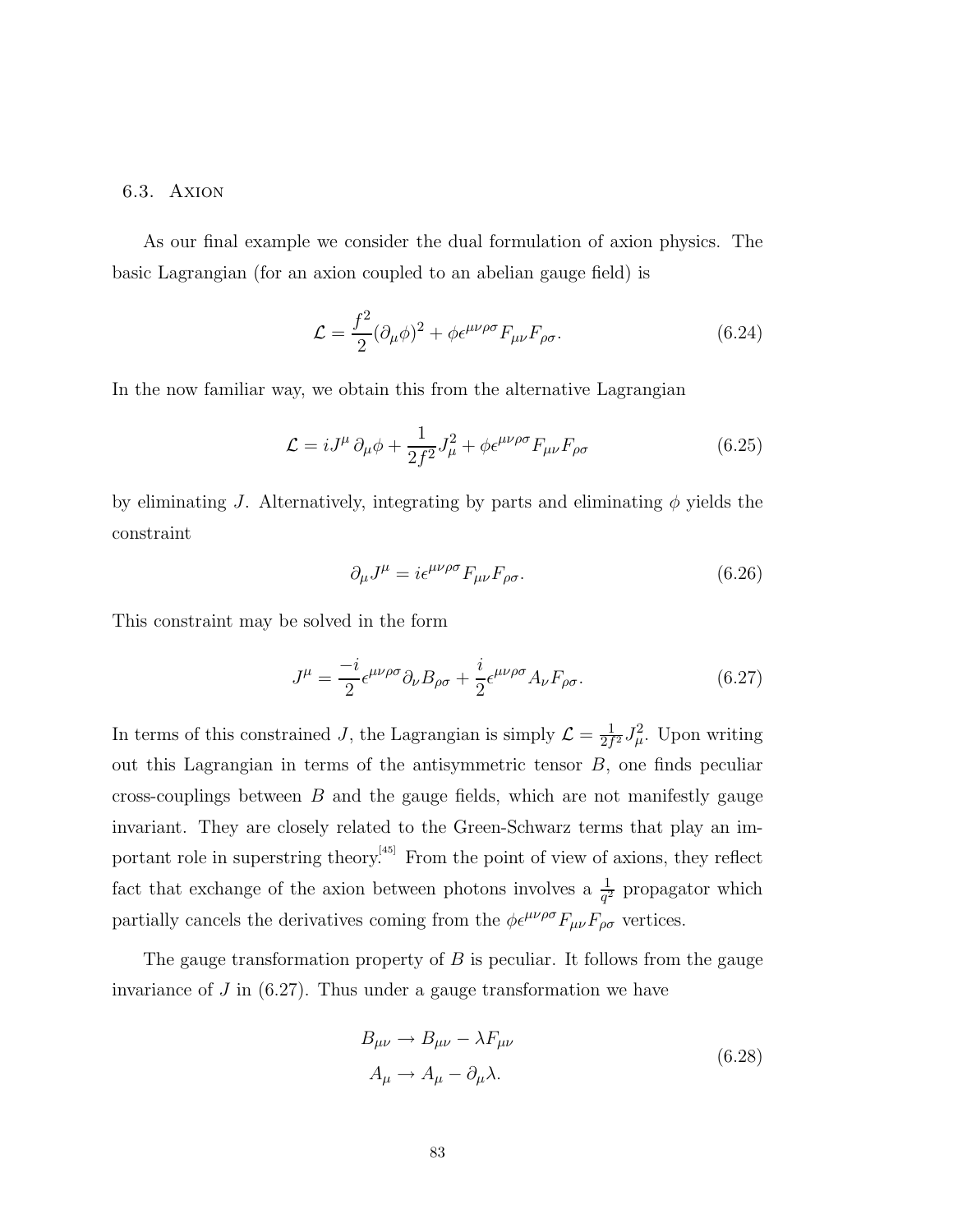# 7. Duality and Hair

In this chapter we shall look at quantum hair from a different perspective, using the dual formalism developed in the previous chapter. We shall find, of course, that this formalism yields a superficially different but fully equivalent description of the earlier results. The black hole hair will be associated with the *fractional part* of the surface integral of the two-form B over large spheres surrounding the black hole – in our previous language, this integral is the  $Z_N$  charge divided by N. The B field gives a more classical look to the hair, in that there is a definite long-range field attached to it.<sup>[21,46]</sup> However this appearance is deceptive: the meaningful part of  $B$  is not a classical field in the usual sense. One sign of this, is its observable (fractional) part cannot take arbitrarily large values. Indeed the fractional charge associated with B only acquires physical significance in the interaction of the hole with real or virtual flux tubes – precisely the same process as we have described in great detail above, which is non-perturbative in  $\hbar$ . Nevertheless the B field is very useful in describing the space-time process of cosmic string lassoing a charged hole, as we shall see.  $[24,25]$ 

The interpretation of "B hair" as gauge hair depends on the presence of the  $B \wedge F$  interaction in the Lagrangian, which occurs in the dual theory of a massless scalar precisely when that scalar is eaten by the vector field according to the Higgs mechanism. We emphasize that  $B$  hair is therefore, in the only case where we understand it, nothing but discrete gauge hair. In particular it has nothing to do with axions, despite the unfortunate terminology common in the literature. One might also be tempted to consider the possibility of global hair, for a discrete remnant of a broken global symmetry. Global symmetry corresponds to the absence of a  $B \wedge F$  term. We will offer both formal and physical arguments *against* the possibility of meaningful hair in this case, however.<sup>[25]</sup>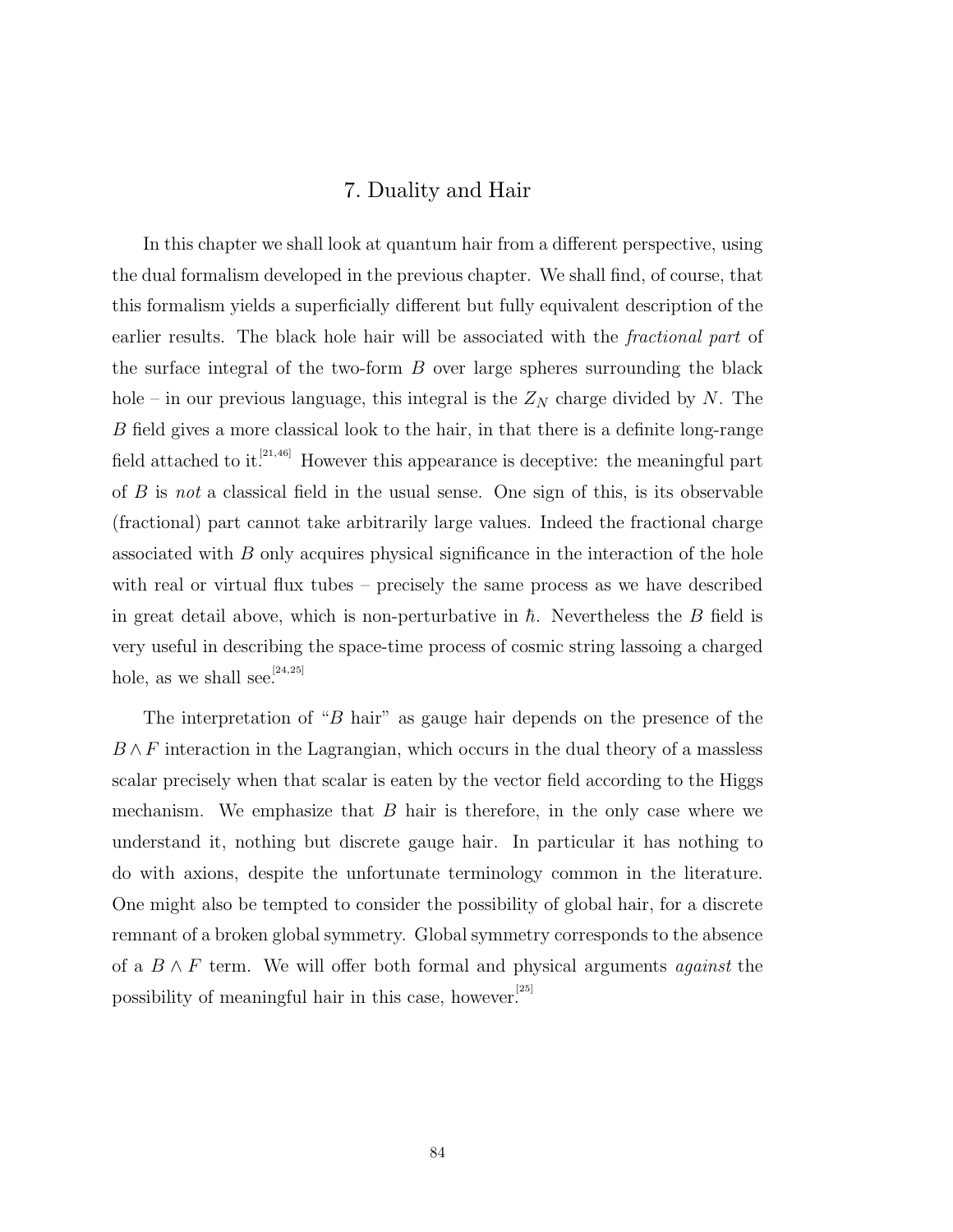#### 7.1. Dual charge

Harking back to  $(6.19)$ , the charge Q that couples to the gauge field can be expressed in terms of the antisymmetric tensor field. The charge contained within a region  $\Omega$  is

$$
Q_{\Omega} = \frac{e}{2} \int_{\Omega} \epsilon^{ijk} \partial_i B_{jk} d^3 x = \frac{e}{2} \oint_{\Sigma} \epsilon^{ijk} B_{jk} d^2 S_i \equiv e \int_{\Sigma} B ; \qquad (7.1)
$$

it is (e times) the integral of the two-form B over the closed surface  $\Sigma$ , the boundary of Ω.

Now on the black hole geometry one can have a non-zero contribution to the surface integral of a peculiar form. Consider a B field that takes the form

$$
eB = \frac{Q}{4\pi} \sin\theta d\theta \wedge d\phi , \qquad (7.2)
$$

outside the event horizon of the hole. This form is closed, so that the charge density  $H = dB$  vanishes outside the black hole. However if we focus on the final entry in (7.1) , an interesting possibility comes into view. That is, there is the possibility, exploited precisely by a B field of the given form, of a contribution from a bounding surface – in our example, the event horizon – which gets cancelled, formally, only by the boundary at infinity. Thus we might expect that the B field can represent charge within the black hole. If so, the charge  $Q$  is a type of black hole hair.

However the physical significance of the hair thus defined formally is not immediately obvious. Indeed  $B$  was introduced as an auxiliary quantity in the dualization process, and has no immediately given independent meaning. To understand the meaning of this hair, we must consider the role played by the term  $S_{B\wedge F}$  in (6.23) in the quantization of electrodynamics. We will do so in two stages. First we will consider the effect of coupling  $B$  to the photon in the Coulomb phase of compact electrodynamics, the phase in which the photon is exactly massless. Then we will consider the effect of  $B$  in a Higgs phase, and thus arrive at a dual description of quantum hair.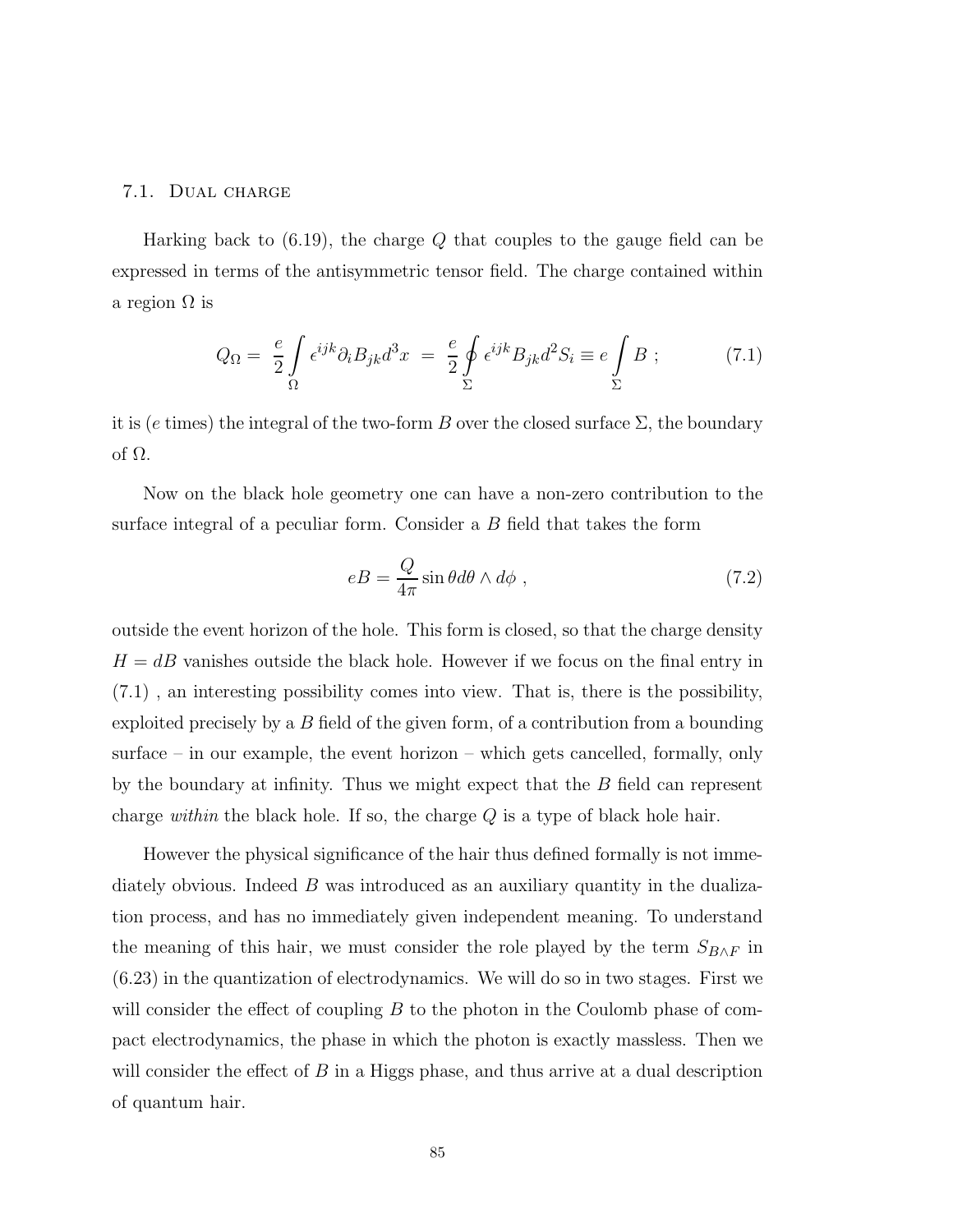If we canonically quantize electrodynamics in the temporal  $(A_0 = 0)$  gauge, the coupling to  $B$  alters the momentum that is conjugate to the dynamical variable  $A_i$ ; the momentum becomes

$$
\Pi^i = E^i - \frac{e}{2} \epsilon^{ijk} B_{jk} . \qquad (7.3)
$$

This modification alters in turn the Gauss's law constraint satisfied by the physical states, and so changes the charge spectrum of the theory. Let us suppose that electrodynamics is compact, meaning that all matter fields have charges that are integer multiples of a fundamental unit, which we will take to be  $Ne$ . Therefore, a global gauge transformation with the gauge function  $\lambda = 2\pi/N_e$  must act trivially on all states. Now consider a gauge transformation with  $\lambda = 0$  on the horizon of the black hole, and  $\lambda = 2\pi/N_e$  at spatial infinity. (The precise form of the transformation between the horizon and infinity is irrelevant, since all gauge transformations of compact support act trivially on physical states.) The action of an infinitesimal gauge transformation on a wave-functional  $\Psi[A]$  takes the form

$$
\delta_{\lambda} A_i(\vec{x}) \frac{\delta}{\delta A_i(\vec{x})} = -\partial_j \lambda(\vec{x}) \frac{1}{i\hbar} \left( E^j(\vec{x}) - \frac{e}{2} \epsilon^{jkl} B_{kl}(\vec{x}) \right) , \qquad (7.4)
$$

and therefore, the condition for the finite transformation in question to act trivially is

$$
2\pi i \text{ (integer)} = \int d^3x \left[ -\partial_j \lambda(\vec{x}) \frac{1}{i\hbar} \left( E^j(\vec{x}) - \frac{e}{2} \epsilon^{jkl} B_{kl}(\vec{x}) \right) \right] \,. \tag{7.5}
$$

Now we may integrate by parts. Since (7.5) must be satisfied by any  $\lambda(\vec{x})$  that satisfies the stated boundary conditions, we may discard the resulting volume integral, and retain only the surface term

$$
2\pi i \text{ (integer)} = \frac{2\pi i}{N\hbar e} \int_{r=\infty} d^2 S_j \left( E^j - \frac{e}{2} \epsilon^{jkl} B_{kl} \right) \,. \tag{7.6}
$$

We then conclude that

$$
\frac{Q}{N\hbar e} = (\text{integer}) + \frac{1}{N\hbar e} \left( e \int_{r=\infty} B \right) ,\qquad (7.7)
$$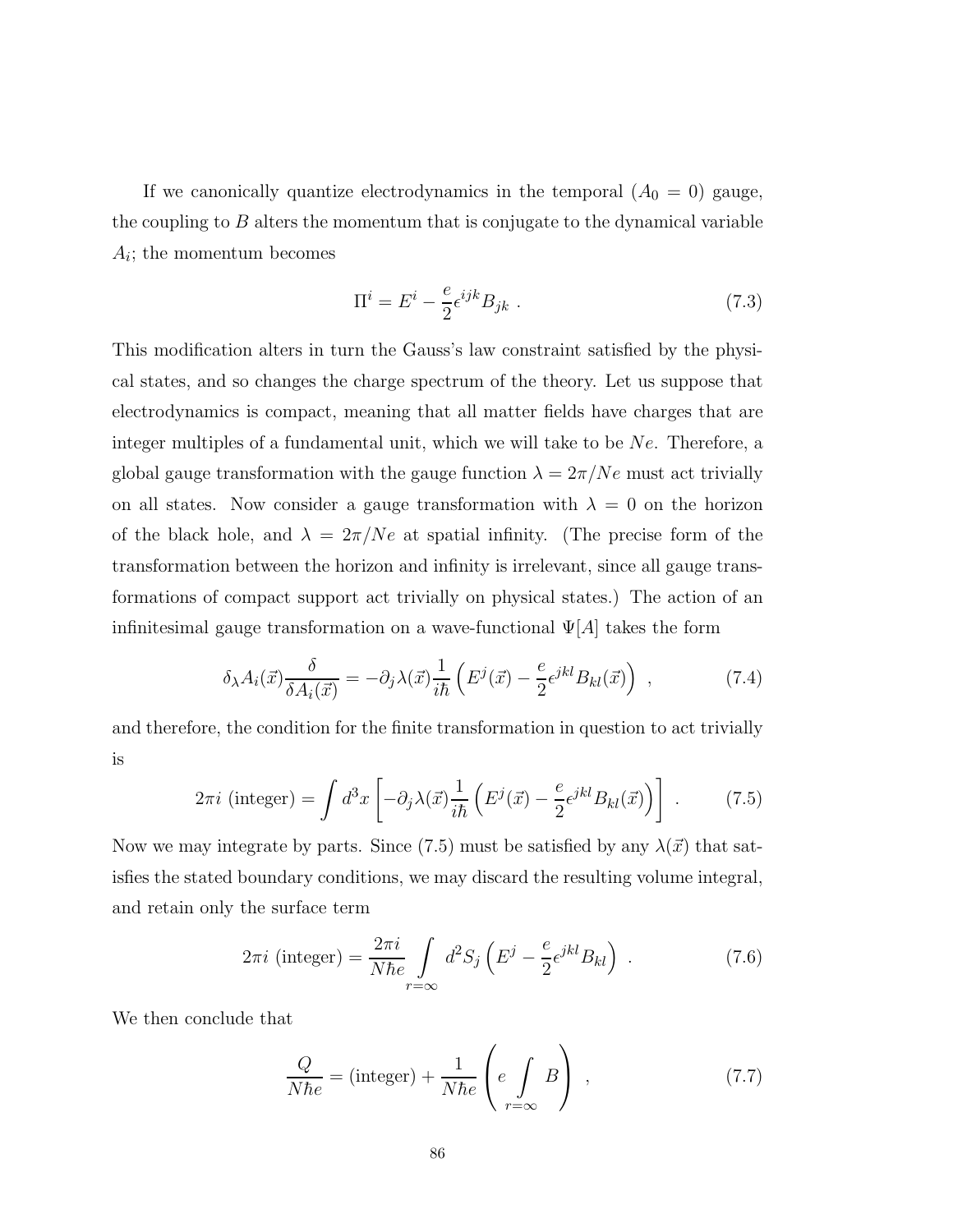where Q has been defined as the electric flux through the surface at infinity.

Equation  $(7.7)$  clarifies the meaning of a B field that is closed but not exact. On a space that contains non-contractible two-spheres (like the exterior region of a black hole) the total charge that determines the behavior of the electric field at infinity is not the same, in general, as the sum of all elementary charges that are contained in the region. There is an additional contribution that is classified by the cohomology of the two form B. Clearly, we can and ought to consider the closed part of  $B$  as a means of keeping track of the part of the charge that has "fallen in."

In fact, we have also found that the total charge need not be an integer multiple of the elementary charge quantum  $N\hbar e$ . The charge associated with the B field can have a fractional part that shifts the charge spectrum away from the integers. This phenomenon (and the way that we have derived it) is closely analogous to the corresponding shift in the electric charge spectrum that is induced by a  $\theta$ -term in the presence of a magnetic monopole.<sup>[47]</sup>

#### 7.2. Dual picture of the lasso process

Now we must understand the effect of the  $B$  field in a Higgs phase. The key is provided by  $(7.7)$  – the surface integral of B determines the fractional part of the electric charge, the part that cannot be screened by the Higgs condensate. Thus dual variables provide an alternative way to implement a  $Z_N$  charge projection. Specifying that

$$
\exp\left(\frac{2\pi i}{N\hbar}\int\limits_{r=\infty}B\right) = e^{i2\pi Q/N\hbar e} \tag{7.8}
$$

is equivalent to weighting the vorticity sectors by appropriate phases, as described earlier. To see this equivalence, it is sufficient to note that the term (6.23) reproduces the desired phase.

It is also enlightening to consider the Lorentzian analog of the vortex – the spacetime process in which a virtual string loop lassoes the black hole and then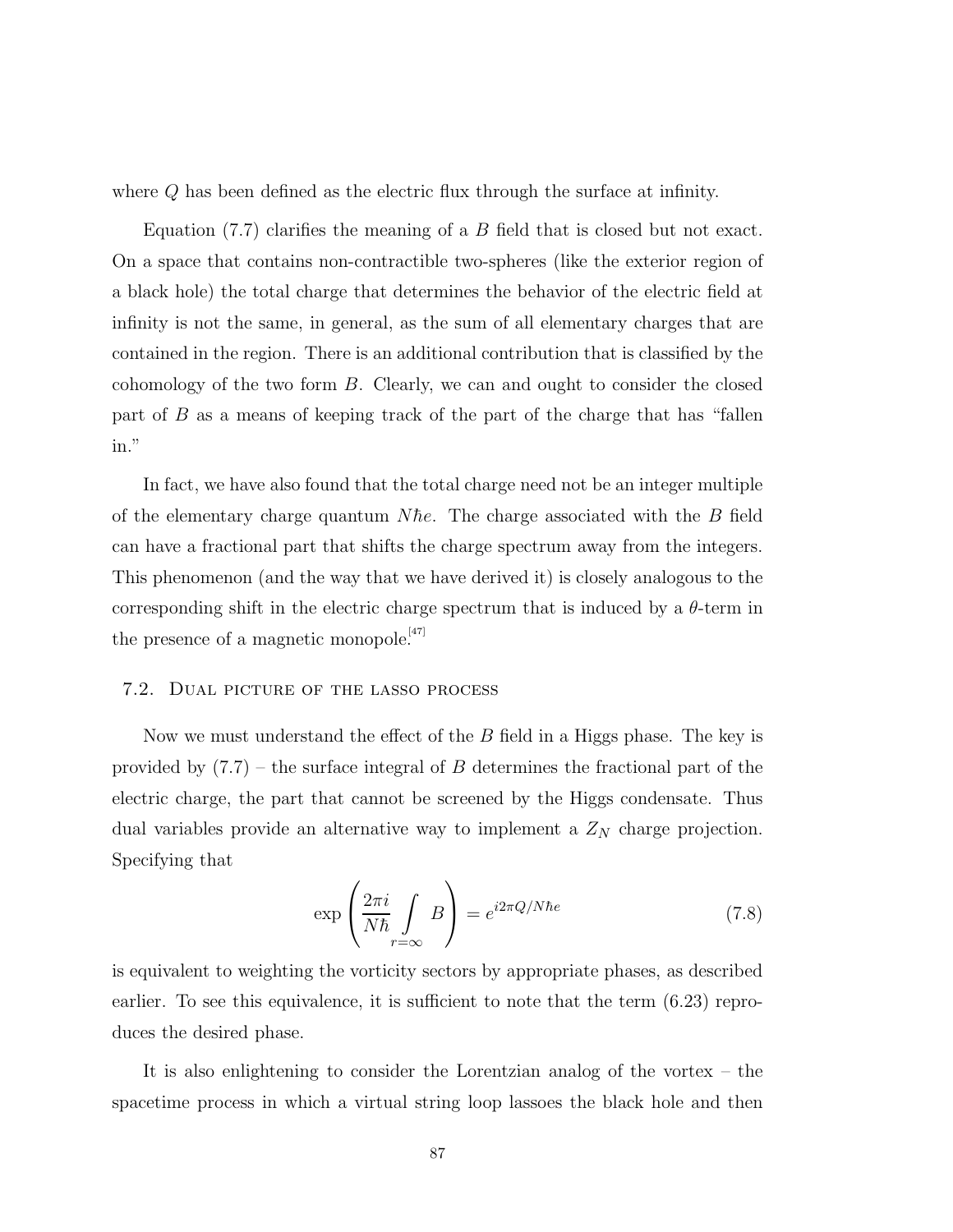re-annihilates. We wish to see that (6.23) has the effect of weighting this process by an appropriate Aharonov-Bohm phase.

To be definite, suppose that the virtual string sweeps out a sphere that encloses the black hole, and that the  $B$  field has the form  $(7.2)$ . Then we must evaluate

$$
S_{B\wedge F}/\hbar = \frac{Q}{4\pi\hbar} \int F_{tr} \, dt dr \sin\theta d\theta d\phi \; . \tag{7.9}
$$

Now we recall that, since a static cosmic string has a magnetic field in its core, a string moving at velocity v along the sphere has a radial electric field  $F_{tr}$  that is proportional to  $v$ . Integrating over the cross section of the moving string, we have

$$
\int dy dr F_{tr} = v \Phi , \qquad (7.10)
$$

where  $\Phi$  is the magnetic flux trapped in the core of the string, and  $\hat{y}$  denotes the direction tangent to the sphere and transverse to the string. Since the string moves in the  $\hat{y}$  direction at velocity v, we may write  $dy = vdt$ ; thus, at each point of the sphere we obtain

$$
\int dt dr F_{tr} = \Phi , \qquad (7.11)
$$

if the virtual string sweeps over the sphere exactly once. Doing the  $d\theta d\phi$  integral in eq. (7.9), we obtain

$$
S_{B\wedge F}/\hbar = Q\Phi/\hbar .
$$

For a string of minimal flux, we have  $\Phi = 2\pi / Ne$ , and so we find

$$
e^{iS_{B\wedge F}/\hbar} = \exp(2\pi i Q/N\hbar e) , \qquad (7.12)
$$

precisely the expected Aharonov-Bohm phase.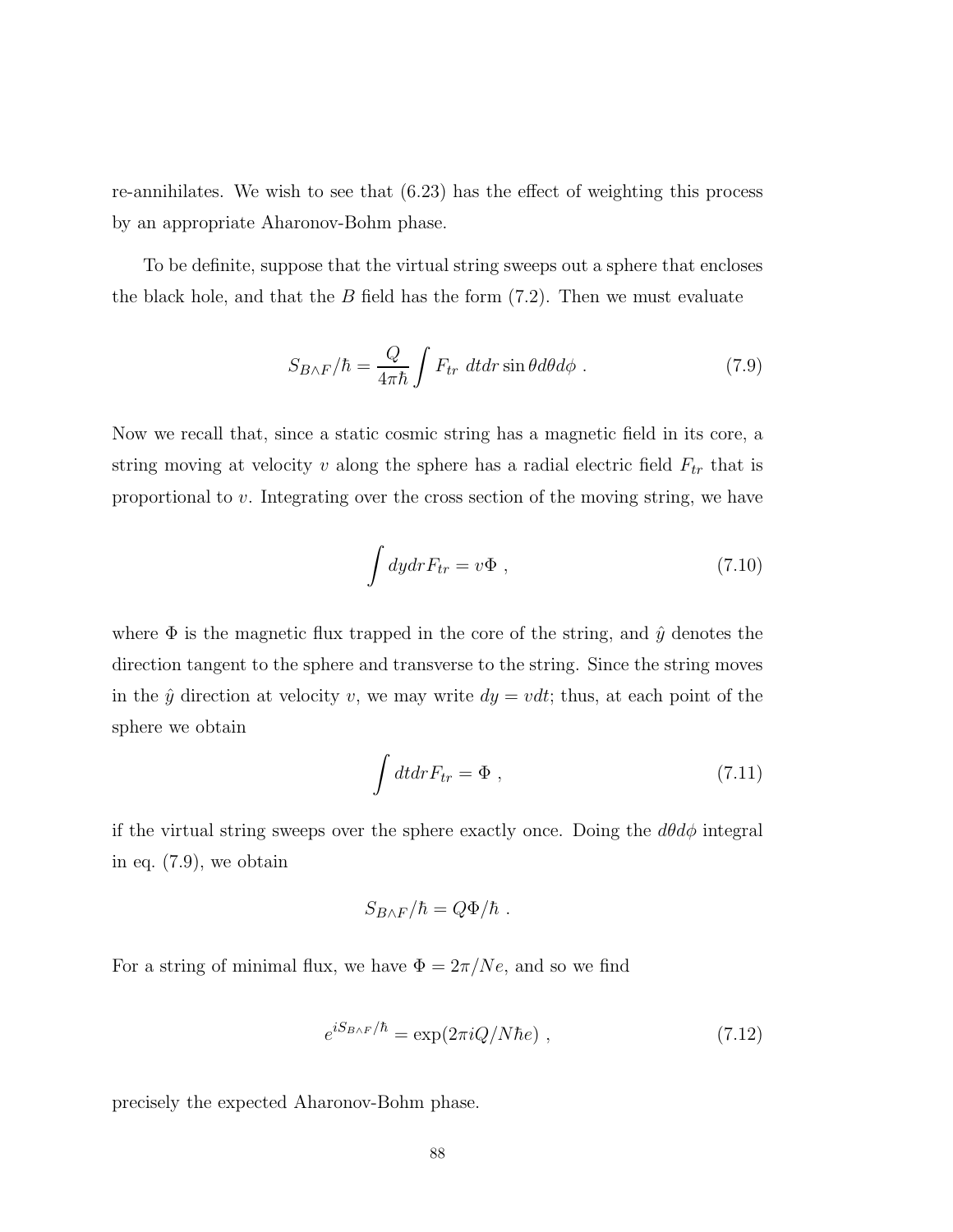We will briefly describe another way to do the same calculation. First, we note that the electromagnetic field associated with the world sheet of a flux tube of infinitesimal thickness can be written as

$$
F_{\mu\nu}(x) = -\frac{1}{2}\Phi \int \epsilon_{\mu\nu\rho\sigma} \epsilon^{ab} \frac{\partial y^{\rho}}{\partial \xi^{a}} \frac{\partial y^{\sigma}}{\partial \xi^{b}} \delta^{4}(x - y(\xi)) d^{2}\xi , \qquad (7.13)
$$

where the coordinates  $(\xi^0, \xi^1)$  parametrize the world sheet,  $y^{\mu}(\xi)$  is the embedding of the world sheet in spacetime, and  $\Phi$  is the magnetic flux carried by the string in its rest frame. (Our conventions are such that  $\epsilon_{0123} = -1$ .) Now, as an example of a world sheet that wraps around the black hole, consider a string that nucleates at the north pole, and annihilates at the south pole, parametrized so that

$$
\begin{aligned}\n\theta &= \theta(\xi^0) , \\
\phi &= \phi(\xi^1)\n\end{aligned} \tag{7.14}
$$

Then, evaluating eq. (7.9), we have

$$
S_{B\wedge F}/\hbar = \frac{Q\Phi}{4\pi\hbar} \int \sin\theta \frac{\partial\theta}{\partial \xi_0} \frac{\partial\phi}{\partial \xi_1} d\xi^0 d\xi^1 = Q\Phi/\hbar \ . \tag{7.15}
$$

We find, again, the desired Aharonov-Bohm phase.

We have shown, then, that the  $B \wedge F$  term in the action has the effect of attributing appropriate phases to processes wherein a cosmic string world sheet envelops a charged black hole. We explicitly demonstrated this for a special class of field histories, but the result is general.

#### 7.3. Global symmetry and hair

In principle one could imagine introducing dual fields for every conserved charge in a theory, whether or not that charge is gauged. Formally then, if the dual field outside a black hole is a closed two-form that is not exact, the black hole "carries" the associated charge. However the question arises, whether the black hole "hair" thus defined is physically observable.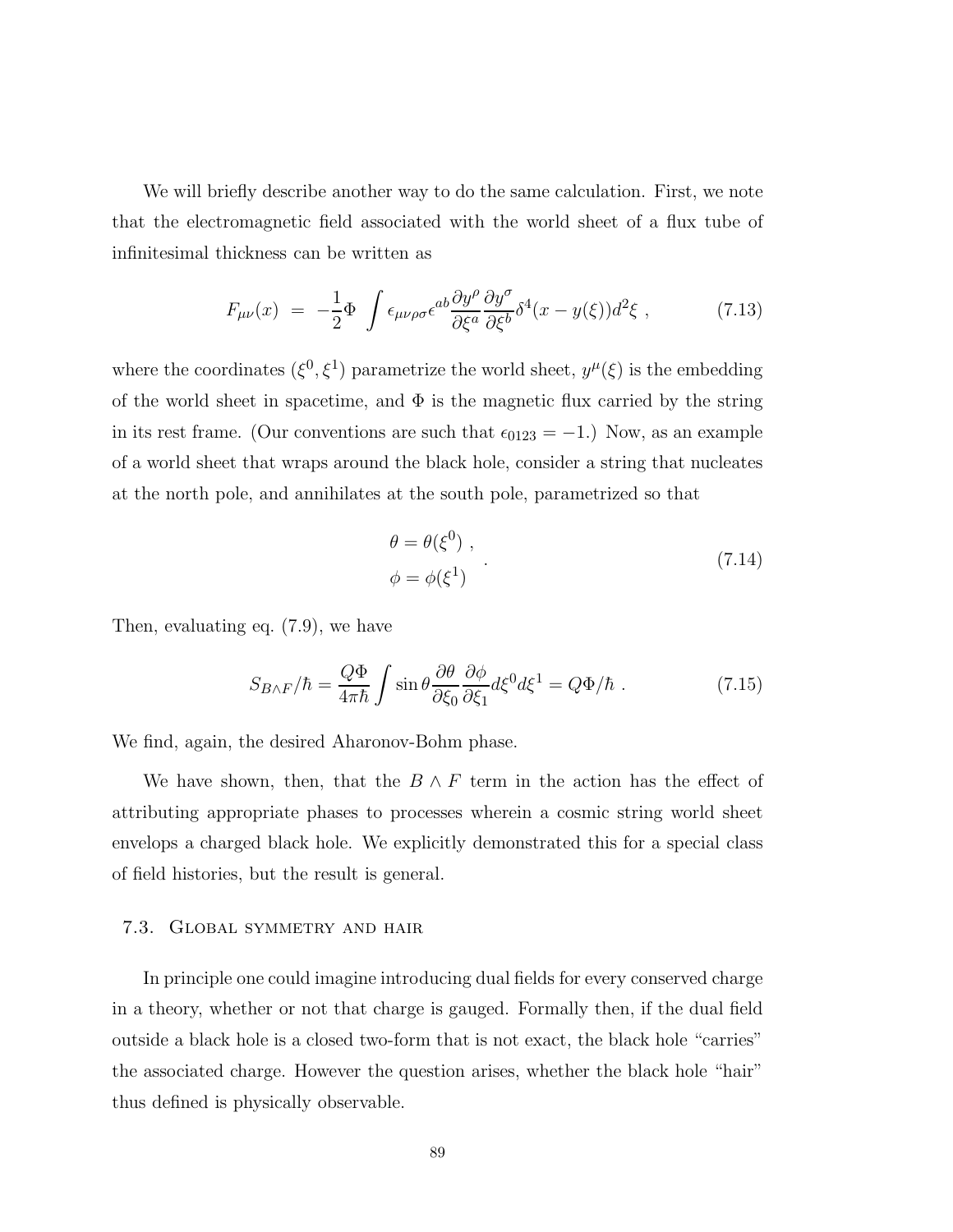Indeed the conventional wisdom is quite the contrary, namely that *continuous* global symmetries are violated (or transcended) by black holes. Indeed, particles that carry globally conserved charges can fall into a black hole. Any information about them that is not associated with a long-range field is completely lost when they impact the singularity. If the black hole has no internal quantum numbers, this process flouts the conservation law, and so the global symmetry loses its power. In particular, if the black hole eventually evaporates completely and disappears, it has no reason to disgorge the same amount of charge as it has swallowed.

Yet it is quite tempting to suggest that our arguments that established the existence of quantum hair in the case where a continuous *local* symmetry is broken to a nontrivial discrete subgroup can also be applied to the case where a continuous global symmetry symmetry is broken to a nontrivial discrete subgroup. In a sense, the case of a global  $U(1)$  symmetry breaking to  $Z_N$  is just a limiting case of the Higgs mechanism that we have discussed so extensively – namely, the limit in which the gauge coupling e approaches zero. And no e appears in the Aharonov-Bohm phase  $\exp(2\pi i/N)$  that is acquired by a unit charge that circles a minimal string. Indeed, when a global  $U(1)$  symmetry is spontaneously broken, global strings arise, and it has recently been shown that (at least in the  $Z_2$  case) there are infinite range interactions between particles with nontrivial discrete charges and global strings.<sup>[48]</sup>

When a global  $U(1)$  symmetry (or any continuous symmetry) is spontaneously broken, the corresponding charge operator  $\tilde{Q}$  is ill-defined. But if the objects that condense have charge N, then the operator  $\exp(2\pi i \tilde{Q}/\hbar N)$ , which acts trivially on the condensate, is well-defined. (Here,  $\tilde{Q}$  denotes the classical global charge, so that a "charge-one" particle has  $\tilde{Q} = \hbar$ .) If the global  $Z_N$  charge on a black hole can really be measured via an Aharonov-Bohm interaction with a global string, then the same arguments that we used in Section 2 would seem to imply that black holes can carry global  $Z_N$  hair. It would be most peculiar if this were so, for it would mean that the breaking of the continuous symmetry has rendered black holes, which previously transcended global charge conservation, suddenly more fastidious. Perhaps fortunately, there are good reasons, both formal and physical,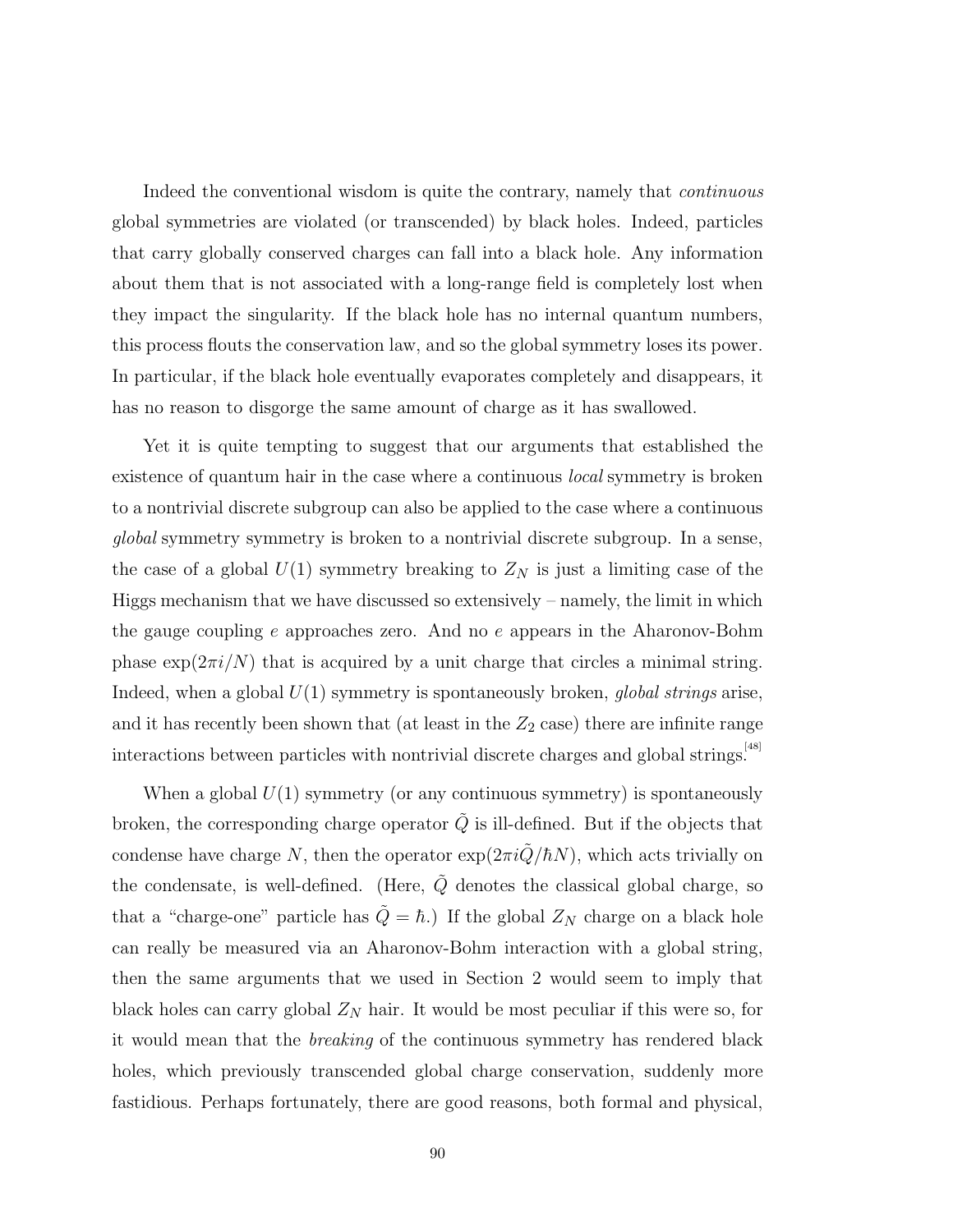to believe that quantum hair associated with global symmetries does not exist.

- 1. The partition function of a black hole with specified global  $Z_N$  charge is given by a formula like eq. (4.2), but with  $Q/e$  replaced by the global charge  $\tilde{Q}$  of the black hole, and where  $Z_k$  is the path integral in the sector with *global* vorticity k; *i.e.* such that the phase of the condensate rotates by  $-2\pi k$  as  $\tau$ varies from 0 to  $\beta$ . Now, however, on a fixed asymptotically flat background geometry there are no vortex configurations of finite action in the infinite volume limit; in fact, the action of a vortex diverges like  $R^3$  with the radius R. Things are even worse for a vortex coupled to gravity – there are no asymptotically flat solutions at all. If we assume that such a solution exists, then we can compute that  $T^{\mu}_{\mu} = T_{\tau\tau}$  is a non-zero constant at infinity, contradicting the Einstein equations. We conclude, then, that the  $k \neq 0$ contribution to the partition function is snuffed out, and with it the charge dependence. (It may seem odd that global vortices on the Euclidean black hole background do not exist, since there appears to be no reason why a virtual global string cannot wind around the horizon of a hole. But in fact, this winding would introduce a physical twist in the Goldstone boson field that would asymptotically approach the horizon at large Schwarzschild time. The string must wind back the other way to return the black hole to its initial state.)
- 2. Alternatively, we can perform the projection onto a sector of specified  $Z_N$ charge by fixing the surface integral of the dual two-form  $B$ , according to

$$
\exp\left(\frac{i}{N\hbar}\int\limits_{r=\infty}B\right) = e^{2\pi i\tilde{Q}/\hbar N} \ . \tag{7.16}
$$

Now, when the  $Z_N$  symmetry is gauged, we have seen that the cohomology of B can have a non-trivial effect that arises from the  $B \wedge F$  term in the action. But if the  $Z_N$  symmetry is not gauged, then B enters the action only through the field strength  $H = dB$  – the closed part of B is completely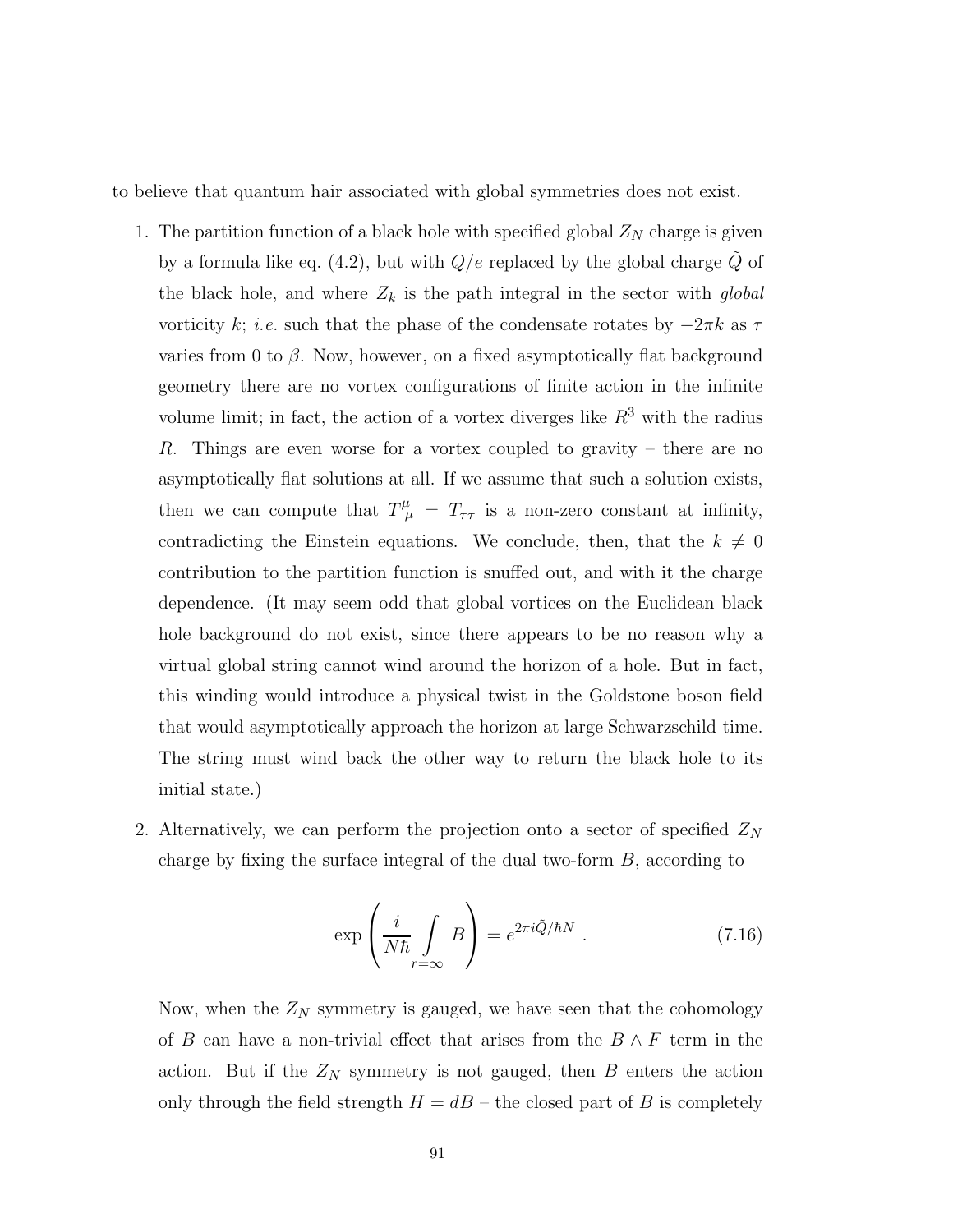decoupled. Thus, in a different way, we see that the partition function is independent of the charge.

- 3. The thought-experimental method of measuring the charge by scattering global strings off a hole, and looking for an Aharonov-Bohm type contribution to the cross section, is less than convincing. First of all, since there is no mass gap in the theory, the strings are not well localized, and even distant strings (*i.e.* with distant cores) have local interactions with the hole. Since the low-energy, forward contribution to the cross-section we seek involves slow motion of the hole past the string, there is every opportunity for the black hole to disrupt or even swallow the string. Secondly, the Aharonov-Bohm behavior of the scattering of a string by a  $Z_2$  charge arises only if the passage of the string by the charge can be regarded as adiabatic, as described in Ref. 48. But if we consider a  $Z_2$  charge in the vicinity of a black hole, this adiabatic condition becomes more and more stringent as the charge gets closer and closer to the horizon, because of the gravitational time dilation. Thus, the long–range interaction between charge and string is destroyed as the charge falls into the black hole.
- 4. A revealing contrast between gauged and global discrete symmetries is found when one attempts to construct an operator that measures discrete global charge. In the case of a local  $Z_N$  symmetry, it is possible to construct an operator that has support on a closed surface  $\Sigma$ , such that the phase of the expectation value of this operator is sensitive to the  $Z_N$  charge enclosed by  $\Sigma^{[22,23]}$  The existence of this operator shows that the  $Z_N$  charge cannot disappear, and so black holes must be capable of carrying such charges. But the attempt to construct the corresponding operator for global  $Z_N$  charge meets an obstacle. In the dual language, the candidate charge operator can be expressed as

$$
\frac{\exp\left(\frac{2\pi i}{N\hbar}\int_{\Sigma}B\right)}{\left\langle \exp\left(\frac{2\pi i}{N\hbar}\int_{\Sigma}B\right)\right\rangle _{0}}\tag{7.17}
$$

Physically, we may envision this operator as an insertion of a classical global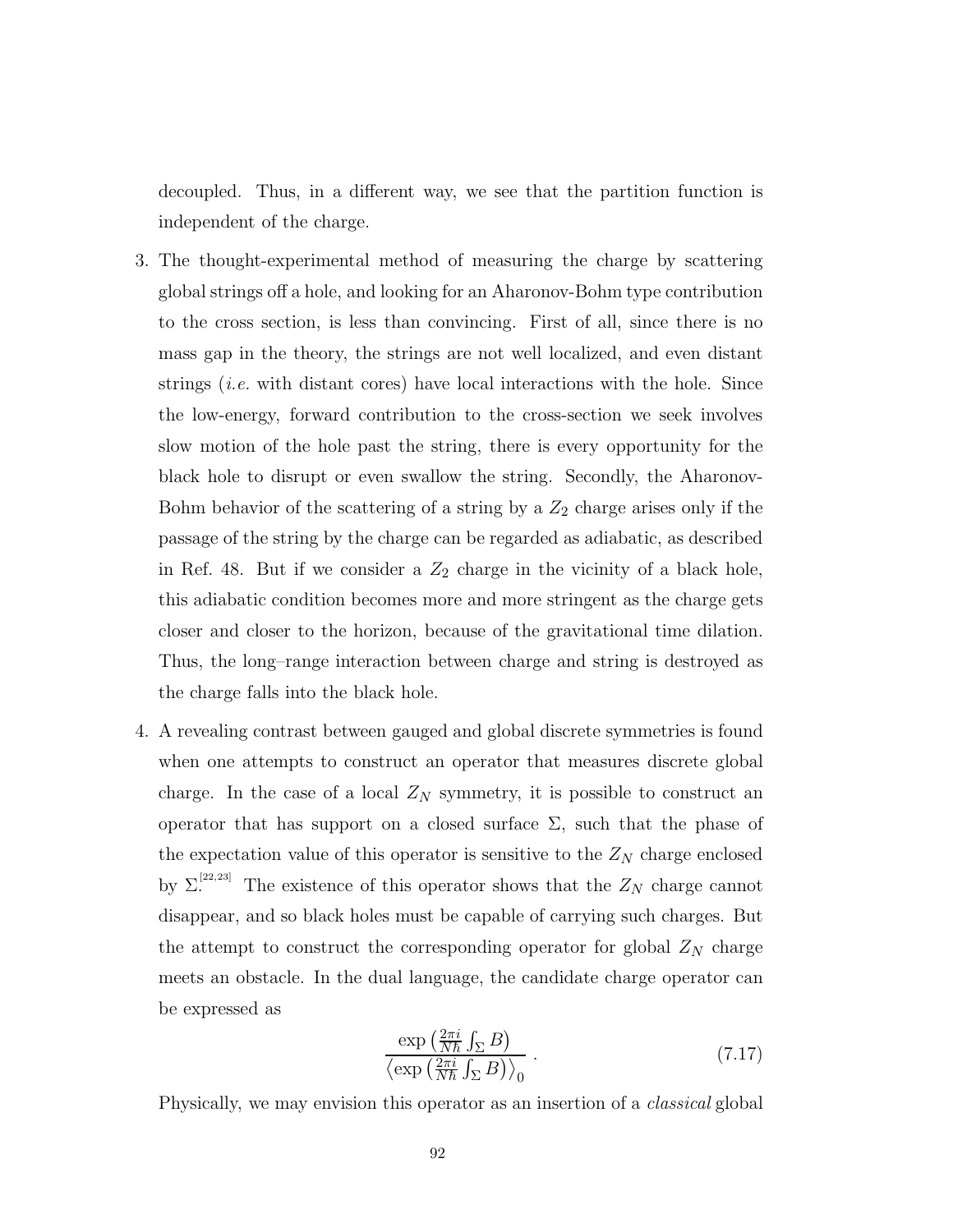string on the world sheet  $\Sigma$ , and its expectation value may be interpreted as the Aharonov-Bohm phase acquired by this string as it winds around the region bounded by  $\Sigma^{[23]}$  Because the string is poorly localized, however, the action of the string increases with the linear size r of  $\Sigma$  like  $r^2 \log(r)$ . Hence, it is favorable for a dynamical global string to nucleate in order to shield the long–range effect of the classical string; then the action is of order  $r^2$ (without the logarithm). This means that the charge deep inside a large region is not detected. In contrast to the situation when the symmetry is gauged, this construction does not force us to conclude that the charge must be conserved when black holes are present.

Finally let us add a few words concerning axions. The first remark to be made is that the valid form of B-hair, as we have discussed it above, has nothing to do with axions. The coupling of axions to the gauge field is quite different from the  $B \wedge F$  term. That term, from which we derived our hair, is inextricably linked with discrete gauge symmetries. Whether the gauge symmetries are introduced in the familiar form of  $J \cdot A$  coupling, or in the less familiar form of the  $B \wedge F$  term makes no fundamental difference, since these are mathematically equivalent.

Even if the  $B \wedge F$  interaction is postulated as a *fundamental* property of strings, which is the minimum necessary to reproduce the result of the previous section, the interpretation of B-hair as discrete gauge hair seems to follow ineluctably. For example, in previous chapters we have seen in detail how effective electric fields around black holes are built up from the virtual string looping process. This provides a strong hint that one may work backwards, and construct an effective gauge theory as a consequence of the existence of the postulated strings and couplings.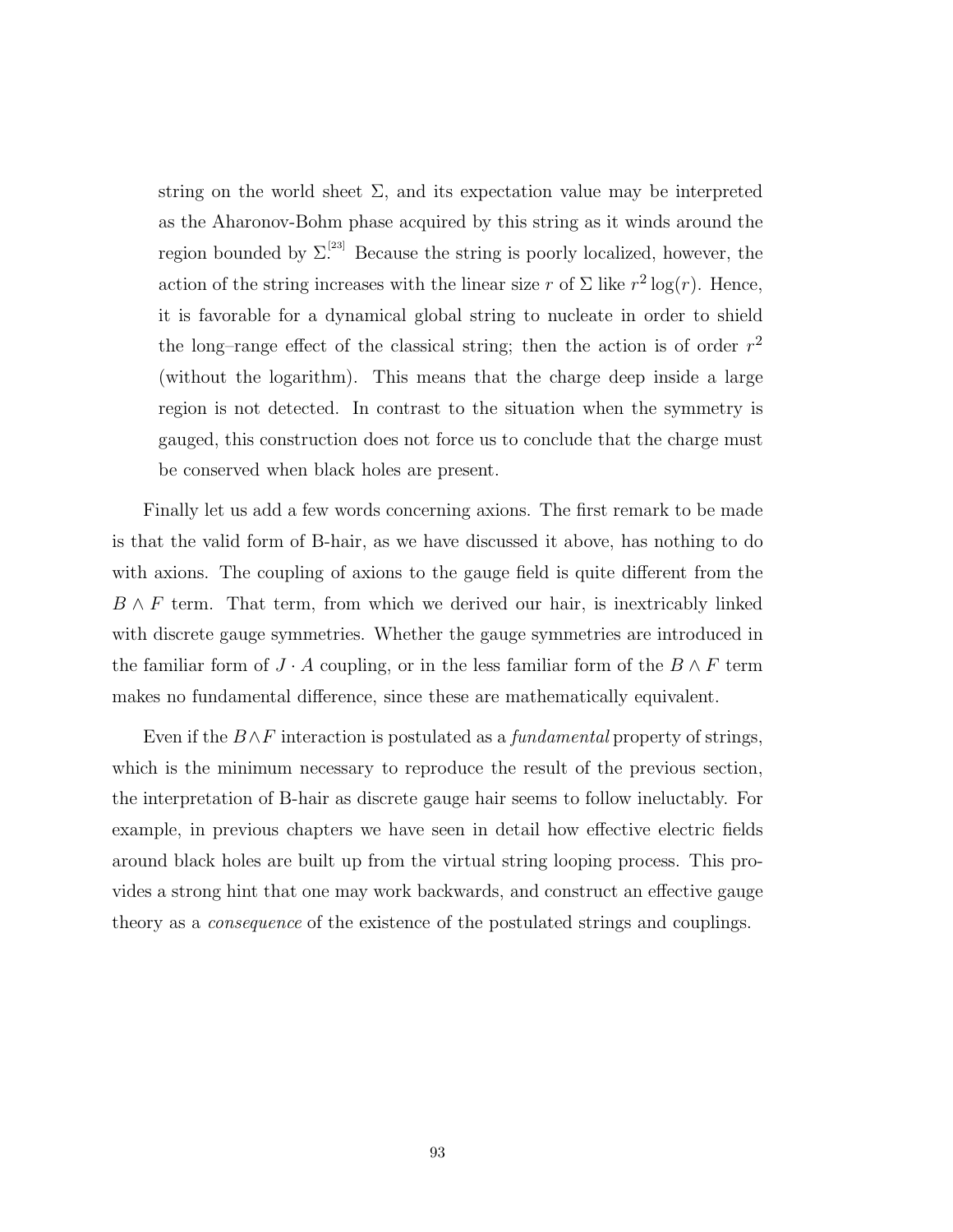# 8. Primary and Secondary Hair

The classic no-hair theorems can be interpreted in two senses. A strong interpretation of these theorems would say that they require that black holes settle down precisely to the classic known forms (Kerr-Newman) characterized completely by mass, angular momentum, and charge. According to this strong interpretation there can be no non-trivial fields outside the black hole aside from the gravitational and electromagnetic (or more general continuous gauge) fields.

This strong interpretation of the no-hair theorem, however, is readily seen to be violated in a number of circumstances. An example that has been much discussed recently is the dilaton black hole.<sup>[9,10,49–51]</sup> Motivated by considerations in string theory, one considers adding to the Einstein Lagrangian additional terms of the form

$$
\mathcal{L}_{\text{dil.}} = \sqrt{g} \left( \frac{1}{2} g^{\mu \nu} \partial_{\mu} \phi \partial_{\nu} \phi - \frac{1}{4} e^{-2a\phi} g^{\mu \rho} g^{\nu \sigma} F_{\mu \nu} F_{\rho \sigma} \right) . \tag{8.1}
$$

This reduces to the standard Einstein-Maxwell form if  $\phi = constant$ . However if  $g^{\mu\rho}g^{\nu\sigma}F_{\mu\nu}F_{\rho\sigma}\neq 0$ , such as occurs outside a charged black hole, then the field equation for  $\phi$  will not be satisfied by a constant – the non-vanishing electromagnetic field acts a source for the dilaton field  $\phi$ . Similarly an axion field, which couples linearly to  $\epsilon^{\mu\nu\rho\sigma}F_{\mu\nu}F_{\rho\sigma}$ , will necessarily vary, and be non-trivial, outside a dyonic hole which carries both electric and magnetic charge.<sup>[50,52]</sup> Yet another example is the recently discovered black hole embedded in a magnetic monopole, which has a Higgs field core outside the horizon.

We would like to call this sort of hair, which is generated because the basic fields (associated with mass, angular momentum, and continuous gauge charges) act as sources for other fields, secondary hair.<sup>[26]</sup>

Actually, we need not invoke exotic particles to construct examples of secondary hair. It occurs in the standard model, when perturbative corrections to the matter Lagrangian are taken into account. For example, perturbative corrections to the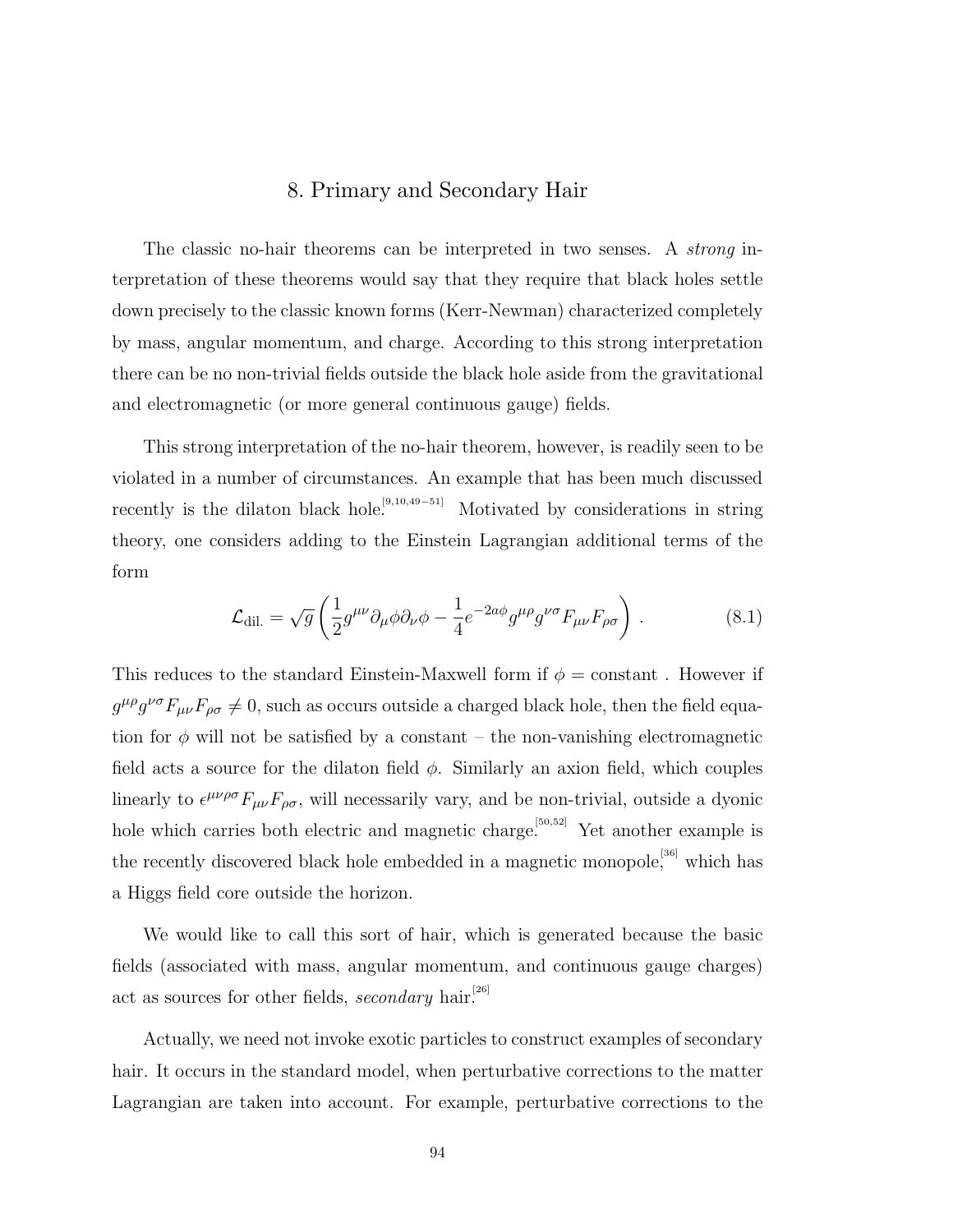effective Lagrangian for the standard model can hardly fail to generate terms of the form

$$
\Delta \mathcal{L} \propto \sqrt{g} F_{\alpha\beta} R^{\alpha}_{\ \rho\sigma\tau} R^{\beta\rho}_{\ \lambda\eta} \epsilon^{\sigma\tau\lambda\eta} \,. \tag{8.2}
$$

Such a term will act as a source term for the electromagnetic field in the presence of suitable curvature. It will, for example, generate a non-vanishing electric field outside a rotating electrically neutral black hole: essentially, an electric dipole moment. (Note that for a non-rotating neutral black hole with no other additive quantum numbers, the existence of an electric field outside is forbidden by CPT. The correlation of an electric dipole moment with spin direction is P and T violating, as of course is the interaction (8.2) responsible for it.) Also, the magnitude of the Higgs field will not be quite constant outside the hole, for similar reasons. Let  $\eta$  denote the Higgs field and v its expectation value, with  $\eta \equiv v + \zeta$ . Terms in the effective Lagrangian of the form

$$
\Delta \mathcal{L} \propto \sqrt{g} |\eta|^2 R_{\mu\nu\rho\sigma} R^{\mu\nu\rho\sigma} \to 2\sqrt{g} v \zeta R_{\mu\nu\rho\sigma} R^{\mu\nu\rho\sigma} + \dots \tag{8.3}
$$

then act as a linear source for  $\zeta$  in the presence of curvature, so  $\zeta$  will certainly vary in a non-trivial way outside the hole.

Another, weaker but more profound way of interpreting the no-hair theorems is as statements about the classification of stationary black holes. According to this weaker interpretation, the properties of a black hole are completely determined, within any given theory, by the value of its mass, angular momentum, and continuous gauge charges. As we have seen, this weaker interpretation is violated non-perturbatively in  $\hbar$ , by discrete gauge hair. This form of hair expands the space of states of black holes. It is therefore appropriately called *primary* hair.

In the classical analysis of the field equations, which inspires the no-hair theorems, linear perturbation theory suggests that a massless (integer) spin s field can support hair in partial waves  $l \leq (s-1)$ . Associated with the spin-2 graviton, then, we have hair in partial waves  $l = 0$  (namely M) and  $l = 1$  (J); associated with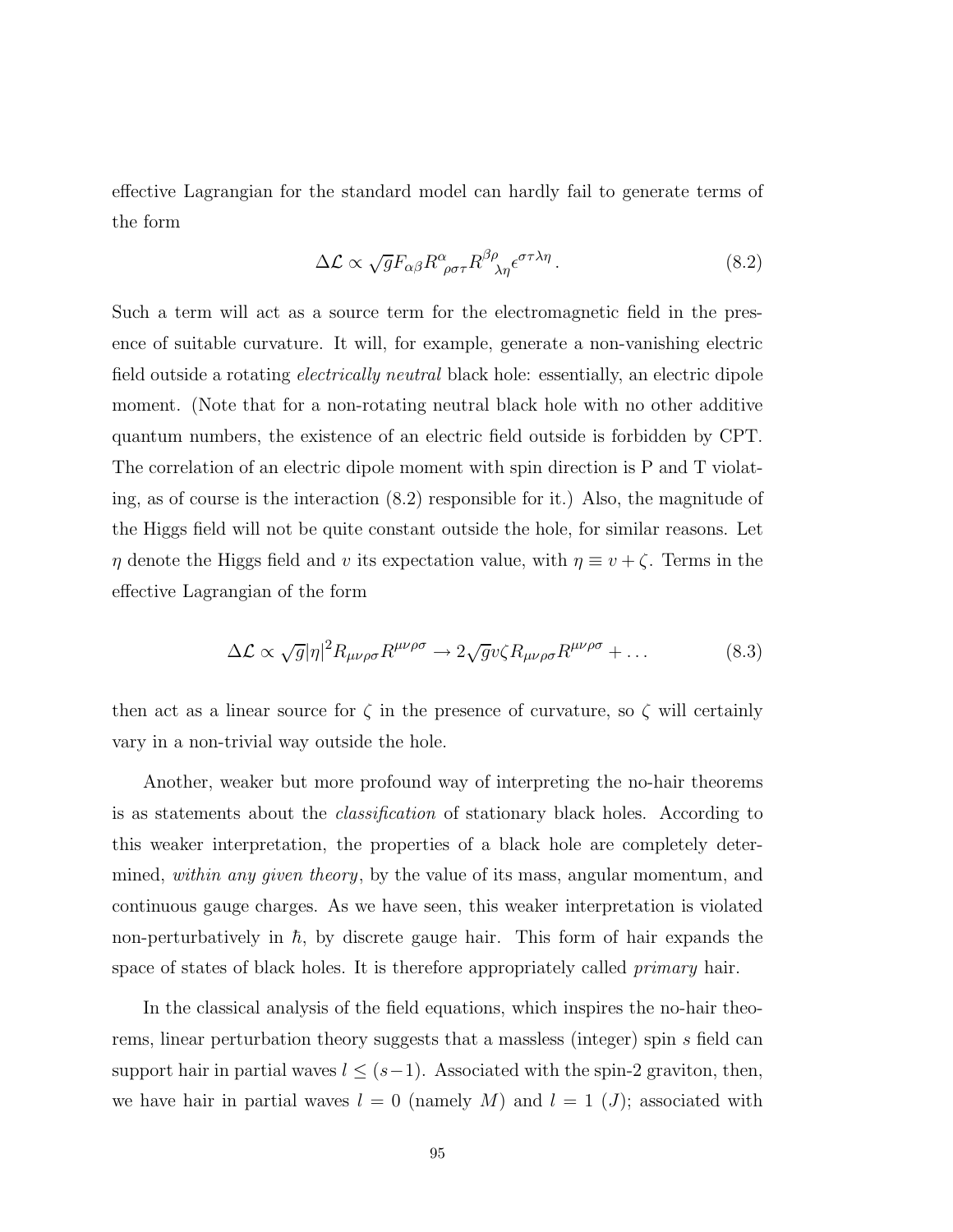the spin-1 photon, we have hair in  $l = 0 \ (Q)$ . We have shown that the restriction to massless fields can be removed in the case  $s = 1$ . It will be interesting to see whether this result can be extended to symmetries associated with higher spins, such as are suggested by superstring theory. If so, then there are real prospects that the complete internal state of black holes (including the wealth of states indicated by the area law for large black holes) might be accounted for.

After this work was completed, we learned that Dowker, Gregory, and Traschen[53] have also investigated the properties of the Euclidean vortex solutions that we discussed in Section 4.

Acknowledgements: We gratefully acknowledge helpful discussions with Mark Alford, Martin Bucher, Gary Gibbons, Stephen Hawking, Lawrence Krauss, John March-Russell, Alex Ridgway, Andy Strominger, Kip Thorne, Alex Vilenkin, and Edward Witten.

## REFERENCES

- 1. S. W. Hawking, Phys. Rev. D14 (1976) 2460.
- 2. S. W. Hawking, Comm. Math. Phys. 43 (1975) 199.
- 3. J. D. Bekenstein, Phys. Rev. D7 (1973) 2333.
- 4. See, for example, R. Wald, General Relativity (University of Chicago Press, Chicago, 1984).
- 5. J. D. Bekenstein, Phys. Rev. D5 (1972) 1239, 2403
- 6. C. Teitelboim, Phys. Rev. D5 (1972) 2941.
- 7. S. W. Hawking, Phys. Rev. D13 (1976) 191.
- 8. G. 't Hooft, Nucl. Phys. B335 (1990) 138.
- 9. G. W. Gibbons, and K. Maeda, Nucl. Phys. B298 (1988) 741.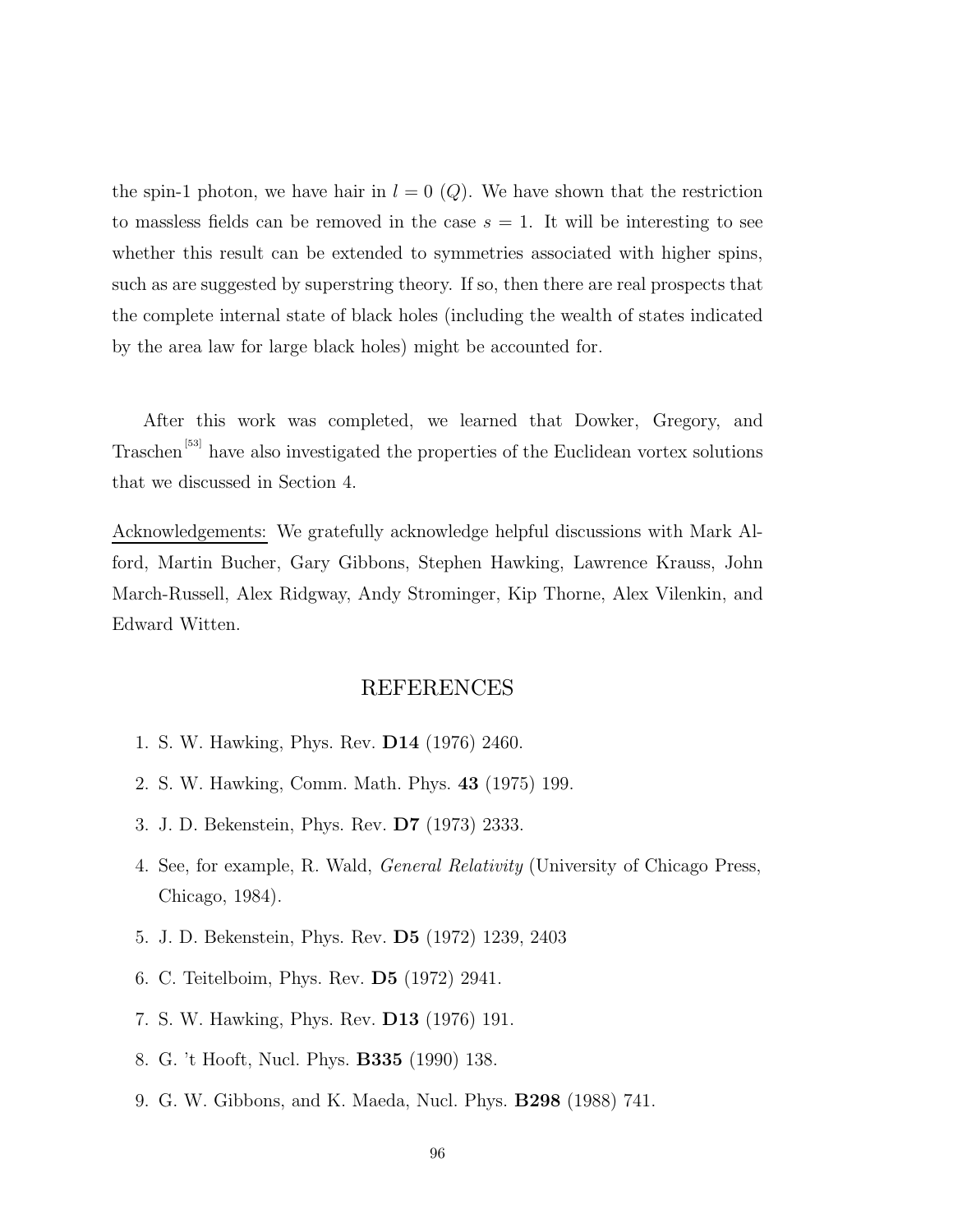- 10. D. Garfinkle, G. T. Horowitz, and A. Strominger, Phys. Rev. D43 (1991) 3140.
- 11. V. Rubakov, JETP Lett. 33 (1981) 644; C. Callan, Phys. Rev. D25 (1982) 2141.
- 12. S. W. Hawking, Phys. Rev. D37 (1988) 904; S. W. Hawking and R. Laflamme, Phys. Lett. 209B (1988) 39.
- 13. S. Coleman, Nucl. Phys. B307 (1988) 867; B310 (1988) 643.
- 14. S. Giddings and A. Strominger, Nucl. Phys. B307 (1988) 854.
- 15. S. W. Hawking, Mod. Phys. Lett A5 (1990) 145, 453.
- 16. R. H. Price, Phys. Rev. D5 (1972) 2419, 2439.
- 17. E. Newman, R. Penrose, J. Math. Phys. 3 (1962) 566.
- 18. L. M. Krauss and F. Wilczek, Phys. Rev. Lett. 62 (1989) 1221.
- 19. R. Rohm, Princeton University Ph.D. thesis (1985) unpublished; M. G. Alford and F. Wilczek, Phys. Rev. Lett. 62 (1989) 1071.
- 20. Y. Aharonov and D. Bohm, Phys. Rev. 119 (1959) 485.
- 21. M. J. Bowick, S. B. Giddings, J. A. Harvey, G. T. Horowitz, and A. Strominger, Phys. Rev. Lett. 61 (1988) 2823.
- 22. M. G. Alford, J. March-Russell, and F. Wilczek, Nucl. Phys. B337 (1990) 695.
- 23. J. Preskill and L. M. Krauss, Nucl. Phys. B341 (1990) 50.
- 24. J. Preskill, Phys. Scrip. T36 (1991) 258.
- 25. S. Coleman, J. Preskill, and F. Wilczek, Mod. Phys. Lett. A6 (1991) 1631.
- 26. S. Coleman, J. Preskill, and F. Wilczek, Phys. Rev. Lett. 67 (1991) 1975.
- 27. E. J. Weinberg, D. London, and J. Rosner, Nucl. Phys. B236 (1984) 90.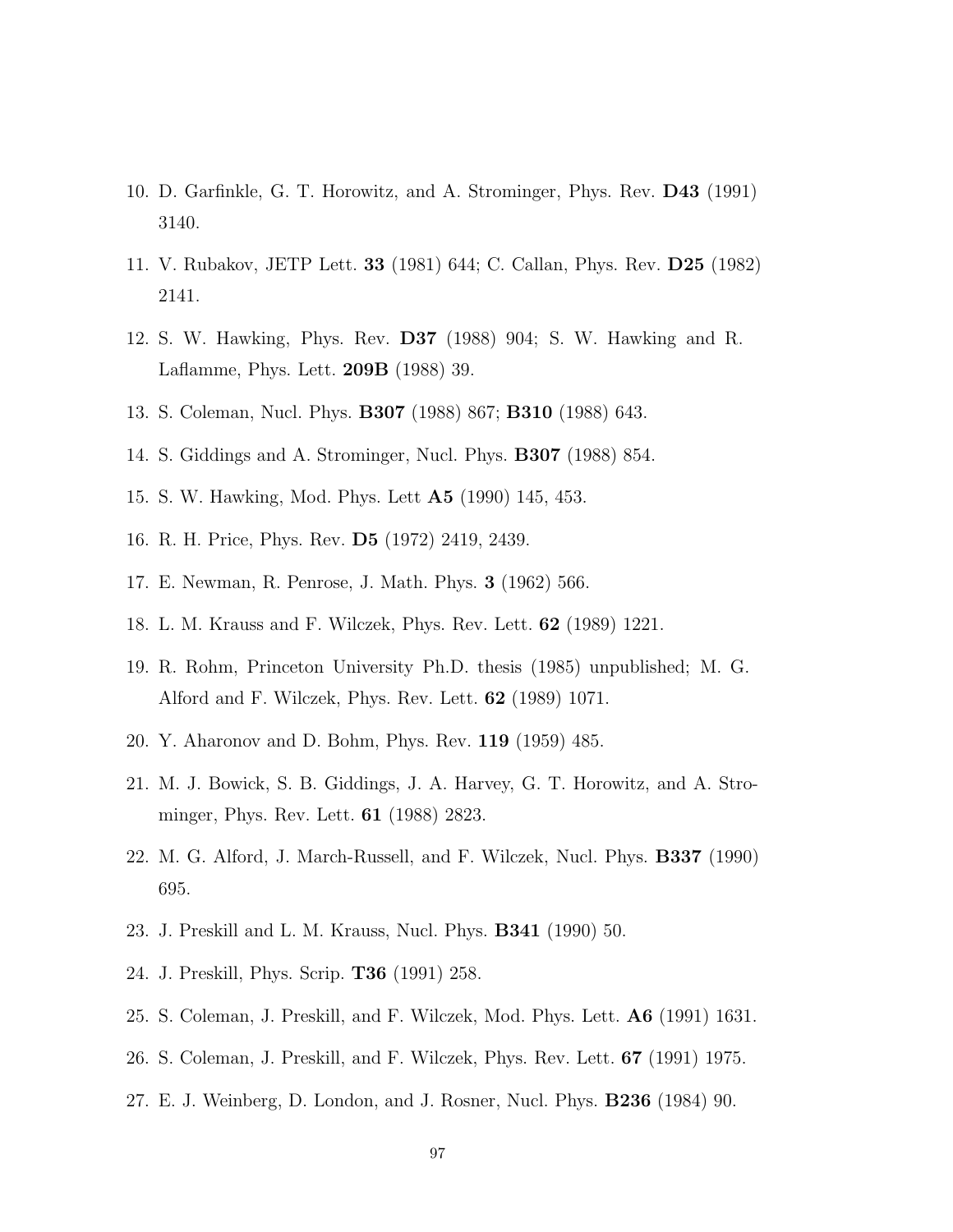- 28. A. M. Polyakov, JETP Lett. 20 (1974) 194; G. 't Hooft, Nucl. Phys. B79 (1974) 276.
- 29. S. Coleman, in The Unity of the Fundamental Interactions, ed. A. Zichichi (Plenum, New York, 1983).
- 30. M. Srednicki and L. Susskind, Nucl. Phys. B179 (1981) 239.
- 31. D. J. Gross, R. D. Pisarski, and L. G. Yaffe, Rev. Mod. Phys. 53 (1981) 43.
- 32. G. W. Gibbons and S. W. Hawking, Phys. Rev. D15 (1977) 2752.
- 33. G. W. Gibbons, Comm. Math. Phys. 44 (1975) 245.
- 34. G. W. Gibbons and C. M. Hull, Phys. Lett. 109B (1982) 190.
- 35. F. A. Bais and R. J. Russell, Phys. Rev. D11 (1975) 2692; Y. M. Cho and P. G. O. Freund, Phys. Rev. D12 (1975) 1588.
- 36. K. Lee, V. P. Nair, and E. J. Weinberg, "Black Holes in Magnetic Monopoles," Columbia preprint CU-TP-539 (1991); "A Classical Instability of Reissner-Nordström Solutions and the Fate of Magnetically Charged Black Holes," Columbia preprint CU-TP-540 (1991).
- 37. R. Brandt and F. Neri, Nucl. Phys. B161 (1979) 253.
- 38. A. K. Gupta, J. Hughes, J. Preskill, and M. B. Wise, Nucl. Phys. B333 (1990) 195.
- 39. M. Bucher, K.-M. Lee, and J. Preskill, "On Detecting Discrete Cheshire Charge," Caltech preprint CALT-68-1753 (1991).
- 40. E. B. Bogomol'nyi, Sov. J. Nucl. Phys. 24 (1976) 449.
- 41. A. Vilenkin, Phys. Rev. D23 (1981) 852.
- 42. S. L. Adler and R. B. Pearson, Phys. Rev. D18 (1978) 2798.
- 43. G. W. Gibbons, "Self-Gravitating Magnetic Monopoles, Global Monopoles and Black Holes," Lectures at the 1990 Lisbon Autumn School, DAMTP R90/31 (1990).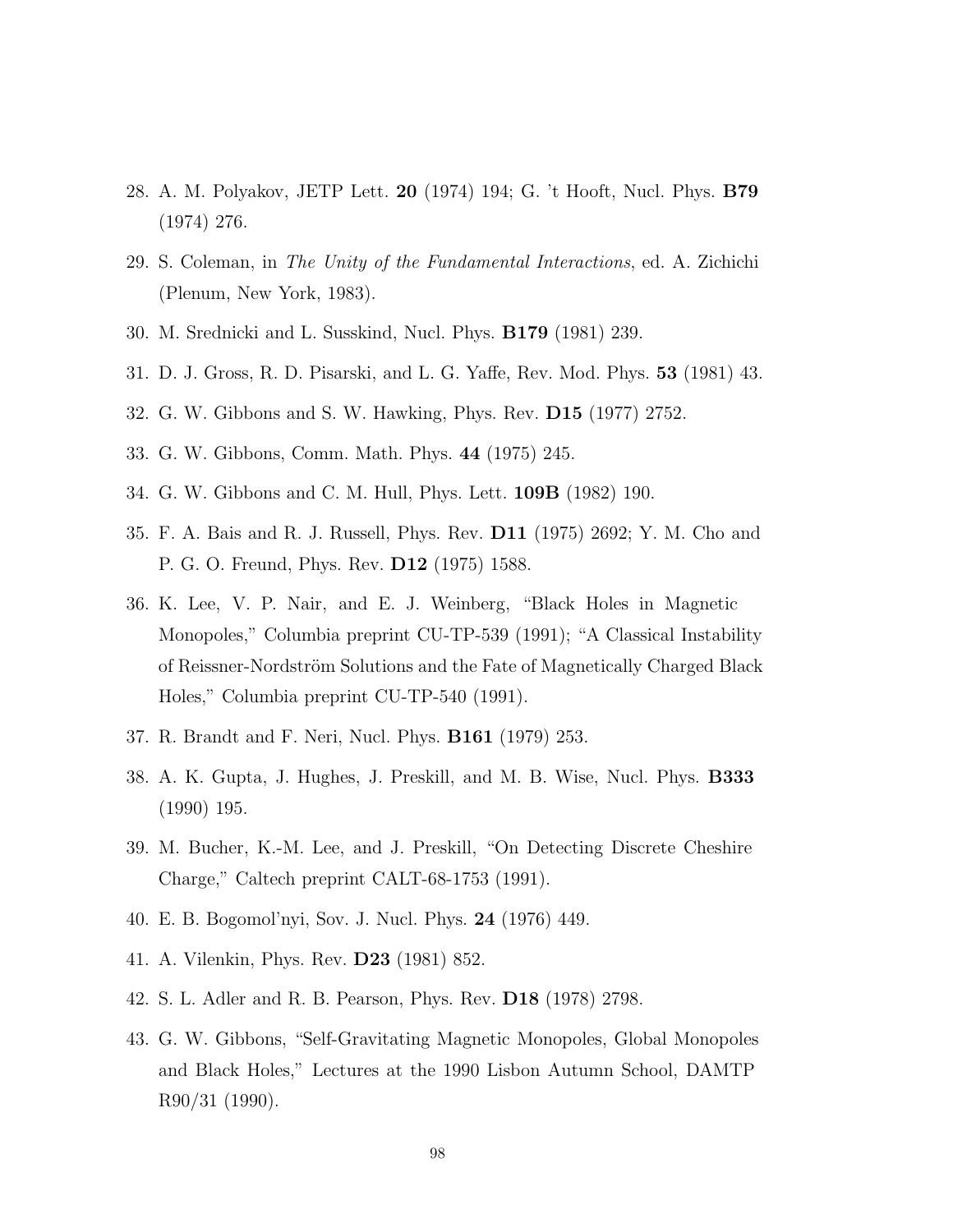- 44. G. 't Hooft, Nucl. Phys. B153 (1979) 141.
- 45. M. B. Green and J. H. Schwarz, Phys. Lett. 149B (1984) 117.
- 46. T. J. Allen, M. J. Bowick, and A. Lahiri, Phys. Lett. B237 (1990) 47.
- 47. E. Witten, Phys. Lett. 86B (1979) 283.
- 48. J. March-Russell, J. Preskill, and F. Wilczek, "Internal Frame Dragging and a Global Analogue of the Aharonov-Bohm Effect," Princeton preprint PUPT-91-1297 (1991).
- 49. J. Preskill, P. Schwarz, A. Shapere, S. Trivedi, and F. Wilczek, Mod. Phys. Lett. A6 (1991) 2353.
- 50. A. Shapere, S. Trivedi, and A. Shapere, Mod. Phys. Lett. A6 (1991) 2677.
- 51. C. F. E. Holzhey and F. Wilczek, "Black Holes as Elementary Particles," IASSNS-HEP-91/71 (1991).
- 52. B. A. Campbell, N. Kaloper, and K. A. Olive, Phys. Lett. B263 (1991) 364; B. A. Campbell, M. J. Duncan, N. Kaloper, and K. A. Olive, Phys. Lett. B251 (1990) 34; K. Lee and E. J. Weinberg, "Charged Black Holes with Scalar Hair," Columbia preprint CU-TP-515 (1991).
- 53. F. Dowker, R. Gregory, and J. Traschen, "Euclidean Black Hole Vortices," FERMILAB-Pub-91/332-A (1991).